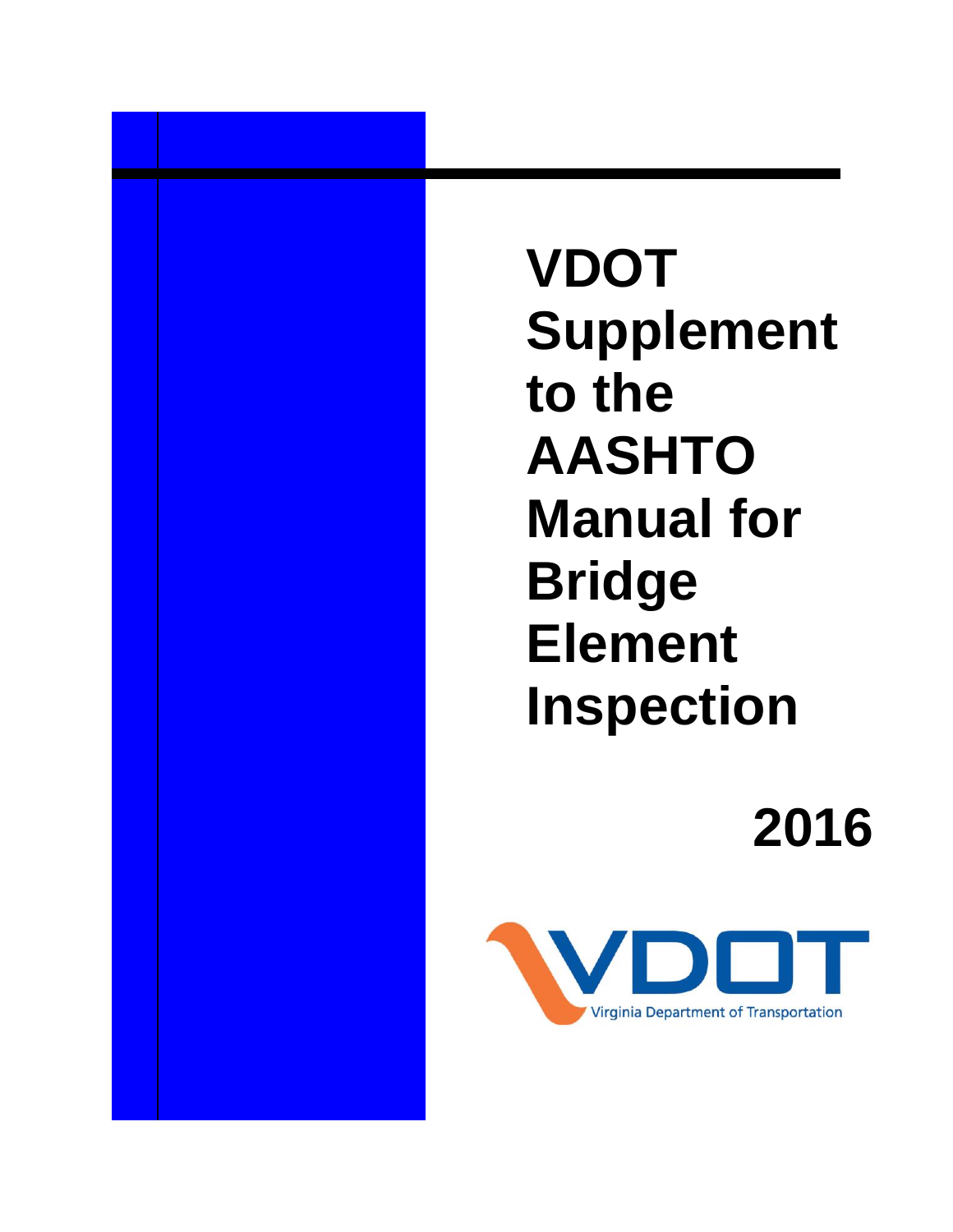# **VDOT GOVERNANCE DOCUMENT**

# **VDOT Supplement to the AASHTO Manual for Bridge Element Inspection, 2016**

# **OWNING DIVISION: Structure and Bridge**

**DATE OF ISSUANCE: January 2016**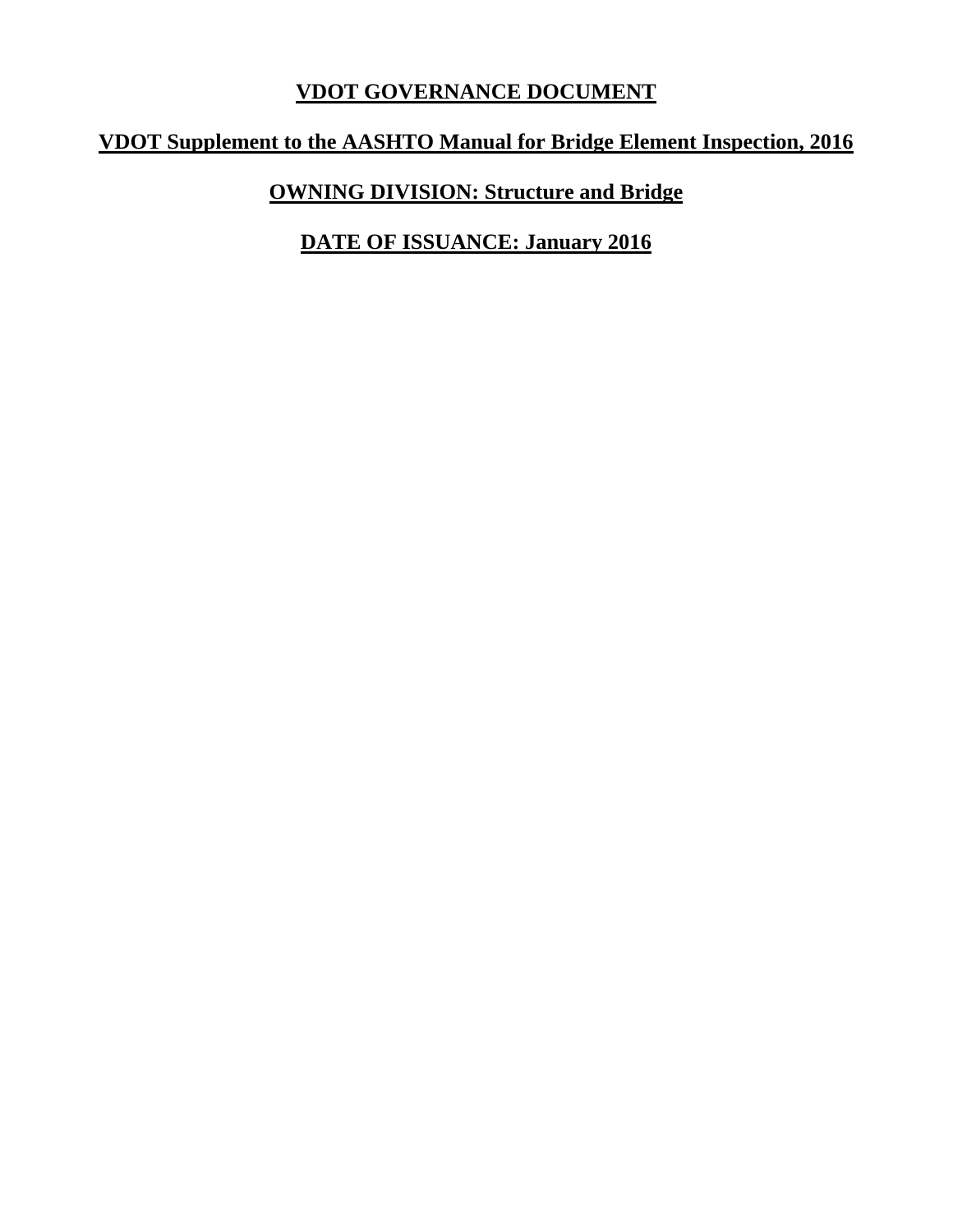# **ACKNOWLEDGEMENTS**

Since the original issuance of VDOT'S 'Manual for Bridge Element Inspection' The FHWA has significantly modified the Elements, modified the Condition States and changed Smart Flags to Defects. These changes have been made due to the lessons learned since the inception of Elements and to make the definitions of Element and Condition States more logical. In addition, Elements and Defect have been added by VDOT to assist inspectors in the coding of Virginia Elements and the Defects observed in the field. These additional Elements and Defects have been based on Virginia's experience and were collected from the Central Office and the District bridge personnel. All of the changes have been made considering the safety of the traveling public and making the best use of our financial assets. With the input from the District and Central Office Structure and Bridge personnel this manual will meet those goals.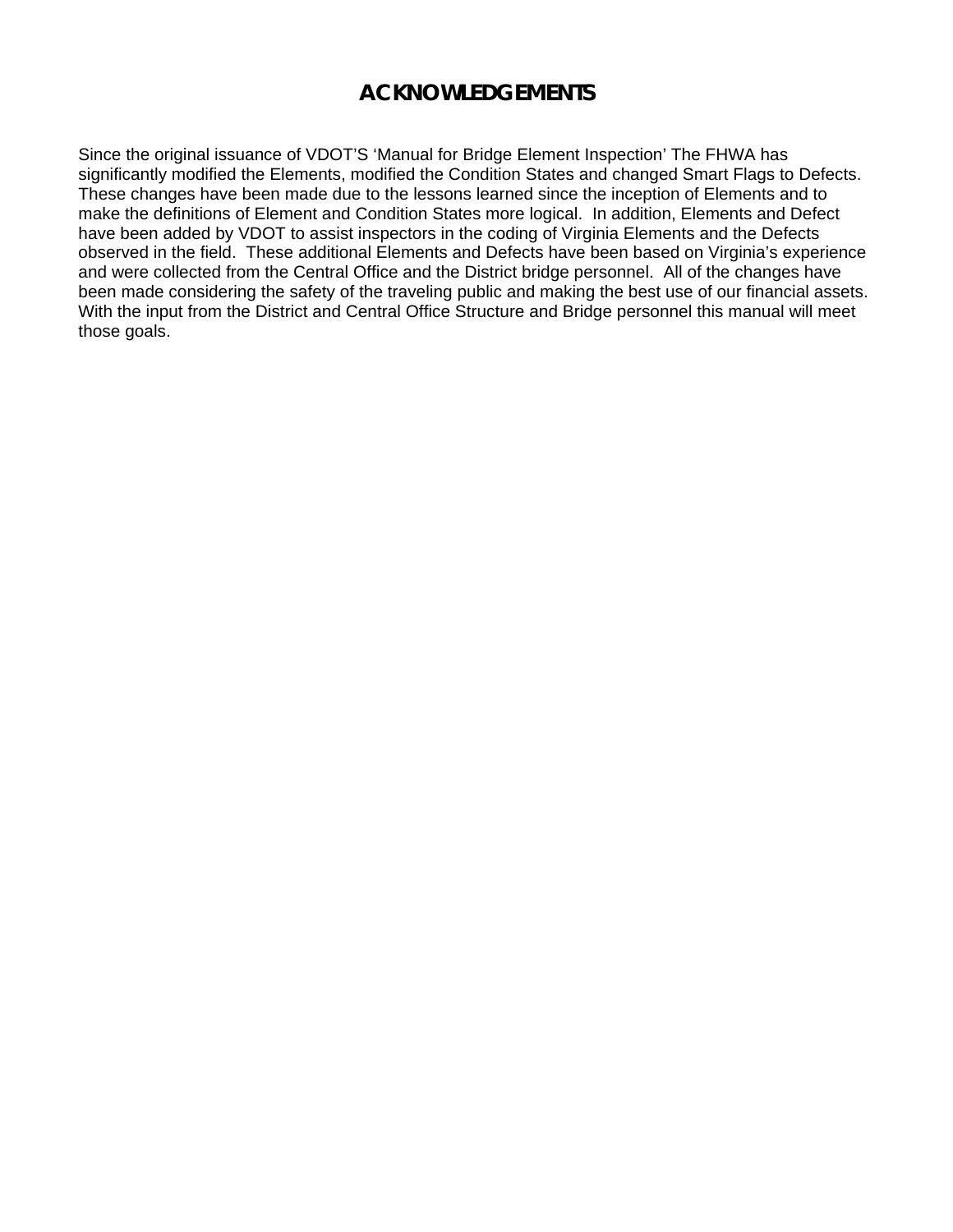# **TABLE OF CONTENTS**

| VDOT ADEs CONDITION STATE DEFINITIONS - with Associated Defects 9   |  |
|---------------------------------------------------------------------|--|
|                                                                     |  |
|                                                                     |  |
|                                                                     |  |
|                                                                     |  |
|                                                                     |  |
|                                                                     |  |
|                                                                     |  |
|                                                                     |  |
|                                                                     |  |
|                                                                     |  |
|                                                                     |  |
|                                                                     |  |
|                                                                     |  |
|                                                                     |  |
|                                                                     |  |
|                                                                     |  |
| DEFINITIONS AND GUIDANCE FOR DETERMINING ELEMENTS AND QUANTITIES 55 |  |
|                                                                     |  |
|                                                                     |  |
|                                                                     |  |
|                                                                     |  |
|                                                                     |  |
|                                                                     |  |
|                                                                     |  |
|                                                                     |  |
|                                                                     |  |
|                                                                     |  |
|                                                                     |  |
|                                                                     |  |
|                                                                     |  |
| Pile Bent                                                           |  |
|                                                                     |  |
|                                                                     |  |
|                                                                     |  |
|                                                                     |  |
|                                                                     |  |
|                                                                     |  |
| TRUSSES                                                             |  |
|                                                                     |  |
|                                                                     |  |
|                                                                     |  |
|                                                                     |  |
|                                                                     |  |
|                                                                     |  |

VDOT Supplement to the AASHTO Manual for Bridge Element Inspection -January 2016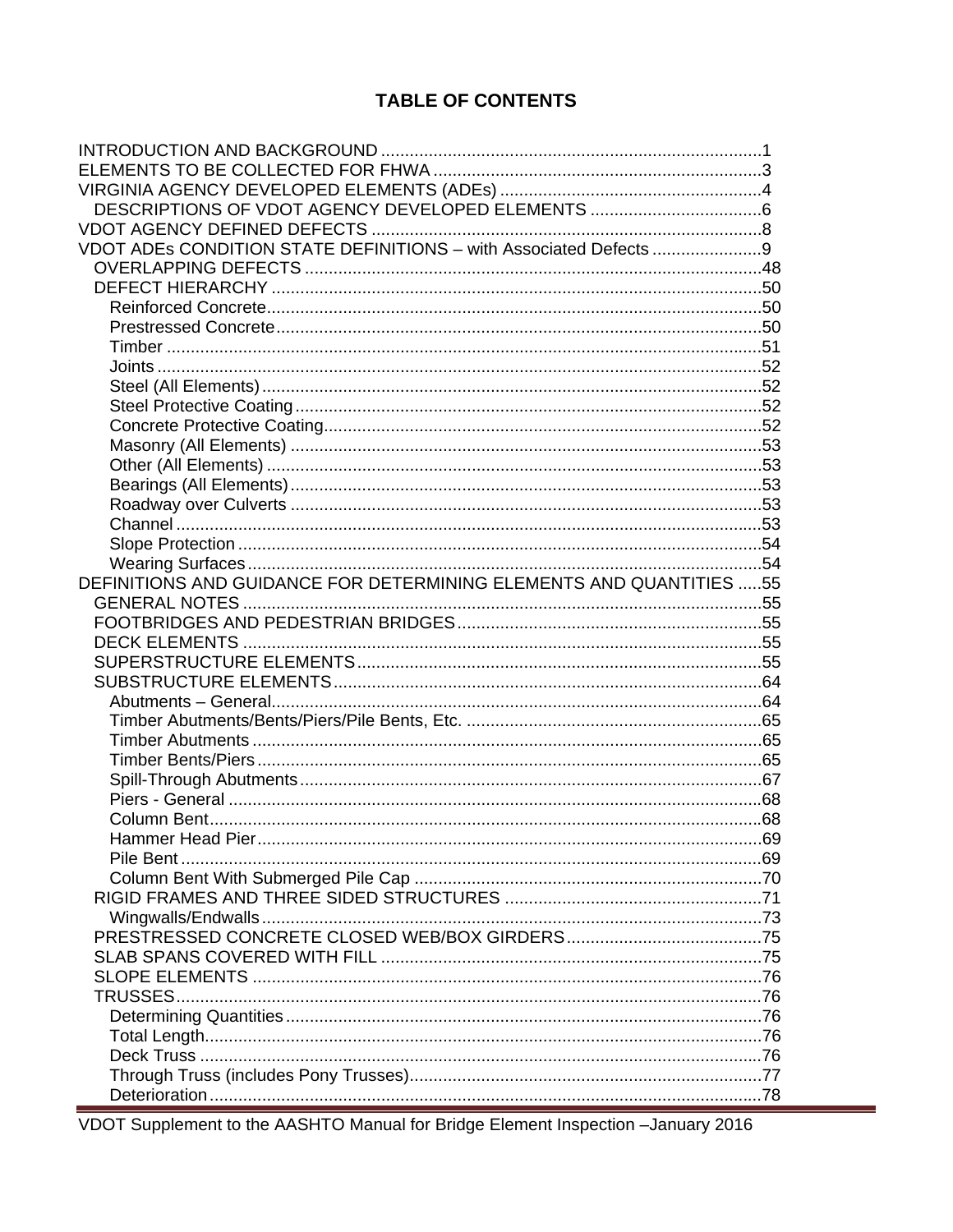# **TABLE OF CONTENTS**

| Collection of Element Level Data for National Highway System Bridges 81 |  |
|-------------------------------------------------------------------------|--|

÷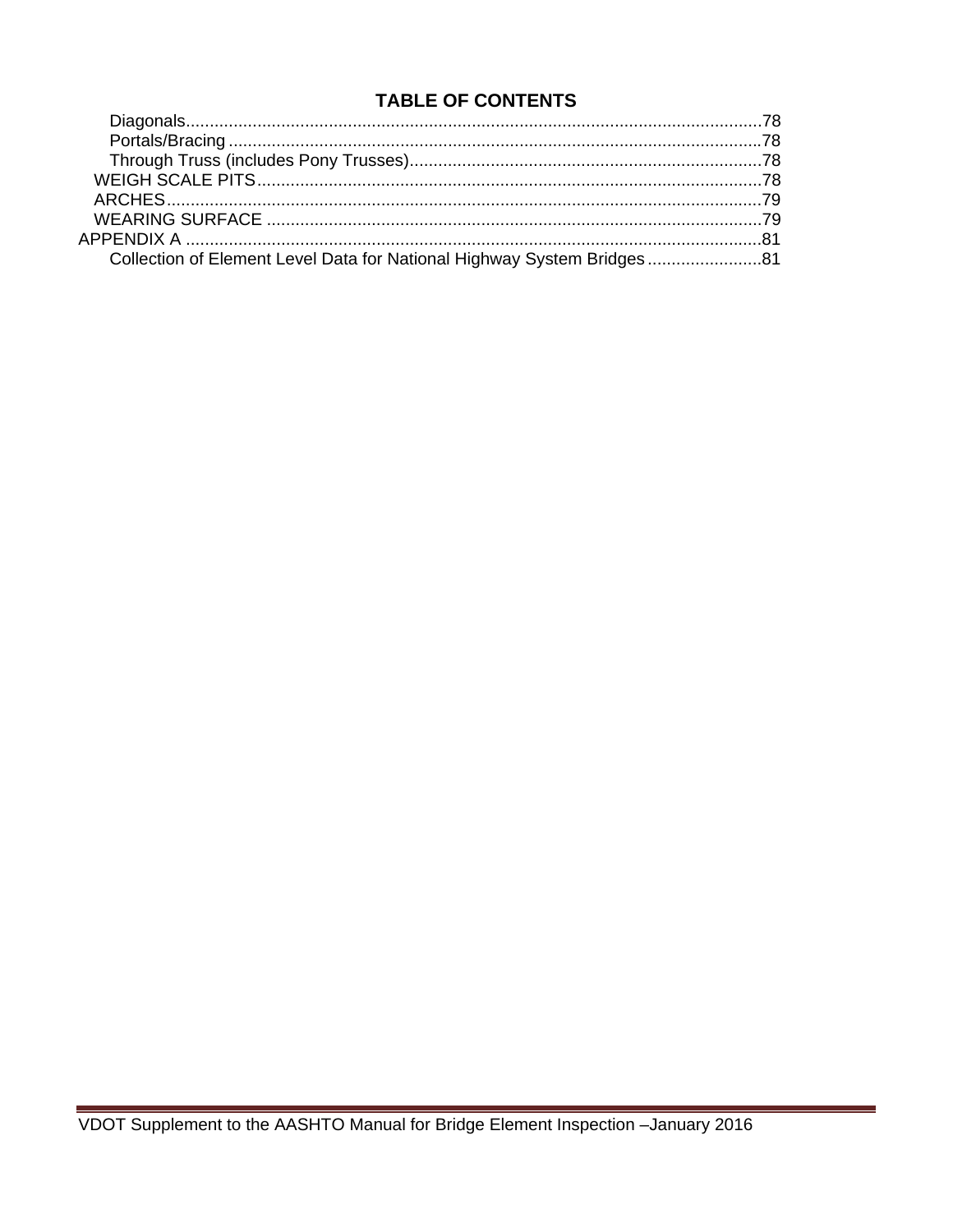# **INTRODUCTION AND BACKGROUND**

**This manual will serve as the Virginia Supplement to the AASHTO Manual for Bridge Element Inspection, First Edition. This manual includes information concerning VDOT Agency Defined Elements, VDOT Defects, and VDOT guidance.** 

**A bridge management system (BMS) provides the tools to consider where and when to best spend funds. It provides an initial indication of the best action to take for each bridge to promote the health of the network.** 

**Using a bridge management system, a transportation agency should be able to:** 

- **(1) predict deterioration with and without intervening actions;**
- **(2) identify feasible actions to improve condition, safety, or the ability of an element to function as intended;**
- **(3) estimate costs and savings;**
- **(4) determine maintenance strategies;**
- **(5) optimize a program over a specified period with limited funds; and**
- **(6) generate reports quantifying bridge needs for use by legislative budget makers.**

**VDOT has been collecting element level inspection data since 1995 using the AASHTO Commonly Recognized Elements (CoRe elements), VDOT defined Elements and Smart Flags (now Defects). This collection of Element level data was not required by the National Bridge Inspection Standards.** 

**Title 23 of the United States Code, as amended by the MAP-21 legislation in 2012, now requires each state to report Element level data for all bridges on the National Highway System. See Appendix A.**

**The FHWA issued the Specification for the National Bridge Inventory Bridge Elements on December 16, 2013. This Specification provides the framework to support the collection and reporting of Element level bridge condition data to the FHWA, contains a listing of the Elements for which data will be collected by the FHWA and refers to the new AASHTO Manual for Bridge Element Inspection, First Edition, for Element descriptions, quantity calculations, and condition states. A link to the Specification for the National Bridge Inventory Bridge Elements follows:** http://www.fhwa.dot.gov/bridge/nbi/131216.cfm

**The new AASHTO elements are the basis for the new system for categorizing bridge conditions as outlined in the AASHTO Manual for Bridge Element Inspection. The new bridge element system is intended to replace the 'Commonly Recognized Elements' (CoRe Elements) currently in use by VDOT.**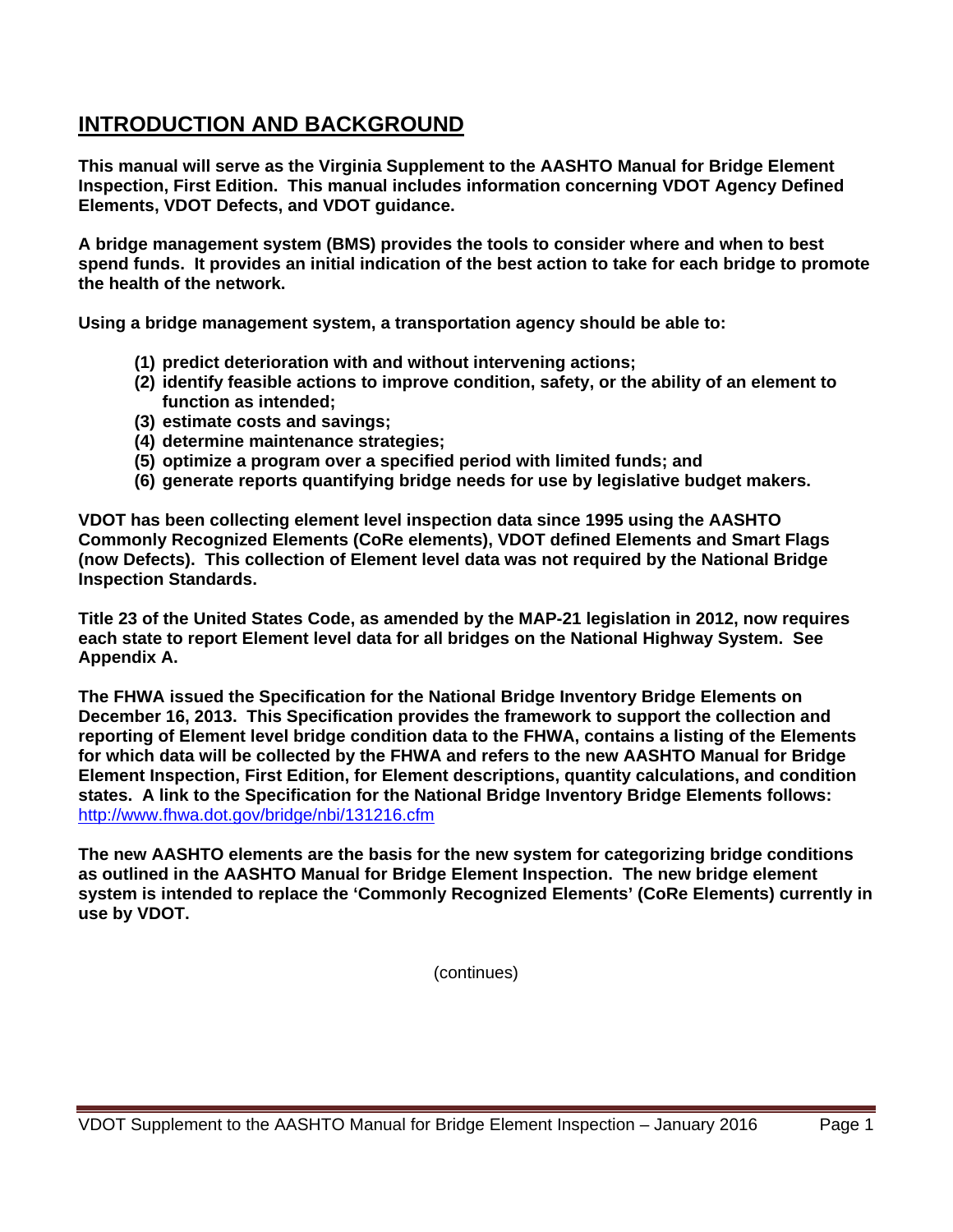**The new AASHTO manual includes three Element types (shown below) and the Defects associated with each Element:** 

- **National Bridge Elements (NBE's) which are Elements that are reported to FHWA.**
- **Bridge Management Elements (BME's) which are Elements used by the individual states some of which are and some are not reported to FHWA. See Page 4 for a list of elements that are reported to FHWA.**
- **Agency Developed Elements (ADE's) which are state elements used by the individual states but are not reported to FHWA.**

**Twenty (20) VDOT Agency Developed Elements and ten (10) VDOT Defects have been defined. This document will provide guidance for the coding of the twenty (20) VDOT elements and the VDOT defects.** 

**The 20 VDOT Agency Developed Elements are sub-divided into the following.**

- **1 NBE Sub-Elements**
- **0 BME Sub-Elements**
- **19 ADE Elements**

**The Maintenance Section of the Structure and Bridge Division plans to use the new element and defect quantities to develop work recommendations for the maintenance program.**

**The use of the new AASHTO and VDOT elements and defects to develop work recommendations will replace the previous effort to investigate the potential for statewide improvements in the inspection report work recommendation process.** 

**The Bridge Management System uses element data to determine future budgets.**

**Element Condition data is used in several Districts to help select bridges to include in Districtwide contracts.** 

**Bridge Maintenance Managers will use the Defect data to help determine structures that need different types of maintenance work.** 

**In addition to the condition of a bridge element, its environment and the effects of traffic may govern its rate of deterioration. VDOT has decided to place all elements in the "low" environment (Environment 2), which will not adversely affect the condition of the element.** 

**The previous element inspection process used "smart flags". These have either been eliminated or replaced by defects or VDOT inventory items. For further discussion of defects see the AASHTO Manual for Bridge Element Inspection, First Edition.**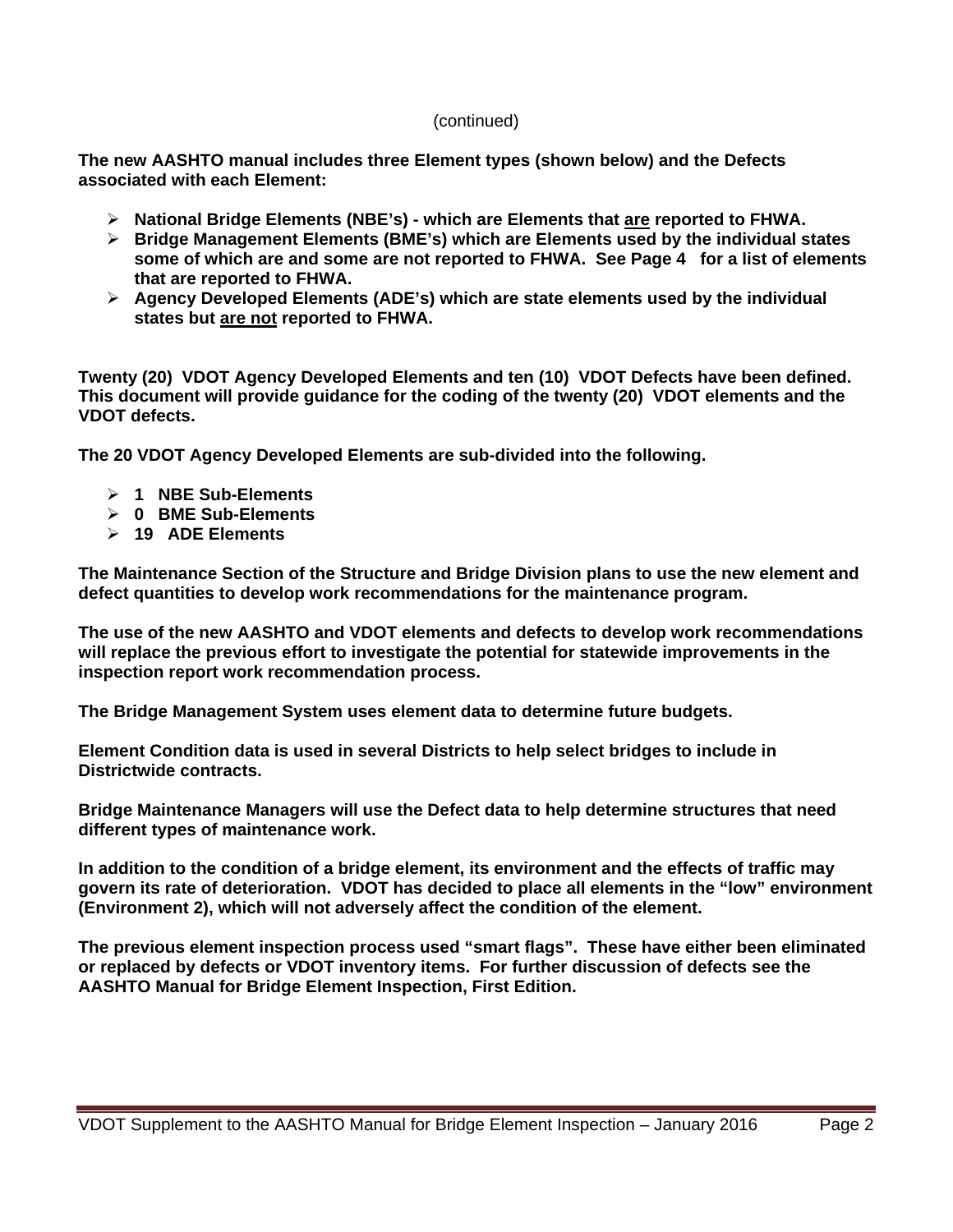# **E LEMENT S TO BE COLLEC TED FO R FHWA**

|                                    | <b>Element Number</b> |              |                                                 |                        |               |         |       |
|------------------------------------|-----------------------|--------------|-------------------------------------------------|------------------------|---------------|---------|-------|
| Element                            | Units                 | <b>Steel</b> | Prestressed<br>Concrete                         | Reinforced<br>Concrete | <b>Timber</b> | Masonry | Other |
|                                    |                       |              | Deck/Slab                                       |                        |               |         |       |
| <b>Deck</b>                        | SF                    |              | 13                                              | 12                     | 31            |         | 60    |
| <b>Open Grid Deck</b>              | <b>SF</b>             | 28           |                                                 |                        |               |         |       |
| <b>Concrete Filled Grid Deck</b>   | SF                    | 29           |                                                 |                        |               |         |       |
| Corrugated or Orthotropic Deck     | <b>SF</b>             | 30           |                                                 |                        |               |         |       |
| Slab                               | <b>SF</b>             |              |                                                 | 38                     | 54            |         | 65    |
| <b>Top Flange</b>                  | SF                    |              | 15                                              | 16                     |               |         |       |
|                                    |                       |              | <b>Superstructure</b>                           |                        |               |         |       |
| Closed Web/Box Girder              | LF                    | 102          | 104                                             | 105                    |               |         | 106   |
| Girder/Beam                        | LF                    | 107          | 109                                             | 110                    | 111           |         | 112   |
| <b>Stringer</b>                    | LF                    | 113          | 115                                             | 116                    | 117           |         | 118   |
| <b>Truss</b>                       | LF                    | 120          |                                                 |                        | 135           |         | 136   |
| Arch                               | LF                    | 141          | 143                                             | 144                    | 146           | 145     | 142   |
| <b>Main Cable</b>                  | LF                    | 147          |                                                 |                        |               |         |       |
| <b>Secondary Cable</b>             | EA                    | 148          |                                                 |                        |               |         | 149   |
| <b>Floor Beam</b>                  | LF                    | 152          | 154                                             | 155                    | 156           |         | 157   |
| Pin, Pin and Hanger Assembly       | EA                    | 161          |                                                 |                        |               |         |       |
| <b>Gusset Plate</b>                | EA                    | 162          |                                                 |                        |               |         |       |
|                                    |                       |              | <b>Substructure</b>                             |                        |               |         |       |
| Column                             | EA                    | 202          | 204                                             | 205                    | 206           |         | 203   |
| Column Tower (Trestle)             | LF                    | 207          |                                                 |                        | 208           |         |       |
| Pier Wall                          | LF                    |              |                                                 | 210                    | 212           | 213     | 211   |
| Abutment                           | LF                    | 219          |                                                 | 215                    | 216           | 217     | 218   |
| Pile Cap/Footing                   | LF                    |              |                                                 | 220                    |               |         |       |
| Pile                               | EA                    | 225          | 226                                             | 227                    | 228           |         | 229   |
| <b>Pier Cap</b>                    | LF                    | 231          | 233                                             | 234                    | 235           |         | 236   |
| <b>Culvert</b>                     |                       |              |                                                 |                        |               |         |       |
| <b>Culvert</b>                     | LF                    | 240          | 245                                             | 241                    | 242           | 244     | 243   |
|                                    |                       |              | <b>Bridge Rail</b>                              |                        |               |         |       |
| <b>Bridge Rail</b>                 | LF                    | $330*$       |                                                 | 331                    | 332           | 334     | 333   |
|                                    |                       |              | <b>Joint</b>                                    |                        |               |         |       |
| <b>Strip Seal</b>                  | LF                    |              |                                                 | 300                    |               |         |       |
| Pourable                           | LF                    |              |                                                 | 301                    |               |         |       |
| Compression                        | LF                    |              |                                                 | 302                    |               |         |       |
| Assembly with Seal (Modular)       | LF                    |              |                                                 | 303                    |               |         |       |
| Open                               | LF                    |              |                                                 | 304                    |               |         |       |
| Assembly without Seal              | LF                    |              |                                                 | 305                    |               |         |       |
| Other                              | LF                    |              |                                                 | 306                    |               |         |       |
|                                    |                       |              | <b>Bearing</b>                                  |                        |               |         |       |
| Elastomeric                        | EA                    | 310          |                                                 |                        |               |         |       |
| Movable (roller, sliding, etc.)    | EA                    | 311          |                                                 |                        |               |         |       |
| Enclosed/Concealed                 | EA                    | 312          |                                                 |                        |               |         |       |
| Fixed                              | EA                    |              |                                                 | 313                    |               |         |       |
| Pot                                | EA                    |              |                                                 | 314                    |               |         |       |
| <b>Disk</b>                        | EA                    |              |                                                 | 315                    |               |         |       |
| Other                              | EA                    |              |                                                 | 316                    |               |         |       |
|                                    |                       |              | <b>Wearing Surfaces and Protective Coatings</b> |                        |               |         |       |
| <b>Wearing Surfaces</b>            | <b>SF</b>             |              |                                                 | 510                    |               |         |       |
| <b>Steel Protective Coating</b>    | <b>SF</b>             |              |                                                 | 515                    |               |         |       |
| <b>Concrete Protective Coating</b> | <b>SF</b>             | 521          |                                                 |                        |               |         |       |

\*Element 330-Metal Bridge Rail may include steel or aluminum rails.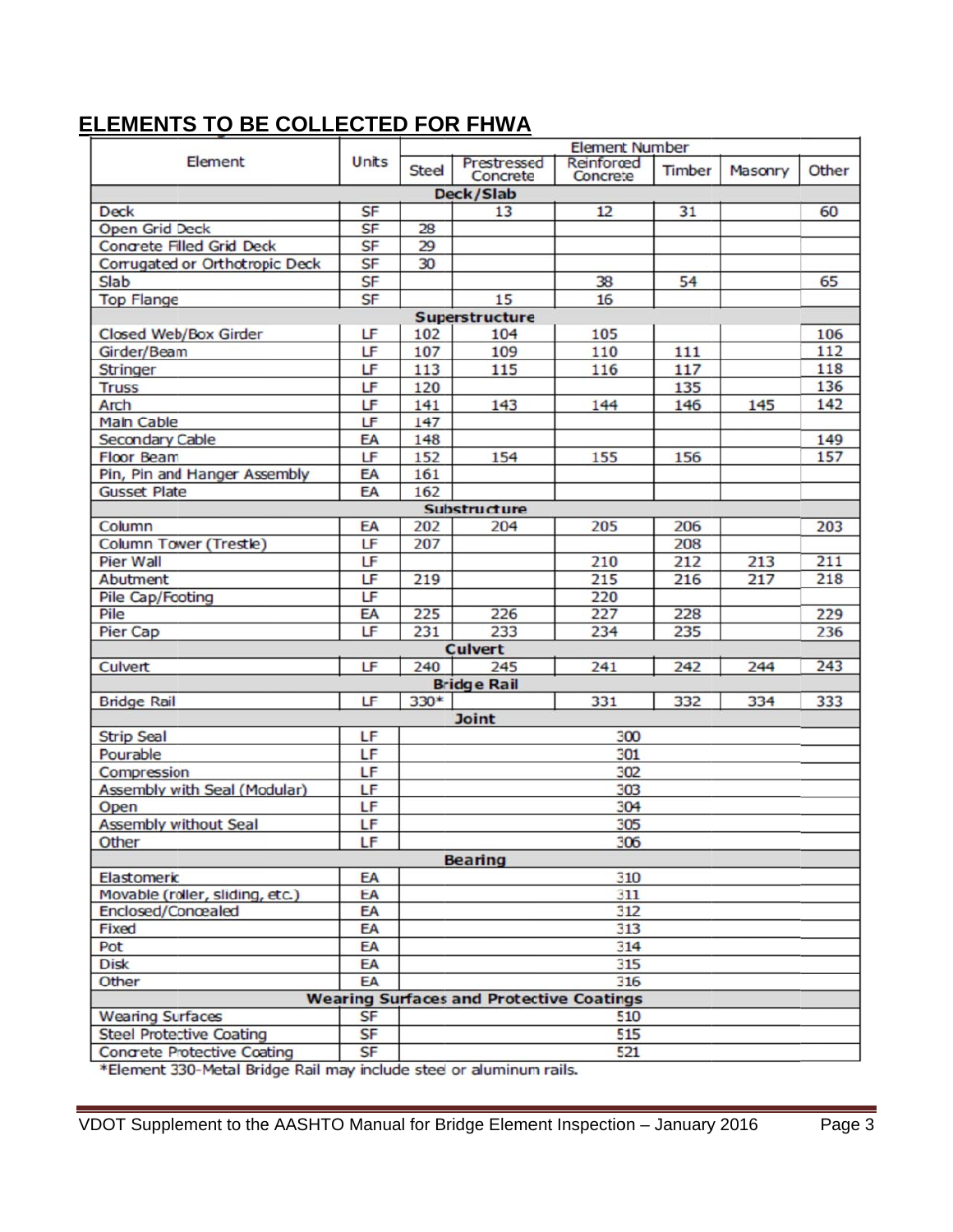# **VIRGINIA AGENCY DEVELOPED ELEMENTS (ADEs)**

#### **Virginia Agency Developed Elements are denoted by 800 series element numbers.**

#### **The numbering system for the Virginia Agency Developed Elements is shown below:**

- $\bullet$  801 810 Deck Elements
- 811 820 Superstructure Elements
- 821 830 Substructure Elements
- 831 840 Culvert Elements
- $\cdot$  841 850 Joint Elements
- 851 860 Slope and Channel Elements
- 861 880 Reserved for Future Use
- 881 889 Protective Elements

In the following charts much information is contained including many parent/child associations.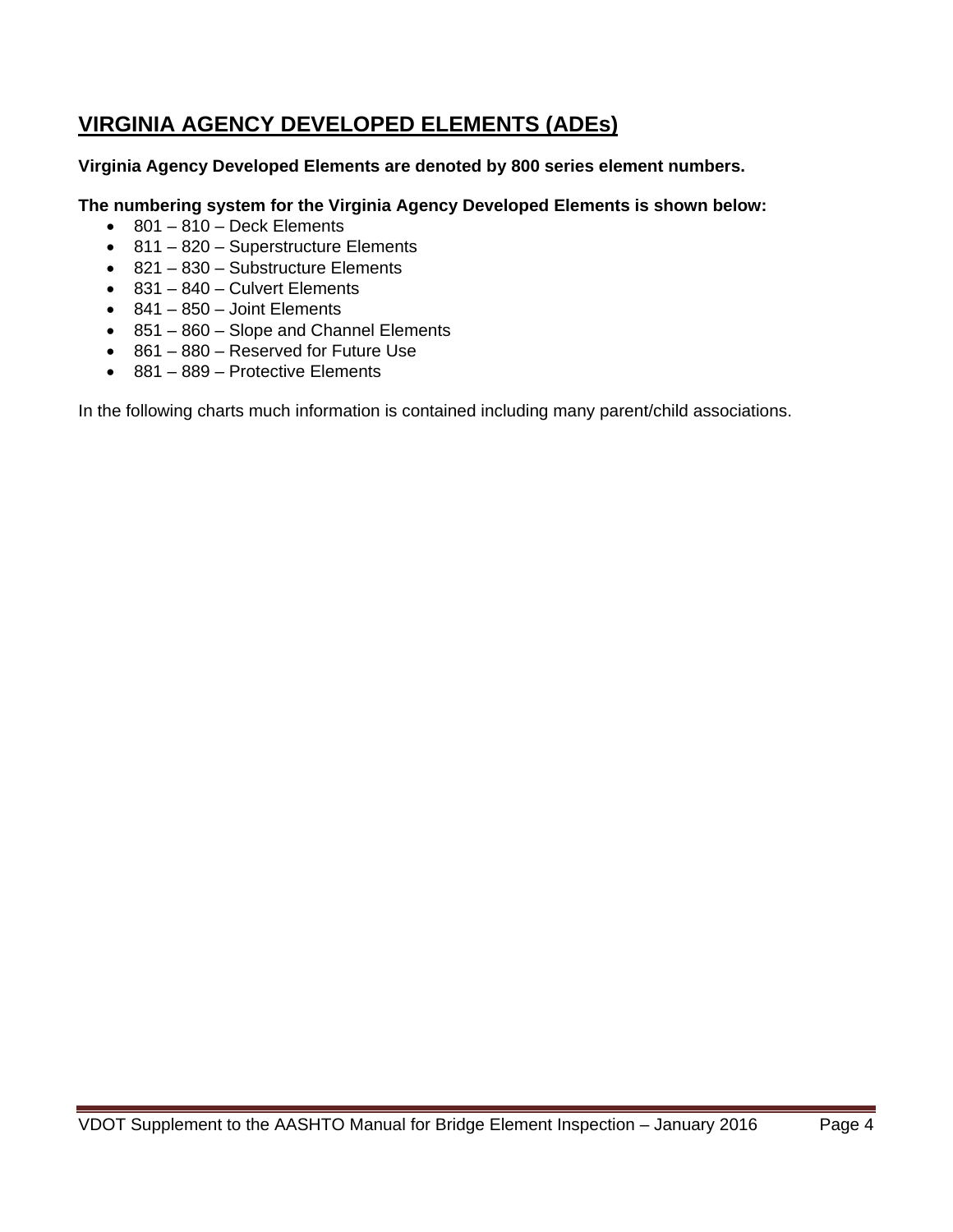| <b>Virginia Element Title</b>                                  | <b>Units</b> | Virginia<br><b>Element</b><br><b>Number</b> | $Sub -$<br><b>Element</b><br>(Child) to<br><b>NBE</b> | <b>NBE</b><br><b>Number</b> | Sub-<br><b>Element</b><br>(Child)<br>to BME | <b>BME</b><br><b>Number</b> | <b>Comments</b>                         |
|----------------------------------------------------------------|--------------|---------------------------------------------|-------------------------------------------------------|-----------------------------|---------------------------------------------|-----------------------------|-----------------------------------------|
| <b>Sidewalk</b>                                                | <b>SF</b>    | 801                                         | <b>No</b>                                             | N/A                         | <b>No</b>                                   | N/A                         |                                         |
| <b>Deck Drains</b>                                             | EA           | 802                                         | <b>No</b>                                             | N/A                         | <b>No</b>                                   | N/A                         |                                         |
| <b>Beam/Girder End</b>                                         | EA           | 811                                         | <b>No</b>                                             | N/A                         | No                                          | N/A                         |                                         |
| <b>Steel Diaphragms/Cross Frames</b>                           | LF           | 813                                         | Yes                                                   | 107                         | No                                          | N/A                         | Code for all curved steel girders       |
| for Curved Girder Systems                                      |              |                                             |                                                       |                             |                                             |                             |                                         |
| <b>Steel Wingwall</b>                                          | EA           | 822                                         | <b>No</b>                                             | N/A                         | No                                          | N/A                         |                                         |
| <b>Reinforced Concrete Wingwall</b>                            | EA           | 824                                         | <b>No</b>                                             | N/A                         | No                                          | N/A                         |                                         |
| <b>Timber Wingwall</b>                                         | EA           | 826                                         | No                                                    | N/A                         | No                                          | N/A                         |                                         |
| <b>Masonry Wingwall</b>                                        | EA           | 828                                         | <b>No</b>                                             | N/A                         | <b>No</b>                                   | N/A                         |                                         |
| MSE Wall (50' Maximum per<br>Wing)                             | LF           | 830                                         | <b>No</b>                                             | N/A                         | <b>No</b>                                   | N/A                         | Wingwalls >50 ft. will be roadway items |
| <b>Culvert Endwall/Headwall</b>                                | EA           | 831                                         | <b>No</b>                                             | N/A                         | <b>No</b>                                   | N/A                         |                                         |
| <b>Roadway Over Culvert</b>                                    | EA           | 833                                         | <b>No</b>                                             | N/A                         | No                                          | N/A                         |                                         |
| <b>Link Slab</b>                                               | EA           | 843                                         | <b>No</b>                                             | N/A                         | <b>No</b>                                   | N/A                         | Joint Closures at Piers                 |
| <b>Slab Extension</b>                                          | EA           | 844                                         | <b>No</b>                                             | N/A                         | No                                          | N/A                         | Joint Closures at Abutments             |
| <b>Joint Effectiveness</b>                                     | EA           | 845                                         | No                                                    | N/A                         | No                                          | N/A                         | Code for all Joints                     |
| <b>Unprotected Slope</b>                                       | EA           | 851                                         | <b>No</b>                                             | N/A                         | No                                          | N/A                         |                                         |
| <b>Protected Slope Paved</b>                                   | EA           | 852                                         | No                                                    | N/A                         | No                                          | N/A                         |                                         |
| <b>Protected Slope Riprap</b>                                  | EA           | 853                                         | <b>No</b>                                             | N/A                         | <b>No</b>                                   | N/A                         |                                         |
| <b>Channel</b>                                                 | EA           | 854                                         | <b>No</b>                                             | N/A                         | <b>No</b>                                   | N/A                         |                                         |
| <b>Beam/Girder End Protective</b><br><b>Coating - Steel</b>    | EA           | 886                                         | No                                                    | N/A                         | No.                                         | N/A                         |                                         |
| <b>Beam/Girder End Protective</b><br><b>Coating - Concrete</b> | EA           | 887                                         | No                                                    | N/A                         | No                                          | N/A                         |                                         |

**NOTE: See 'VDOT ADEs Condition State Definitions – with Associated Defects' for additional coding instructions**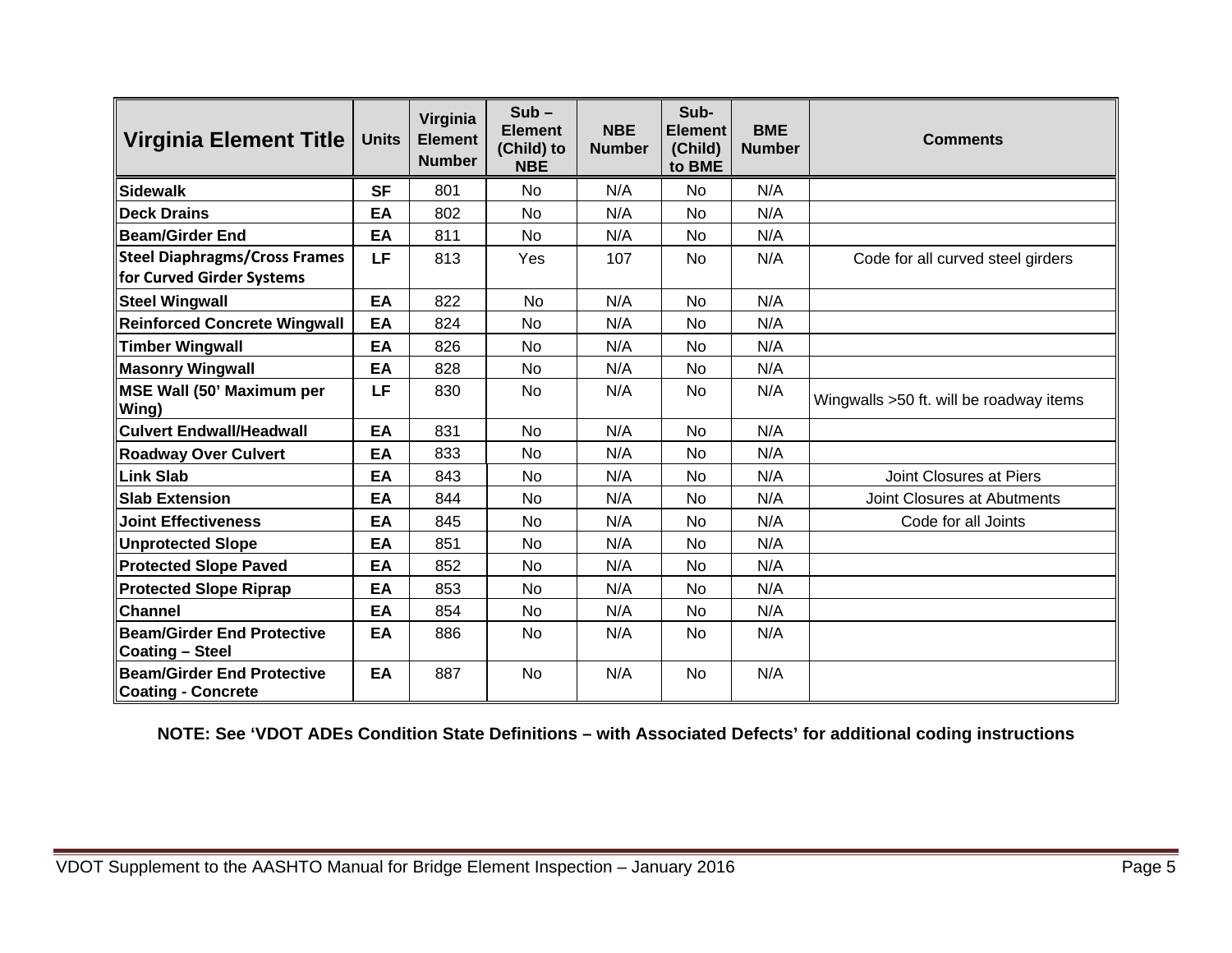#### DESCRIPTIONS OF VDOT AGENCY DEVELOPED ELEMENTS

| <b>ELEMENT</b><br><b>NUMBER</b> | <b>TITLE</b>                                                                           | <b>DESCRIPTION</b>                                                                                                                                                                                |
|---------------------------------|----------------------------------------------------------------------------------------|---------------------------------------------------------------------------------------------------------------------------------------------------------------------------------------------------|
| 801                             | Sidewalk                                                                               | This element defines the area that is 3 feet or more in<br>width that is designated for pedestrian use on the<br>structure.                                                                       |
| 802                             | <b>Deck Drains</b>                                                                     | This element defines deck drains (scuppers), grates, and<br>downspouts and does not apply to drainage off the end of<br>a bridge                                                                  |
| 811                             | Beam/Girder End                                                                        | This element defines the last 5 feet of a beam/girder end.<br>Measurement shall begin at the end of the beam/girder<br>and continue toward the center of the structure.                           |
| 813                             | Steel Diaphragms/<br><b>Cross Frames for</b><br><b>Curved Girder</b><br><b>Systems</b> | This element defines steel diaphragms/cross frames for<br>curved girder systems regardless of protective systems.                                                                                 |
| 822                             | <b>Steel Wingwall</b>                                                                  | This element defines steel wingwalls and includes the<br>sheet material retaining the embankment. This is for all<br>wingwalls regardless of protective systems.                                  |
| 824                             | Reinforced<br>Concrete Wingwall                                                        | This element defines reinforced concrete wingwalls. This<br>includes the material retaining the embankment. This is for<br>all reinforced concrete wingwalls regardless of protective<br>systems. |
| 826                             | <b>Timber Wingwall</b>                                                                 | This element defines timber wingwalls. This includes the<br>sheet material retaining the embankment. This is for all<br>wingwalls regardless of protective system.                                |
| 828                             | <b>Masonry Wingwall</b>                                                                | This element defines those wingwalls constructed of block<br>or stone. The block or stone may be placed with or without<br>mortar. This is for all abutments regardless of protective<br>systems. |
| 830                             | <b>MSE Wall</b>                                                                        | This element defines those walls constructed with facing<br>and various combinations of geotechnical materials and<br>reinforcement materials - 50' maximum.                                      |
| 831                             | Culvert Endwall /<br>Headwall                                                          | This element defines culvert endwalls / headwalls of any<br>material.                                                                                                                             |
| 833                             | Roadway Over<br>Culvert                                                                | This element defines the condition of the roadway over a<br>culvert.                                                                                                                              |
| 843                             | Link Slab                                                                              | This element defines joint closures constructed at piers.                                                                                                                                         |
| 844                             | Slab Extension                                                                         | This element defines joint closures constructed at<br>abutments.                                                                                                                                  |
| 845                             | <b>Joint Effectiveness</b>                                                             | This element defines the effectiveness of expansion joints.<br>There are two condition states for this element.                                                                                   |
| 851                             | <b>Unprotected Slope</b>                                                               | This element defines slopes under bridges that are NOT<br>protected by an erosion resistant material.                                                                                             |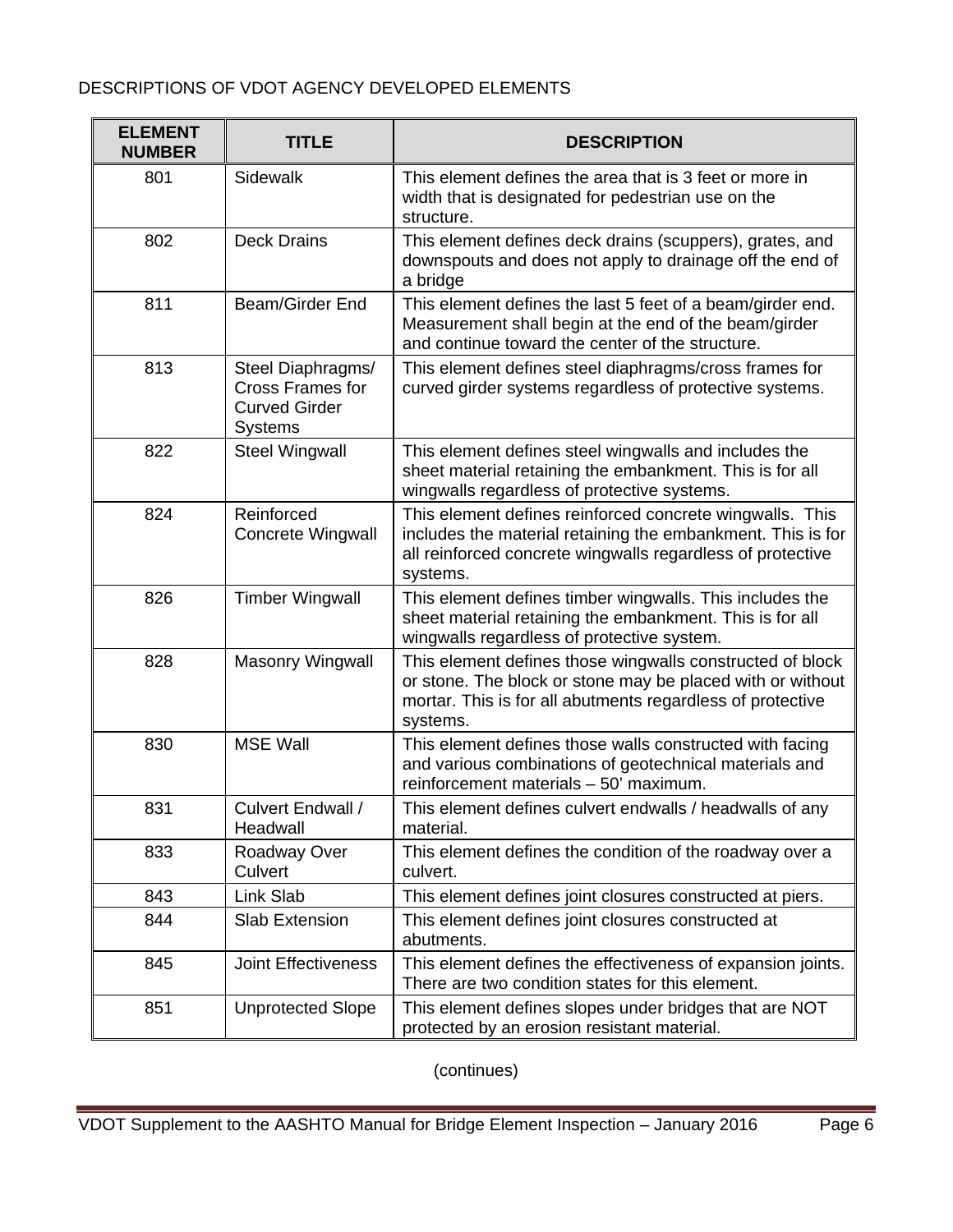# **DESCRIPTIONS OF VDOT AGENCY DEVELOPED ELEMENTS**

| <b>ELEMENT</b><br><b>NUMBER</b> | TITLE                                                      | <b>DESCRIPTION</b>                                                                                                                                                                                                                                                                                                                           |
|---------------------------------|------------------------------------------------------------|----------------------------------------------------------------------------------------------------------------------------------------------------------------------------------------------------------------------------------------------------------------------------------------------------------------------------------------------|
| 852                             | Protected Slope -<br>Paved                                 | This element defines slopes under a bridge that are<br>protected by an erosion resistant material such as precast<br>concrete blocks or cast-in-place concrete.                                                                                                                                                                              |
| 853                             | Protected Slope -<br>Riprap                                | This element defines slopes under a bridge that are<br>protected by an erosion resistant stone material such as<br>riprap. This element includes combination concrete slab<br>and stone riprap.                                                                                                                                              |
| 854                             | Channel                                                    | This element defines the channel, stream control devices,<br>and channel protective devices such as channel armoring,<br>gabions, grout filled bags, and other protective devices.                                                                                                                                                           |
| 886                             | Beam/Girder End<br><b>Protective Coating</b><br>- Steel    | This element is for the last 5 feet of steel beam/girder<br>ends that have a protective coating such as paint,<br>galvanization, weathering steel patina or other top coat<br>steel corrosion inhibitor. Measurement shall begin at the<br>end of the beam/girder and continue toward the center of<br>the structure.                        |
| 887                             | Beam/Girder End<br><b>Protective Coating</b><br>- Concrete | This element is for the last 5 feet of concrete beam/girder<br>ends that have a protective coating such as epoxy or any<br>other top coat barrier that protects concrete from<br>deterioration and reinforcing steel corrosion.<br>Measurement shall begin at the end of the beam/girder<br>and continue toward the center of the structure. |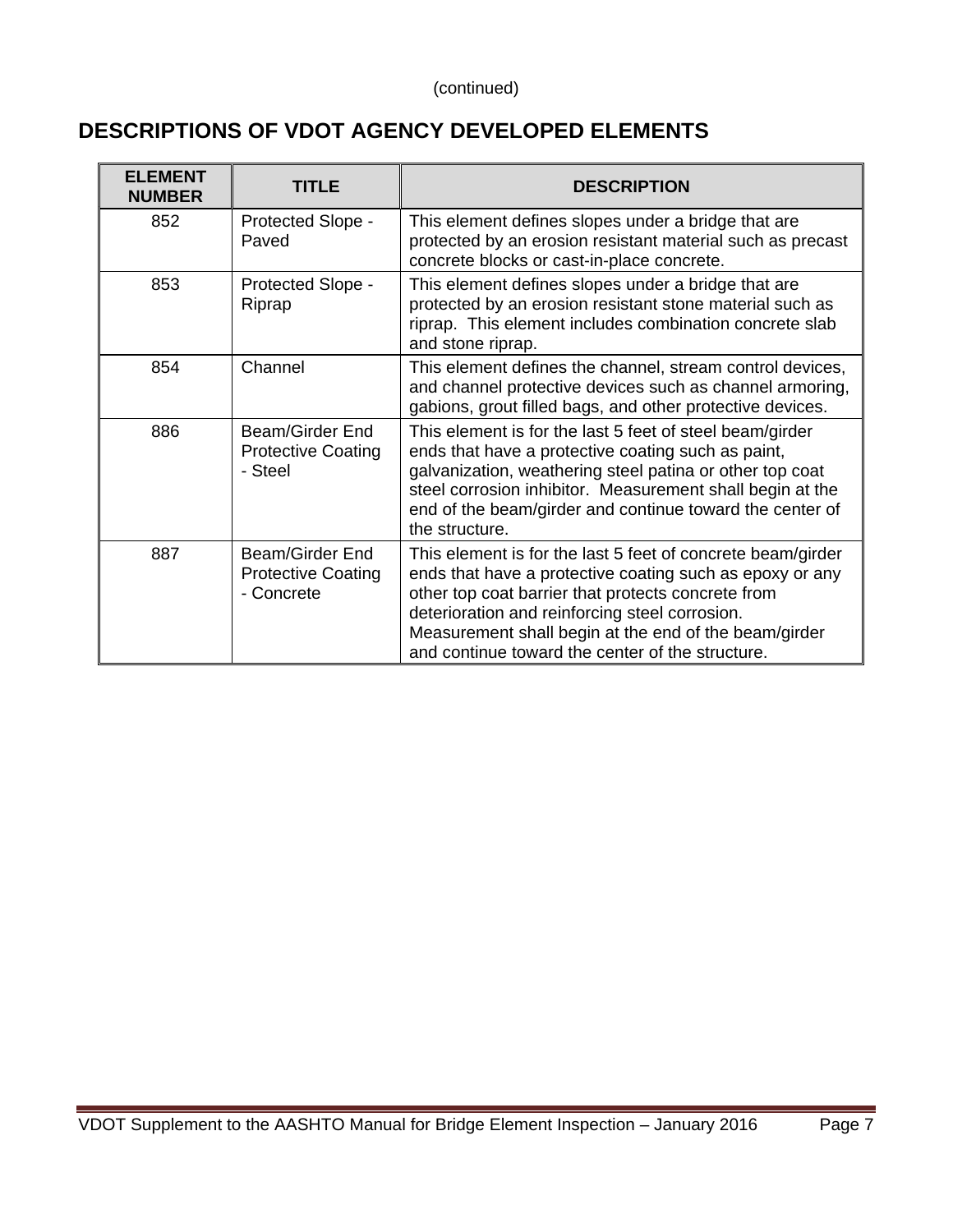# **VDOT AGENCY DEFINED DEFECTS**

| <b>VDOT</b><br><b>DEFECT</b><br><b>NUMBER</b> | <b>TITLE</b>                                                                                 | <b>DESCRIPTION</b>                                                                     | <b>VDOT ASSOCIATED</b><br><b>ELEMENT</b> |
|-----------------------------------------------|----------------------------------------------------------------------------------------------|----------------------------------------------------------------------------------------|------------------------------------------|
| 2000                                          | Deck Drainage<br>System<br><b>Effectiveness</b>                                              | Indicates the effectiveness<br>of deck drainage system.                                | 802                                      |
| 2399                                          | <b>Joint Effectiveness</b>                                                                   | Indicates the number of<br>joints in functional and<br>non-functional condition.       | 845                                      |
| 6500                                          | <b>Debris</b>                                                                                | Debris restricting channel<br>flow.                                                    | 854                                      |
| 6501                                          | <b>Facing Panel</b><br>Displacement<br>/Separation                                           | Displacement or<br>separation of facing panels<br>for MSE walls                        | 830                                      |
| 6502                                          | <b>Facing Panel</b><br><b>Bulging</b>                                                        | Bulging of facing panels<br>for MSE walls.                                             | 830                                      |
| 6503                                          | <b>Facing Panel Joint</b><br>Openings                                                        | Joint openings for MSE<br>walls                                                        | 830                                      |
| 6505                                          | <b>Unprotected Slope</b><br><b>Effectiveness</b>                                             | Indicates the effectiveness<br>of unprotected slopes.                                  | 851                                      |
| 6506                                          | <b>Paved Slope</b><br>Effectiveness                                                          | Indicates effectiveness of<br>paved slopes                                             | 852                                      |
| 6507                                          | Loss of Riprap                                                                               | Indicates the loss of riprap<br>stone on slopes.                                       | 853                                      |
| 6508                                          | Effectiveness of<br><b>Stream Control and</b><br><b>Channel Protective</b><br><b>Devices</b> | Indicates the effectiveness<br>of stream control and<br>channel protective<br>devices. | 854                                      |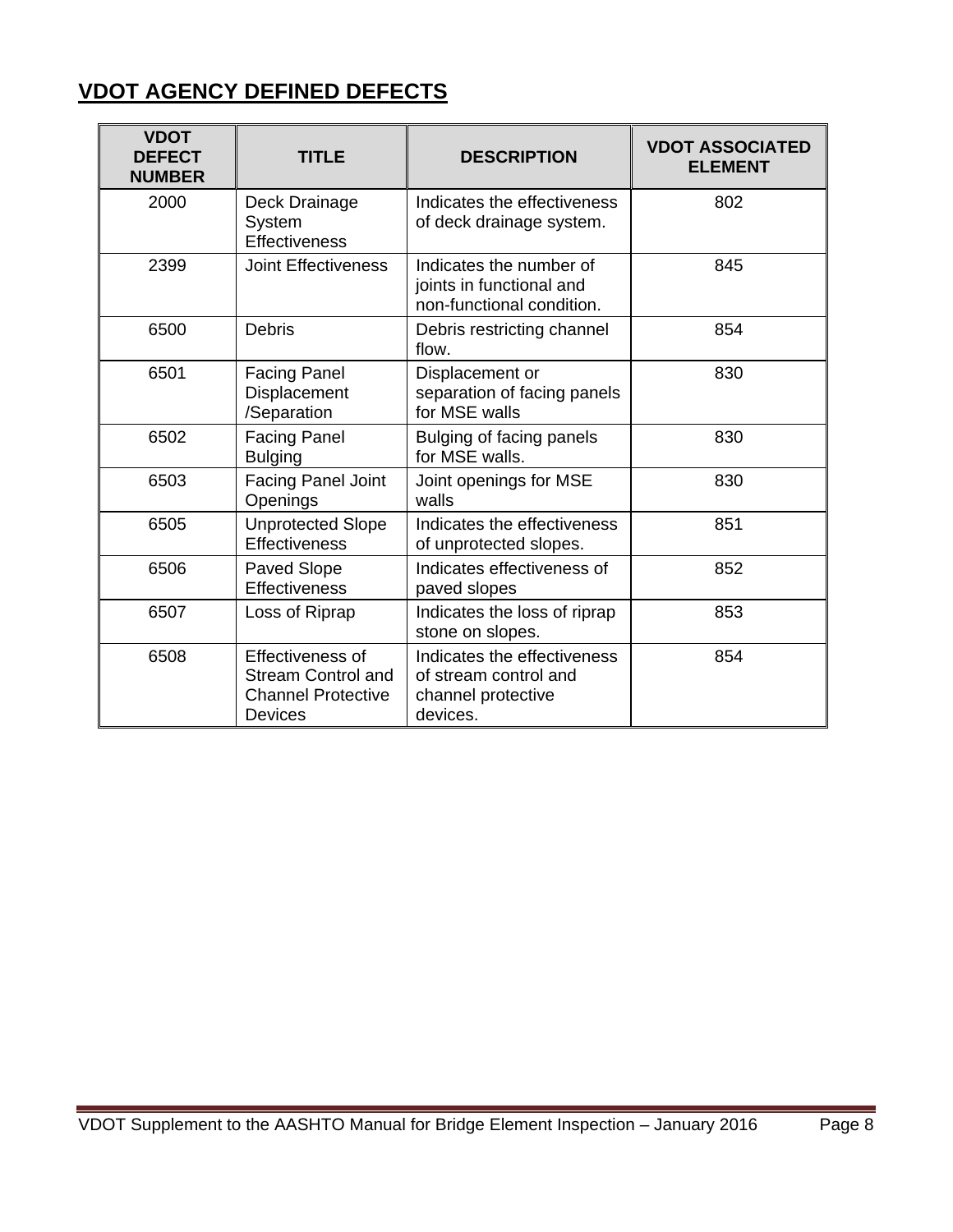# **VDOT ADEs CONDITION STATE DEFINITIONS – with Associated Defects**

| <b>VDOT ELEMENT</b><br><b>NUMBER</b> | 801 |                                                                                                                                      | <b>VDOT ELEMENT NAME</b> | <b>SIDEWALK</b> |  |  |  |  |
|--------------------------------------|-----|--------------------------------------------------------------------------------------------------------------------------------------|--------------------------|-----------------|--|--|--|--|
|                                      |     |                                                                                                                                      |                          |                 |  |  |  |  |
| <b>DESCRIPTION</b>                   |     | This Element defines the area that is three (3) feet or more in width<br>and that is designated for pedestrian use on the structure. |                          |                 |  |  |  |  |

UNIT OF MEASURE | SF

| <b>STEEL</b> |                   | <b>CONDITION STATES</b>                                      |                                                                                                                                                |                                                                                                                                                     |                                                                                                                                            |  |  |
|--------------|-------------------|--------------------------------------------------------------|------------------------------------------------------------------------------------------------------------------------------------------------|-----------------------------------------------------------------------------------------------------------------------------------------------------|--------------------------------------------------------------------------------------------------------------------------------------------|--|--|
|              |                   | 1                                                            | 2                                                                                                                                              | 3                                                                                                                                                   | 4                                                                                                                                          |  |  |
|              | <b>DEFECT</b>     | <b>GOOD</b>                                                  | <b>FAIR</b>                                                                                                                                    | <b>POOR</b>                                                                                                                                         | <b>SEVERE</b>                                                                                                                              |  |  |
| 1000         | Corrosion         | <b>None</b>                                                  | Freckled rust.<br>Corrosion of the<br>steel has<br>initiated.                                                                                  | <b>Section loss is</b><br>evident or pack<br>rust is present<br>but does not<br>warrant structural<br>review.                                       |                                                                                                                                            |  |  |
| 1010         | Cracking          | <b>None</b>                                                  | Crack that has<br>self-arrested or<br>has been<br>arrested with<br>effective arrest<br>holes, doubling<br>plates, or<br>similar.               | <b>Identified crack</b><br>that is not<br>arrested but does<br>not warrant<br>structural review.                                                    | The condition<br>warrants a<br>structural<br>review to<br>determine the<br>effect on<br>strength or<br>serviceability of<br>the element or |  |  |
| 1020         | Connection        | Connection is in<br>place and<br>functioning as<br>intended. | Loose fasteners<br>or pack rust<br>without<br>distortion is<br>present but the<br>connection is in<br>place and<br>functioning as<br>intended. | <b>Missing bolts,</b><br>rivets, or<br>fasteners; broken<br>welds; or pack<br>rust with<br>distortion but<br>does not warrant<br>structural review. | bridge; OR a<br>structural<br>review has<br>been<br>completed and<br>the defects<br>impact strength<br>or serviceability<br>of the element |  |  |
| 1900         | <b>Distortion</b> | <b>None</b>                                                  | <b>Distortion not</b><br>requiring<br>mitigation or<br>mitigated<br>distortion.                                                                | <b>Distortion that</b><br>requires<br>mitigation that<br>has not been<br>addressed but<br>does not warrant<br>structural review.                    | or bridge                                                                                                                                  |  |  |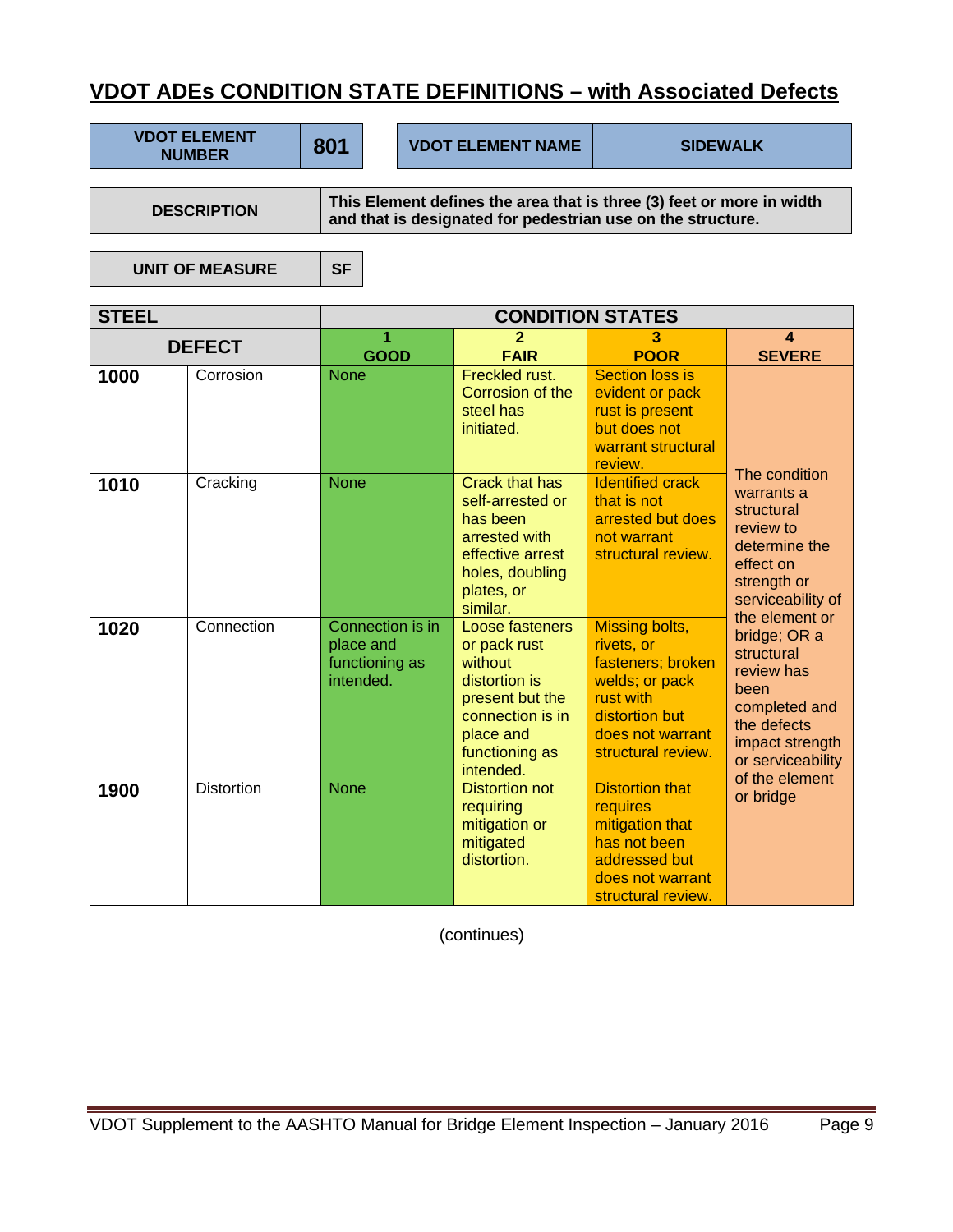**VDOT ELEMENT** 

**801** VDOT ELEMENT NAME SIDEWALK

| <b>REINFORCED</b><br><b>CONCRETE</b> |                                        | <b>CONDITION STATES</b>                                            |                                                                                                                          |                                                                                                                                                                                                 |                                                                                               |  |
|--------------------------------------|----------------------------------------|--------------------------------------------------------------------|--------------------------------------------------------------------------------------------------------------------------|-------------------------------------------------------------------------------------------------------------------------------------------------------------------------------------------------|-----------------------------------------------------------------------------------------------|--|
|                                      | <b>DEFECT</b>                          | 1                                                                  | $\mathbf{2}$                                                                                                             | 3                                                                                                                                                                                               | 4                                                                                             |  |
|                                      |                                        | <b>GOOD</b>                                                        | <b>FAIR</b>                                                                                                              | <b>POOR</b>                                                                                                                                                                                     | <b>SEVERE</b>                                                                                 |  |
| 1080                                 | Delamination/<br>Spall/Patched<br>Area | <b>None</b>                                                        | Delaminated.<br>Spall 1 in. or<br>less deep or 6<br>in. or less in<br>diameter and/or<br>a patched area<br>that is sound | <b>Spall greater</b><br>than 1 in. deep<br>or greater than 6<br>in. diameter.<br><b>Patched area</b><br>that is unsound<br>or showing<br>distress. Does<br>not warrant<br>structural<br>review. | The condition<br>warrants a<br>structural                                                     |  |
| 1090                                 | <b>Exposed Rebar</b>                   | <b>None</b>                                                        | <b>Present without</b><br>measurable<br>section loss.                                                                    | <b>Present with</b><br>measurable<br>section loss but<br>does not warrant<br>structural<br>review.                                                                                              | review to<br>determine the<br>effect on<br>strength or<br>serviceability of<br>the element or |  |
| 1120                                 | Efflorescence/<br><b>Rust Staining</b> | <b>None</b>                                                        | Surface white<br>without build-up<br>or leaching<br>without rust<br>staining.                                            | Heavy build-up<br>with rust<br>staining.                                                                                                                                                        | bridge; OR a<br>structural<br>review has<br>been completed<br>and the defects                 |  |
| 1130                                 | Cracking (RC<br>and Other              | Width less than<br>0.012 in. or<br>spacing greater<br>than 3.0 ft. | <b>Width 0.012 -</b><br>$0.05$ in. or<br>spacing of 1.0 -<br>$3.0$ ft.                                                   | <b>Width greater</b><br>than 0.05 in. or<br>spacing of less<br>than 1 ft.                                                                                                                       | impact strength<br>or serviceability<br>of the element<br>or bridge                           |  |
| 1190                                 | Abrasion/Wear<br>(PSC/RC)              | No abrasion or<br>wearing.                                         | Abrasion or<br>wearing has<br>exposed coarse<br>aggregate but<br>the aggregate<br>remains secure<br>in the concrete.     | Coarse<br>aggregate is<br>loose or has<br>popped out of<br>the concrete<br>matrix due to<br>abrasion or<br>wear.                                                                                |                                                                                               |  |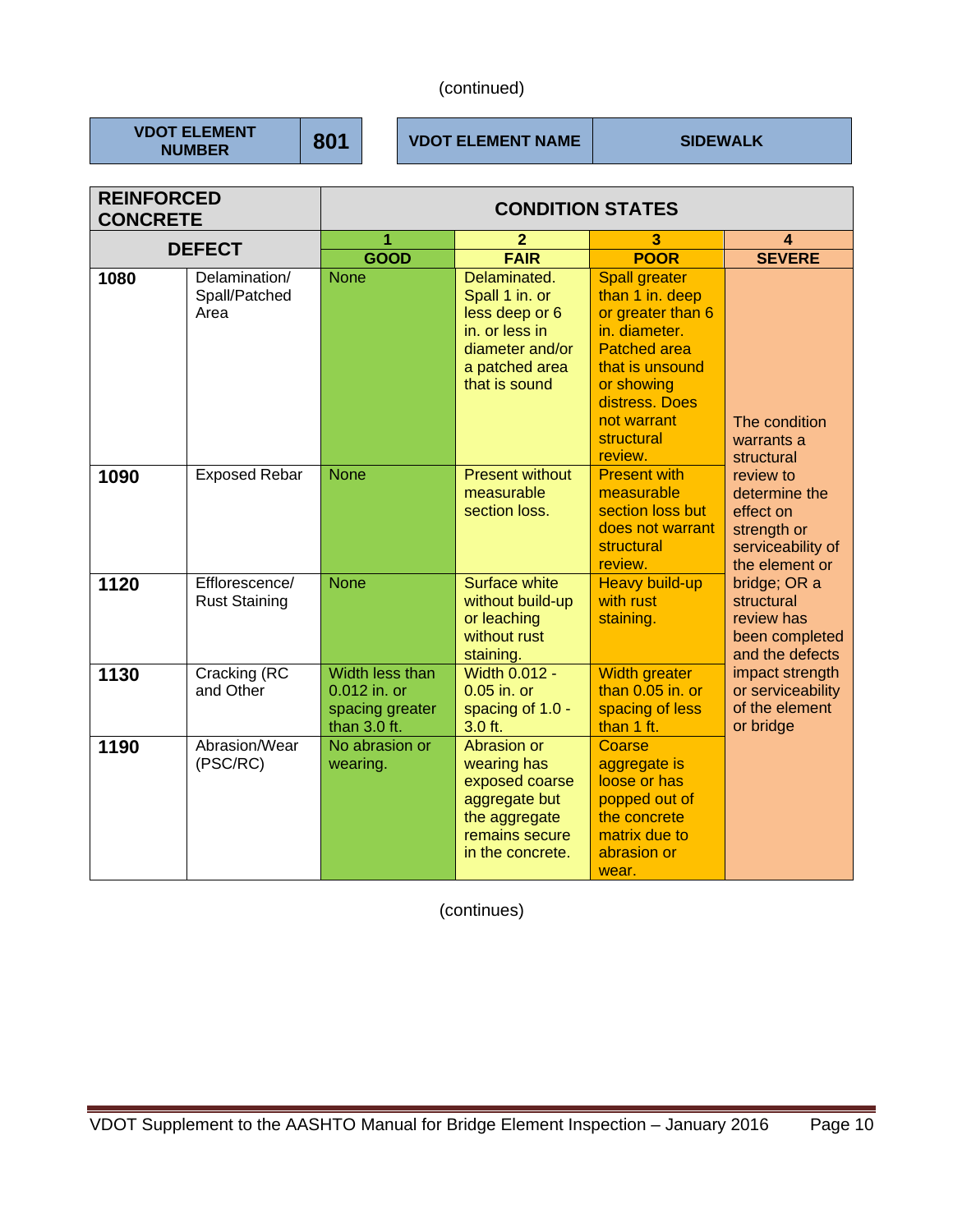**VDOT ELEMENT** 

**801** VDOT ELEMENT NAME SIDEWALK

| <b>TIMBER</b> |                                     | <b>CONDITION STATES</b>                                                                                   |                                                                                                           |                                                                                                                                                                                          |                                                                                                                          |  |  |
|---------------|-------------------------------------|-----------------------------------------------------------------------------------------------------------|-----------------------------------------------------------------------------------------------------------|------------------------------------------------------------------------------------------------------------------------------------------------------------------------------------------|--------------------------------------------------------------------------------------------------------------------------|--|--|
|               |                                     | 1                                                                                                         | $\overline{2}$                                                                                            | 3                                                                                                                                                                                        | 4                                                                                                                        |  |  |
|               | <b>DEFECT</b>                       | <b>GOOD</b>                                                                                               | <b>FAIR</b>                                                                                               | <b>POOR</b>                                                                                                                                                                              | <b>SEVERE</b>                                                                                                            |  |  |
| 1140          | Decay/ Section<br>Loss              | <b>None</b>                                                                                               | Affects less than<br>10% of the<br>member section.                                                        | Affects 10% or<br>more of the<br>member but does<br>not warrant<br>structural review.                                                                                                    |                                                                                                                          |  |  |
| 1150          | Check / Shake                       | <b>Surface</b><br>penetration less<br>than 5% of the<br>member<br>thickness<br>regardless of<br>location. | Penetrates 5%<br>to 50% of the<br>thickness of the<br>member and not<br>in a tension<br>zone.             | <b>Penetrates more</b><br>than 50% of the<br>thickness of the<br>member or more<br>than 5% of the<br>member<br>thickness in a<br>tension zone.<br>Does not warrant<br>structural review. | The condition<br>warrants a<br>structural<br>review to<br>determine the<br>effect on<br>strength or<br>serviceability of |  |  |
| 1160          | Crack (Timber)                      | <b>None</b>                                                                                               | <b>Crack has been</b><br>arrested through<br>effective means.                                             | <b>Identified crack</b><br>that is not<br>arrested but does<br>not require<br>structural review.                                                                                         | the element or<br>bridge; OR a<br>structural<br>review has<br>been                                                       |  |  |
| 1170          | Split /<br>Delamination<br>(Timber) | <b>None</b>                                                                                               | Length less than<br>the member<br>depth or<br>arrested with<br>effective actions<br>taken to<br>mitigate. | Length equal to<br>or greater than<br>the member<br>depth but does<br>not require<br>structural review.                                                                                  | completed and<br>the defects<br>impact strength<br>or serviceability<br>of the element<br>or bridge                      |  |  |
| 1180          | Abrasion / Wear<br>(Timber)         | None or no<br>measurable<br>section loss.                                                                 | <b>Section loss less</b><br>than 10% of the<br>member<br>thickness.                                       | Section loss 10%<br>or more of the<br>member<br>thickness but<br>does not warrant<br>structural review.                                                                                  |                                                                                                                          |  |  |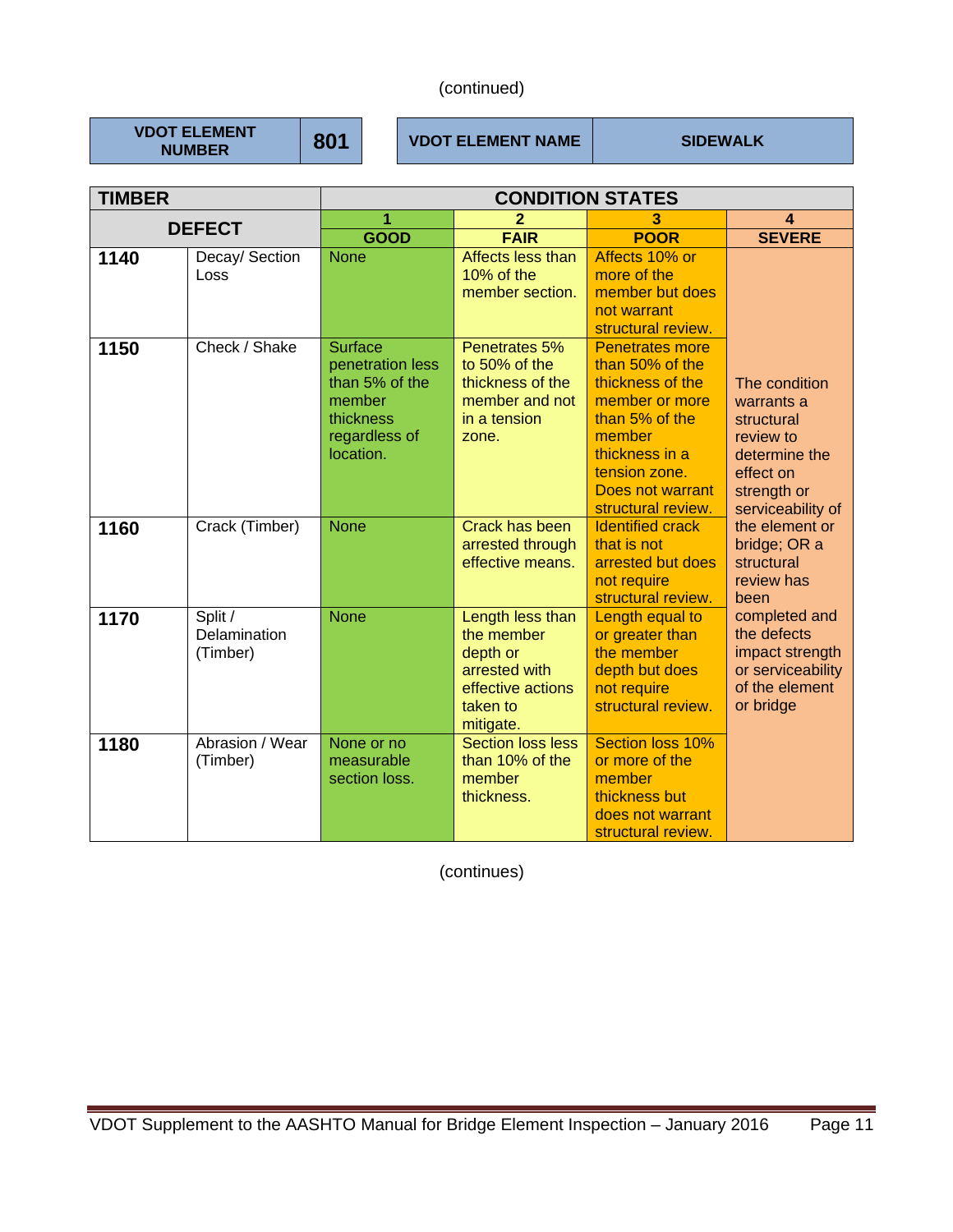| <b>VDOT ELEMENT</b><br><b>NUMBER</b> | 801 | <b>VDOT ELEMENT NAME</b> | <b>SIDEWALK</b> |
|--------------------------------------|-----|--------------------------|-----------------|
|                                      |     |                          |                 |

| <b>ALL</b>    |        | <b>CONDITION STATES</b> |                                       |                                              |                                  |  |
|---------------|--------|-------------------------|---------------------------------------|----------------------------------------------|----------------------------------|--|
| <b>DEFECT</b> |        |                         |                                       | 3                                            | 4                                |  |
|               |        | <b>GOOD</b>             | <b>FAIR</b>                           | <b>POOR</b>                                  | <b>SEVERE</b>                    |  |
| 7000          | Damage | Not Applicable          | The element has<br>impact damage.     | The element has<br>impact damage.            | The element<br>has impact        |  |
|               |        |                         | The specific<br>damage caused         | The specific<br>damage caused                | damage. The<br>specific          |  |
|               |        |                         | by the impact                         | by the impact has                            | damage                           |  |
|               |        |                         | has been<br>captured in               | been captured in<br><b>Condition State 3</b> | caused by the<br>impact has      |  |
|               |        |                         | <b>Condition State</b><br>2 under the | under the<br>appropriate                     | been captured<br>in Condition    |  |
|               |        |                         | appropriate                           | defect entry.                                | State 4 under                    |  |
|               |        |                         | defect entry.                         |                                              | the appropriate<br>defect entry. |  |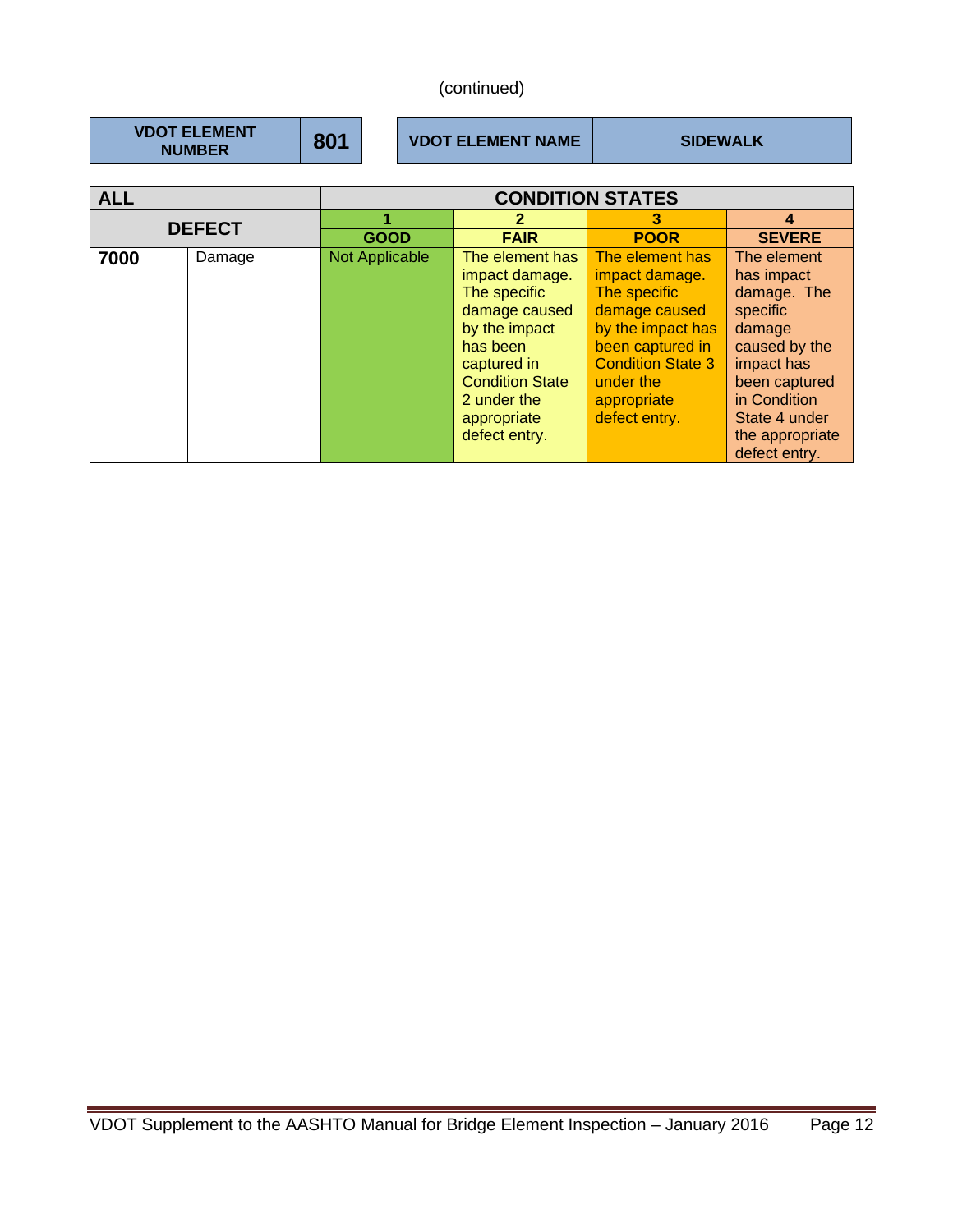**VDOT ELEMENT** 

```
DESCRIPTION
```
**This element defines deck drains/scuppers, grates, and downspouts and does not apply to drainage off the end of a bridge. The quantity will always be one, even if there are dissimilar drainage types.** 

UNIT OF MEASURE | EA

| <b>ALL DECK DRAINS</b> |                                          | <b>CONDITION STATES</b>                                                                                                                                                                                                                           |                                                                                                                                                                                         |                                                                                                                                                                                         |                                                                                                                                                                                                                                                                                               |
|------------------------|------------------------------------------|---------------------------------------------------------------------------------------------------------------------------------------------------------------------------------------------------------------------------------------------------|-----------------------------------------------------------------------------------------------------------------------------------------------------------------------------------------|-----------------------------------------------------------------------------------------------------------------------------------------------------------------------------------------|-----------------------------------------------------------------------------------------------------------------------------------------------------------------------------------------------------------------------------------------------------------------------------------------------|
|                        | <b>DEFECT</b>                            | 1                                                                                                                                                                                                                                                 | $\overline{2}$                                                                                                                                                                          | 3                                                                                                                                                                                       | 4                                                                                                                                                                                                                                                                                             |
|                        |                                          | <b>GOOD</b>                                                                                                                                                                                                                                       | <b>FAIR</b>                                                                                                                                                                             | <b>POOR</b>                                                                                                                                                                             | <b>SEVERE</b>                                                                                                                                                                                                                                                                                 |
| 1900                   | <b>Distortion</b>                        | <b>None</b>                                                                                                                                                                                                                                       | <b>Distortion not</b><br>requiring<br>mitigation or<br>mitigated<br>distortion.                                                                                                         | <b>Distortion that</b><br>requires<br>mitigation that<br>has not been<br>addressed but<br>does not<br>warrant<br>structural<br>review.                                                  | The condition<br>warrants a<br>structural review<br>to determine the<br>effect on strength<br>or serviceability of<br>the element or<br>bridge; OR a<br>structural review<br>has been<br>completed and<br>the defects<br>impact strength or<br>serviceability of<br>the element or<br>bridge. |
| 2000                   | Deck Drainage<br>System<br>Effectiveness | <b>Grating over</b><br>scuppers/drains<br>is intact and is<br>functioning as<br>intended. Bridge<br>drainage and/or<br>downspout is<br>adequately<br>terminated. No<br>signs of ponding<br>on the deck as a<br>result of<br>drainage<br>problems. | Scuppers and/or<br>downspouts are<br>clogged,<br>however, there<br>are no signs of<br>ponding on the<br>deck.<br>Downspout is<br>inadequately<br>terminated.                            | <b>Scuppers and/or</b><br>downspouts are<br>clogged and<br>there are signs<br>of ponding on<br>the deck but<br>does not extend<br>into the normal<br>traffic lane.                      | Broken/missing<br>grates/drainage<br>assembly may<br>pose a hazard to<br>vehicular or<br>pedestrian traffic.<br>Scuppers and/or<br>downspouts are<br>clogged and there<br>are signs of<br>ponding on the<br>deck that extends<br>into the normal<br>traffic lane.                             |
| 7000                   | Damage                                   | <b>Not Applicable</b>                                                                                                                                                                                                                             | The element has<br>impact damage.<br>The specific<br>damage caused<br>by the impact<br>has been<br>captured in<br><b>Condition State</b><br>2 under the<br>appropriate<br>defect entry. | The element<br>has impact<br>damage. The<br>specific damage<br>caused by the<br>impact has been<br>captured in<br><b>Condition State</b><br>3 under the<br>appropriate<br>defect entry. | The element has<br>impact damage.<br>The specific<br>damage caused<br>by the impact has<br>been captured in<br><b>Condition State 4</b><br>under the<br>appropriate<br>defect entry.                                                                                                          |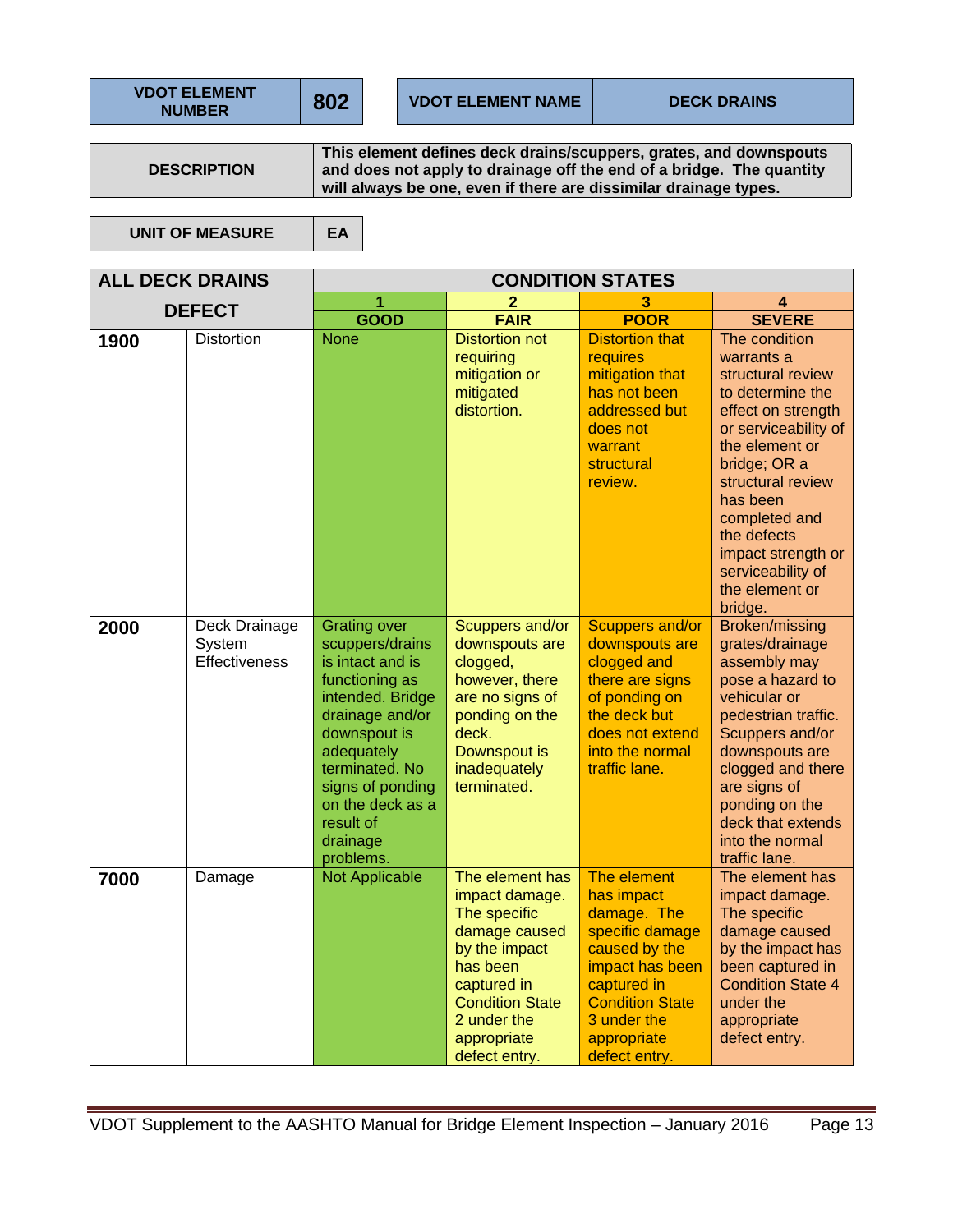**VDOT ELEMENT** 

**DESCRIPTION** 

**This element defines the last 5 feet of a beam/girder end. Measurement shall begin at the end of the beam/girder and continue toward the center of the structure.** 

UNIT OF MEASURE | EA

| <b>STEEL</b>  |            | <b>CONDITION STATES</b>                                      |                                                                                                                                                |                                                                                                                                              |                                                                                                                              |
|---------------|------------|--------------------------------------------------------------|------------------------------------------------------------------------------------------------------------------------------------------------|----------------------------------------------------------------------------------------------------------------------------------------------|------------------------------------------------------------------------------------------------------------------------------|
| <b>DEFECT</b> |            | 1                                                            | $\mathbf{2}$                                                                                                                                   | 3                                                                                                                                            | $\boldsymbol{\Lambda}$                                                                                                       |
|               |            | <b>GOOD</b>                                                  | <b>FAIR</b>                                                                                                                                    | <b>POOR</b>                                                                                                                                  | <b>SEVERE</b>                                                                                                                |
| 1000          | Corrosion  | <b>None</b>                                                  | Freckled rust.<br>Corrosion of the<br>steel has<br>initiated.                                                                                  | Section loss is<br>evident or pack<br>rust is present<br>but does not<br>warrant structural<br>review.                                       | The condition<br>warrants a<br>structural<br>review to                                                                       |
| 1010          | Cracking   | <b>None</b>                                                  | <b>Crack that has</b><br>self-arrested or<br>has been<br>arrested with<br>effective arrest<br>holes, doubling<br>plates, or<br>similar.        | <b>Identified crack</b><br>that is not<br>arrested but does<br>not warrant<br>structural review.                                             | determine the<br>effect on<br>strength or<br>serviceability of<br>the element or<br>bridge; OR a<br>structural<br>review has |
| 1020          | Connection | Connection is in<br>place and<br>functioning as<br>intended. | Loose fasteners<br>or pack rust<br>without<br>distortion is<br>present but the<br>connection is in<br>place and<br>functioning as<br>intended. | Missing bolts,<br>rivets, or<br>fasteners; broken<br>welds; or pack<br>rust with<br>distortion but<br>does not warrant<br>structural review. | been<br>completed and<br>the defects<br>impact strength<br>or serviceability<br>of the element<br>or bridge                  |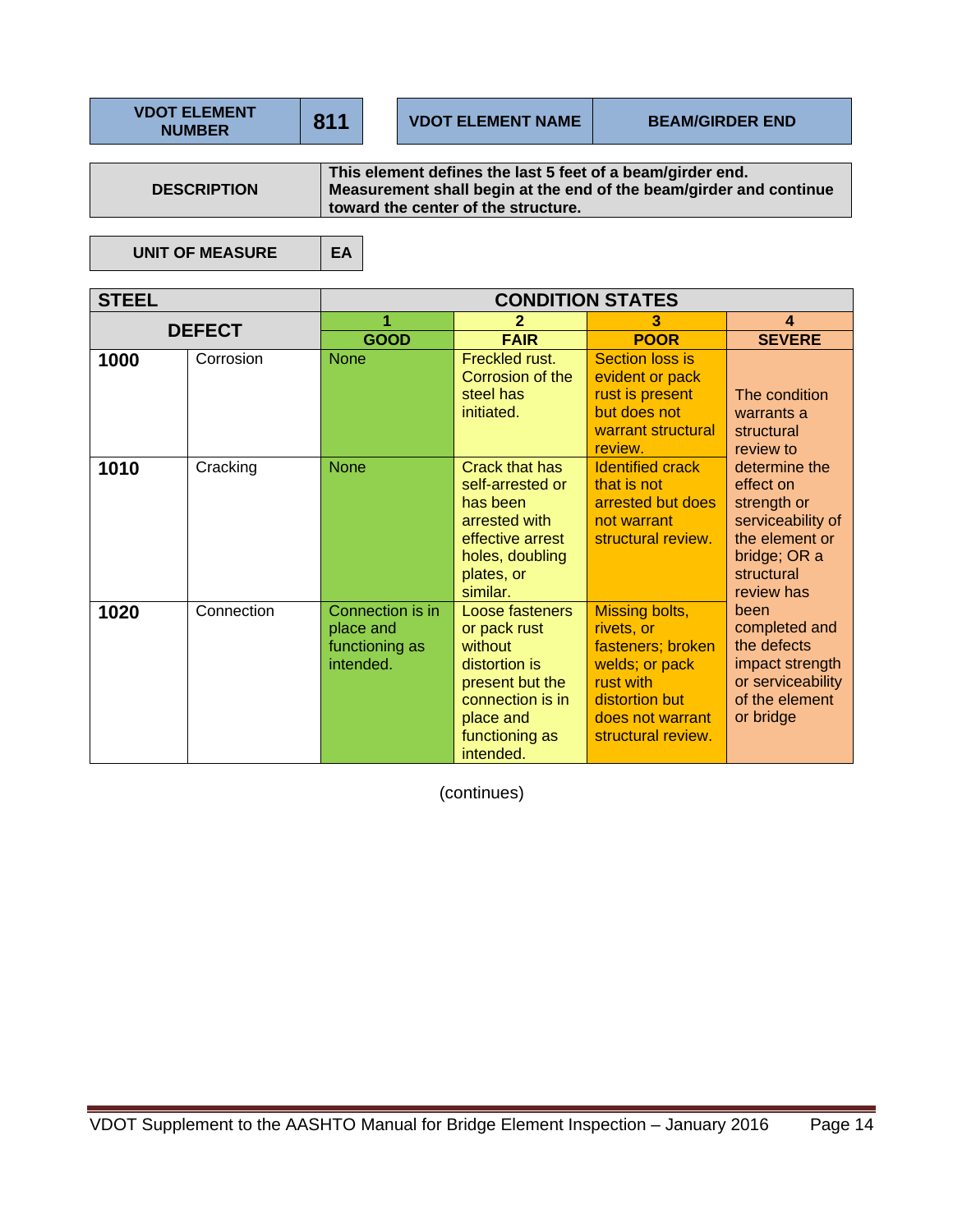**VDOT ELEMENT** 

**811** VDOT ELEMENT NAME BEAM/GIRDER END

| <b>CONCRETE</b> |                                        | <b>CONDITION STATES</b>                                            |                                                                                                                          |                                                                                                                                                                                                 |                                                                                                 |
|-----------------|----------------------------------------|--------------------------------------------------------------------|--------------------------------------------------------------------------------------------------------------------------|-------------------------------------------------------------------------------------------------------------------------------------------------------------------------------------------------|-------------------------------------------------------------------------------------------------|
|                 | <b>DEFECT</b>                          | 1<br>2<br>3                                                        |                                                                                                                          |                                                                                                                                                                                                 | 4                                                                                               |
|                 |                                        | <b>GOOD</b>                                                        | <b>FAIR</b>                                                                                                              | <b>POOR</b>                                                                                                                                                                                     | <b>SEVERE</b>                                                                                   |
| 1080            | Delamination/<br>Spall/Patched<br>Area | <b>None</b>                                                        | Delaminated.<br>Spall 1 in. or<br>less deep or 6<br>in. or less in<br>diameter and/or<br>a patched area<br>that is sound | <b>Spall greater</b><br>than 1 in. deep<br>or greater than 6<br>in. diameter.<br><b>Patched area</b><br>that is unsound<br>or showing<br>distress. Does<br>not warrant<br>structural<br>review. | The condition<br>warrants a                                                                     |
| 1090            | <b>Exposed Rebar</b>                   | <b>None</b>                                                        | <b>Present without</b><br>measurable<br>section loss.                                                                    | <b>Present with</b><br>measurable<br>section loss but<br>does not warrant<br>structural<br>review.                                                                                              | structural<br>review to<br>determine the<br>effect on<br>strength or<br>serviceability of       |
| 1100            | Exposed<br>Prestressing                | <b>None</b>                                                        | <b>Present without</b><br>section loss.                                                                                  | <b>Present with</b><br>section loss but<br>does not warrant<br>structural<br>review.                                                                                                            | the element or<br>bridge; OR a<br>structural<br>review has<br>been completed<br>and the defects |
| 1110            | Cracking (PSC)                         | Width less than<br>0.004 in. or<br>spacing greater<br>than 3 ft.   | Width 0.004 -<br>0.009 in. or<br>spacing 1.0 - 3.0<br>ft.                                                                | <b>Width greater</b><br>than 0.009 in. or<br>spacing less<br>than 1 ft.                                                                                                                         | impact strength<br>or serviceability<br>of the element<br>or bridge                             |
| 1120            | Efflorescence/<br><b>Rust Staining</b> | <b>None</b>                                                        | <b>Surface white</b><br>without build-up<br>or leaching<br>without rust<br>staining.                                     | <b>Heavy build-up</b><br>with rust<br>staining.                                                                                                                                                 |                                                                                                 |
| 1130            | Cracking (RC<br>and Other              | Width less than<br>0.012 in. or<br>spacing greater<br>than 3.0 ft. | <b>Width 0.012 -</b><br>0.05 in. or<br>spacing of 1.0 -<br>3.0 ft.                                                       | Width greater<br>than 0.05 in. or<br>spacing of less<br>than 1 ft.                                                                                                                              |                                                                                                 |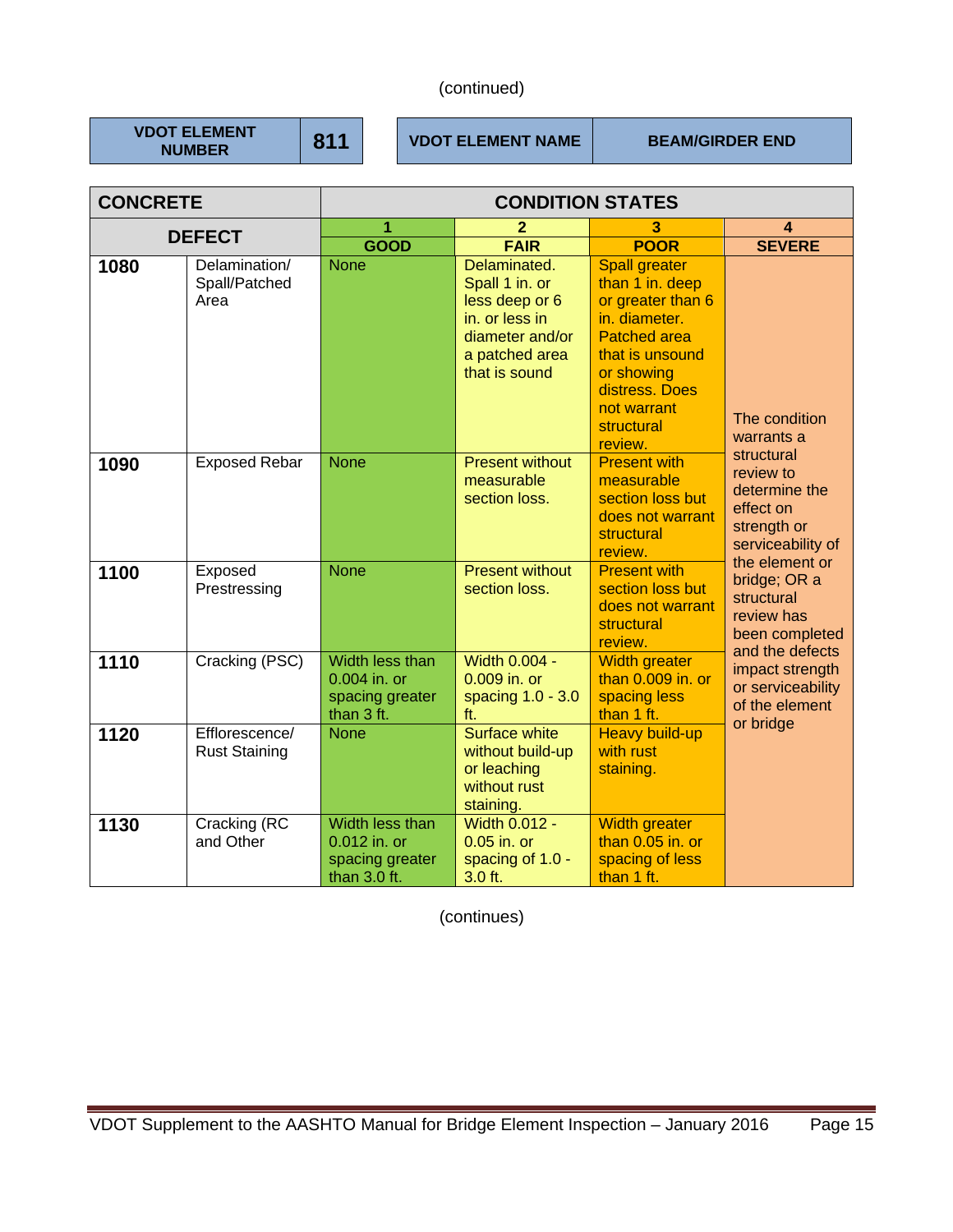**VDOT ELEMENT** 

**811** VDOT ELEMENT NAME BEAM/GIRDER END

| <b>ALL</b>    |                   | <b>CONDITION STATES</b> |                                                                                                                                                                                         |                                                                                                                                                                                      |                                                                                                                                                                                                                                                                                                       |
|---------------|-------------------|-------------------------|-----------------------------------------------------------------------------------------------------------------------------------------------------------------------------------------|--------------------------------------------------------------------------------------------------------------------------------------------------------------------------------------|-------------------------------------------------------------------------------------------------------------------------------------------------------------------------------------------------------------------------------------------------------------------------------------------------------|
| <b>DEFECT</b> |                   | 1                       | 2                                                                                                                                                                                       | З                                                                                                                                                                                    | 4                                                                                                                                                                                                                                                                                                     |
|               |                   | <b>GOOD</b>             | <b>FAIR</b>                                                                                                                                                                             | <b>POOR</b>                                                                                                                                                                          | <b>SEVERE</b>                                                                                                                                                                                                                                                                                         |
| 1900          | <b>Distortion</b> | <b>None</b>             | <b>Distortion not</b><br>requiring<br>mitigation or<br>mitigated<br>distortion.                                                                                                         | <b>Distortion that</b><br>requires<br>mitigation that<br>has not been<br>addressed but<br>does not warrant<br>structural review.                                                     | The condition<br>warrants a<br>structural<br>review to<br>determine the<br>effect on<br>strength or<br>serviceability of<br>the element or<br>bridge; OR a<br>structural<br>review has<br>been<br>completed and<br>the defects<br>impact strength<br>or serviceability<br>of the element<br>or bridge |
| 7000          | Damage            | <b>Not Applicable</b>   | The element has<br>impact damage.<br>The specific<br>damage caused<br>by the impact<br>has been<br>captured in<br><b>Condition State</b><br>2 under the<br>appropriate<br>defect entry. | The element has<br>impact damage.<br>The specific<br>damage caused<br>by the impact has<br>been captured in<br><b>Condition State 3</b><br>under the<br>appropriate<br>defect entry. | The element<br>has impact<br>damage. The<br>specific<br>damage<br>caused by the<br>impact has<br>been captured<br>in Condition<br>State 4 under<br>the appropriate<br>defect entry.                                                                                                                   |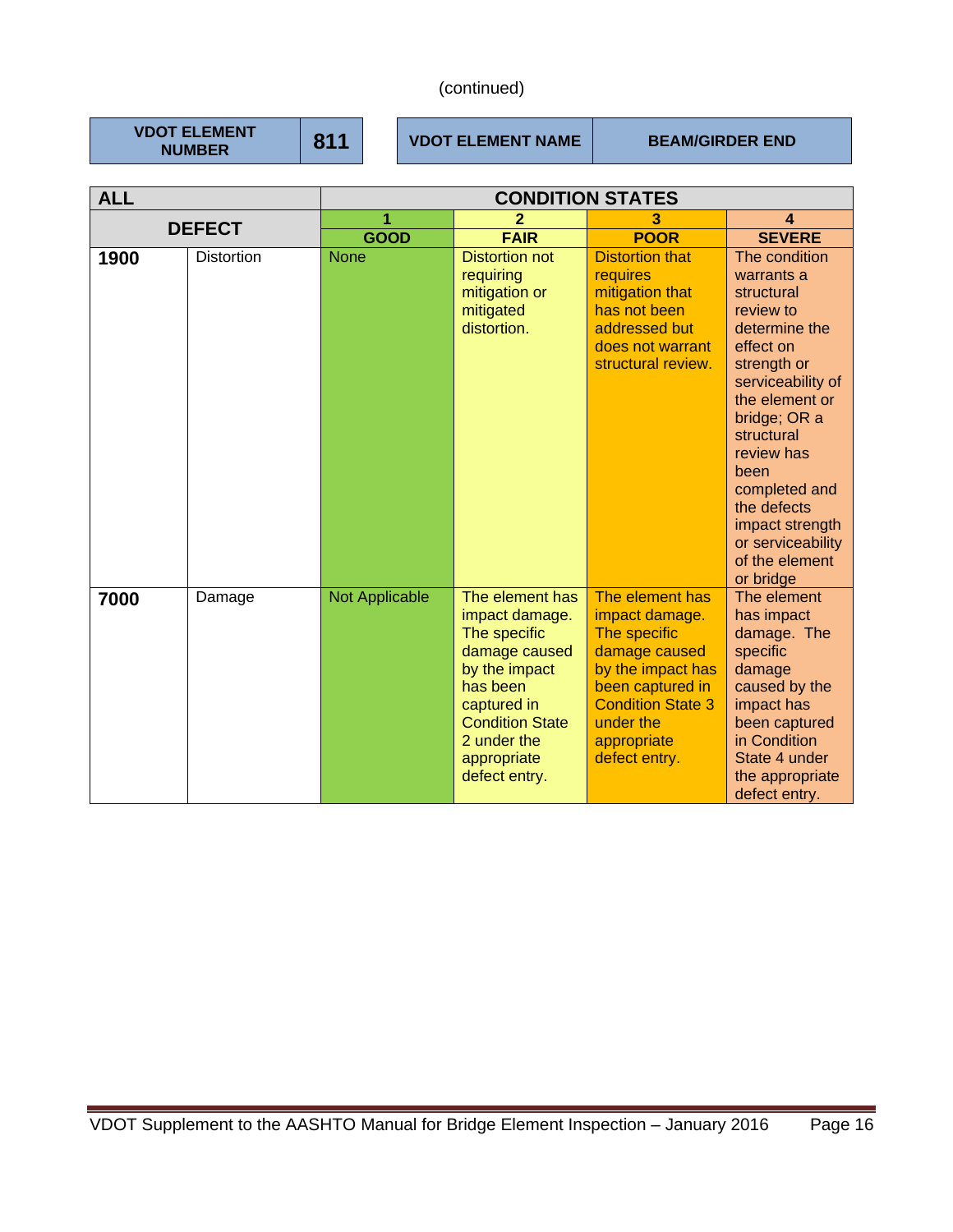**VDOT ELEMENT** 

**STEEL DIAPHRAGMS/CROSS FRAMES FOR CURVED GIRDER SYSTEMS** 

**DESCRIPTION This element defines steel diaphragms/cross frames for curved girder systems regardless of protective systems.** 

UNIT OF MEASURE | LF

**STEEL CONDITION STATES DEFECT**  $\begin{array}{|c|c|c|c|c|}\n\hline\n & 1 & 2 & 3 & 4 \\
\hline\n\text{GOD} & \text{EAB} & \text{BOOB} & \text{SEVE} \\
\hline\n\end{array}$ **GOOD FAIR POOR SEVERE**  1000 Corrosion None Freckled rust. Corrosion of the steel has initiated. Section loss is evident or pack rust is present but does not warrant structural review. The condition warrants a structural review to determine the effect on strength or serviceability of the element or bridge; OR a structural review has been completed and the defects impact strength or serviceability of the element or bridge **1010** Cracking None Crack that has self-arrested or has been arrested with effective arrest holes, doubling plates, or similar. Identified crack that is not arrested but does not warrant structural review. 1020 Connection Connection is in place and functioning as intended. Loose fasteners or pack rust without distortion is present but the connection is in place and functioning as intended. Missing bolts, rivets, or fasteners; broken welds; or pack rust with distortion but does not warrant structural review. **1900** Distortion None Distortion not requiring mitigation or mitigated distortion. Distortion that requires mitigation that has not been addressed but does not warrant structural review. **7000** Damage Not Applicable The element has impact damage. The specific damage caused by the impact has been captured in Condition State 2 under the appropriate defect entry. The element has impact damage. The specific damage caused by the impact has been captured in Condition State 3 under the appropriate defect entry. The element has impact damage. The specific damage caused by the impact has been captured in Condition State 4 under the appropriate defect entry.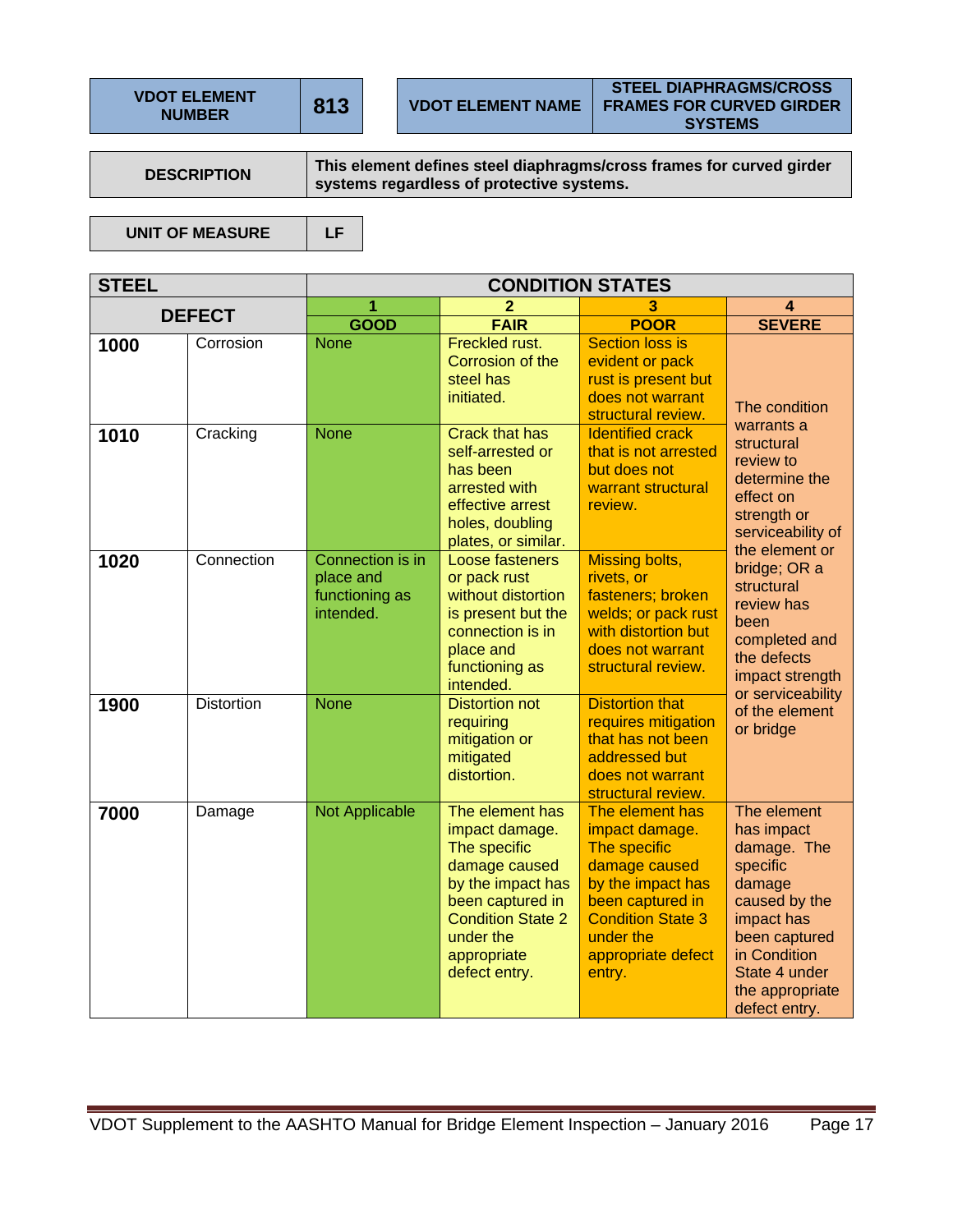**VDOT ELEMENT** 

**STEEL CONDITION STATES** 

**DESCRIPTION** 

**This element defines steel wingwalls and includes the sheet material retaining the embankment. This is for all wingwalls regardless of protective systems.** 

UNIT OF MEASURE | EA

**DEFECT**  $\begin{array}{|c|c|c|c|c|c|}\n\hline\n & 1 & 2 & 3 & 4 \\
\hline\n\text{GOD} & \text{EAB} & \text{POOB} & \text{SEVE} \\
\hline\n\end{array}$ **GOOD FAIR POOR SEVERE**  1000 Corrosion None Freckled rust. Corrosion of the steel has initiated. **Section loss is** evident or pack rust is present but does not warrant structural review. The condition warrants a structural review to determine the effect on strength or serviceability of the element or bridge; OR a structural review has been completed and the defects impact strength or serviceability of the element or bridge **1010** Cracking None Crack that has self-arrested or has been arrested with effective arrest holes, doubling plates, or similar. Identified crack that is not arrested but does not warrant structural review. **1020** | Connection | Connection is in place and functioning as intended. Loose fasteners or pack rust without distortion is present but the connection is in place and functioning as intended. Missing bolts, rivets, or fasteners; broken welds; or pack rust with distortion but does not warrant structural review. **1900** | Distortion | None | Distortion not requiring mitigation or Distortion that **requires** mitigation that

(continues)

mitigated distortion. has not been addressed but does not warrant structural review.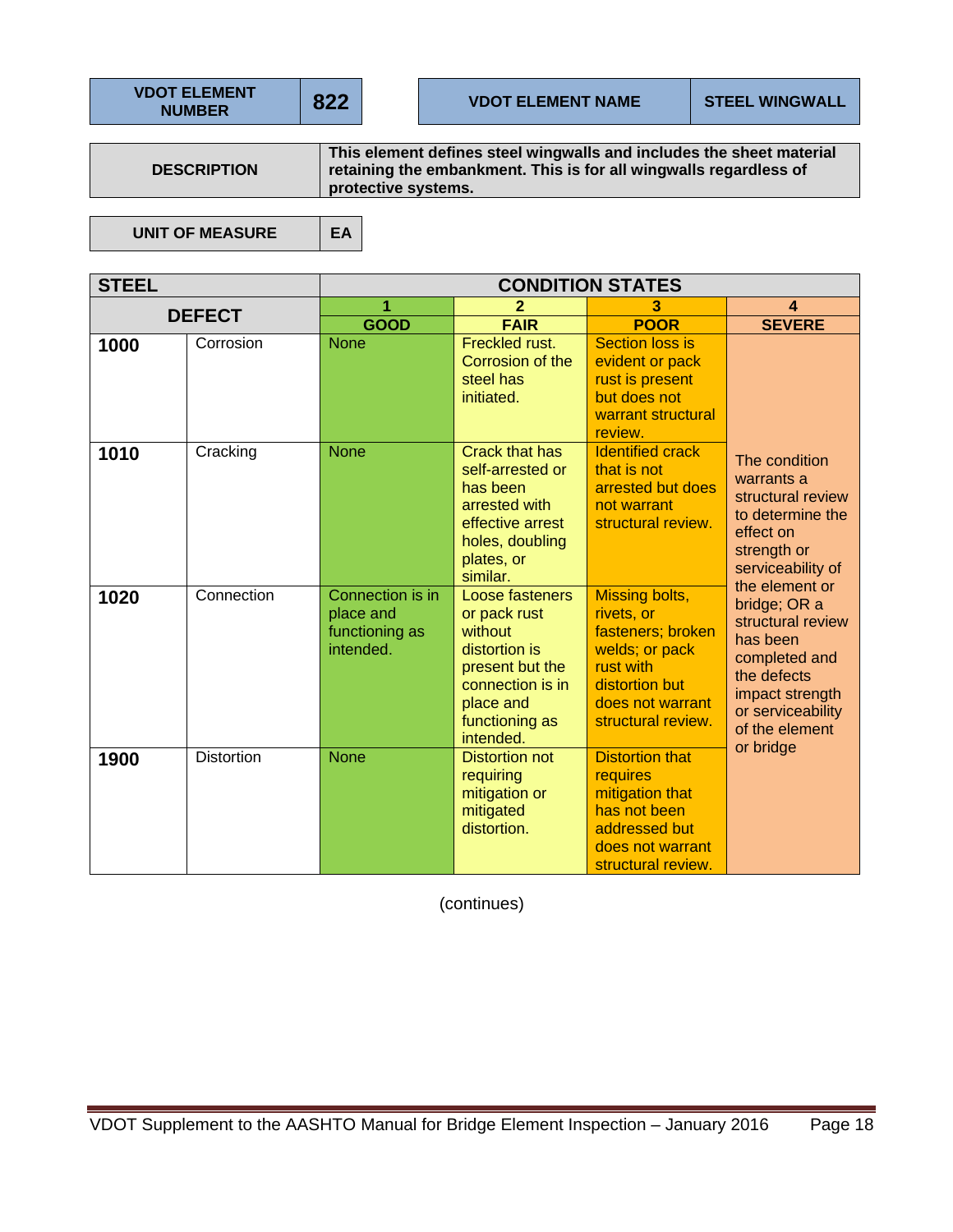**VDOT ELEMENT** 

**822** VDOT ELEMENT NAME STEEL WINGWALLS

| <b>STEEL</b> |               | <b>CONDITION STATES</b> |                                                                                                                                                                                      |                                                                                                                                                                                         |                                                                                                                                                                                             |
|--------------|---------------|-------------------------|--------------------------------------------------------------------------------------------------------------------------------------------------------------------------------------|-----------------------------------------------------------------------------------------------------------------------------------------------------------------------------------------|---------------------------------------------------------------------------------------------------------------------------------------------------------------------------------------------|
|              | <b>DEFECT</b> | 1                       | 2                                                                                                                                                                                    | 3                                                                                                                                                                                       | 4                                                                                                                                                                                           |
|              |               | <b>GOOD</b>             | <b>FAIR</b>                                                                                                                                                                          | <b>POOR</b>                                                                                                                                                                             | <b>SEVERE</b>                                                                                                                                                                               |
| 4000         | Settlement    | <b>None</b>             | <b>Exists within</b><br>tolerable limits or<br>arrested with no<br>observed<br>structural distress.                                                                                  | <b>Exceeds</b><br>tolerable limits<br>but does not<br>warrant<br>structural<br>review.                                                                                                  | The condition<br>warrants a<br>structural review<br>to determine the<br>effect on<br>strength or                                                                                            |
| 6000         | Scour         | <b>None</b>             | <b>Exists within</b><br>tolerable limits or<br>has been arrested<br>with effective<br>countermeasures.                                                                               | <b>Exceeds</b><br>tolerable limits<br>but is less than<br>the critical limits<br>determined by<br>scour evaluation<br>and does not<br>warrant<br>structural<br>review.                  | serviceability of<br>the element or<br>bridge; OR a<br>structural review<br>has been<br>completed and<br>the defects<br>impact strength<br>or serviceability<br>of the element<br>or bridge |
| 7000         | Damage        | Not Applicable          | The element has<br>impact damage.<br>The specific<br>damage caused<br>by the impact has<br>been captured in<br><b>Condition State 2</b><br>under the<br>appropriate defect<br>entry. | The element has<br>impact damage.<br>The specific<br>damage caused<br>by the impact<br>has been<br>captured in<br><b>Condition State</b><br>3 under the<br>appropriate<br>defect entry. | The element has<br>impact damage.<br>The specific<br>damage caused<br>by the impact<br>has been<br>captured in<br><b>Condition State</b><br>4 under the<br>appropriate<br>defect entry.     |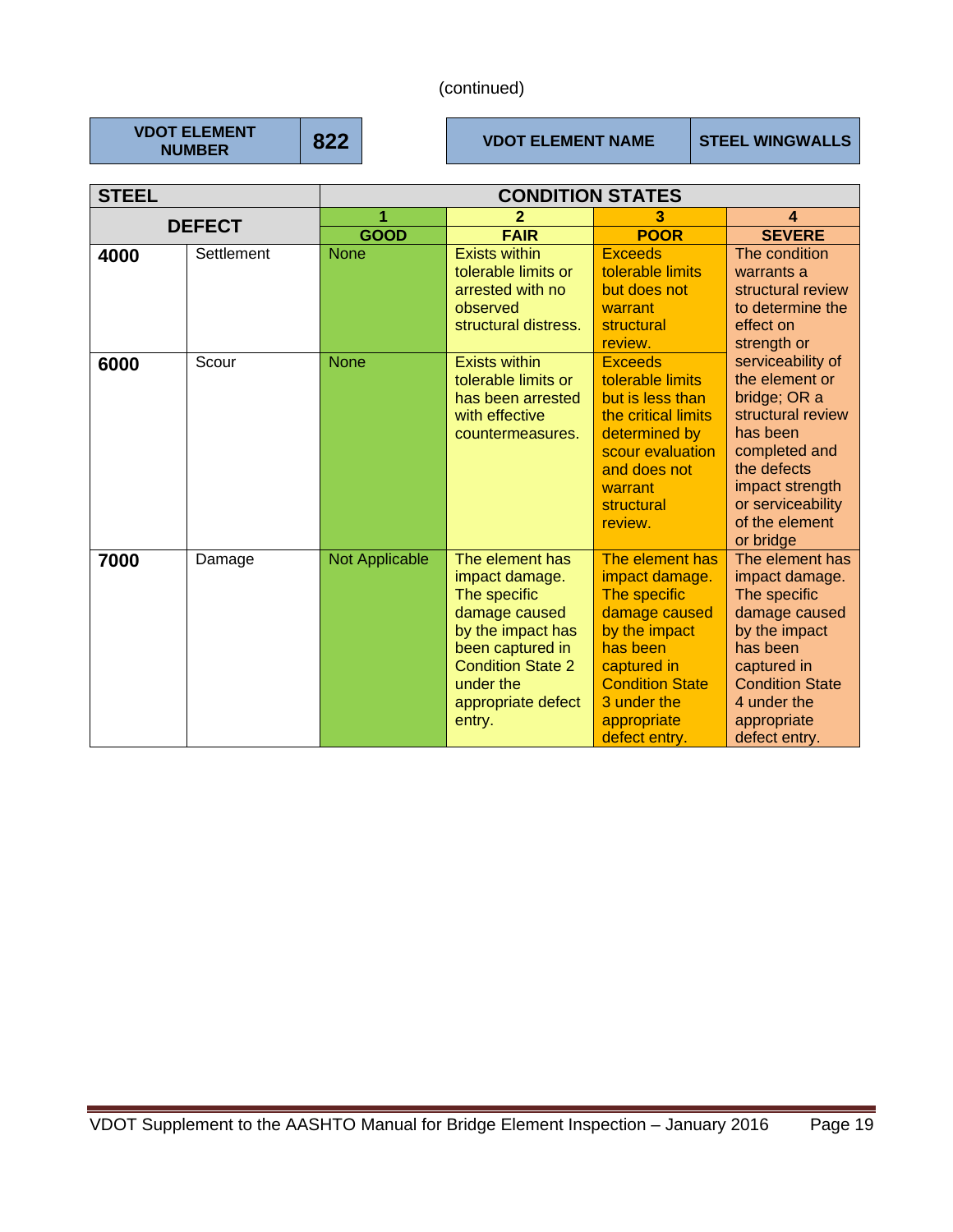**VDOT ELEMENT** 

**DESCRIPTION** 

**This element defines reinforced concrete wingwalls. This includes the material retaining the embankment. This is for all reinforced concrete wingwalls regardless of protective systems.** 

UNIT OF MEASURE | EA

| <b>CONCRETE</b> |                                        | <b>CONDITION STATES</b>                                              |                                                                                                                          |                                                                                                                                                                             |                                                                                     |
|-----------------|----------------------------------------|----------------------------------------------------------------------|--------------------------------------------------------------------------------------------------------------------------|-----------------------------------------------------------------------------------------------------------------------------------------------------------------------------|-------------------------------------------------------------------------------------|
| <b>DEFECT</b>   |                                        | 1                                                                    | 2                                                                                                                        | 3                                                                                                                                                                           | $\boldsymbol{4}$                                                                    |
|                 |                                        | <b>GOOD</b>                                                          | <b>FAIR</b>                                                                                                              | <b>POOR</b>                                                                                                                                                                 | <b>SEVERE</b>                                                                       |
| 1080            | Delamination/<br>Spall/Patched<br>Area | <b>None</b>                                                          | Delaminated.<br>Spall 1 in. or<br>less deep or 6<br>in. or less in<br>diameter and/or<br>a patched area<br>that is sound | Spall greater than<br>1 in. deep or<br>greater than 6 in.<br>diameter.<br>Patched area that<br>is unsound or<br>showing distress.<br>Does not warrant<br>structural review. | The condition<br>warrants a<br>structural<br>review to                              |
| 1090            | <b>Exposed Rebar</b>                   | <b>None</b>                                                          | <b>Present without</b><br>measurable<br>section loss.                                                                    | <b>Present with</b><br>measurable<br>section loss but<br>does not warrant<br>structural review.                                                                             | determine the<br>effect on<br>strength or<br>serviceability of                      |
| 1120            | Efflorescence/<br><b>Rust Staining</b> | <b>None</b>                                                          | <b>Surface white</b><br>without build-up<br>or leaching<br>without rust<br>staining.                                     | Heavy build-up<br>with rust staining.                                                                                                                                       | the element or<br>bridge; OR a<br>structural<br>review has<br>been<br>completed and |
| 1130            | Cracking (RC<br>and Other              | Width less than<br>$0.012$ in. or<br>spacing greater<br>than 3.0 ft. | <b>Width 0.012 -</b><br>$0.05$ in. or<br>spacing of 1.0 -<br>3.0 ft.                                                     | <b>Width greater</b><br>than $0.05$ in, or<br>spacing of less<br>than 1 ft.                                                                                                 | the defects<br>impact strength<br>or serviceability<br>of the element               |
| 1190            | Abrasion/Wear<br>(PSC/RC)              | No abrasion or<br>wearing.                                           | Abrasion or<br>wearing has<br>exposed coarse<br>aggregate but<br>the aggregate<br>remains secure<br>in the concrete.     | Coarse<br>aggregate is<br>loose or has<br>popped out of the<br>concrete matrix<br>due to abrasion<br>or wear.                                                               | or bridge                                                                           |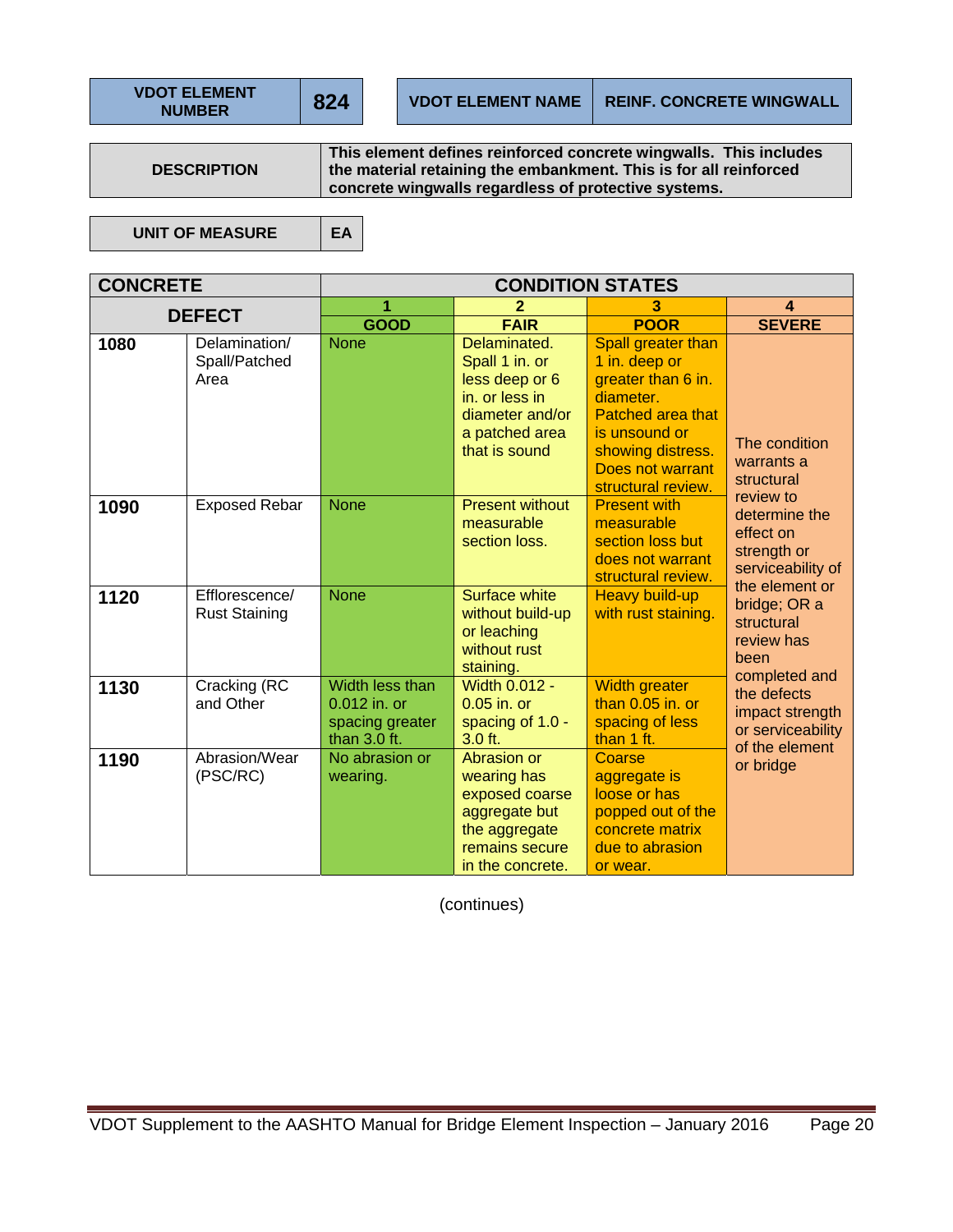**VDOT ELEMENT** 

**824 VDOT ELEMENT NAME REINF. CONCRETE WINGWALL** 

| <b>CONCRETE</b> |               | <b>CONDITION STATES</b> |                                                                                                                                                                                      |                                                                                                                                                                                     |                                                                                                                                                                                      |
|-----------------|---------------|-------------------------|--------------------------------------------------------------------------------------------------------------------------------------------------------------------------------------|-------------------------------------------------------------------------------------------------------------------------------------------------------------------------------------|--------------------------------------------------------------------------------------------------------------------------------------------------------------------------------------|
|                 | <b>DEFECT</b> |                         | 2                                                                                                                                                                                    | 3                                                                                                                                                                                   | 4                                                                                                                                                                                    |
|                 |               | <b>GOOD</b>             | <b>FAIR</b>                                                                                                                                                                          | <b>POOR</b>                                                                                                                                                                         | <b>SEVERE</b>                                                                                                                                                                        |
| 4000            | Settlement    | <b>None</b>             | <b>Exists within</b><br>tolerable limits or<br>arrested with no<br>observed<br>structural distress.                                                                                  | <b>Exceeds</b><br>tolerable limits<br>but does not<br>warrant<br>structural<br>review.                                                                                              | The condition<br>warrants a<br>structural review<br>to determine the<br>effect on strength<br>or serviceability                                                                      |
| 6000            | Scour         | <b>None</b>             | <b>Exists within</b><br>tolerable limits or<br>has been arrested<br>with effective<br>countermeasures.                                                                               | <b>Exceeds</b><br>tolerable limits<br>but is less than<br>the critical<br><b>limits</b><br>determined by<br>scour<br>evaluation and<br>does not<br>warrant<br>structural<br>review. | of the element or<br>bridge; OR a<br>structural review<br>has been<br>completed and<br>the defects<br>impact strength<br>or serviceability<br>of the element or<br>bridge            |
| 7000            | Damage        | Not Applicable          | The element has<br>impact damage.<br>The specific<br>damage caused<br>by the impact has<br>been captured in<br><b>Condition State 2</b><br>under the<br>appropriate defect<br>entry. | The element<br>has impact<br>damage. The<br>specific<br>damage<br>caused by the<br>impact has<br>been captured<br>in Condition<br>State 3 under<br>the appropriate<br>defect entry. | The element has<br>impact damage.<br>The specific<br>damage caused<br>by the impact has<br>been captured in<br><b>Condition State 4</b><br>under the<br>appropriate<br>defect entry. |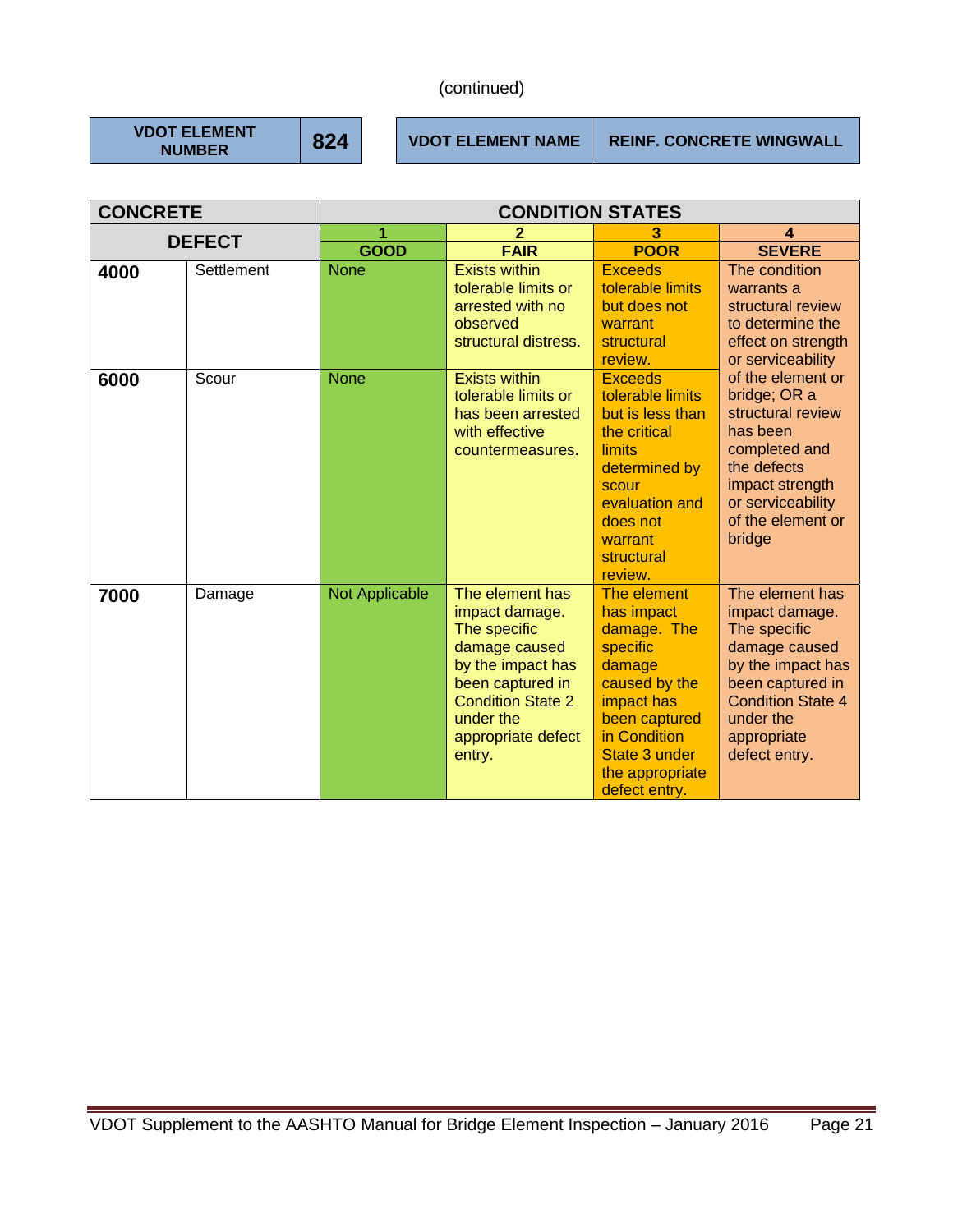**VDOT ELEMENT** 

**NUMBER** | 826 | VDOT ELEMENT NAME | TIMBER WINGWALL

**DESCRIPTION** 

**This element defines timber wingwalls. This includes the sheet material retaining the embankment. This is for all timber wingwalls regardless of protective systems.** 

UNIT OF MEASURE | EA

| <b>TIMBER</b> |                                     | <b>CONDITION STATES</b>                                                                                   |                                                                                                                                                |                                                                                                                                                                                          |                                                                                                                                        |
|---------------|-------------------------------------|-----------------------------------------------------------------------------------------------------------|------------------------------------------------------------------------------------------------------------------------------------------------|------------------------------------------------------------------------------------------------------------------------------------------------------------------------------------------|----------------------------------------------------------------------------------------------------------------------------------------|
| <b>DEFECT</b> |                                     | 1                                                                                                         | 2                                                                                                                                              | 3                                                                                                                                                                                        | $\overline{\mathbf{4}}$                                                                                                                |
|               |                                     | <b>GOOD</b>                                                                                               | <b>FAIR</b>                                                                                                                                    | <b>POOR</b>                                                                                                                                                                              | <b>SEVERE</b>                                                                                                                          |
| 1020          | Connection                          | Connection is in<br>place and<br>functioning as<br>intended.                                              | Loose fasteners<br>or pack rust<br>without<br>distortion is<br>present but the<br>connection is in<br>place and<br>functioning as<br>intended. | Missing bolts,<br>rivets, or<br>fasteners; broken<br>welds; or pack<br>rust with<br>distortion but<br>does not warrant<br>a structural<br>review.                                        |                                                                                                                                        |
| 1140          | Decay/ Section<br>Loss              | <b>None</b>                                                                                               | Affects less than<br>10% of the<br>member section.                                                                                             | Affects 10% or<br>more of the<br>member but does<br>not warrant<br>structural review.                                                                                                    | The condition<br>warrants a<br>structural<br>review to<br>determine the<br>effect on                                                   |
| 1150          | Check / Shake                       | <b>Surface</b><br>penetration less<br>than 5% of the<br>member<br>thickness<br>regardless of<br>location. | Penetrates 5%<br>to 50% of the<br>thickness of the<br>member and not<br>in a tension<br>zone.                                                  | <b>Penetrates more</b><br>than 50% of the<br>thickness of the<br>member or more<br>than 5% of the<br>member<br>thickness in a<br>tension zone.<br>Does not warrant<br>structural review. | strength or<br>serviceability of<br>the element or<br>bridge; OR a<br>structural<br>review has<br>been<br>completed and<br>the defects |
| 1160          | Crack (Timber)                      | <b>None</b>                                                                                               | <b>Crack has been</b><br>arrested through<br>effective means.                                                                                  | <b>Identified crack</b><br>that is not<br>arrested but does<br>not require<br>structural review.                                                                                         | impact strength<br>or serviceability<br>of the element<br>or bridge                                                                    |
| 1170          | Split /<br>Delamination<br>(Timber) | <b>None</b>                                                                                               | Length less than<br>the member<br>depth or<br>arrested with<br>effective actions<br>taken to<br>mitigate.                                      | Length equal to<br>or greater than<br>the member<br>depth but does<br>not require<br>structural review.                                                                                  |                                                                                                                                        |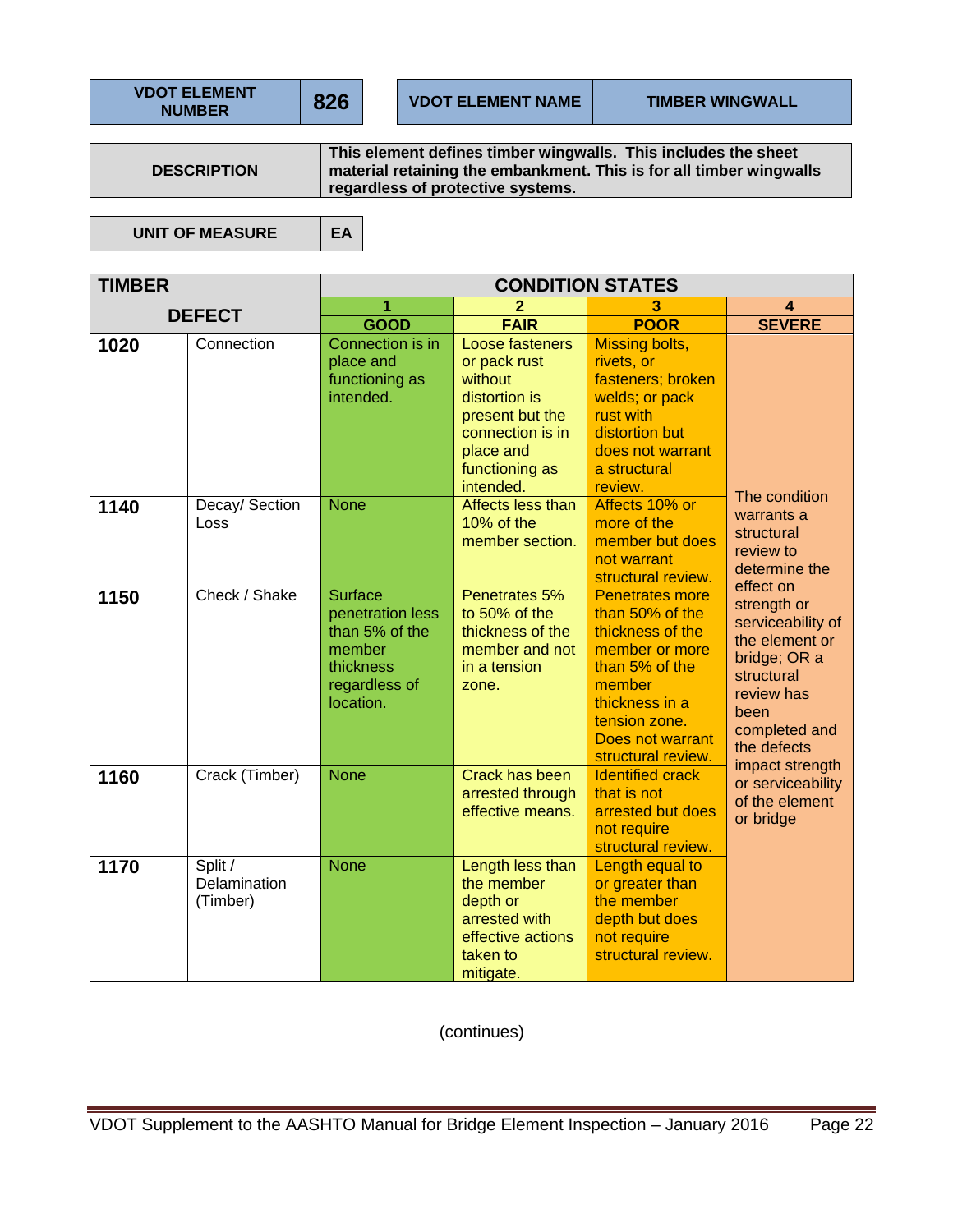| VDOT ELEMENT  |
|---------------|
| <b>NUMBER</b> |

**826 VDOT ELEMENT NAME TIMBER WINGWALLS** 

| <b>TIMBER</b> |                             | <b>CONDITION STATES</b>                   |                                                                                                                                                                                      |                                                                                                                                                                                      |                                                                                                                                                                                     |
|---------------|-----------------------------|-------------------------------------------|--------------------------------------------------------------------------------------------------------------------------------------------------------------------------------------|--------------------------------------------------------------------------------------------------------------------------------------------------------------------------------------|-------------------------------------------------------------------------------------------------------------------------------------------------------------------------------------|
| <b>DEFECT</b> |                             | 1                                         | $\overline{2}$                                                                                                                                                                       | 3                                                                                                                                                                                    | 4                                                                                                                                                                                   |
|               |                             | <b>GOOD</b>                               | <b>FAIR</b>                                                                                                                                                                          | <b>POOR</b>                                                                                                                                                                          | <b>SEVERE</b>                                                                                                                                                                       |
| 1180          | Abrasion /<br>Wear (Timber) | None or no<br>measurable<br>section loss. | <b>Section loss less</b><br>than 10% of the<br>member<br>thickness.                                                                                                                  | Section loss 10%<br>or more of the<br>member<br>thickness but<br>does not warrant<br>structural review.                                                                              | The condition<br>warrants a<br>structural<br>review to<br>determine the                                                                                                             |
| 4000          | Settlement                  | <b>None</b>                               | <b>Exists within</b><br>tolerable limits or<br>arrested with no<br>observed<br>structural distress.                                                                                  | <b>Exceeds</b><br>tolerable limits<br>but does not<br>warrant structural<br>review.                                                                                                  | effect on<br>strength or<br>serviceability of<br>the element or<br>bridge; OR a<br>structural                                                                                       |
| 6000          | Scour                       | <b>None</b>                               | <b>Exists within</b><br>tolerable limits or<br>has been arrested<br>with effective<br>countermeasures.                                                                               | <b>Exceeds</b><br>tolerable limits<br>but is less than<br>the critical limits<br>determined by<br>scour evaluation<br>and does not<br>warrant structural<br>review.                  | review has<br>been<br>completed and<br>the defects<br>impact strength<br>or serviceability<br>of the element<br>or bridge                                                           |
| 7000          | Damage                      | <b>Not Applicable</b>                     | The element has<br>impact damage.<br>The specific<br>damage caused<br>by the impact has<br>been captured in<br><b>Condition State 2</b><br>under the<br>appropriate defect<br>entry. | The element has<br>impact damage.<br>The specific<br>damage caused<br>by the impact has<br>been captured in<br><b>Condition State 3</b><br>under the<br>appropriate<br>defect entry. | The element<br>has impact<br>damage. The<br>specific<br>damage<br>caused by the<br>impact has<br>been captured<br>in Condition<br>State 4 under<br>the appropriate<br>defect entry. |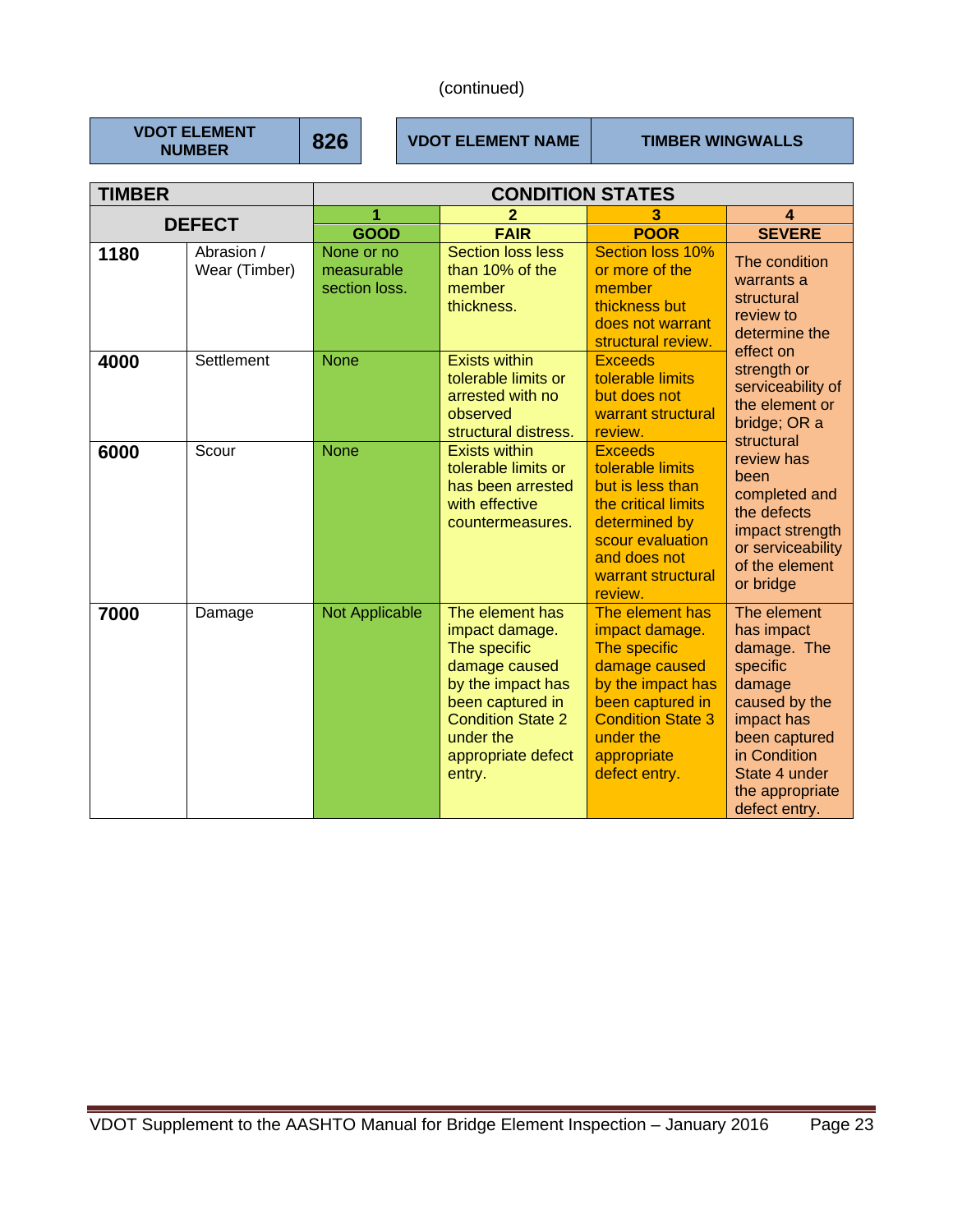| <b>VDOT ELEMEI</b> |  |               |  |
|--------------------|--|---------------|--|
|                    |  | <b>NUMBER</b> |  |

**DESCRIPTION** 

**This element defines those wingwalls constructed of block or stone. The block or stone may be placed with or without mortar. This is for all masonry wingwalls regardless of protective systems.** 

UNIT OF MEASURE | EA

**VD** 

**MASONRY CONDITION STATES DEFECT**  $\begin{array}{|c|c|c|c|c|c|}\n\hline\n & 1 & 2 & 3 & 4 \\
\hline\n\text{GOD} & \text{EAB} & \text{BOOB} & \text{SEVE} \\
\hline\n\end{array}$ **GOOD FAIR POOR SEVERE 1120** Efflorescence/ Rust Staining None Surface white without build-up or leaching without rust staining. Heavy build-up with rust staining. The condition warrants a structural review to determine the effect on strength or serviceability of the element or bridge; OR a structural review has been completed and the defects impact strength or serviceability of the element or bridge **1610** Mortar **Breakdown** (Masonry) None **Cracking or voids** in less than 10% of joints. Cracking or voids in 10% or more of the joints. **1620 Split / Spall** (Masonry) None **Block or stone** has split or spalled with no shifting. Block or stone has split or spalled with shifting but does not warrant a **structural** review. 1630 **Patched Area** (Masonry) None Sound patch. Unsound patch. **1640** Masonry Displacement None **Block or stone** has shifted slightly out of alignment. Block or stone has shifted significantly out of alignment or is missing but does not warrant **structural** review. **4000** Settlement None Exists within tolerable limits or arrested with no observed **Exceeds** tolerable limits but does not warrant

(continues)

structural distress.

structural review.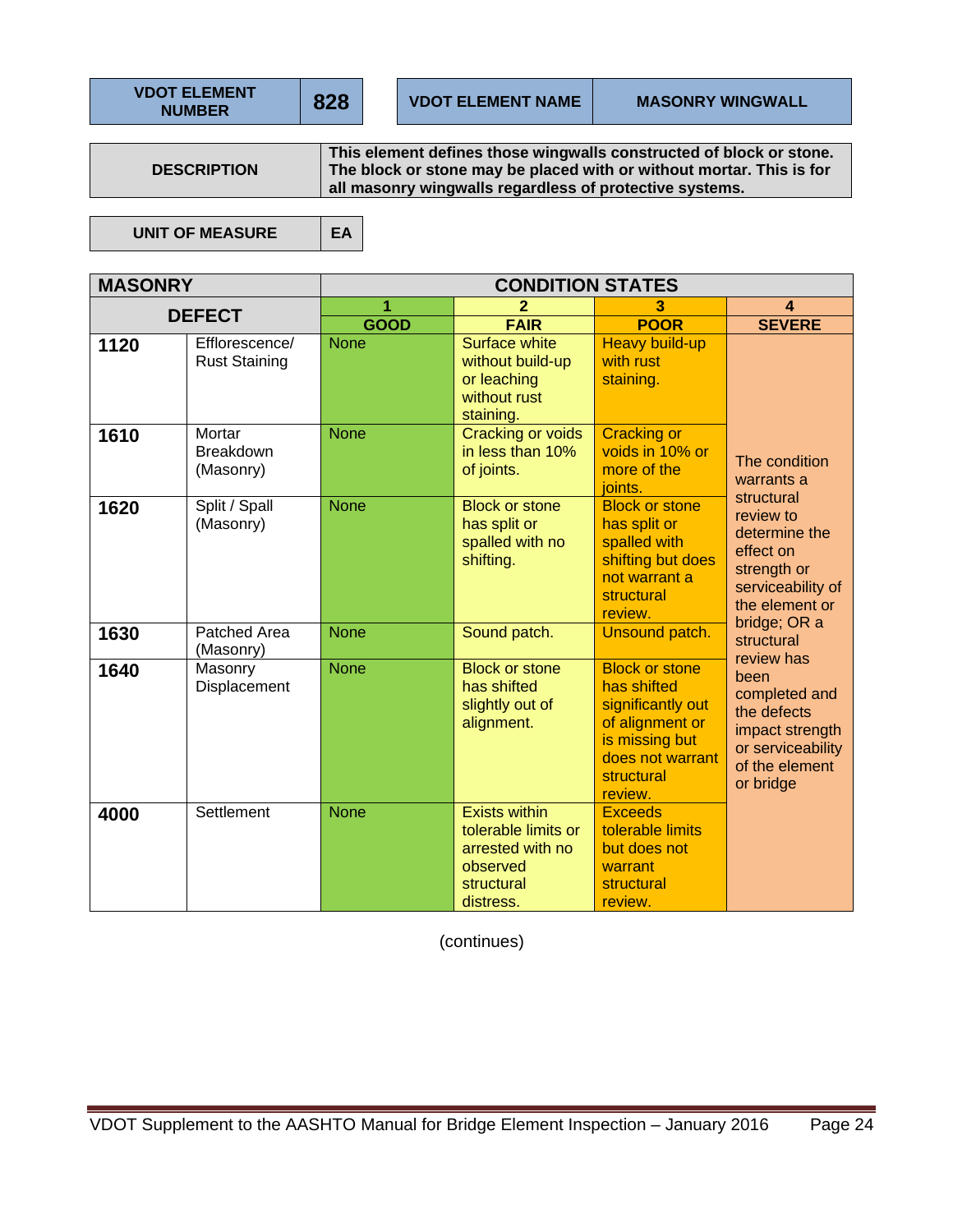**VDOT ELEMENT** 

**828 VDOT ELEMENT NAME MASONRY WINGWALL** 

| <b>MASONRY</b> |        | <b>CONDITION STATES</b> |                                                                                                                                                                                      |                                                                                                                                                                                         |                                                                                                                                                                                                                                                                                                       |  |
|----------------|--------|-------------------------|--------------------------------------------------------------------------------------------------------------------------------------------------------------------------------------|-----------------------------------------------------------------------------------------------------------------------------------------------------------------------------------------|-------------------------------------------------------------------------------------------------------------------------------------------------------------------------------------------------------------------------------------------------------------------------------------------------------|--|
| <b>DEFECT</b>  |        | 1                       | 2                                                                                                                                                                                    | 3                                                                                                                                                                                       | 4                                                                                                                                                                                                                                                                                                     |  |
|                |        | <b>GOOD</b>             | <b>FAIR</b>                                                                                                                                                                          | <b>POOR</b>                                                                                                                                                                             | <b>SEVERE</b>                                                                                                                                                                                                                                                                                         |  |
| 6000           | Scour  | <b>None</b>             | <b>Exists within</b><br>tolerable limits or<br>has been arrested<br>with effective<br>countermeasures.                                                                               | <b>Exceeds</b><br>tolerable limits<br>but is less than<br>the critical limits<br>determined by<br>scour evaluation<br>and does not<br>warrant<br>structural<br>review.                  | The condition<br>warrants a<br>structural<br>review to<br>determine the<br>effect on<br>strength or<br>serviceability of<br>the element or<br>bridge; OR a<br>structural<br>review has<br>been<br>completed and<br>the defects<br>impact strength<br>or serviceability<br>of the element<br>or bridge |  |
| 7000           | Damage | <b>Not Applicable</b>   | The element has<br>impact damage.<br>The specific<br>damage caused<br>by the impact has<br>been captured in<br><b>Condition State 2</b><br>under the<br>appropriate defect<br>entry. | The element has<br>impact damage.<br>The specific<br>damage caused<br>by the impact<br>has been<br>captured in<br><b>Condition State</b><br>3 under the<br>appropriate<br>defect entry. | The element<br>has impact<br>damage. The<br>specific<br>damage<br>caused by the<br>impact has<br>been captured<br>in Condition<br>State 4 under<br>the appropriate<br>defect entry.                                                                                                                   |  |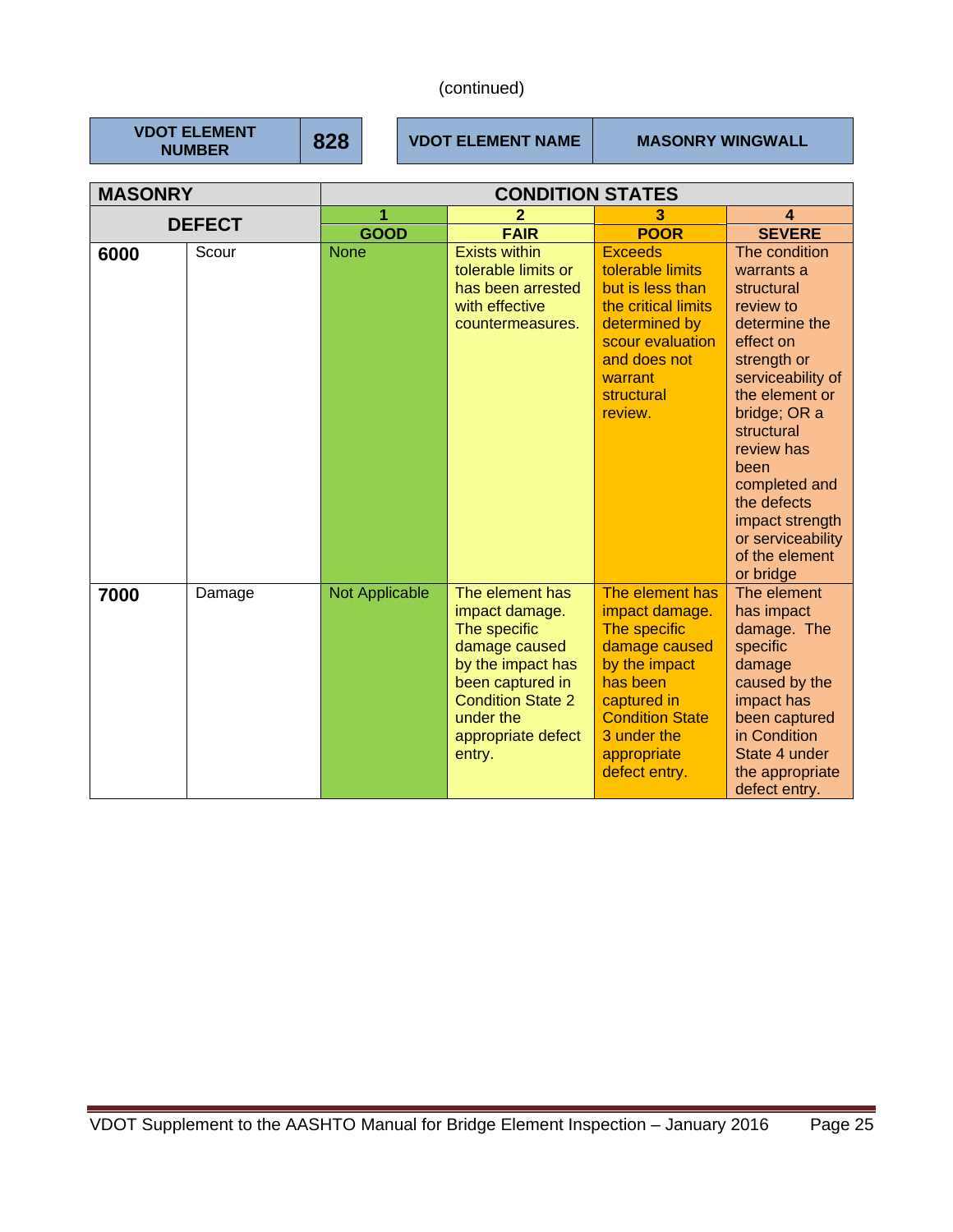|                    | <b>VDOT ELEMENT NAME</b>                                                                                                                                                                                   | <b>MSE WALL</b> |
|--------------------|------------------------------------------------------------------------------------------------------------------------------------------------------------------------------------------------------------|-----------------|
|                    |                                                                                                                                                                                                            |                 |
| <b>DESCRIPTION</b> | This element defines those walls constructed with facing and various<br>combinations of geotechnical materials and reinforcement materials.<br>This Element replaces the old MSE Abutment and MSE Wingwall |                 |

UNIT OF MEASURE | LF

| <b>MSE WALL</b> |                                        | <b>CONDITION STATES</b>                                              |                                                                                                                |                                                                                                                                                                                                 |                                                                                                                                                                                                                                                                                                       |
|-----------------|----------------------------------------|----------------------------------------------------------------------|----------------------------------------------------------------------------------------------------------------|-------------------------------------------------------------------------------------------------------------------------------------------------------------------------------------------------|-------------------------------------------------------------------------------------------------------------------------------------------------------------------------------------------------------------------------------------------------------------------------------------------------------|
| <b>DEFECT</b>   |                                        | 1                                                                    | 2                                                                                                              | з                                                                                                                                                                                               | 4                                                                                                                                                                                                                                                                                                     |
|                 |                                        | <b>GOOD</b>                                                          | <b>FAIR</b>                                                                                                    | <b>POOR</b>                                                                                                                                                                                     | <b>SEVERE</b>                                                                                                                                                                                                                                                                                         |
| 1080            | Delamination/<br>Spall/Patched<br>Area | <b>None</b>                                                          | Delaminated.<br>Spall 1 in. or less<br>deep or 6 in. or<br>less in diameter.<br>Patched area that<br>is sound. | <b>Spall greater</b><br>than 1 in. deep<br>or greater than 6<br>in. diameter.<br><b>Patched area</b><br>that is unsound<br>or showing<br>distress. Does<br>not warrant<br>structural<br>review. | The condition<br>warrants a<br>structural<br>review to<br>determine the<br>effect on<br>strength or<br>serviceability of<br>the element or<br>bridge; OR a<br>structural<br>review has<br>been<br>completed and<br>the defects<br>impact strength<br>or serviceability<br>of the element<br>or bridge |
| 1090            | <b>Exposed Rebar</b>                   | <b>None</b>                                                          | <b>Present without</b><br>measurable<br>section loss.                                                          | <b>Present with</b><br>measurable<br>section loss but<br>does not warrant<br>structural<br>review.                                                                                              |                                                                                                                                                                                                                                                                                                       |
| 1120            | Efflorescence/<br><b>Rust Staining</b> | <b>None</b>                                                          | <b>Surface white</b><br>without build-up<br>or leaching<br>without rust<br>staining.                           | <b>Heavy build-up</b><br>with rust<br>staining.                                                                                                                                                 |                                                                                                                                                                                                                                                                                                       |
| 1130            | Cracking (RC<br>and Other)             | Width less than<br>0.012 in. or<br>spacing greater<br>than $3.0$ ft. | Width 0.012 -<br>$0.05$ in. or<br>spacing of 1.0 -<br>$3.0$ ft.                                                | Width greater<br>than $0.05$ in. or<br>spacing of less<br>than 1 ft.                                                                                                                            |                                                                                                                                                                                                                                                                                                       |
| 4000            | Settlement                             | <b>None</b>                                                          | <b>Exists within</b><br>tolerable limits or<br>arrested with no<br>observed<br>structural<br>distress.         | <b>Exceeds</b><br>tolerable limits<br>but does not<br>warrant<br>structural<br>review.                                                                                                          |                                                                                                                                                                                                                                                                                                       |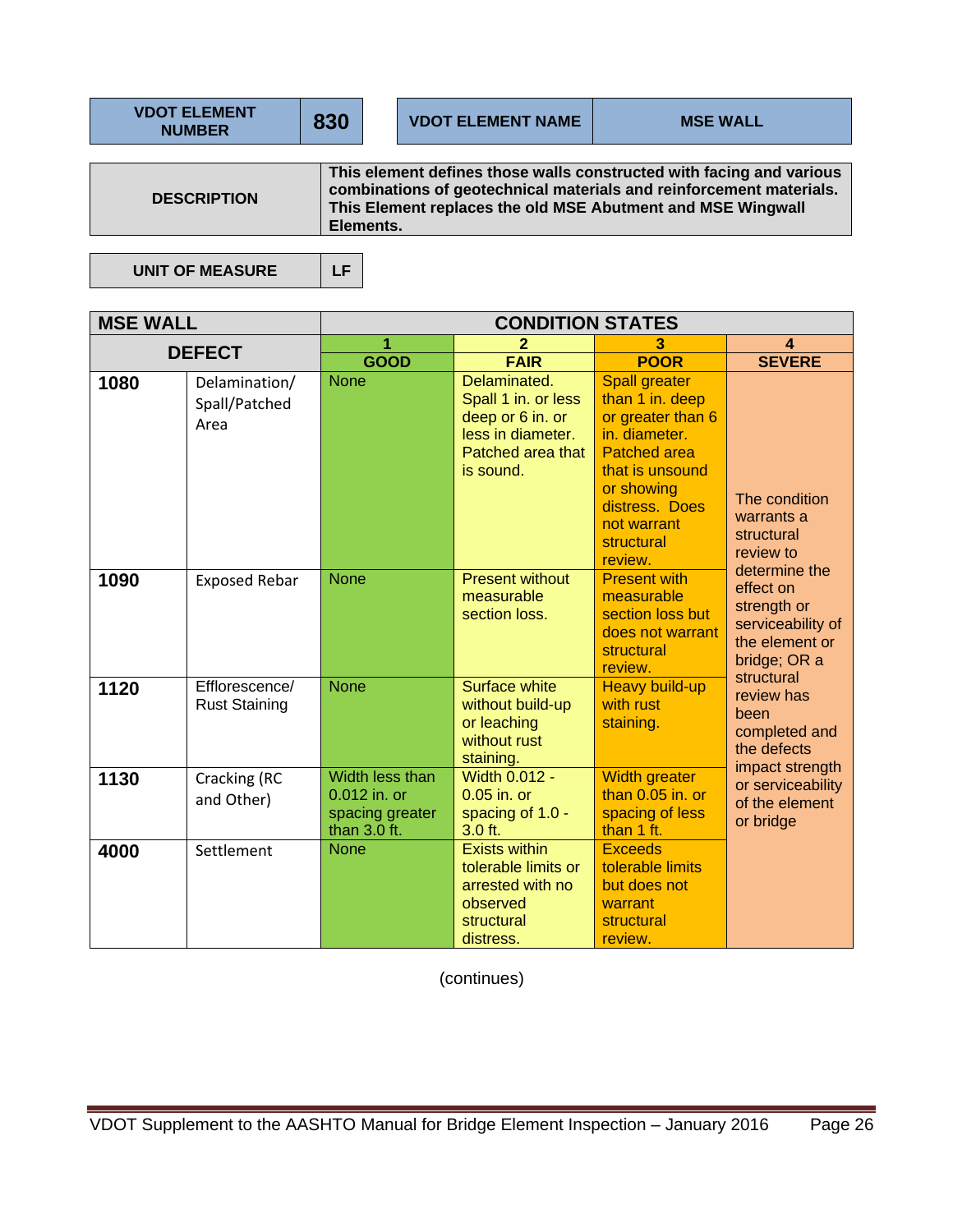**VDOT ELEMENT** 

**830 VDOT ELEMENT NAME MSE WALL** 

| <b>MSE WALL</b> |                                                    | <b>CONDITION STATES</b> |                                                                                                                                                                                      |                                                                                                                                                                                         |                                                                                                                                                                                     |  |
|-----------------|----------------------------------------------------|-------------------------|--------------------------------------------------------------------------------------------------------------------------------------------------------------------------------------|-----------------------------------------------------------------------------------------------------------------------------------------------------------------------------------------|-------------------------------------------------------------------------------------------------------------------------------------------------------------------------------------|--|
| <b>DEFECT</b>   |                                                    | 1                       |                                                                                                                                                                                      |                                                                                                                                                                                         | 4                                                                                                                                                                                   |  |
|                 |                                                    | <b>GOOD</b>             | <b>FAIR</b>                                                                                                                                                                          | <b>POOR</b>                                                                                                                                                                             | <b>SEVERE</b>                                                                                                                                                                       |  |
| 6000            | Scour                                              | <b>None</b>             | <b>Exists within</b><br>tolerable limits or<br>has been<br>arrested with<br>effective<br>countermeasures                                                                             | <b>Exceeds</b><br>tolerable limits<br>but is less than<br>the critical limits<br>determined by<br>scour evaluation<br>and does not<br>warrant<br>structural<br>review.                  | The condition<br>warrants a<br>structural<br>review to                                                                                                                              |  |
| 6501            | <b>Facing Panel</b><br>Displacement/<br>Separation | <b>None</b>             | <b>Facing panels</b><br>have shifted<br>slightly out of<br>alignment                                                                                                                 | <b>Facing panels</b><br>have shifted<br>significantly out<br>of alignment or<br>are missing and<br>do not warrant<br>structural<br>review.                                              | determine the<br>effect on<br>strength or<br>serviceability of<br>the element or<br>bridge; OR a<br>structural<br>review has                                                        |  |
| 6502            | <b>Facing Panel</b><br><b>Bulging</b>              | <b>None</b>             | <b>Facing panels</b><br>have bulged<br>slightly.                                                                                                                                     | <b>Facing panels</b><br>have bulged<br>significantly and<br>do not warrant<br>structural<br>review.                                                                                     | been<br>completed and<br>the defects<br>impact strength<br>or serviceability<br>of the element                                                                                      |  |
| 6503            | <b>Facing Panel</b><br>Joint Opening               | <b>None</b>             | <b>Facing Panel</b><br>Joints have minor<br>openings.                                                                                                                                | <b>Facing panel</b><br>joints have<br>significant joint<br>openings and do<br>not warrant<br>structural<br>review.                                                                      | or bridge                                                                                                                                                                           |  |
| 7000            | Damage                                             | <b>Not Applicable</b>   | The element has<br>impact damage.<br>The specific<br>damage caused<br>by the impact has<br>been captured in<br><b>Condition State 2</b><br>under the<br>appropriate<br>defect entry. | The element has<br>impact damage.<br>The specific<br>damage caused<br>by the impact<br>has been<br>captured in<br><b>Condition State</b><br>3 under the<br>appropriate<br>defect entry. | The element<br>has impact<br>damage. The<br>specific<br>damage<br>caused by the<br>impact has<br>been captured<br>in Condition<br>State 4 under<br>the appropriate<br>defect entry. |  |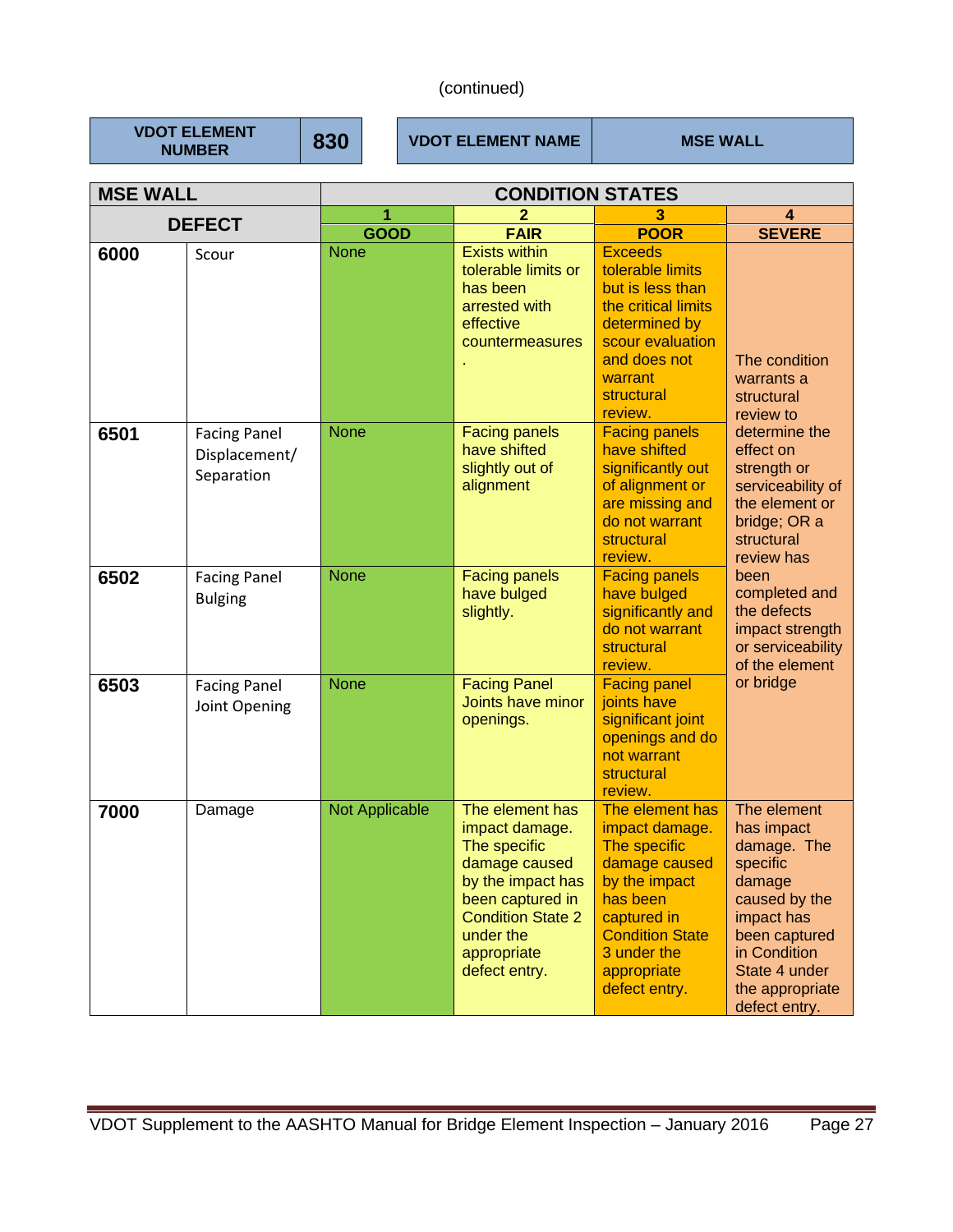**DESCRIPTION** This Element defines culvert endwalls/headwalls of any material.

UNIT OF MEASURE | EA

**STEEL CONDITION STATES DEFECT**  $\begin{array}{|c|c|c|c|c|c|}\n\hline\n & 1 & 2 & 3 & 4 \\
\hline\n\text{GQOD} & \text{EAB} & \text{BOOB} & \text{SEVE} \\
\hline\n\end{array}$ **GOOD FAIR POOR SEVERE**  1000 | Corrosion | None | Freckled rust. Corrosion of the steel has initiated. Section loss is evident or pack rust is present but does not warrant structural review. The condition warrants a structural review to determine the effect on strength or serviceability of the element or bridge; OR a structural review has been completed and the defects impact strength or serviceability of the element or bridge **1010** Cracking None Crack that has self-arrested or has been arrested with effective arrest holes, doubling plates, or similar. Identified crack that is not arrested but does not warrant structural review. **1020** Connection Connection is in place and functioning as intended. Loose fasteners or pack rust without distortion is present but the connection is in place and functioning as intended. Missing bolts, rivets, or fasteners; broken welds; or pack rust with distortion but does not warrant structural review.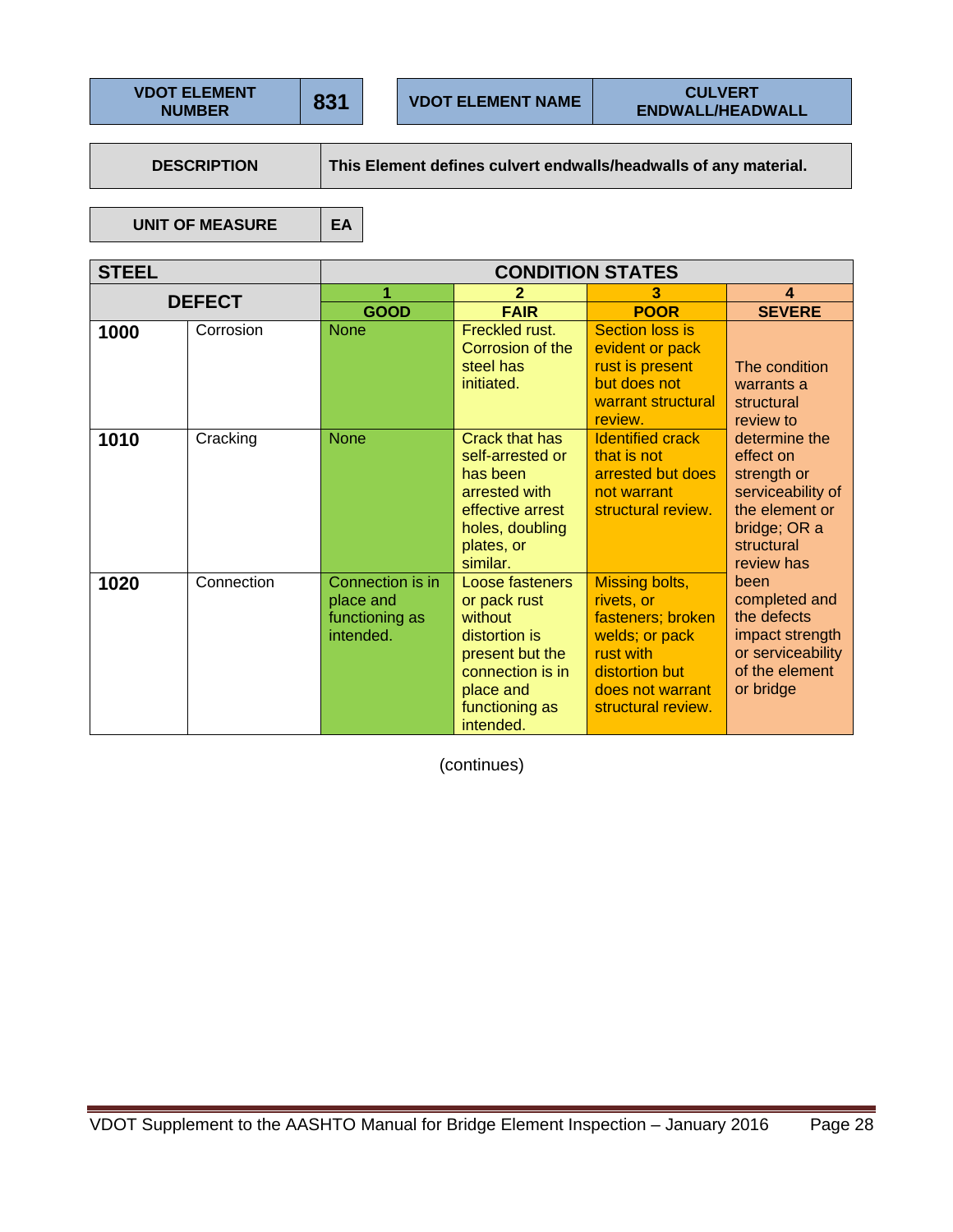**VDOT ELEMENT** 

**NUMBER 831** VDOT ELEMENT NAME **DESCRIPTION** CULVERT **ENDWALL/HEADWALL** 

| <b>CONCRETE</b> |                                        | <b>CONDITION STATES</b>                                              |                                                                                                                          |                                                                                                                                                                                                 |                                                                                               |
|-----------------|----------------------------------------|----------------------------------------------------------------------|--------------------------------------------------------------------------------------------------------------------------|-------------------------------------------------------------------------------------------------------------------------------------------------------------------------------------------------|-----------------------------------------------------------------------------------------------|
| <b>DEFECT</b>   |                                        | 1                                                                    | 2                                                                                                                        | 3                                                                                                                                                                                               | $\boldsymbol{4}$                                                                              |
|                 |                                        | <b>GOOD</b>                                                          | <b>FAIR</b>                                                                                                              | <b>POOR</b>                                                                                                                                                                                     | <b>SEVERE</b>                                                                                 |
| 1080            | Delamination/<br>Spall/Patched<br>Area | <b>None</b>                                                          | Delaminated.<br>Spall 1 in. or<br>less deep or 6<br>in, or less in<br>diameter and/or<br>a patched area<br>that is sound | <b>Spall greater</b><br>than 1 in. deep<br>or greater than 6<br>in. diameter.<br><b>Patched area</b><br>that is unsound<br>or showing<br>distress. Does<br>not warrant<br>structural<br>review. | The condition<br>warrants a<br>structural                                                     |
| 1090            | <b>Exposed Rebar</b>                   | <b>None</b>                                                          | <b>Present without</b><br>measurable<br>section loss.                                                                    | <b>Present with</b><br>measurable<br>section loss but<br>does not warrant<br>structural<br>review.                                                                                              | review to<br>determine the<br>effect on<br>strength or<br>serviceability of<br>the element or |
| 1120            | Efflorescence/<br><b>Rust Staining</b> | <b>None</b>                                                          | Surface white<br>without build-up<br>or leaching<br>without rust<br>staining.                                            | <b>Heavy build-up</b><br>with rust<br>staining.                                                                                                                                                 | bridge; OR a<br>structural<br>review has<br>been completed<br>and the defects                 |
| 1130            | Cracking (RC<br>and Other              | Width less than<br>0.012 in. or<br>spacing greater<br>than $3.0$ ft. | <b>Width 0.012 -</b><br>0.05 in. or<br>spacing of 1.0 -<br>$3.0$ ft.                                                     | <b>Width greater</b><br>than $0.05$ in. or<br>spacing of less<br>than 1 ft.                                                                                                                     | impact strength<br>or serviceability<br>of the element<br>or bridge                           |
| 1190            | Abrasion/Wear<br>(PSC/RC)              | No abrasion or<br>wearing.                                           | Abrasion or<br>wearing has<br>exposed coarse<br>aggregate but<br>the aggregate<br>remains secure<br>in the concrete.     | Coarse<br>aggregate is<br>loose or has<br>popped out of<br>the concrete<br>matrix due to<br>abrasion or<br>wear.                                                                                |                                                                                               |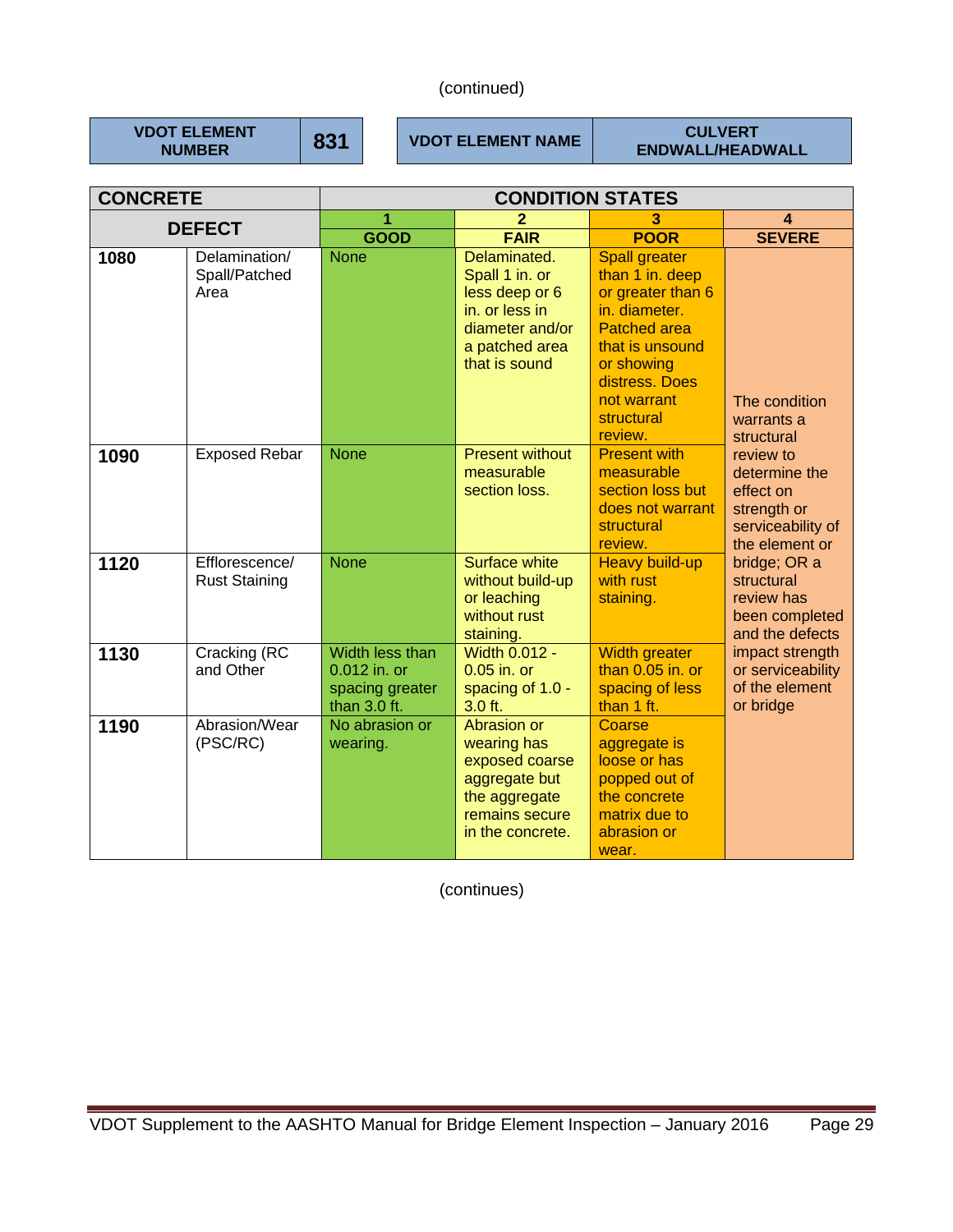**VDOT ELEMENT** 

**NUMBER AND STATE OF STATE OF STATE OF STATE AND READ THE STATE OF STATE AND READ THE STATE OF STATE STATE STATE STATE STATE STATE STATE STATE STATE STATE STATE STATE STATE STATE STATE STATE STATE STATE STATE STATE STATE S ENDWALL/HEADWALL** 

| <b>TIMBER</b> |                                     | <b>CONDITION STATES</b>                                                                                   |                                                                                                                                                |                                                                                                                                                                                          |                                                                                                                                           |
|---------------|-------------------------------------|-----------------------------------------------------------------------------------------------------------|------------------------------------------------------------------------------------------------------------------------------------------------|------------------------------------------------------------------------------------------------------------------------------------------------------------------------------------------|-------------------------------------------------------------------------------------------------------------------------------------------|
| <b>DEFECT</b> |                                     | 1                                                                                                         |                                                                                                                                                | 3                                                                                                                                                                                        | 4                                                                                                                                         |
|               |                                     | <b>GOOD</b>                                                                                               | <b>FAIR</b>                                                                                                                                    | <b>POOR</b>                                                                                                                                                                              | <b>SEVERE</b>                                                                                                                             |
| 1020          | Connection                          | Connection is in<br>place and<br>functioning as<br>intended.                                              | Loose fasteners<br>or pack rust<br>without<br>distortion is<br>present but the<br>connection is in<br>place and<br>functioning as<br>intended. | Missing bolts,<br>rivets, or<br>fasteners; broken<br>welds; or pack<br>rust with<br>distortion but<br>does not warrant<br>a structural<br>review.                                        |                                                                                                                                           |
| 1140          | Decay/Section<br>Loss               | <b>None</b>                                                                                               | Affects less than<br>10% of the<br>member section.                                                                                             | Affects 10% or<br>more of the<br>member but does<br>not warrant<br>structural review.                                                                                                    | The condition<br>warrants a<br>structural                                                                                                 |
| 1150          | Check / Shake                       | <b>Surface</b><br>penetration less<br>than 5% of the<br>member<br>thickness<br>regardless of<br>location. | Penetrates 5%<br>to 50% of the<br>thickness of the<br>member and not<br>in a tension<br>zone.                                                  | <b>Penetrates more</b><br>than 50% of the<br>thickness of the<br>member or more<br>than 5% of the<br>member<br>thickness in a<br>tension zone.<br>Does not warrant<br>structural review. | review to<br>determine the<br>effect on<br>strength or<br>serviceability of<br>the element or<br>bridge; OR a<br>structural<br>review has |
| 1160          | Crack (Timber)                      | <b>None</b>                                                                                               | Crack has been<br>arrested through<br>effective means.                                                                                         | <b>Identified crack</b><br>that is not<br>arrested but does<br>not require<br>structural review.                                                                                         | been<br>completed and<br>the defects<br>impact strength<br>or serviceability<br>of the element                                            |
| 1170          | Split /<br>Delamination<br>(Timber) | <b>None</b>                                                                                               | Length less than<br>the member<br>depth or<br>arrested with<br>effective actions<br>taken to<br>mitigate.                                      | Length equal to<br>or greater than<br>the member<br>depth but does<br>not require<br>structural review.                                                                                  | or bridge                                                                                                                                 |
| 1180          | Abrasion / Wear<br>(Timber)         | None or no<br>measurable<br>section loss.                                                                 | <b>Section loss less</b><br>than 10% of the<br>member<br>thickness.                                                                            | Section loss 10%<br>or more of the<br>member<br>thickness but<br>does not warrant<br>structural review.                                                                                  |                                                                                                                                           |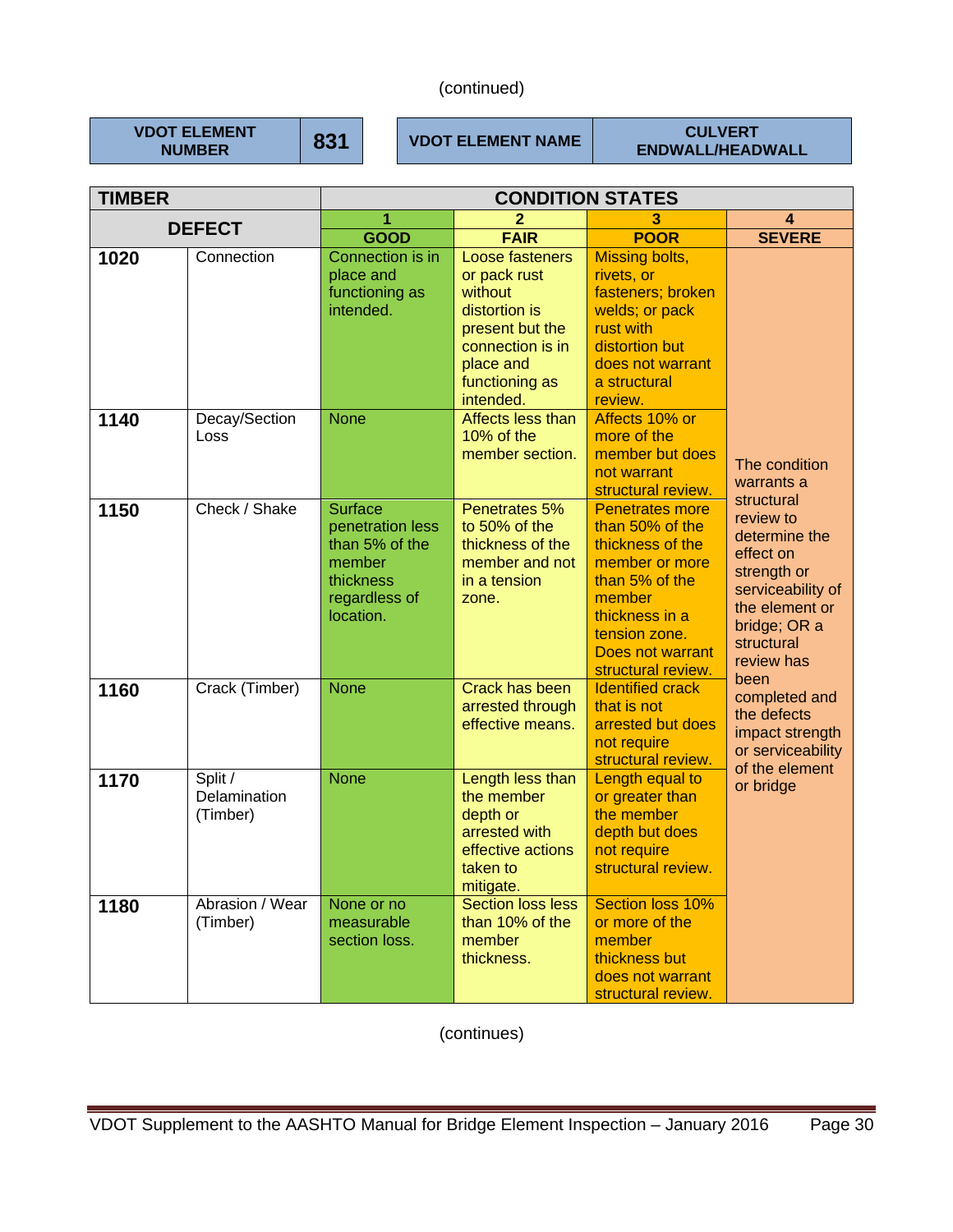**VDOT ELEMENT** 

**NUMBER 831** VDOT ELEMENT NAME **DESCRIPTION ENDWALL/HEADWALL** 

| <b>MASONRY</b> |                                        | <b>CONDITION STATES</b> |                                                                                      |                                                                                                                                             |                                                                                                             |
|----------------|----------------------------------------|-------------------------|--------------------------------------------------------------------------------------|---------------------------------------------------------------------------------------------------------------------------------------------|-------------------------------------------------------------------------------------------------------------|
| <b>DEFECT</b>  |                                        | 1                       |                                                                                      | з                                                                                                                                           | $\boldsymbol{\Lambda}$                                                                                      |
|                |                                        | <b>GOOD</b>             | <b>FAIR</b>                                                                          | <b>POOR</b>                                                                                                                                 | <b>SEVERE</b>                                                                                               |
| 1120           | Efflorescence/<br><b>Rust Staining</b> | <b>None</b>             | <b>Surface white</b><br>without build-up<br>or leaching<br>without rust<br>staining. | <b>Heavy build-up</b><br>with rust<br>staining.                                                                                             | The condition                                                                                               |
| 1610           | Mortar<br>Breakdown<br>(Masonry)       | <b>None</b>             | Cracking or voids<br>in less than 10%<br>of joints.                                  | <b>Cracking or</b><br>voids in 10% or<br>more of the<br>ioints.                                                                             | warrants a<br>structural<br>review to<br>determine the                                                      |
| 1620           | Split/Spall<br>(Masonry)               | <b>None</b>             | <b>Block or stone</b><br>has split or<br>spalled with no<br>shifting.                | <b>Block or stone</b><br>has split or<br>spalled with<br>shifting but does<br>not warrant a<br>structural<br>review.                        | effect on<br>strength or<br>serviceability of<br>the element or<br>bridge; OR a<br>structural<br>review has |
| 1630           | Patched Area<br>(Masonry)              | <b>None</b>             | Sound patch.                                                                         | Unsound patch.                                                                                                                              | been<br>completed and<br>the defects<br>impact strength<br>or serviceability<br>of the element<br>or bridge |
| 1640           | Masonry<br>Displacement                | None.                   | <b>Block or stone</b><br>has shifted<br>slightly out of<br>alignment.                | <b>Block or stone</b><br>has shifted<br>significantly out<br>of alignment or<br>is missing but<br>does not warrant<br>structural<br>review. |                                                                                                             |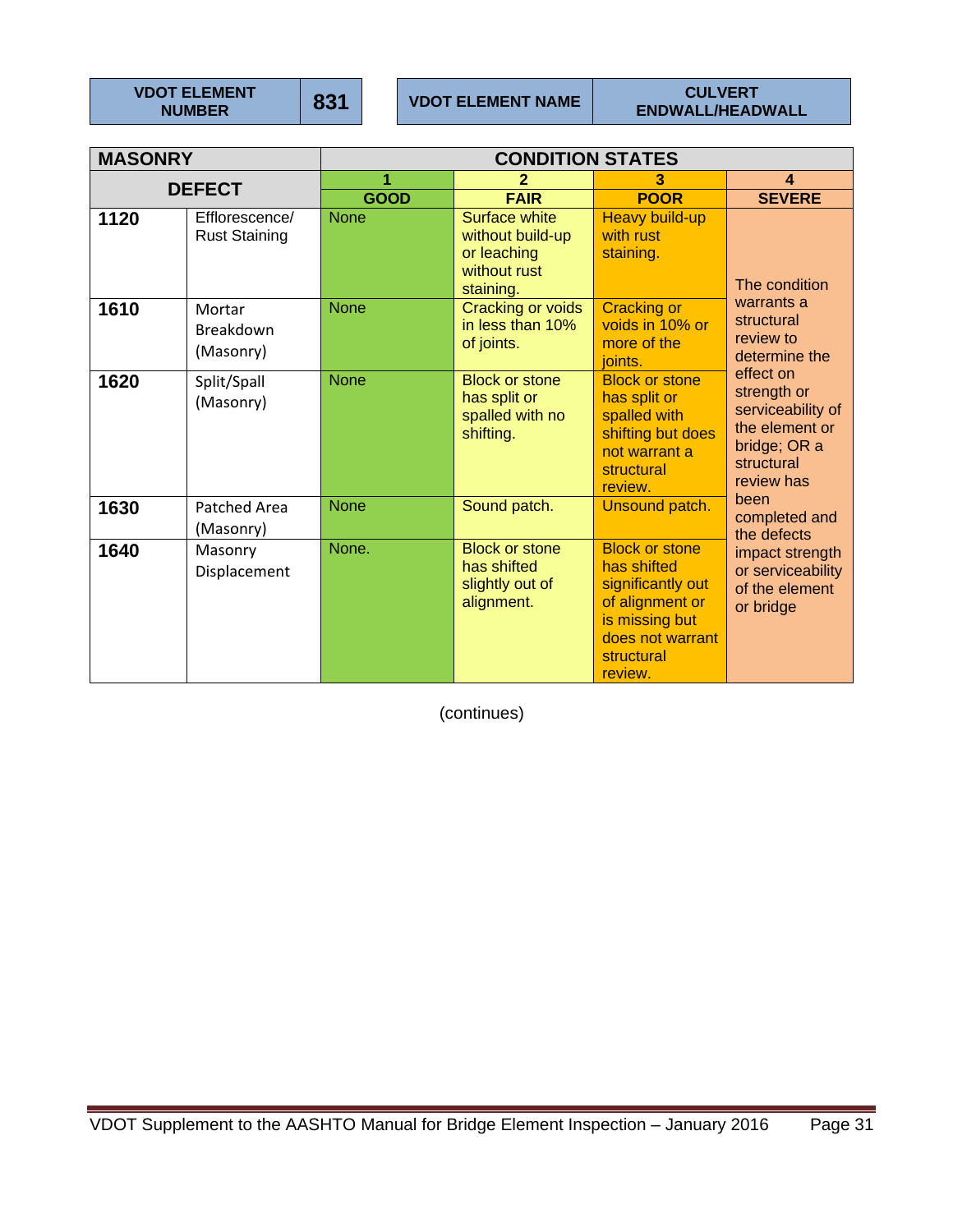## (continued)

**VDOT ELEMENT** 

**831** VDOT ELEMENT NAME **DESCRIPTION CULVERT ENDWALL/HEADWALL** 

| <b>ALL</b> |                          | <b>CONDITION STATES</b> |                                                                                                                                                                                      |                                                                                                                                                                                         |                                                                                                                                                                                     |  |
|------------|--------------------------|-------------------------|--------------------------------------------------------------------------------------------------------------------------------------------------------------------------------------|-----------------------------------------------------------------------------------------------------------------------------------------------------------------------------------------|-------------------------------------------------------------------------------------------------------------------------------------------------------------------------------------|--|
|            | <b>DEFECT</b>            | 1                       |                                                                                                                                                                                      |                                                                                                                                                                                         | 4                                                                                                                                                                                   |  |
|            |                          | <b>GOOD</b>             | <b>FAIR</b>                                                                                                                                                                          | <b>POOR</b>                                                                                                                                                                             | <b>SEVERE</b>                                                                                                                                                                       |  |
| 1220       | Deterioration<br>(Other) | <b>None</b>             | <b>Initiated</b><br>breakdown or<br>deterioration.                                                                                                                                   | <b>Significant</b><br>deterioration or<br>breakdown but<br>does not<br>warrant<br>structural<br>review.                                                                                 |                                                                                                                                                                                     |  |
| 1900       | <b>Distortion</b>        | <b>None</b>             | <b>Distortion not</b><br>requiring<br>mitigation or<br>mitigated<br>distortion.                                                                                                      | <b>Distortion that</b><br>requires<br>mitigation that<br>has not been<br>addressed but<br>does not<br>warrant<br>structural<br>review.                                                  | The condition<br>warrants a<br>structural<br>review to<br>determine the<br>effect on<br>strength or<br>serviceability of<br>the element or<br>bridge; OR a                          |  |
| 4000       | Settlement               | <b>None</b>             | <b>Exists within</b><br>tolerable limits or<br>arrested with no<br>observed<br>structural distress.                                                                                  | <b>Exceeds</b><br>tolerable limits<br>but does not<br>warrant<br>structural<br>review.                                                                                                  | structural<br>review has<br>been<br>completed and<br>the defects                                                                                                                    |  |
| 6000       | Scour                    | <b>None</b>             | <b>Exists within</b><br>tolerable limits or<br>has been arrested<br>with effective<br>countermeasures.                                                                               | <b>Exceeds</b><br>tolerable limits<br>but is less than<br>the critical limits<br>determined by<br>scour evaluation<br>and does not<br>warrant<br>structural<br>review.                  | impact strength<br>or serviceability<br>of the element<br>or bridge                                                                                                                 |  |
| 7000       | Damage                   | <b>Not Applicable</b>   | The element has<br>impact damage.<br>The specific<br>damage caused<br>by the impact has<br>been captured in<br><b>Condition State 2</b><br>under the<br>appropriate defect<br>entry. | The element<br>has impact<br>damage. The<br>specific damage<br>caused by the<br>impact has been<br>captured in<br><b>Condition State</b><br>3 under the<br>appropriate<br>defect entry. | The element<br>has impact<br>damage. The<br>specific<br>damage<br>caused by the<br>impact has<br>been captured<br>in Condition<br>State 4 under<br>the appropriate<br>defect entry. |  |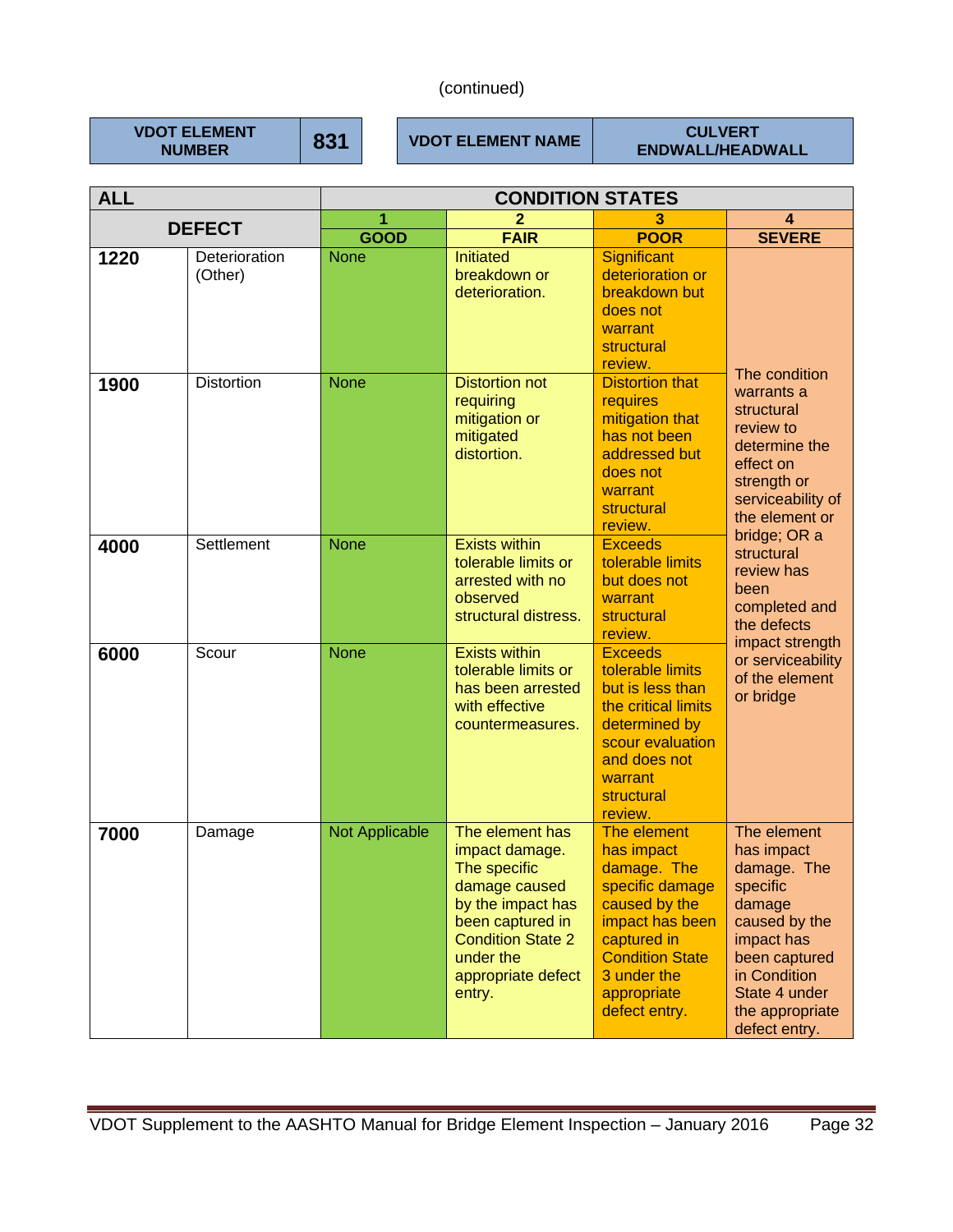**DESCRIPTION** This Element defines the condition of the roadway over a culvert.

UNIT OF MEASURE | EA

| <b>ROADWAY OVER</b><br><b>CULVERT</b> |                                                                          | <b>CONDITION STATES</b>                                            |                                                                                                                                                             |                                                                                                                                                                |                                                                                                                                                                                               |  |
|---------------------------------------|--------------------------------------------------------------------------|--------------------------------------------------------------------|-------------------------------------------------------------------------------------------------------------------------------------------------------------|----------------------------------------------------------------------------------------------------------------------------------------------------------------|-----------------------------------------------------------------------------------------------------------------------------------------------------------------------------------------------|--|
|                                       | <b>DEFECT</b>                                                            | 1                                                                  | $\overline{2}$                                                                                                                                              | 3                                                                                                                                                              | $\boldsymbol{A}$                                                                                                                                                                              |  |
|                                       |                                                                          | <b>GOOD</b>                                                        | <b>FAIR</b>                                                                                                                                                 | <b>POOR</b>                                                                                                                                                    | <b>SEVERE</b>                                                                                                                                                                                 |  |
| 3210                                  | Delamination/<br>Spalls/Patched<br>Area/Pothole<br>(Wearing<br>Surfaces) | <b>None</b>                                                        | Delaminated.<br>Spall less than 1<br>in. deep or less<br>than $6$ in. in<br>diameter.<br>Patched area<br>that is sound.<br><b>Partial depth</b><br>pothole. | Spall 1 in. deep<br>or greater or 6 in.<br>diameter or<br>greater. Patched<br>area that is<br>unsound or<br>showing distress.<br><b>Full depth</b><br>pothole. | The condition<br>warrants a<br>structural<br>review to<br>determine the<br>effect on<br>strength or<br>serviceability of<br>the element or                                                    |  |
| 3220                                  | Crack<br>(Wearing<br>Surface)                                            | Width less than<br>0.012 in. or<br>spacing greater<br>than 3.0 ft. | <b>Width 0.012 -</b><br>$0.05$ in. or<br>spacing of 1.0 -<br>3.0 ft.                                                                                        | <b>Width greater</b><br>than $0.05$ in, or<br>spacing of less<br>than 1 ft.                                                                                    | bridge; OR a<br>structural<br>review has<br>been                                                                                                                                              |  |
| 3230                                  | <b>Effectiveness</b><br>(Wearing<br>Surface)                             | Fully effective.                                                   | <b>Substantially</b><br>effective.<br>Deterioration of<br>the wearing<br>surface has<br>slowed.                                                             | Limited<br>effectiveness.<br>Deterioration of<br>the wearing<br>surface has<br>progressed.                                                                     | completed and<br>the defects<br>impact strength<br>or serviceability<br>of the element<br>or bridge                                                                                           |  |
| 4000                                  | Settlement                                                               | <b>None</b>                                                        | <b>Exists within</b><br>tolerable limits<br>or arrested with<br>no observed<br>structural<br>distress.                                                      | <b>Exceeds</b><br>tolerable limits<br>but does not<br>warrant structural<br>review.                                                                            | Roadway over<br>culvert has<br>excessive<br>settlement and<br>a substantial<br>reduction in<br>speed is<br>required to<br>safely negotiate<br>this section of<br>roadway over<br>the culvert. |  |

(continues)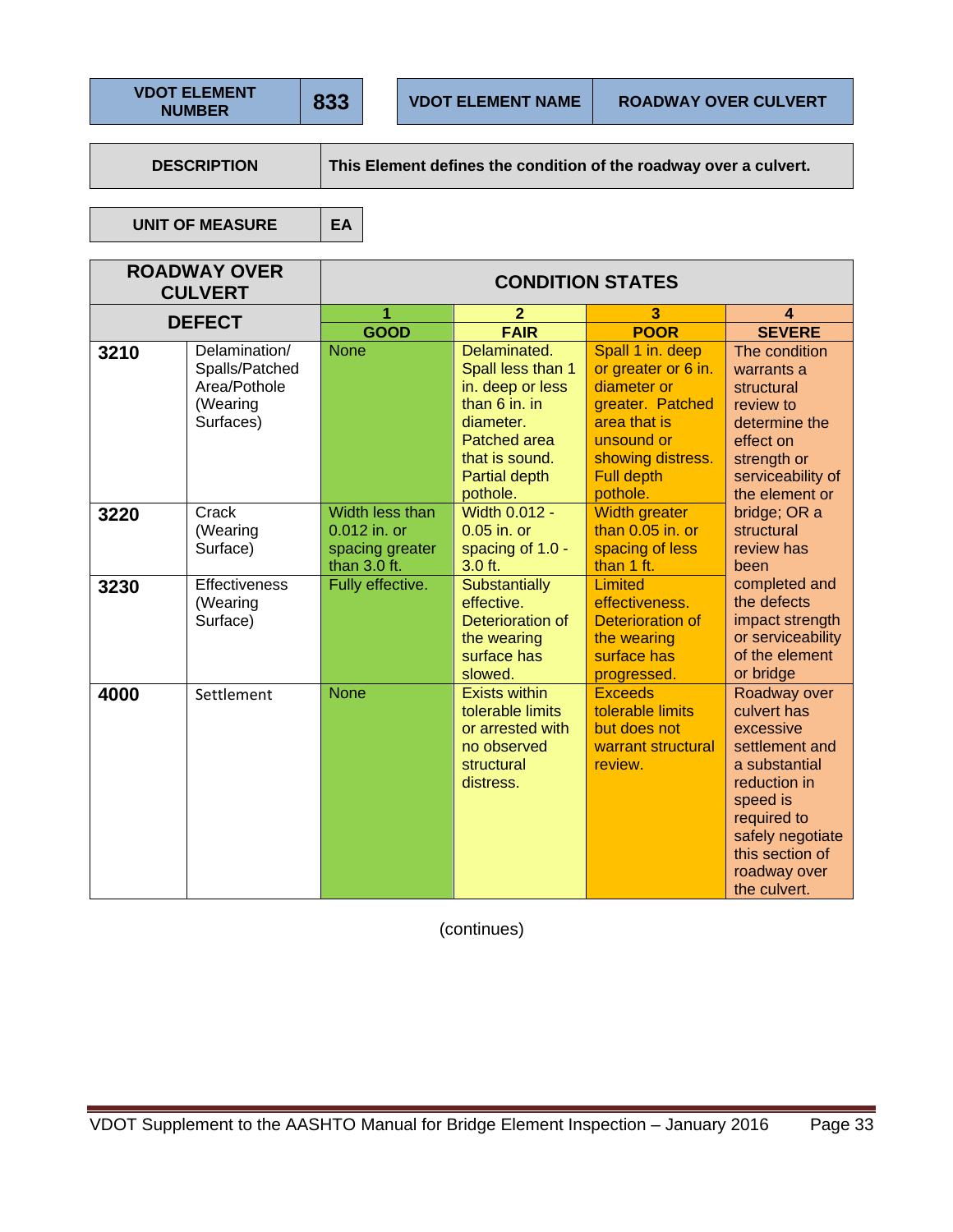## (continued)

| <b>VDOT ELEMENT</b> |
|---------------------|
| <b>NUMBER</b>       |

**833 VDOT ELEMENT NAME ROADWAY OVER CULVERT** 

| <b>ROADWAY OVER</b><br><b>CULVERT</b> |               | <b>CONDITION STATES</b> |                                                                                                                                                                                      |                                                                                                                                                                                         |                                                                                                                                                                                     |  |
|---------------------------------------|---------------|-------------------------|--------------------------------------------------------------------------------------------------------------------------------------------------------------------------------------|-----------------------------------------------------------------------------------------------------------------------------------------------------------------------------------------|-------------------------------------------------------------------------------------------------------------------------------------------------------------------------------------|--|
|                                       | <b>DEFECT</b> |                         | $\overline{2}$                                                                                                                                                                       | 3                                                                                                                                                                                       | 4                                                                                                                                                                                   |  |
|                                       |               | <b>GOOD</b>             | <b>FAIR</b>                                                                                                                                                                          | <b>POOR</b>                                                                                                                                                                             | <b>SEVERE</b>                                                                                                                                                                       |  |
| 6000                                  | Scour         | <b>None</b>             | <b>Exists within</b><br>tolerable limits or<br>has been arrested<br>with effective<br>countermeasures.                                                                               | <b>Exceeds</b><br>tolerable limits<br>but is less than<br>the critical limits<br>determined by<br>scour evaluation<br>and does not<br>warrant<br>structural<br>review.                  | Roadway over<br>culvert has<br>voids and areas<br>of erosion that<br>may pose a<br>traffic hazard.                                                                                  |  |
| 7000                                  | Damage        | Not Applicable          | The element has<br>impact damage.<br>The specific<br>damage caused<br>by the impact has<br>been captured in<br><b>Condition State 2</b><br>under the<br>appropriate defect<br>entry. | The element<br>has impact<br>damage. The<br>specific damage<br>caused by the<br>impact has been<br>captured in<br><b>Condition State</b><br>3 under the<br>appropriate<br>defect entry. | The element<br>has impact<br>damage. The<br>specific<br>damage<br>caused by the<br>impact has<br>been captured<br>in Condition<br>State 4 under<br>the appropriate<br>defect entry. |  |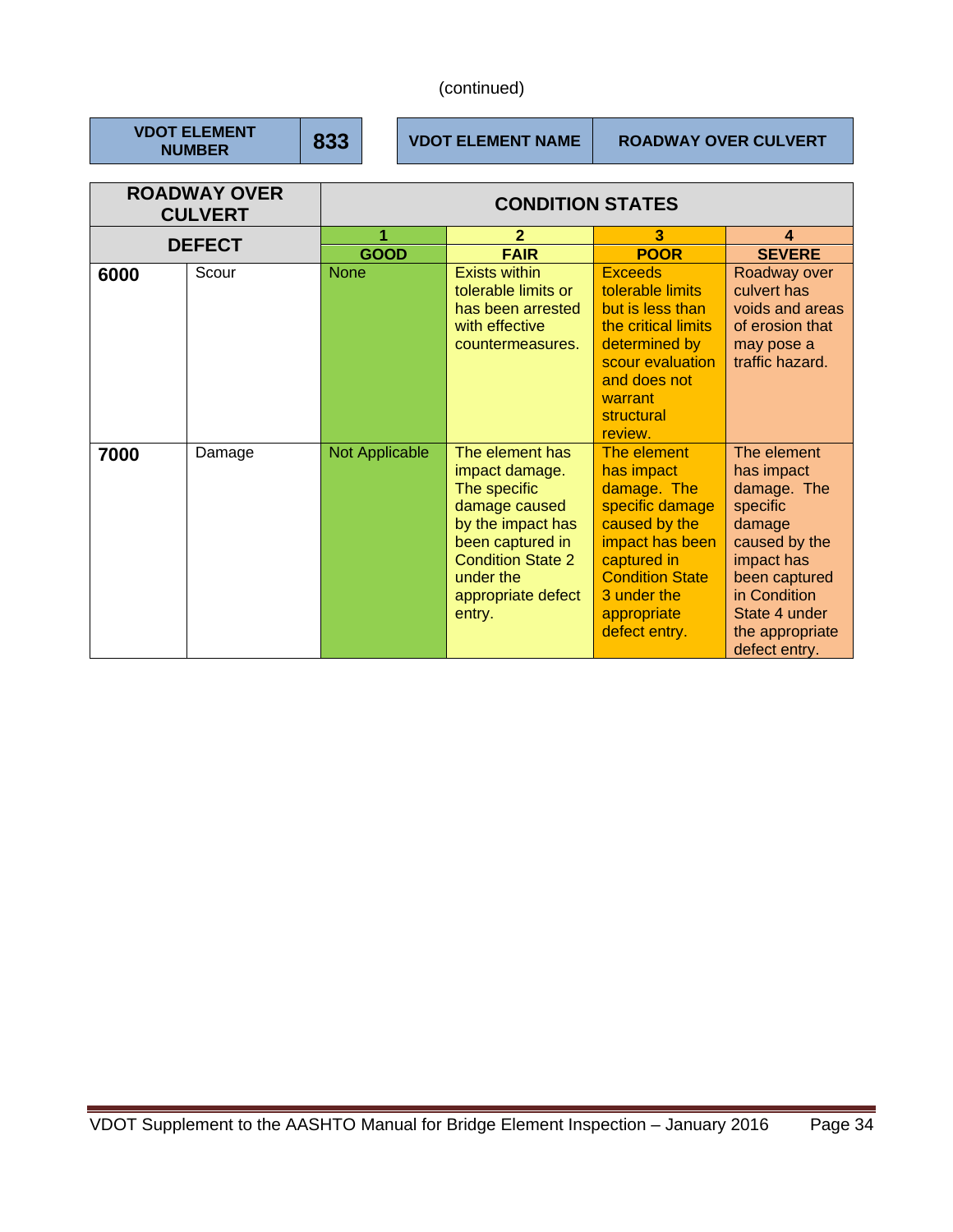**DESCRIPTION** This element defines joint closures constructed at piers,

UNIT OF MEASURE | EA

| <b>LINK SLAB</b> |                                        | <b>CONDITION STATES</b>                                            |                                                                                                                          |                                                                                                                                                                             |                                                                                               |
|------------------|----------------------------------------|--------------------------------------------------------------------|--------------------------------------------------------------------------------------------------------------------------|-----------------------------------------------------------------------------------------------------------------------------------------------------------------------------|-----------------------------------------------------------------------------------------------|
|                  | <b>DEFECT</b>                          | 1                                                                  | $\mathbf{2}$                                                                                                             | 3                                                                                                                                                                           | 4                                                                                             |
|                  |                                        | <b>GOOD</b>                                                        | <b>FAIR</b>                                                                                                              | <b>POOR</b>                                                                                                                                                                 | <b>SEVERE</b>                                                                                 |
| 1080             | Delamination/<br>Spall/Patched<br>Area | <b>None</b>                                                        | Delaminated.<br>Spall 1 in. or<br>less deep or 6<br>in. or less in<br>diameter and/or<br>a patched area<br>that is sound | Spall greater than<br>1 in. deep or<br>greater than 6 in.<br>diameter.<br>Patched area that<br>is unsound or<br>showing distress.<br>Does not warrant<br>structural review. | The condition<br>warrants a<br>structural                                                     |
| 1090             | <b>Exposed Rebar</b>                   | <b>None</b>                                                        | <b>Present without</b><br>measurable<br>section loss.                                                                    | <b>Present with</b><br>measurable<br>section loss but<br>does not warrant<br>structural review.                                                                             | review to<br>determine the<br>effect on<br>strength or<br>serviceability of<br>the element or |
| 1120             | Efflorescence/<br><b>Rust Staining</b> | <b>None</b>                                                        | <b>Surface white</b><br>without build-up<br>or leaching<br>without rust<br>staining.                                     | Heavy build-up<br>with rust staining.                                                                                                                                       | bridge; OR a<br>structural<br>review has<br>been                                              |
| 1130             | Cracking (RC<br>and Other              | Width less than<br>0.012 in. or<br>spacing greater<br>than 3.0 ft. | <b>Width 0.012 -</b><br>0.05 in. or<br>spacing of 1.0 -<br>$3.0$ ft.                                                     | <b>Width greater</b><br>than 0.05 in. or<br>spacing of less<br>than 1 ft.                                                                                                   | completed and<br>the defects<br>impact strength<br>or serviceability<br>of the element        |
| 1190             | Abrasion/Wear<br>(PSC/RC)              | No abrasion or<br>wearing.                                         | Abrasion or<br>wearing has<br>exposed coarse<br>aggregate but<br>the aggregate<br>remains secure<br>in the concrete.     | Coarse<br>aggregate is<br>loose or has<br>popped out of the<br>concrete matrix<br>due to abrasion<br>or wear.                                                               | or bridge                                                                                     |
| 2310             | Leakage                                | <b>None</b>                                                        | Minimal. Minor<br>dripping through<br>the joint.                                                                         | Moderate. More<br>than a drip and<br>less than free<br>flow of water.                                                                                                       | Free flow of<br>water through<br>joint.                                                       |

(continues)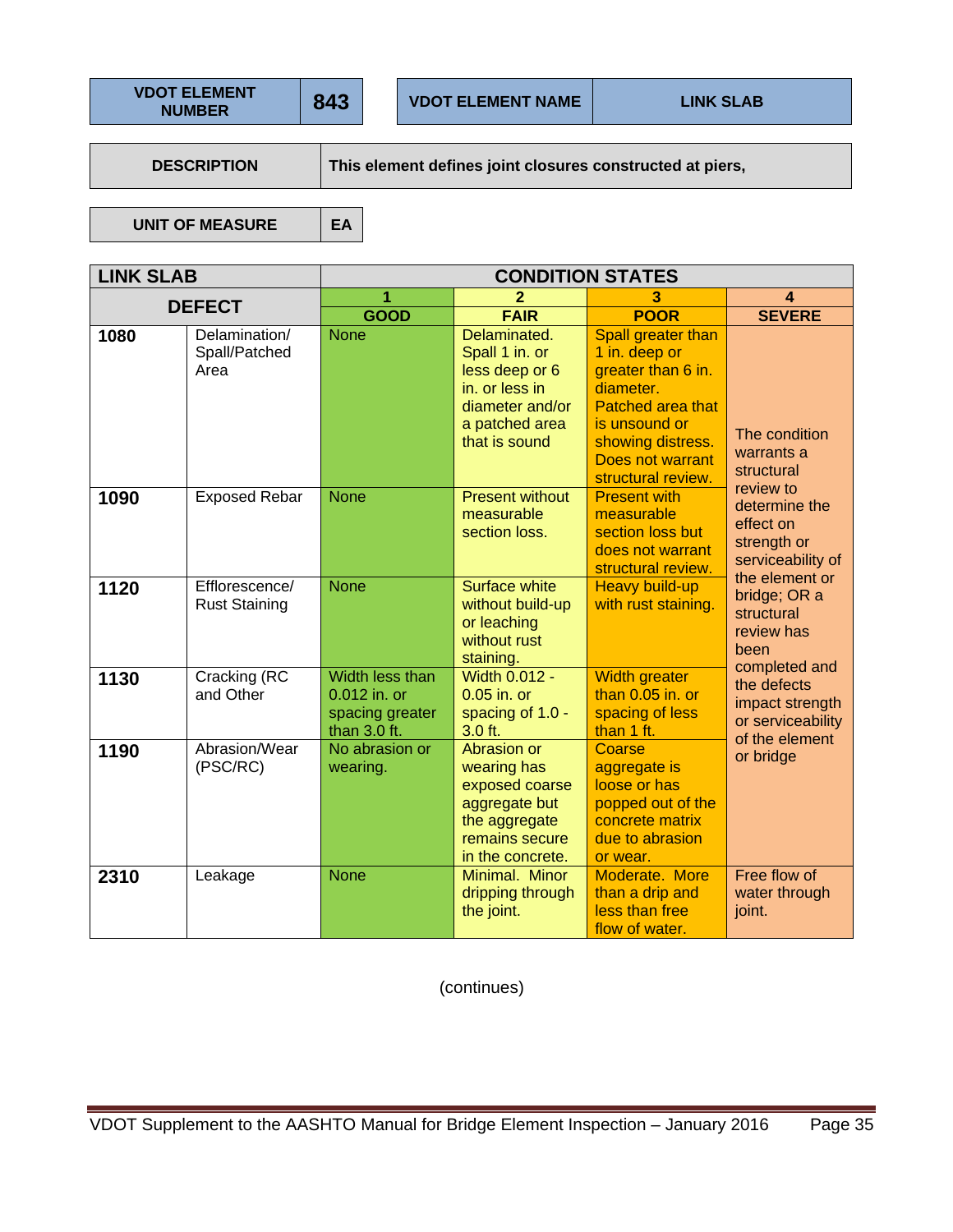# (continued)

|                  | <b>VDOT ELEMENT</b><br><b>NUMBER</b> | 843                   | <b>VDOT ELEMENT NAME</b> |                                                                                                                                                                                         | <b>LINK SLAB</b>                                                                                                                                                                     |                                                                                                                                                                                     |  |
|------------------|--------------------------------------|-----------------------|--------------------------|-----------------------------------------------------------------------------------------------------------------------------------------------------------------------------------------|--------------------------------------------------------------------------------------------------------------------------------------------------------------------------------------|-------------------------------------------------------------------------------------------------------------------------------------------------------------------------------------|--|
| <b>LINK SLAB</b> |                                      |                       | <b>CONDITION STATES</b>  |                                                                                                                                                                                         |                                                                                                                                                                                      |                                                                                                                                                                                     |  |
|                  | <b>DEFECT</b>                        |                       |                          | $\mathbf{2}$                                                                                                                                                                            | 3                                                                                                                                                                                    | 4                                                                                                                                                                                   |  |
|                  |                                      | <b>GOOD</b>           |                          | <b>FAIR</b>                                                                                                                                                                             | <b>POOR</b>                                                                                                                                                                          | <b>SEVERE</b>                                                                                                                                                                       |  |
| 7000             | Damage                               | <b>Not Applicable</b> |                          | The element has<br>impact damage.<br>The specific<br>damage caused<br>by the impact<br>has been<br>captured in<br><b>Condition State</b><br>2 under the<br>appropriate<br>defect entry. | The element has<br>impact damage.<br>The specific<br>damage caused<br>by the impact has<br>been captured in<br><b>Condition State 3</b><br>under the<br>appropriate<br>defect entry. | The element<br>has impact<br>damage. The<br>specific<br>damage<br>caused by the<br>impact has<br>been captured<br>in Condition<br>State 4 under<br>the appropriate<br>defect entry. |  |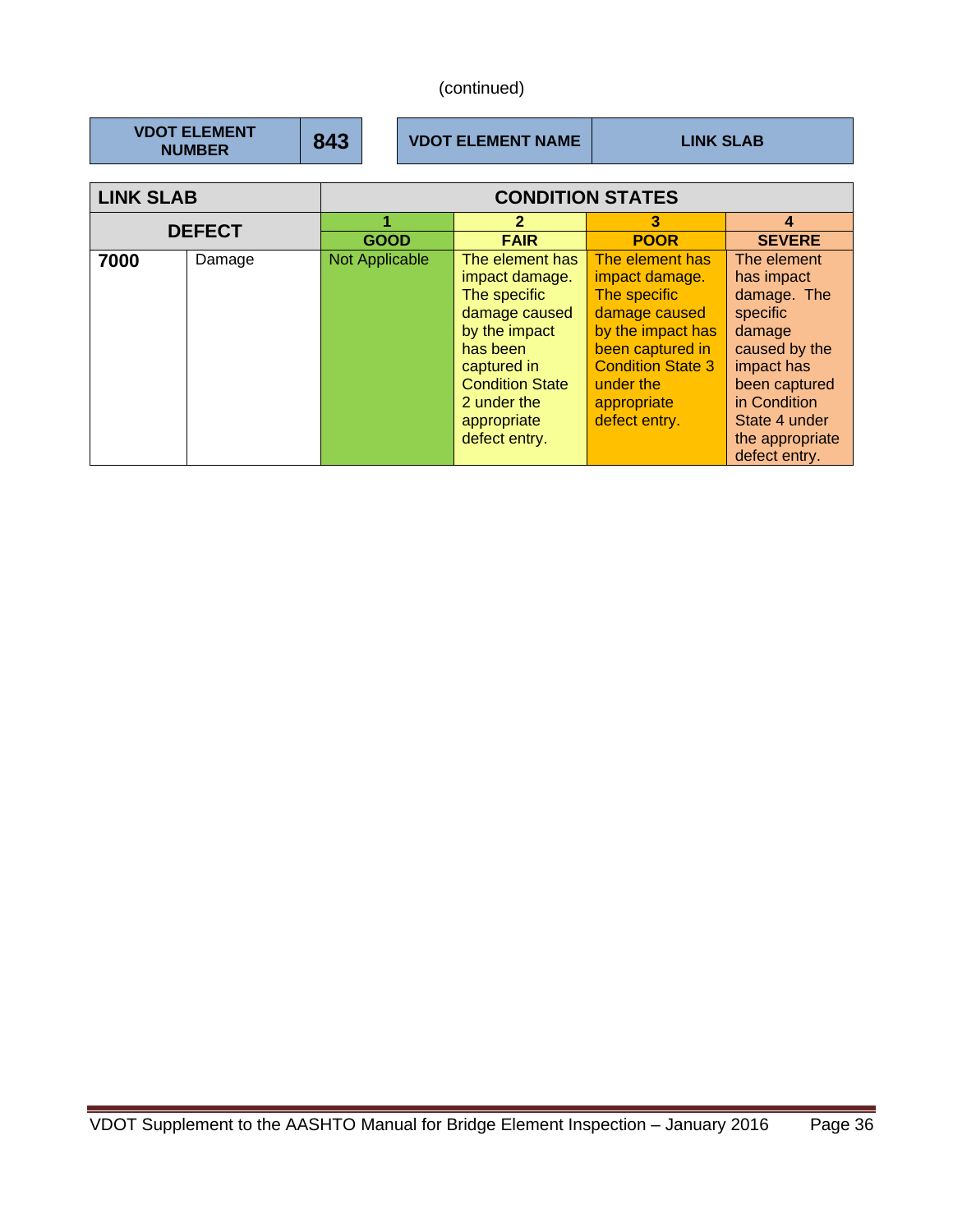**DESCRIPTION** This element defines joint closures constructed at abutments

UNIT OF MEASURE | EA

| <b>SLAB EXTENSION</b> |                                        | <b>CONDITION STATES</b>                                            |                                                                                                                          |                                                                                                                                                                             |                                                                                               |
|-----------------------|----------------------------------------|--------------------------------------------------------------------|--------------------------------------------------------------------------------------------------------------------------|-----------------------------------------------------------------------------------------------------------------------------------------------------------------------------|-----------------------------------------------------------------------------------------------|
|                       | <b>DEFECT</b>                          | 1                                                                  | 2                                                                                                                        | 3                                                                                                                                                                           | 4                                                                                             |
|                       |                                        | <b>GOOD</b>                                                        | <b>FAIR</b>                                                                                                              | <b>POOR</b>                                                                                                                                                                 | <b>SEVERE</b>                                                                                 |
| 1080                  | Delamination/<br>Spall/Patched<br>Area | <b>None</b>                                                        | Delaminated.<br>Spall 1 in. or<br>less deep or 6<br>in. or less in<br>diameter and/or<br>a patched area<br>that is sound | Spall greater than<br>1 in. deep or<br>greater than 6 in.<br>diameter.<br>Patched area that<br>is unsound or<br>showing distress.<br>Does not warrant<br>structural review. | The condition<br>warrants a<br>structural                                                     |
| 1090                  | <b>Exposed Rebar</b>                   | <b>None</b>                                                        | <b>Present without</b><br>measurable<br>section loss.                                                                    | <b>Present with</b><br>measurable<br>section loss but<br>does not warrant<br>structural review.                                                                             | review to<br>determine the<br>effect on<br>strength or<br>serviceability of<br>the element or |
| 1120                  | Efflorescence/<br><b>Rust Staining</b> | <b>None</b>                                                        | <b>Surface white</b><br>without build-up<br>or leaching<br>without rust<br>staining.                                     | Heavy build-up<br>with rust staining.                                                                                                                                       | bridge; OR a<br>structural<br>review has<br>been<br>completed and                             |
| 1130                  | Cracking (RC<br>and Other              | Width less than<br>0.012 in. or<br>spacing greater<br>than 3.0 ft. | <b>Width 0.012 -</b><br>0.05 in. or<br>spacing of 1.0 -<br>3.0 ft.                                                       | <b>Width greater</b><br>than 0.05 in. or<br>spacing of less<br>than 1 ft.                                                                                                   | the defects<br>impact strength<br>or serviceability<br>of the element                         |
| 1190                  | Abrasion/Wear<br>(PSC/RC)              | No abrasion or<br>wearing.                                         | Abrasion or<br>wearing has<br>exposed coarse<br>aggregate but<br>the aggregate<br>remains secure<br>in the concrete.     | Coarse<br>aggregate is<br>loose or has<br>popped out of the<br>concrete matrix<br>due to abrasion<br>or wear.                                                               | or bridge                                                                                     |
| 2310                  | Leakage                                | <b>None</b>                                                        | Minimal. Minor<br>dripping through<br>the joint.                                                                         | Moderate. More<br>than a drip and<br>less than free<br>flow of water.                                                                                                       | Free flow of<br>water through<br>joint.                                                       |

(continues)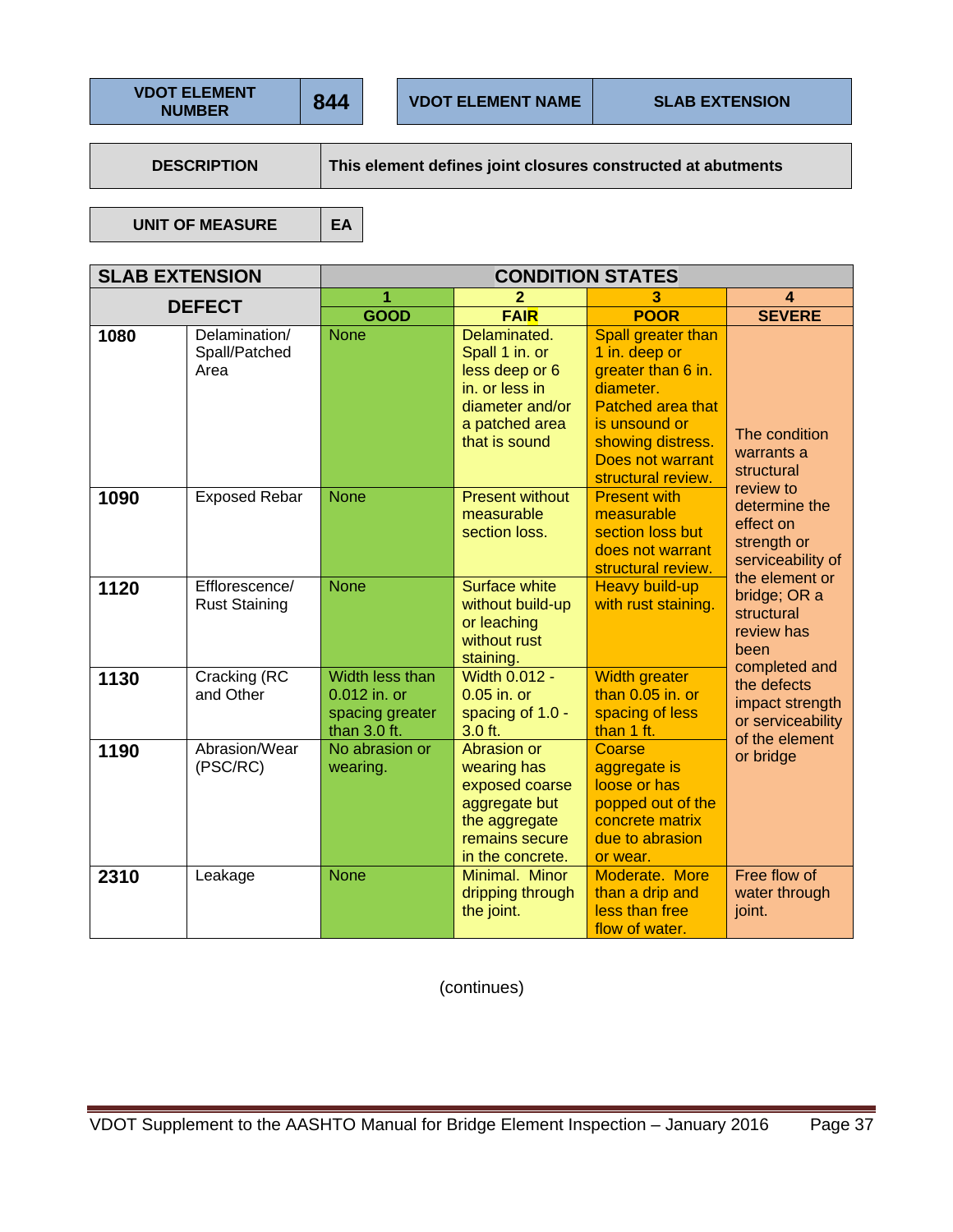# (continued)

|                       | <b>VDOT ELEMENT</b><br><b>NUMBER</b> | 844 | <b>VDOT ELEMENT NAME</b> |                                                                                                                                                                                         | <b>SLAB EXTENSION</b>                                                                                                                                                                |                                                                                                                                                                                     |
|-----------------------|--------------------------------------|-----|--------------------------|-----------------------------------------------------------------------------------------------------------------------------------------------------------------------------------------|--------------------------------------------------------------------------------------------------------------------------------------------------------------------------------------|-------------------------------------------------------------------------------------------------------------------------------------------------------------------------------------|
| <b>SLAB EXTENSION</b> |                                      |     |                          |                                                                                                                                                                                         | <b>CONDITION STATES</b>                                                                                                                                                              |                                                                                                                                                                                     |
|                       |                                      |     |                          | 2                                                                                                                                                                                       | 3                                                                                                                                                                                    | 4                                                                                                                                                                                   |
|                       | <b>DEFECT</b>                        |     | <b>GOOD</b>              | <b>FAIR</b>                                                                                                                                                                             | <b>POOR</b>                                                                                                                                                                          | <b>SEVERE</b>                                                                                                                                                                       |
| 7000                  | Damage                               |     | Not Applicable           | The element has<br>impact damage.<br>The specific<br>damage caused<br>by the impact<br>has been<br>captured in<br><b>Condition State</b><br>2 under the<br>appropriate<br>defect entry. | The element has<br>impact damage.<br>The specific<br>damage caused<br>by the impact has<br>been captured in<br><b>Condition State 3</b><br>under the<br>appropriate<br>defect entry. | The element<br>has impact<br>damage. The<br>specific<br>damage<br>caused by the<br>impact has<br>been captured<br>in Condition<br>State 4 under<br>the appropriate<br>defect entry. |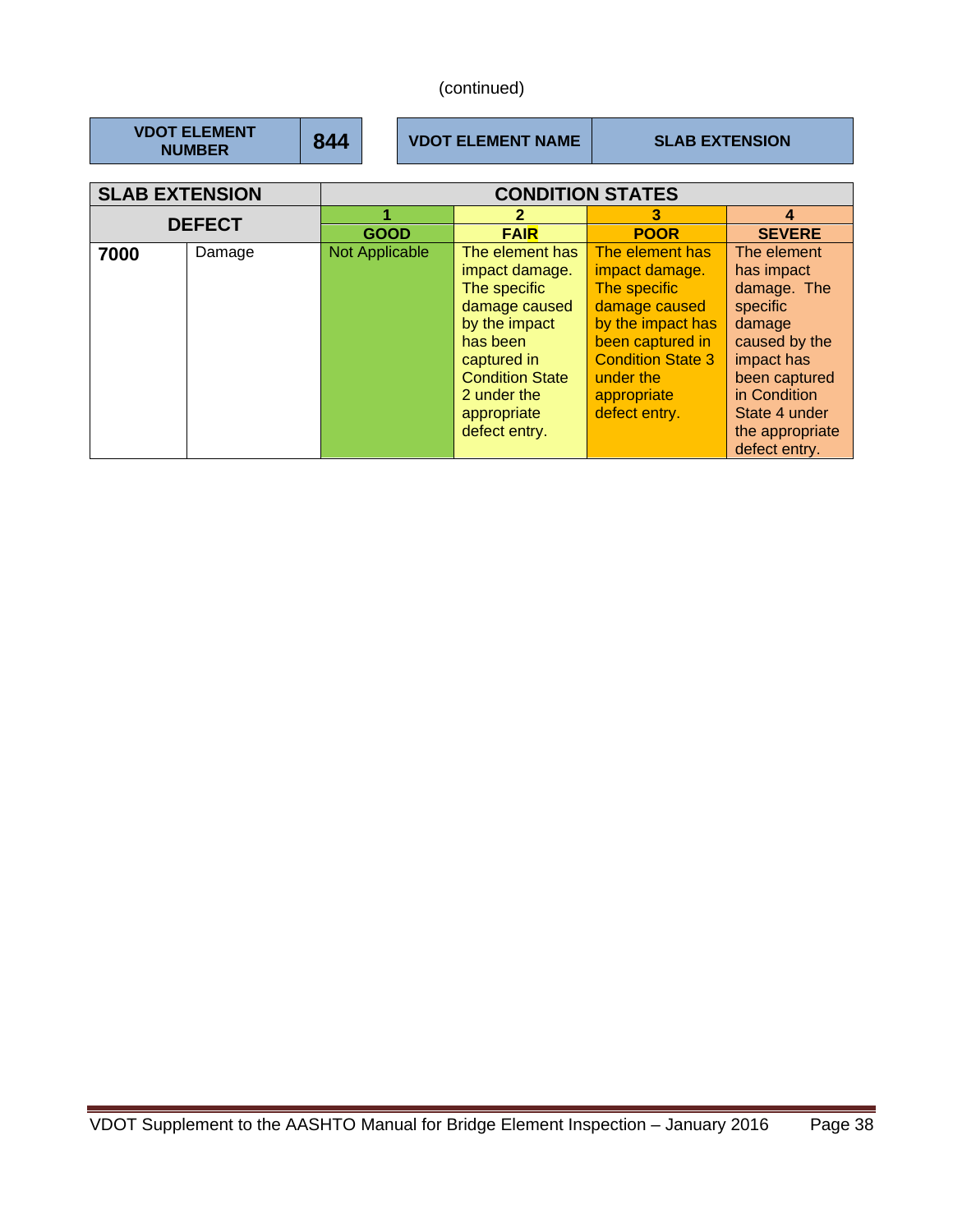| <b>VDOT ELEMENT</b> | 84 |
|---------------------|----|
| <b>NUMBER</b>       |    |

**DESCRIPTION** This element defines the effectiveness of expansion joints. There are **only two Condition States for this element.** 

UNIT OF MEASURE EA

| <b>JOINT EFFECTIVENESS</b> |               | <b>CONDITION STATES</b> |  |  |                 |  |
|----------------------------|---------------|-------------------------|--|--|-----------------|--|
| <b>DEFECT</b>              |               |                         |  |  |                 |  |
|                            |               | <b>GOOD</b>             |  |  | <b>SEVERE</b>   |  |
| 2399                       | Joint         | Joints that are         |  |  | Joints that are |  |
|                            | effectiveness | functional and          |  |  | non-functional  |  |
|                            |               | have no leaks at        |  |  | and have leaks  |  |
|                            |               | any point along         |  |  | along the       |  |
|                            |               | the length of the       |  |  | length of the   |  |
|                            |               | joint or show no        |  |  | joint or show   |  |
|                            |               | evidence of             |  |  | evidence of     |  |
|                            |               | being                   |  |  | being           |  |
|                            |               | compromised.            |  |  | compromised.    |  |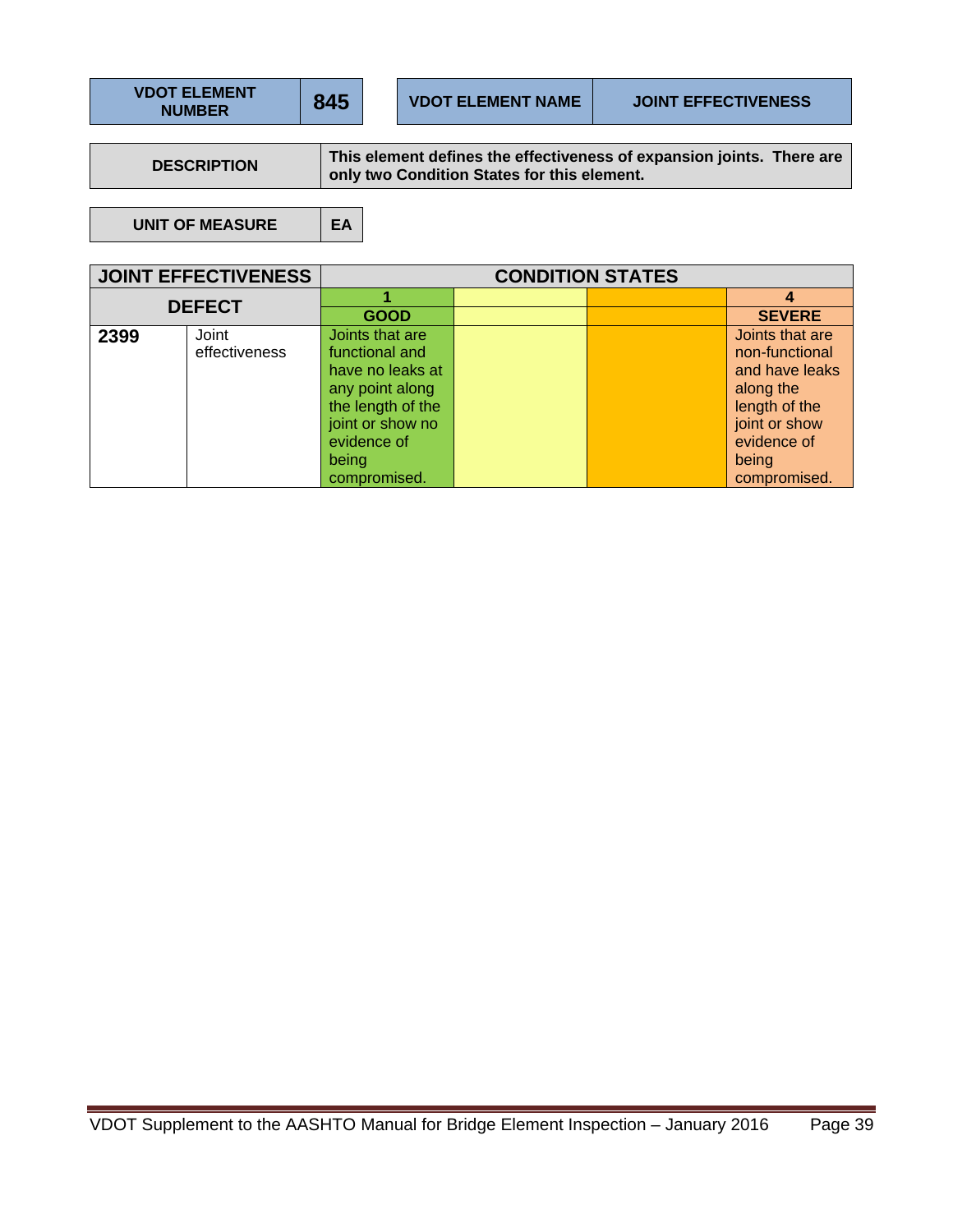| <b>VDOT ELEMENT</b> | 85 |
|---------------------|----|
| <b>NUMBER</b>       |    |

**NUMBER 81 ONEX TO BE SERVE WAS SERVED** 

**DESCRIPTION This Element defines slopes under bridges that are <u>NOT</u> protected by an erosion resistant material.** 

**UNIT OF MEASURE EA** 

|      | <b>UNPROTECTED SLOPE</b>              | <b>CONDITION STATES</b>                                    |                                                                                                                                                                                          |                                                                                                                                                                                                                                                                                                                         |                                                                                                                                                                                                                                |  |
|------|---------------------------------------|------------------------------------------------------------|------------------------------------------------------------------------------------------------------------------------------------------------------------------------------------------|-------------------------------------------------------------------------------------------------------------------------------------------------------------------------------------------------------------------------------------------------------------------------------------------------------------------------|--------------------------------------------------------------------------------------------------------------------------------------------------------------------------------------------------------------------------------|--|
|      | <b>DEFECT</b>                         |                                                            | $\overline{2}$                                                                                                                                                                           | 3                                                                                                                                                                                                                                                                                                                       | 4                                                                                                                                                                                                                              |  |
|      |                                       | <b>GOOD</b>                                                | <b>FAIR</b>                                                                                                                                                                              | <b>POOR</b>                                                                                                                                                                                                                                                                                                             | <b>SEVERE</b>                                                                                                                                                                                                                  |  |
| 6505 | Unprotected<br>Slope<br>Effectiveness | <b>The</b><br>element<br>shows little<br>or no<br>erosion. | Minor erosion may<br>have occurred.<br>There is no<br>undermining or<br>exposed piles.<br>There has been<br>no erosion that<br>has exposed the<br>bottom of<br>substructure<br>elements. | <b>Moderate erosion</b><br>of slope is present<br>but is incidental<br>and does not<br>adversely affect<br>the ability of this<br>element to<br>function as<br>intended. The<br>bottom of the<br>substructure<br>elements may be<br>exposed for<br>insignificant<br>lengths with no<br>undermining or<br>exposed piles. | The slope is no<br>longer functioning<br>as intended. The<br>bottom of the<br>substructure<br>elementsare<br>exposed for<br>significant lengths.<br>Piles may be<br>exposed.<br>Substructure<br>elements may be<br>undermined. |  |
| 4000 | Settlement                            | <b>None</b>                                                | <b>Exists within</b><br>tolerable limits or<br>arrested with no<br>observed<br>structural distress.                                                                                      | <b>Exceeds tolerable</b><br>limits but does not<br>warrant structural<br>review.                                                                                                                                                                                                                                        | The condition<br>warrants a<br>structural review<br>to determine the<br>effect on strength                                                                                                                                     |  |
| 6000 | Scour                                 | <b>None</b>                                                | <b>Exists within</b><br>tolerable limits or<br>has been arrested<br>with effective<br>countermeasures.                                                                                   | <b>Exceeds tolerable</b><br>limits but is less<br>than the critical<br>limits determined<br>by scour<br>evaluation and<br>does not warrant<br>structural review.                                                                                                                                                        | or serviceability of<br>the element or<br>bridge; OR a<br>structural review<br>has been<br>completed and the<br>defects impact<br>strength or<br>serviceability of<br>the element or<br>bridge                                 |  |
| 7000 | Damage                                | <b>Not</b><br>Applicable                                   | The element has<br>impact damage.<br>The specific<br>damage caused<br>by the impact has<br>been captured in<br><b>Condition State 2</b><br>under the<br>appropriate defect<br>entry.     | The element has<br>impact damage.<br>The specific<br>damage caused<br>by the impact has<br>been captured in<br><b>Condition State 3</b><br>under the<br>appropriate defect<br>entry.                                                                                                                                    | The element has<br>impact damage.<br>The specific<br>damage caused<br>by the impact has<br>been captured in<br><b>Condition State 4</b><br>under the<br>appropriate defect<br>entry.                                           |  |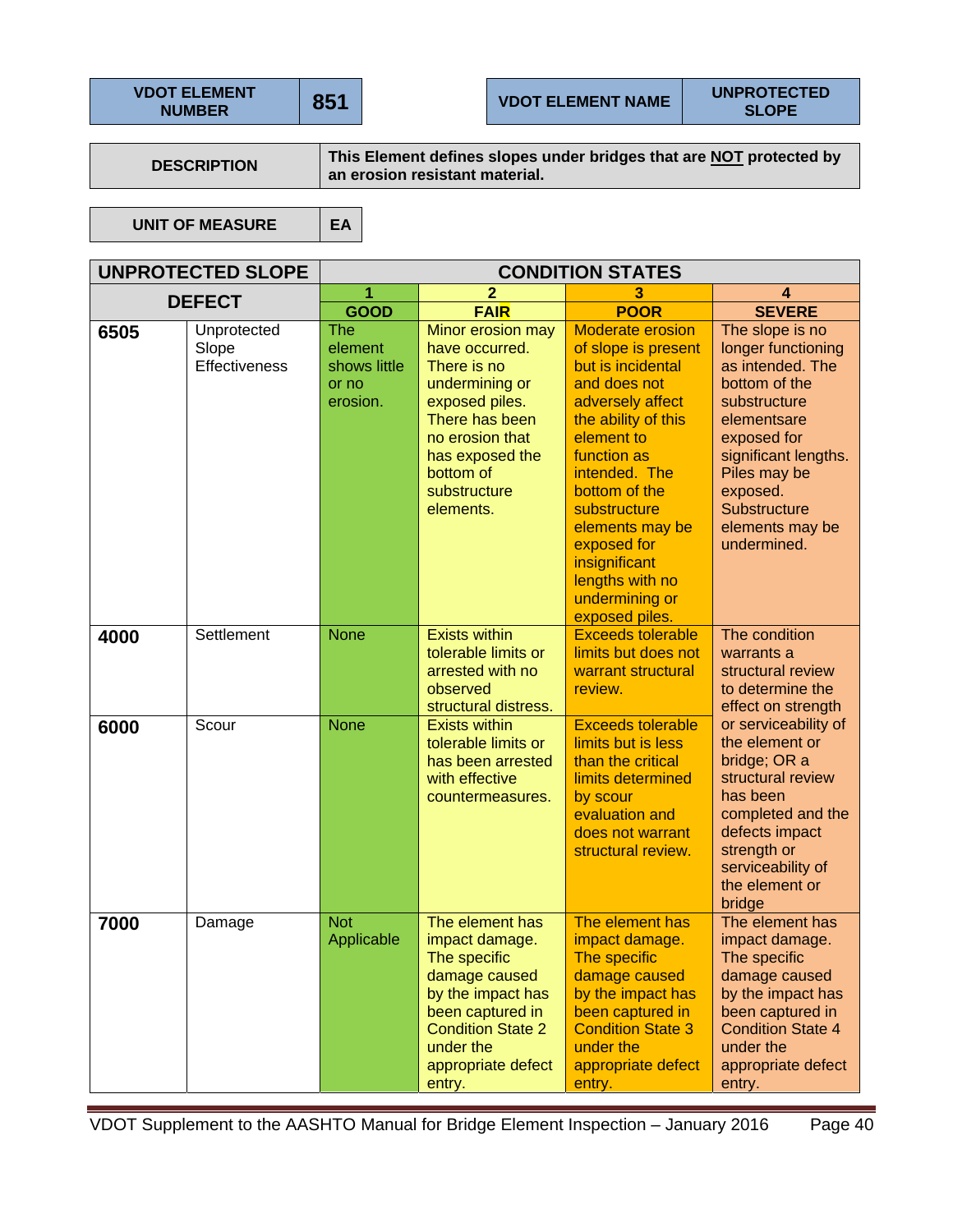| <b>VDOT ELEMENT</b> |
|---------------------|
| <b>NUMBER</b>       |

**852 VDOT ELEMENT NAME** PROTECTED SLOPE - PAVED

**DESCRIPTION** 

**This Element defines slopes under bridges that ARE protected by an erosion resistant material such as precast concrete blocks or cast-inplace concrete.** 

UNIT OF MEASURE | EA

**PROTECTED SLOPE - PAVED CONDITION STATES DEFECT**  $\begin{array}{|c|c|c|c|c|}\n\hline\n & 1 & 2 & 3 & 4 \\
\hline\n & 6000 & 5418 & 8008 & 8576\n\end{array}$ **GOOD FAIR POOR SEVERE 6506** Paved Slope **Effectiveness** The slope shows little or no deterioration. Minor cracks, spalls splitting, settlement or joint deterioration may be present, but there is no evidence of undermining of the paved slope. **Moderate** deterioration of slope protection. Minor undermining and/or settlement may be present but erosion due to road run-off is still controlled by slope protection. Advanced deterioration (misalignment, crushing and/or settlement). Undermining of slope protection renders protection largely ineffective. **1080** Delamination / Spall / Patched Area None Delaminated. Spall 1 in. or less deep or 6 in. or less in diameter. Patched area is sound. Spall greater than 1 in. deep or greater than 6 in. diameter. Patched area that is unsound or showing distress. Does not warrant structural analysis. The condition warrants a structural review to determine the effect on strength or serviceability of the element or bridge; OR a structural review has been completed and the defects impact strength or serviceability of the element or bridge **1130** Cracking (RC and Other) Width less than 0.012 in. or spacing greater than 3.0 ft. Width 0.012 - 0.05 in. or spacing of 1.0 - 3.0 ft. Width greater than 0.05 in. or spacing of less than 1 ft. 1220 Deterioration (Other) None Initiated breakdown or deterioration. **Significant** deterioration or breakdown but does not warrant structural review. **4000** Settlement None Exists within tolerable limits or arrested with no observed structural distress. Exceeds tolerable limits but does not warrant structural review.

(continues)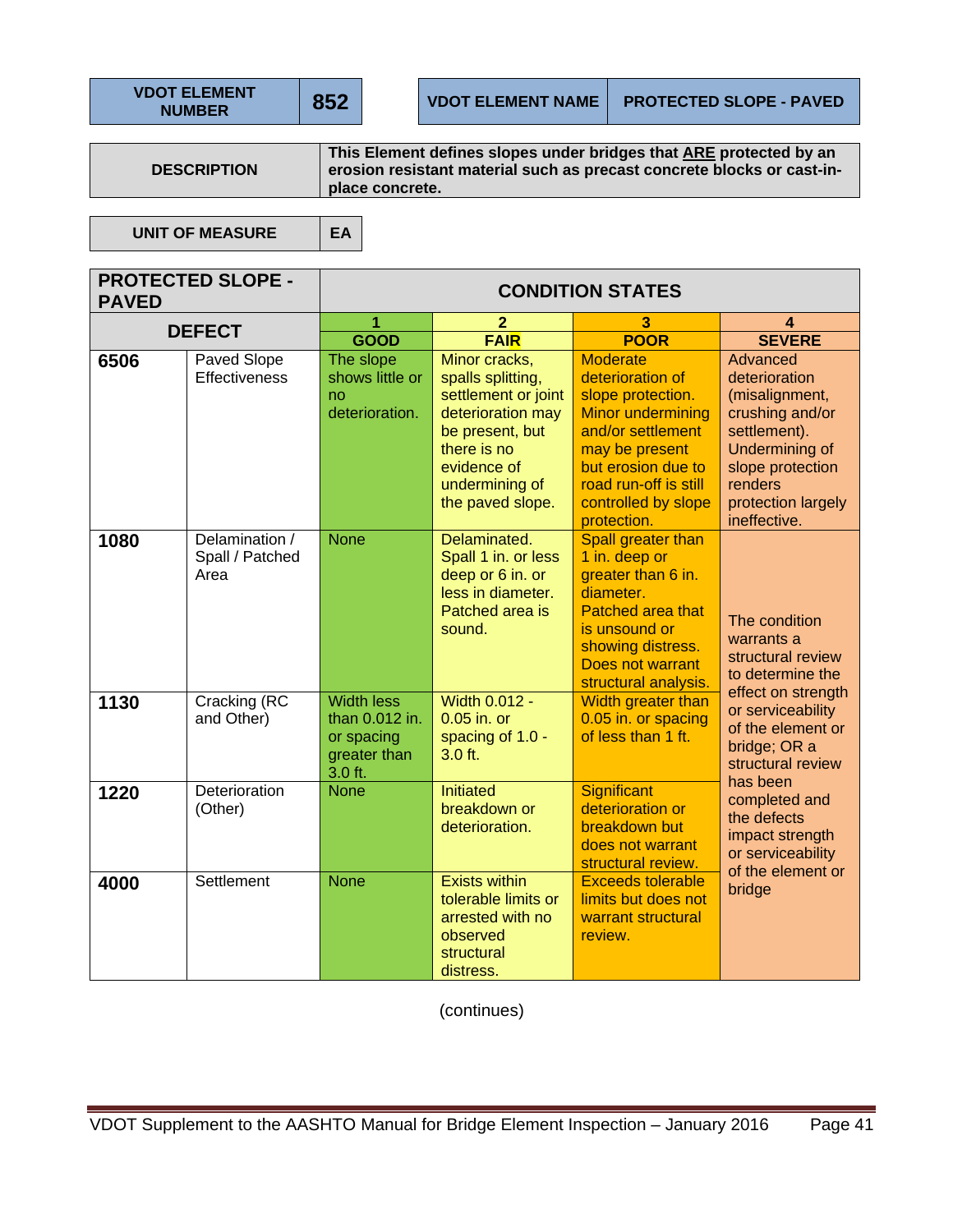## (continued)

| <b>VDOT ELEMENT</b><br><b>NUMBER</b>     |               | 852         |                         | <b>VDOT ELEMENT NAME</b>                                                                                                                                                             |                           |                                                                                                                                                                         | <b>PROTECTED SLOPE -</b><br><b>PAVED</b>                                                                                                                                                                                                                                                        |
|------------------------------------------|---------------|-------------|-------------------------|--------------------------------------------------------------------------------------------------------------------------------------------------------------------------------------|---------------------------|-------------------------------------------------------------------------------------------------------------------------------------------------------------------------|-------------------------------------------------------------------------------------------------------------------------------------------------------------------------------------------------------------------------------------------------------------------------------------------------|
| <b>PROTECTED SLOPE -</b><br><b>PAVED</b> |               |             | <b>CONDITION STATES</b> |                                                                                                                                                                                      |                           |                                                                                                                                                                         |                                                                                                                                                                                                                                                                                                 |
|                                          | <b>DEFECT</b> |             | 1                       | $\overline{2}$                                                                                                                                                                       |                           | 3                                                                                                                                                                       | $\boldsymbol{A}$                                                                                                                                                                                                                                                                                |
|                                          |               |             | <b>GOOD</b>             | <b>FAIR</b>                                                                                                                                                                          |                           | <b>POOR</b>                                                                                                                                                             | <b>SEVERE</b>                                                                                                                                                                                                                                                                                   |
| 6000                                     | Scour         | <b>None</b> |                         | <b>Exists within</b><br>tolerable limits or<br>has been arrested<br>with effective<br>countermeasures.                                                                               | <b>Exceeds</b><br>review. | tolerable limits<br>but is less than<br>the critical limits<br>determined by<br>scour evaluation<br>and does not<br>warrant structural                                  | The condition<br>warrants a<br>structural review<br>to determine the<br>effect on<br>strength or<br>serviceability of<br>the element or<br>bridge; OR a<br>structural review<br>has been<br>completed and<br>the defects<br>impact strength<br>or serviceability<br>of the element<br>or bridge |
| 7000                                     | Damage        | <b>Not</b>  | Applicable              | The element has<br>impact damage.<br>The specific<br>damage caused<br>by the impact has<br>been captured in<br><b>Condition State 2</b><br>under the<br>appropriate defect<br>entry. | under the                 | The element has<br>impact damage.<br>The specific<br>damage caused<br>by the impact has<br>been captured in<br><b>Condition State 3</b><br>appropriate<br>defect entry. | The element has<br>impact damage.<br>The specific<br>damage caused<br>by the impact<br>has been<br>captured in<br><b>Condition State</b><br>4 under the<br>appropriate<br>defect entry.                                                                                                         |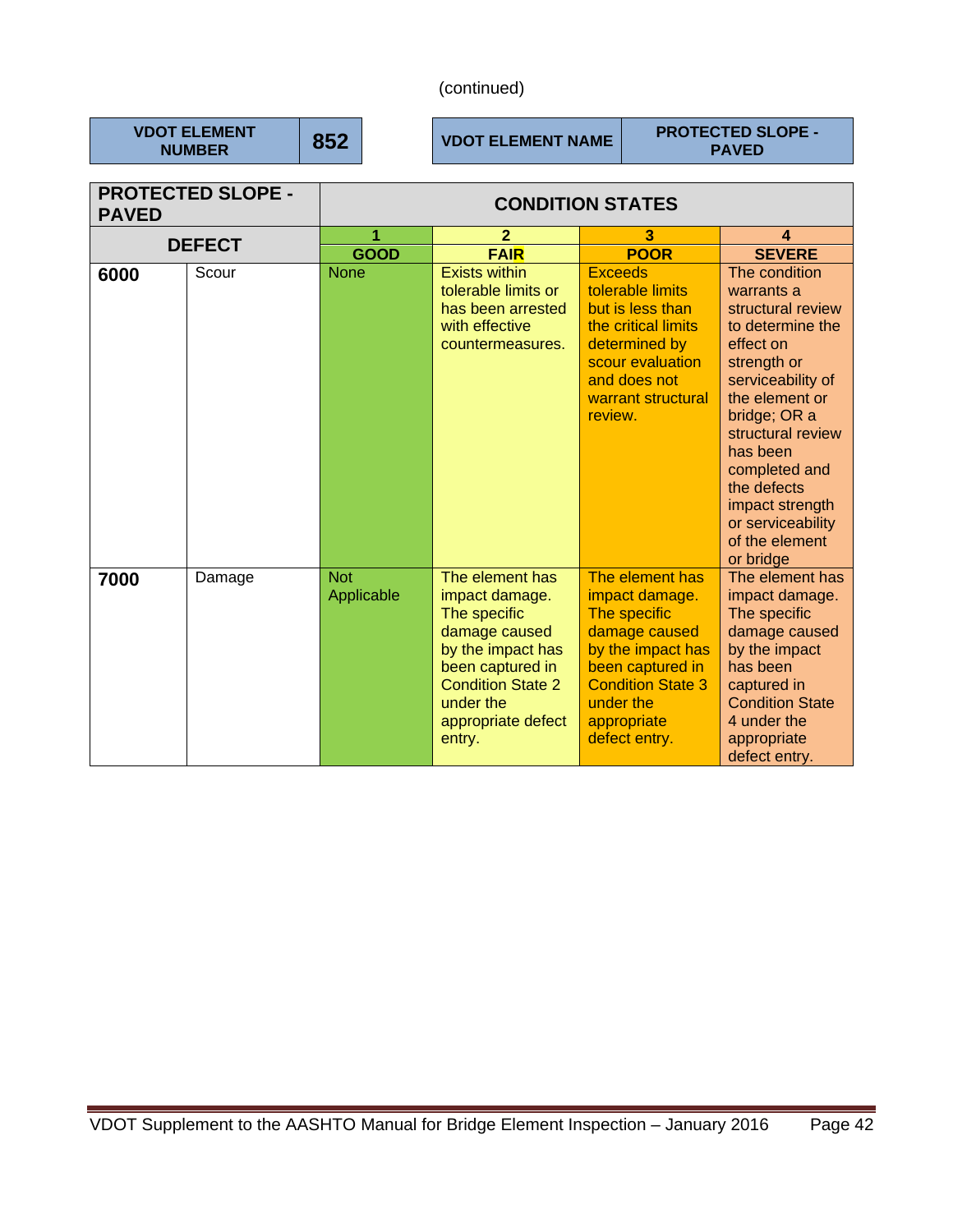| <b>VDOT ELEMENT</b> |  |
|---------------------|--|
| <b>NUMBER</b>       |  |

**DESCRIPTION** 

**This Element defines slopes under bridges that ARE protected by an erosion resistant stone material such as riprap. This element includes combination concrete slab and stone riprap.** 

**UNIT OF MEASURE EA** 

**PROTECTED SLOPE - RIPRAP CONDITION STATES DEFECT**  $\begin{array}{|c|c|c|c|c|c|}\n\hline\n & 1 & 2 & 3 & 4 \\
\hline\n\text{GOD} & \text{EAD} & \text{BOOB} & \text{SEVE} \\
\hline\n\end{array}$ **GOOD FAIR POOR SEVERE 6507** Loss of Riprap None Less than 10% of slope area exhibits a loss of stones. 10% to 25% of slope area exhibits a loss of stones. More than 25% of slope area exhibits a loss of stones. 1220 | Deterioration (Other) None Initiated breakdown or deterioration. **Significant** deterioration or breakdown but does not warrant structural review. The condition warrants a structural review to determine the effect on strength or serviceability of the element or bridge; OR a structural review has been completed and the defects impact strength or serviceability of the element or bridge **4000** Settlement None **Exists within** tolerable limits or arrested with no observed structural distress. Exceeds tolerable limits but does not warrant structural review. **6000** Scour None **Exists within** tolerable limits or has been arrested with effective countermeasures. Exceeds tolerable limits but is less than the critical limits determined by scour evaluation and does not warrant structural review. **7000 | Damage | Not** Applicable The element has impact damage. The specific damage caused by the impact has been captured in Condition State 2 under the appropriate defect entry. The element has impact damage. The specific damage caused by the impact has been captured in Condition State 3 under the appropriate defect entry. The element has impact damage. The specific damage caused by the impact has been captured in Condition State 4 under the appropriate defect entry.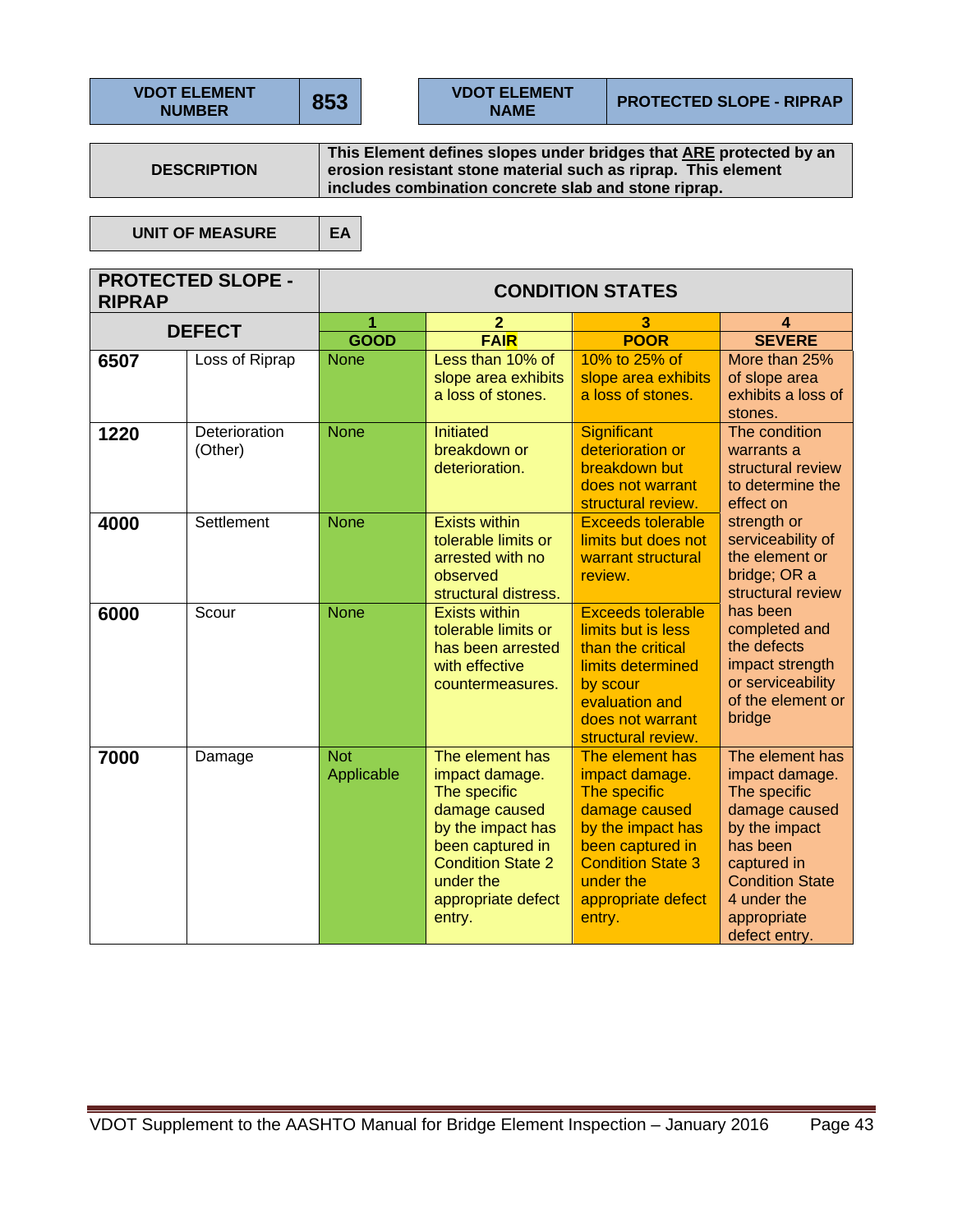| <b>VDOT ELEMENT</b> |
|---------------------|
| <b>NUMBER</b>       |

**NAME CHANNEL** 

**DESCRIPTION** 

**This Element defines the channel, stream control devices and channel protective devices such as channel armoring, gabions, grout filled bags and other protective systems.** 

UNIT OF MEASURE EA

| <b>CHANNEL</b> |                          |             |                                                                                                                                                                           | <b>CONDITION STATES</b>                                                                                                                                                                                                                                             |                                                                                                                                                                                    |  |
|----------------|--------------------------|-------------|---------------------------------------------------------------------------------------------------------------------------------------------------------------------------|---------------------------------------------------------------------------------------------------------------------------------------------------------------------------------------------------------------------------------------------------------------------|------------------------------------------------------------------------------------------------------------------------------------------------------------------------------------|--|
| <b>DEFECT</b>  |                          | 1           | 2                                                                                                                                                                         | 3                                                                                                                                                                                                                                                                   | 4                                                                                                                                                                                  |  |
|                |                          | GOOD        | <b>FAIR</b>                                                                                                                                                               | <b>POOR</b>                                                                                                                                                                                                                                                         | <b>SEVERE</b>                                                                                                                                                                      |  |
| 1220           | Deterioration<br>(Other) | <b>None</b> | <b>Initiated</b><br>breakdown or<br>deterioration.                                                                                                                        | Significant<br>deterioration or<br>breakdown but<br>does not warrant<br>structural<br>review.                                                                                                                                                                       | The condition<br>warrants a<br>structural review<br>to determine the                                                                                                               |  |
| 4000           | Settlement               | <b>None</b> | <b>Exists within</b><br>tolerable limits or<br>arrested with no<br>observed<br>structural distress.                                                                       | <b>Exceeds</b><br>tolerable limits<br>but does not<br>warrant<br>structural<br>review.                                                                                                                                                                              | effect on<br>strength or<br>serviceability of<br>the element or<br>bridge; OR a                                                                                                    |  |
| 6000           | Scour                    | <b>None</b> | <b>Exists within</b><br>tolerable limits or<br>has been arrested<br>with effective<br>countermeasures.                                                                    | <b>Exceeds</b><br>tolerable limits<br>but is less than<br>the critical limits<br>determined by<br>scour evaluation<br>and does not<br>warrant<br>structural<br>review.                                                                                              | structural review<br>has been<br>completed and<br>the defects<br>impact strength<br>or serviceability<br>of the element<br>or bridge                                               |  |
| 6500           | <b>Debris</b>            | <b>None</b> | Minor amount of<br>debris in channel.<br>Less than 10% of<br>the opening is<br>blocked. Debris is<br>not detrimental to<br>the structure and<br>no action is<br>required. | <b>Moderate</b><br>amount of debris<br>in channel. 10%<br>to 25% of the<br>opening is<br>blocked. Debris<br>is not<br>detrimental to<br>the structure<br>and should be<br>removed as<br>soon as<br>practicable to<br>prevent<br>damage/addition<br>al accumulation. | Large amount of<br>debris in<br>channel. More<br>than 25% of the<br>opening is<br>blocked. Debris<br>is detrimental to<br>the structure<br>and should be<br>removed right<br>away. |  |

(continues)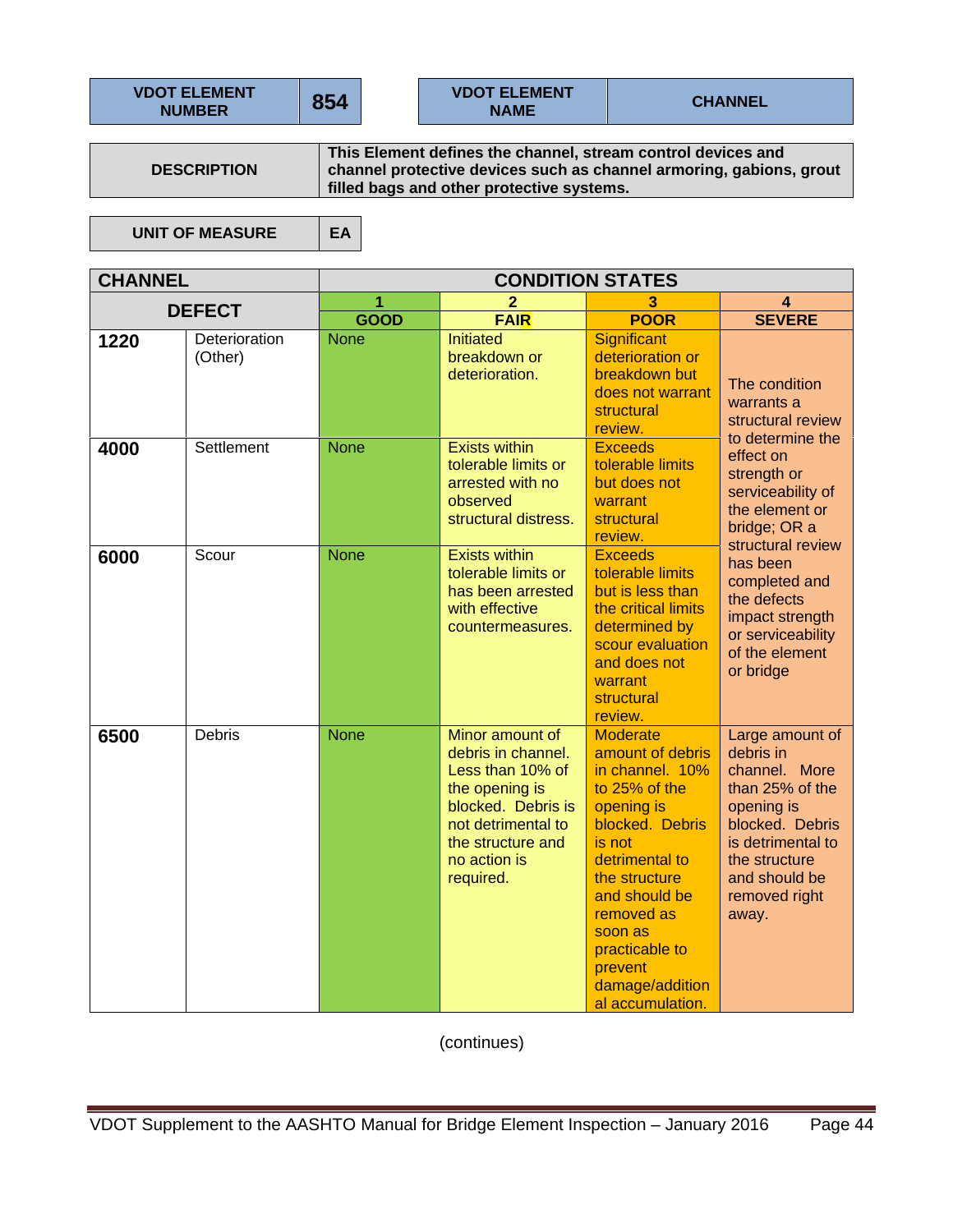## (continued)

| <b>VDOT ELEMENT</b><br>854<br><b>NUMBER</b> |
|---------------------------------------------|
|---------------------------------------------|

**NUMBER 854 VDOT ELEMENT NAME CHANNEL** 

| <b>CHANNEL</b>                                                                     |        | <b>CONDITION STATES</b>                               |                                                                                                                                                                                         |                                                                                                                                                                                         |                                                                                                                                                                                         |
|------------------------------------------------------------------------------------|--------|-------------------------------------------------------|-----------------------------------------------------------------------------------------------------------------------------------------------------------------------------------------|-----------------------------------------------------------------------------------------------------------------------------------------------------------------------------------------|-----------------------------------------------------------------------------------------------------------------------------------------------------------------------------------------|
| <b>DEFECT</b>                                                                      |        |                                                       | 2                                                                                                                                                                                       | з                                                                                                                                                                                       | 4                                                                                                                                                                                       |
|                                                                                    |        | <b>GOOD</b>                                           | <b>FAIR</b>                                                                                                                                                                             | <b>POOR</b>                                                                                                                                                                             | <b>SEVERE</b>                                                                                                                                                                           |
| Effectiveness of<br>6508<br>stream control<br>and channel<br>protective<br>devices |        | Devices are<br>effective with no<br>loss of material. | Devices are<br>effective and up<br>to 10% of device<br>area exhibits a<br>loss of material.                                                                                             | <b>Devices</b> are<br>moderately<br>effective and<br>10% to 25% of<br>device area<br>exhibits a loss of<br>material.                                                                    | Devices are not<br>effective and<br>more than 25%<br>of device area<br>exhibits a loss of<br>material.                                                                                  |
| 7000                                                                               | Damage | <b>Not Applicable</b>                                 | The element has<br>impact damage.<br>The specific<br>damage caused<br>by the impact<br>has been<br>captured in<br><b>Condition State</b><br>2 under the<br>appropriate<br>defect entry. | The element has<br>impact damage.<br>The specific<br>damage caused<br>by the impact<br>has been<br>captured in<br><b>Condition State</b><br>3 under the<br>appropriate<br>defect entry. | The element has<br>impact damage.<br>The specific<br>damage caused<br>by the impact<br>has been<br>captured in<br><b>Condition State</b><br>4 under the<br>appropriate<br>defect entry. |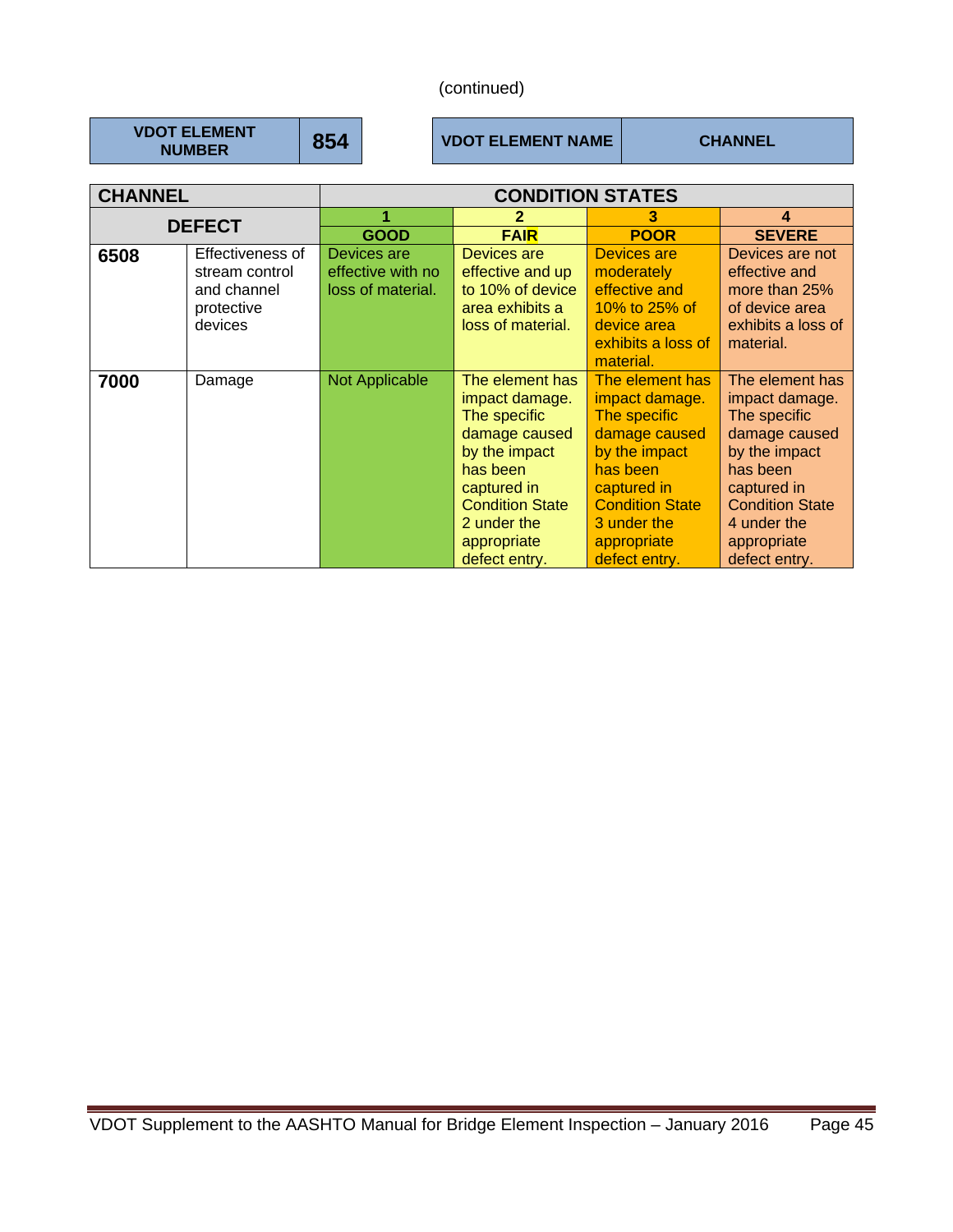| <b>VDOT ELEMENT</b><br><b>NUMBER</b> | 886                                                                                                                                                                                                                                                                                                                           |  | <b>BEAM/GIRDER END</b><br><b>VDOT ELEMENT</b><br><b>PROTECTIVE COATING -</b><br><b>NAME</b><br><b>STEEL</b> |  |  |  |  |  |
|--------------------------------------|-------------------------------------------------------------------------------------------------------------------------------------------------------------------------------------------------------------------------------------------------------------------------------------------------------------------------------|--|-------------------------------------------------------------------------------------------------------------|--|--|--|--|--|
|                                      |                                                                                                                                                                                                                                                                                                                               |  |                                                                                                             |  |  |  |  |  |
| <b>DESCRIPTION</b>                   | This Element is for the last five feet of the steel beam/girder ends that<br>have a protective coating such as paint, galvanization, weathering<br>steel patina or other top coat steel corrosion inhibitor. Measurement<br>shall begin at the end of the beam/girder and continue out toward the<br>center of the structure. |  |                                                                                                             |  |  |  |  |  |

**UNIT OF MEASURE** 

|--|

| - STEEL        | <b>BEAM/GIRDER END</b><br><b>PROTECTIVE COATING</b>                                      | <b>CONDITION STATES</b>                                                                                                                                                                                                         |                                                                                                                                                                                         |                                                                                                                                                                                         |                                                                                                                                                                                         |  |
|----------------|------------------------------------------------------------------------------------------|---------------------------------------------------------------------------------------------------------------------------------------------------------------------------------------------------------------------------------|-----------------------------------------------------------------------------------------------------------------------------------------------------------------------------------------|-----------------------------------------------------------------------------------------------------------------------------------------------------------------------------------------|-----------------------------------------------------------------------------------------------------------------------------------------------------------------------------------------|--|
|                | <b>DEFECT</b>                                                                            | 1<br>GOOD                                                                                                                                                                                                                       | $\overline{2}$<br><b>FAIR</b>                                                                                                                                                           | 3<br><b>POOR</b>                                                                                                                                                                        | 4<br><b>SEVERE</b>                                                                                                                                                                      |  |
| 3410           | <b>Chalking (Steel</b><br>Protective<br>Coatings)                                        | <b>None</b>                                                                                                                                                                                                                     | Surface Dulling.                                                                                                                                                                        | <b>Loss of Pigment</b>                                                                                                                                                                  | Not applicable.                                                                                                                                                                         |  |
| 3420           | Peeling /<br>Bubbling /<br><b>Cracking (Steel</b><br>Protective<br>Coatings)             | <b>None</b>                                                                                                                                                                                                                     | <b>Finish coats</b><br>only.                                                                                                                                                            | <b>Finish and</b><br>Primer coats.                                                                                                                                                      | Exposure of<br>bare metal.                                                                                                                                                              |  |
| 3430           | Oxide Film<br>Duration Color /<br>Texture<br>Adherence<br>(Steel Protective<br>Coatings) | Yellow-orange<br>or light brown for<br>early<br>development.<br>Chocolate-<br>brown to purple-<br>brown for fully<br>developed.<br>Tightly adhered,<br>capable of<br>withstanding<br>hammering or<br>vigorous wire<br>brushing. | Granular<br>texture.                                                                                                                                                                    | Small flakes,<br>less than 1/2 in.<br>diameter.                                                                                                                                         | Dark black color.<br>Large flakes, 1/2<br>in. diameter or<br>greater, or<br>laminar sheets<br>or nodules.                                                                               |  |
| 3440           | <b>Effectiveness</b><br>(Steel Protective<br>Coatings)                                   | Fully effective.                                                                                                                                                                                                                | <b>Substantially</b><br>effective.                                                                                                                                                      | Limited<br>effectiveness.                                                                                                                                                               | Failed; no<br>protection of the<br>underlying<br>metal.                                                                                                                                 |  |
| 7000<br>Damage |                                                                                          | <b>Not Applicable</b>                                                                                                                                                                                                           | The element has<br>impact damage.<br>The specific<br>damage caused<br>by the impact<br>has been<br>captured in<br><b>Condition State</b><br>2 under the<br>appropriate<br>defect entry. | The element has<br>impact damage.<br>The specific<br>damage caused<br>by the impact<br>has been<br>captured in<br><b>Condition State</b><br>3 under the<br>appropriate<br>defect entry. | The element has<br>impact damage.<br>The specific<br>damage caused<br>by the impact<br>has been<br>captured in<br><b>Condition State</b><br>4 under the<br>appropriate<br>defect entry. |  |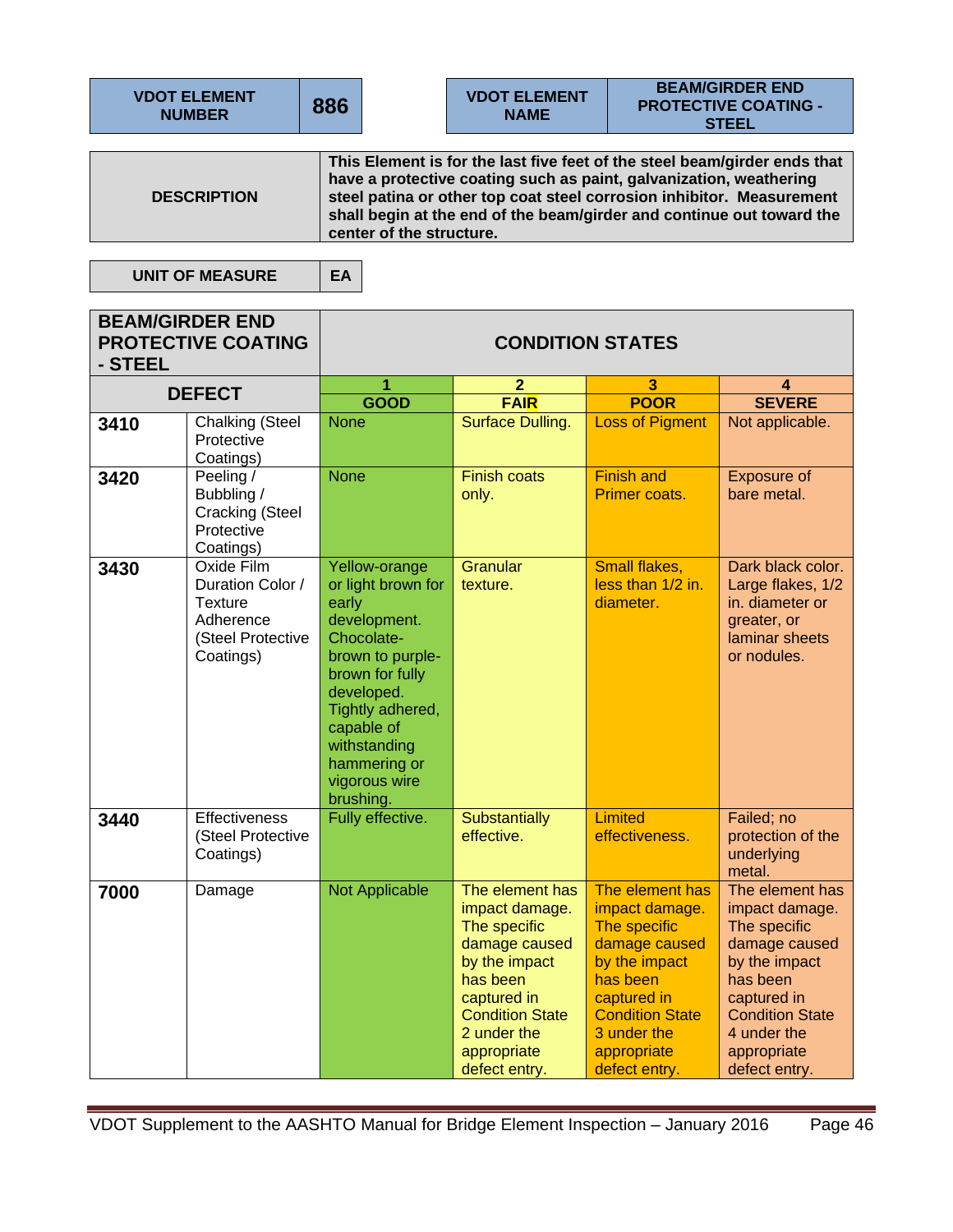| <b>VDOT ELEMENT</b><br><b>NUMBER</b> | 887 | <b>VDOT ELEMENT</b><br><b>NAME</b>                         | <b>BEAM/GIRDER END</b><br><b>PROTECTIVE COATING -</b><br><b>CONCRETE</b>                                                                                                                                                                                                                   |  |  |  |  |  |
|--------------------------------------|-----|------------------------------------------------------------|--------------------------------------------------------------------------------------------------------------------------------------------------------------------------------------------------------------------------------------------------------------------------------------------|--|--|--|--|--|
|                                      |     |                                                            |                                                                                                                                                                                                                                                                                            |  |  |  |  |  |
| <b>DESCRIPTION</b>                   |     | steel corrosion. Measurement shall begin at the end of the | This Element is for the last five feet of the concrete beam/girder ends<br>that have a protective coating such as epoxy or any other top coat<br>barrier that protects the concrete from deterioration and reinforcing<br>beam/girder and continue out toward the center of the structure. |  |  |  |  |  |

UNIT OF MEASURE | EA

| - CONCRETE | <b>BEAM/GIRDER END</b><br><b>PROTECTIVE COATING</b>   |                       |                                                                                                                                                                                         | <b>CONDITION STATES</b>                                                                                                                                                                 |                                                                                                                                                                                         |
|------------|-------------------------------------------------------|-----------------------|-----------------------------------------------------------------------------------------------------------------------------------------------------------------------------------------|-----------------------------------------------------------------------------------------------------------------------------------------------------------------------------------------|-----------------------------------------------------------------------------------------------------------------------------------------------------------------------------------------|
|            | <b>DEFECT</b>                                         | 1                     | $\overline{2}$                                                                                                                                                                          | 3                                                                                                                                                                                       | 4                                                                                                                                                                                       |
|            |                                                       | <b>GOOD</b>           | <b>FAIR</b>                                                                                                                                                                             | <b>POOR</b>                                                                                                                                                                             | <b>SEVERE</b>                                                                                                                                                                           |
| 3510       | Wear (Concrete<br>Protective<br>Coatings)             | <b>None</b>           | <b>Underlying</b><br>concrete not<br>exposed,<br>coating showing<br>wear from UV                                                                                                        | <b>Underlying</b><br>concrete is not<br>exposed;<br>thickness of<br>coating is                                                                                                          | <b>Underlying</b><br>concrete<br>exposed.<br>Protective<br>coating is no                                                                                                                |
|            |                                                       |                       | exposure.                                                                                                                                                                               | reduced.                                                                                                                                                                                | longer effective.                                                                                                                                                                       |
| 3540       | Effectiveness<br>(Concrete<br>Protective<br>Coatings) | Fully effective.      | <b>Substantially</b><br>effective.                                                                                                                                                      | <b>Limited</b><br>effectiveness.                                                                                                                                                        | The protective<br>system has<br>failed or is no<br>longer effective.                                                                                                                    |
| 7000       | Damage                                                | <b>Not Applicable</b> | The element has<br>impact damage.<br>The specific<br>damage caused<br>by the impact<br>has been<br>captured in<br><b>Condition State</b><br>2 under the<br>appropriate<br>defect entry. | The element has<br>impact damage.<br>The specific<br>damage caused<br>by the impact<br>has been<br>captured in<br><b>Condition State</b><br>3 under the<br>appropriate<br>defect entry. | The element has<br>impact damage.<br>The specific<br>damage caused<br>by the impact<br>has been<br>captured in<br><b>Condition State</b><br>4 under the<br>appropriate<br>defect entry. |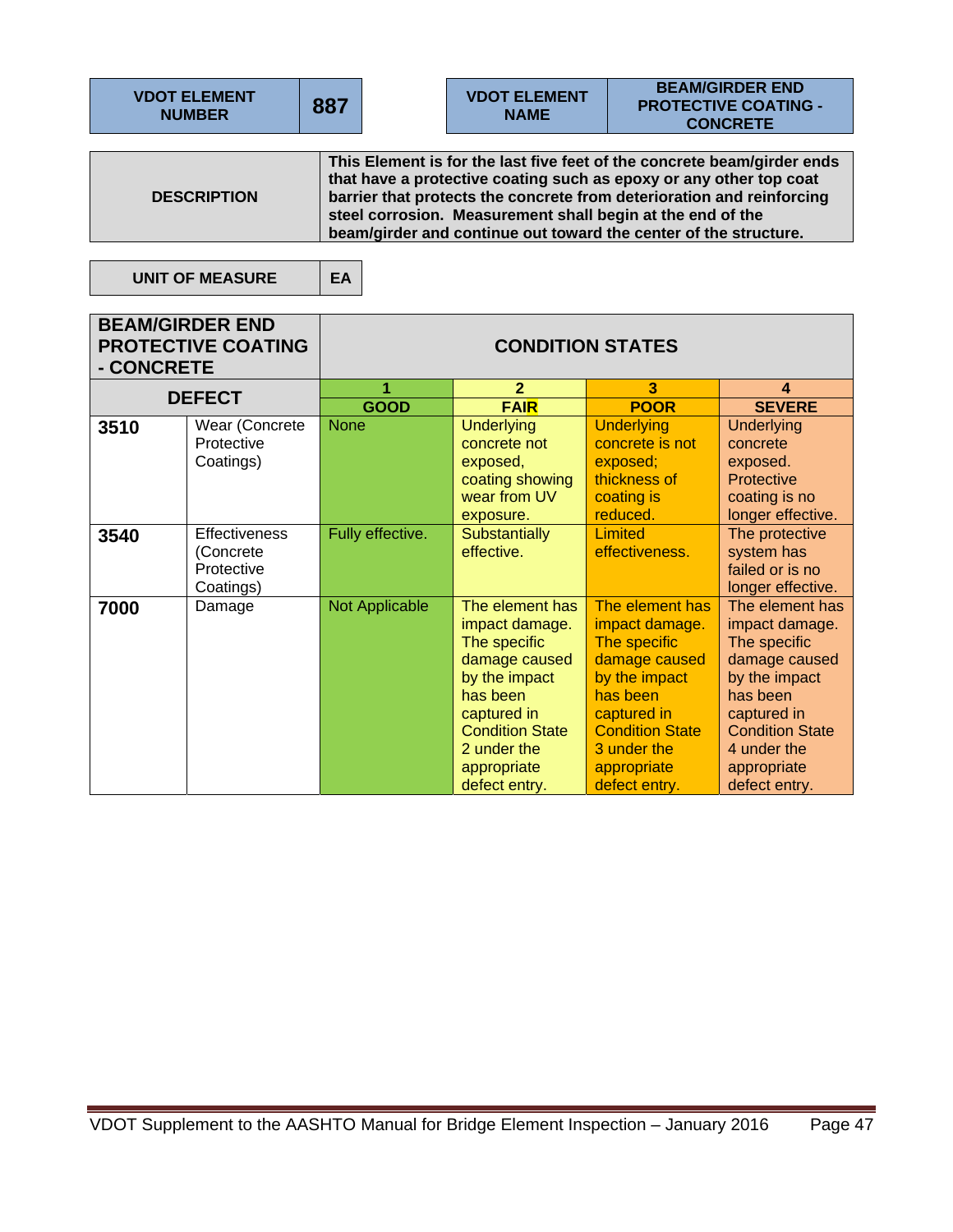## OVERLAPPING DEFECTS

Defects will often overlap. The most obvious case is where two defects occur in the exact same place, a classic example would be exposed rebar in a spall. A less obvious case would be where two defects occur next to each other in the same area. An example would be a one foot section of a girder with cracking and a spall, but the cracking doesn't run through the spall. We can't count this one foot area twice, once for the spall and once for the cracking. That would give us two feet of defects where we have only one foot of element.

In cases where defects overlap, we can only report one defect. The following will assist the inspector in deciding which defect shall be reported. When there are two or more defects in the same area (overlap) then the one in the worst condition state trumps the others. If the worst defect in an area is in Condition State 3, then that portion of the element is in condition state 3 regardless of how many other Condition State 2 defects share that space with the Condition State 3 defect. In any given area where multiple defects exist only the worst defect will be 'rolled-up' for that area.

This rule works fine until a situation occurs when more than one defect falls into the same condition state in an area i.e. there is a "tie". VDOT has created a hierarchy for these situations to aid the inspector in deciding which defect controls in a tie. This hierarchy should be viewed as a guideline in deciding which defect is the most "important" in any given situation, not as a set of hard and fast rules. Ultimately, inspectors must use their own judgment.

One thing to keep in mind in selecting a controlling defect in a tie is the relative extent of the defects over the element. An example would be a situation where there is a steel girder with cracking and corrosion defects, both in Condition State 3. The cracking occurs in the last foot of the element, the corrosion over the last 10 feet. The two defects occur together only in the last foot. If the inspector decides corrosion controls, then 10 feet of Condition State 3 corrosion is reported, the cracking is not reported at all. If the inspector decides cracking controls, 9 feet of Condition State 3 corrosion and one foot of Condition State 3 cracking are reported. The second solution may be more desirable.

Elements with a unit of "Each" are handled differently. "Each" elements are viewed as a group of indivisible individuals. For example, with columns there can be one column, there can be two columns, there can't be 1.5 columns. Each individual column is entirely in one and only one condition state. Each column can have one and only one defect 'rolled-up' to the Element. If two Condition State 3 defects occur on an individual column, only one can be reported, regardless of the relative extent of the two defects. The inspector will need to decide which is the bigger "threat" for that column and report that defect on that column.

(continues)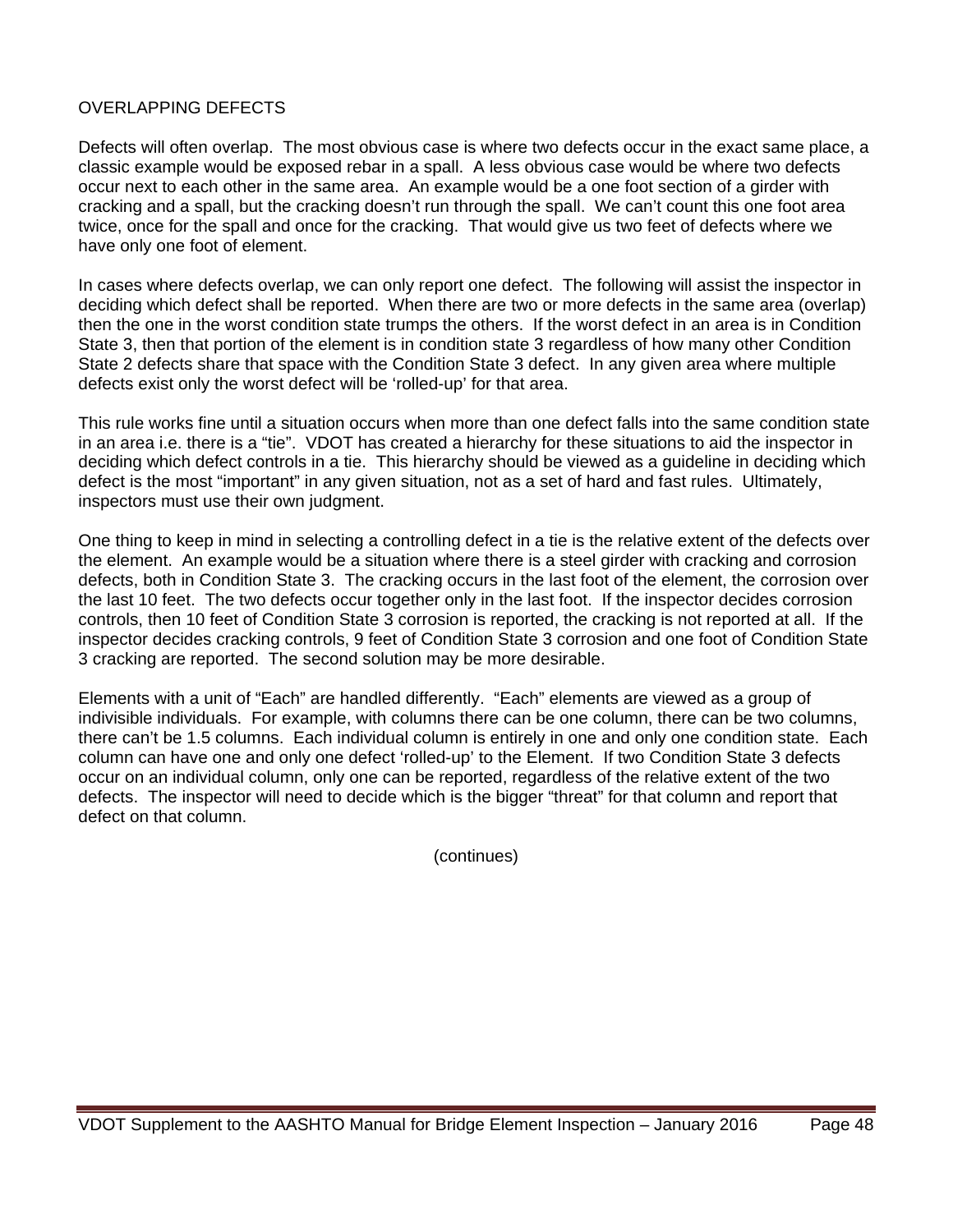#### (continued)

An example may be in order.



#### **Column 1**

Pristine Condition

#### **Column 2**

Pristine Condition

#### **Column 3**

 Number of CS 3 spalls A large amount of CS 2 cracking

#### **Column 4**

 A minimal amount of CS 2 spalls CS 3 cracking over all of column

#### **TOTALS REPORTED**

 CS1 = 2 (Columns 1 and 2 – Pristine Condition) CS2 = 1 (Column 4 CS2 spalling controls over CS3 cracking) CS3 = 1 (Column 3 - CS3 because in this column spalling trumps CS2 cracking)

#### **Note that all defects/conditions stated above must be reported in the inspection report in a manner that makes comparing the defects reported as simple as possible during the next inspection. That may be a chart, table or a narrative.**

What follows are the defects noted in hierarchy format to assist the inspector. As stated previously, inspectors must use their own judgment and use this only as a variable guide.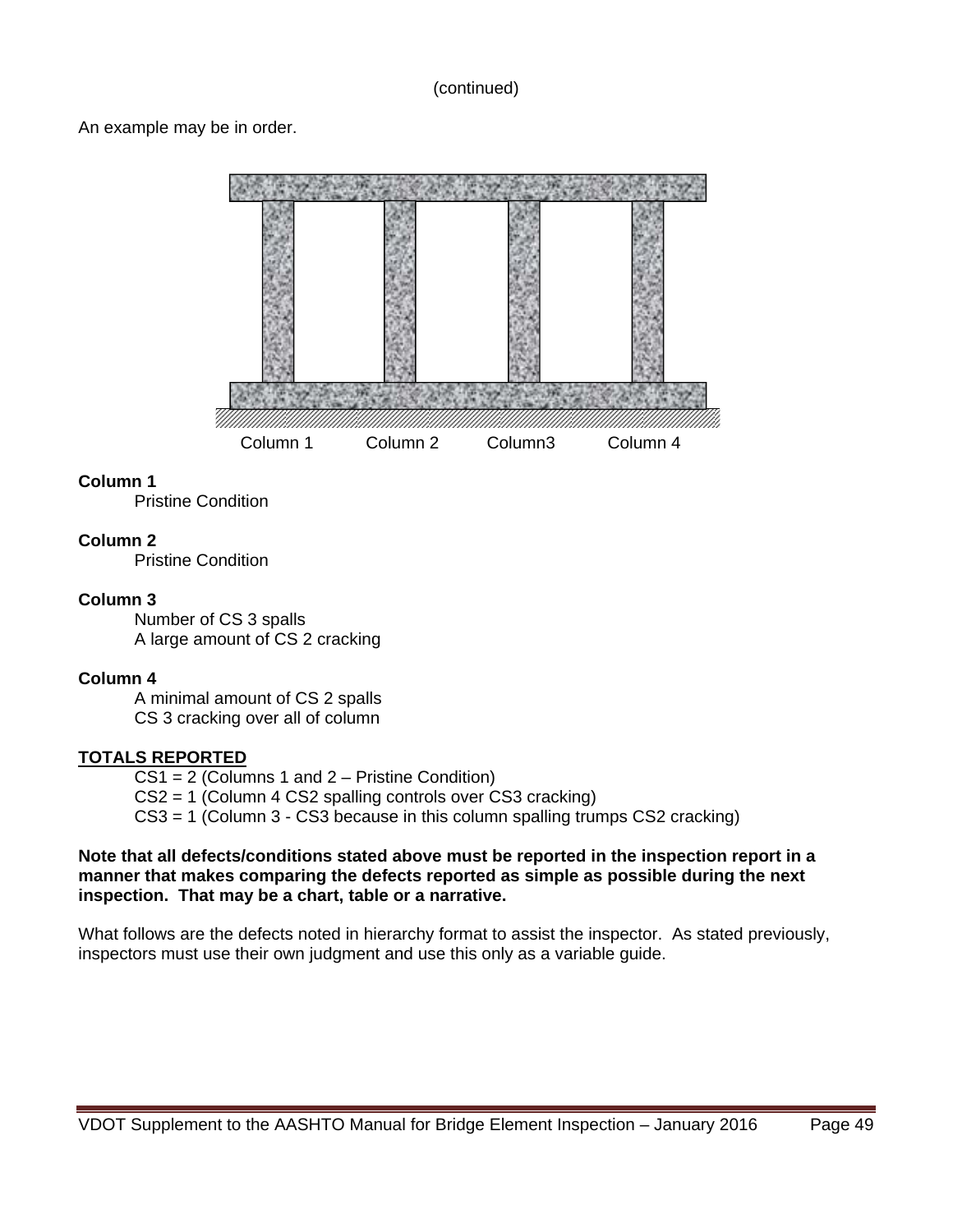#### DEFECT HIERARCHY

What follows are the defects noted in hierarchy format to assist the inspector in determining which defect may take precedence over another when the condition states of two different defects for the same Element are the same. This will be used for VDOT and AASHTO Defects. As stated previously, inspectors must use their own judgment and use this only as a variable guide.

# **Reinforced Concrete**

## **Decks**

- 1090 Exposed Conc. Rebar
- 1080 Delamination/Spall/Patched Area
- 6504 Wheel Track Rutting (Asphaltic Plug Joint)
- 1120 Efflorescence/Rust Staining
- 1130 Cracking
- 7000 Damage
- 2000 Deck Drainage System Effectiveness (VDOT Defect)
- 1190 Abrasion/Wear

## **Superstructure**

- 7000 Damage
- 1900 Distortion
- 1090 Exposed Conc. Rebar
- 1080 Delamination/Spall/Patched Area
- 1120 Efflorescence/Rust Staining
- 1130 Cracking

## **Substructure**

- 7000 Damage
- 6000 Scour
- 4000 Settlement
- 1090 Exposed Concrete Rebar
- 1080 Delamination/Spall/Patched Area
- 1120 Efflorescence/Rust Staining
- 1130 Cracking
- 6501 Facing Panel Displacement/Separation (VDOT Defect)
- 6502 Facing Panel Bulging (VDOT Defect)
- 6503 Facing Panel Joint Opening (VDOT Defect)
- 1190 Abrasion/Wear

# **Prestressed Concrete**

## **Decks**

- 1100 Exposed Prestressing
- 1090 Exposed Conc. Spalls/Delaminations Rebar
- 1080 Delamination/Spall/Patched Area
- 1120 Efflorescence/Rust Staining
- 1110 Cracking
- 7000 Damage
- 1190 Abrasion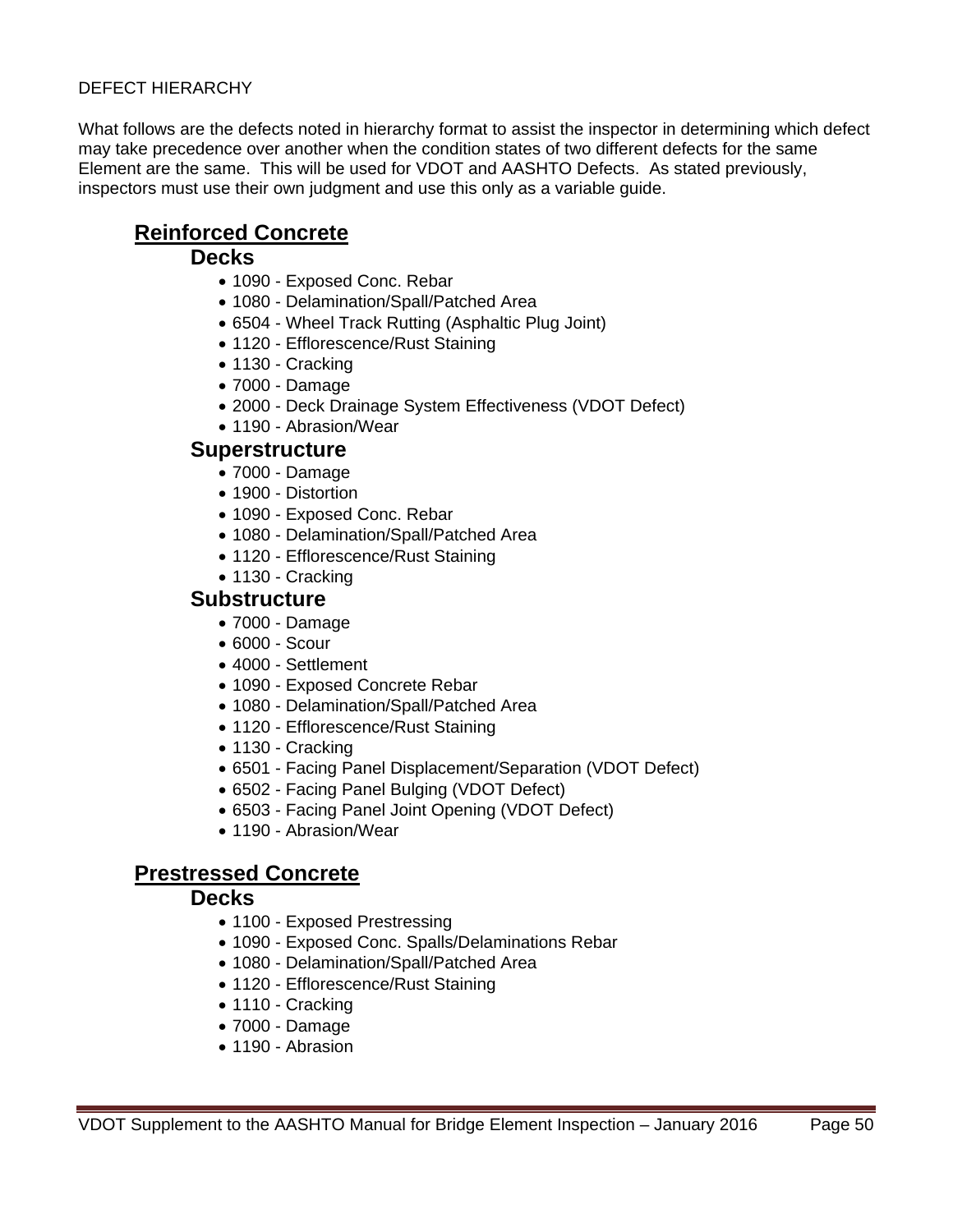# **Superstructure**

- 7000 Damage
- 1100 Exposed Prestressing
- 1090 Exposed Conc. Rebar
- 1080 Delamination/Spall/Patched Area
- 1120 Efflorescence/Rust Staining
- 1110 Cracking

# **Substructure**

- 7000 Damage
- 6000 Scour
- 4000 Settlements
- 1100 Exposed Prestressing
- 1090 Exposed Conc. Rebar
- 1080 Delamination/Spall/Patched Area
- 1120 Efflor/Rust Staining
- 1110 Cracking
- 1190 Abrasion/Wear

# **Timber**

## **Deck**

- 1140 Decay/Section Loss
- 7000 Damage
- 1180 Abrasion/Wear
- 1160 Cracks
- 1170 Split/Delamination
- 1020 Connections
- 1150 Check/Shake

## **Superstructure**

- 7000 Damage
- 1140 Decay/Section Loss
- 1160 Cracks
- 1170 Split/Delamination
- 1020 Connections
- 1150 Check/Shake
- 1180 Abrasion/Wear

# **Substructure**

- 6000 Scour
- 4000 Settlement
- 1140 Decay/Section Loss
- 7000 Damage
- 1180 Abrasion/Wear
- 1160 Cracks
- 1170 Split/Delamination
- 1150 Check/Shake
- 1020 Connections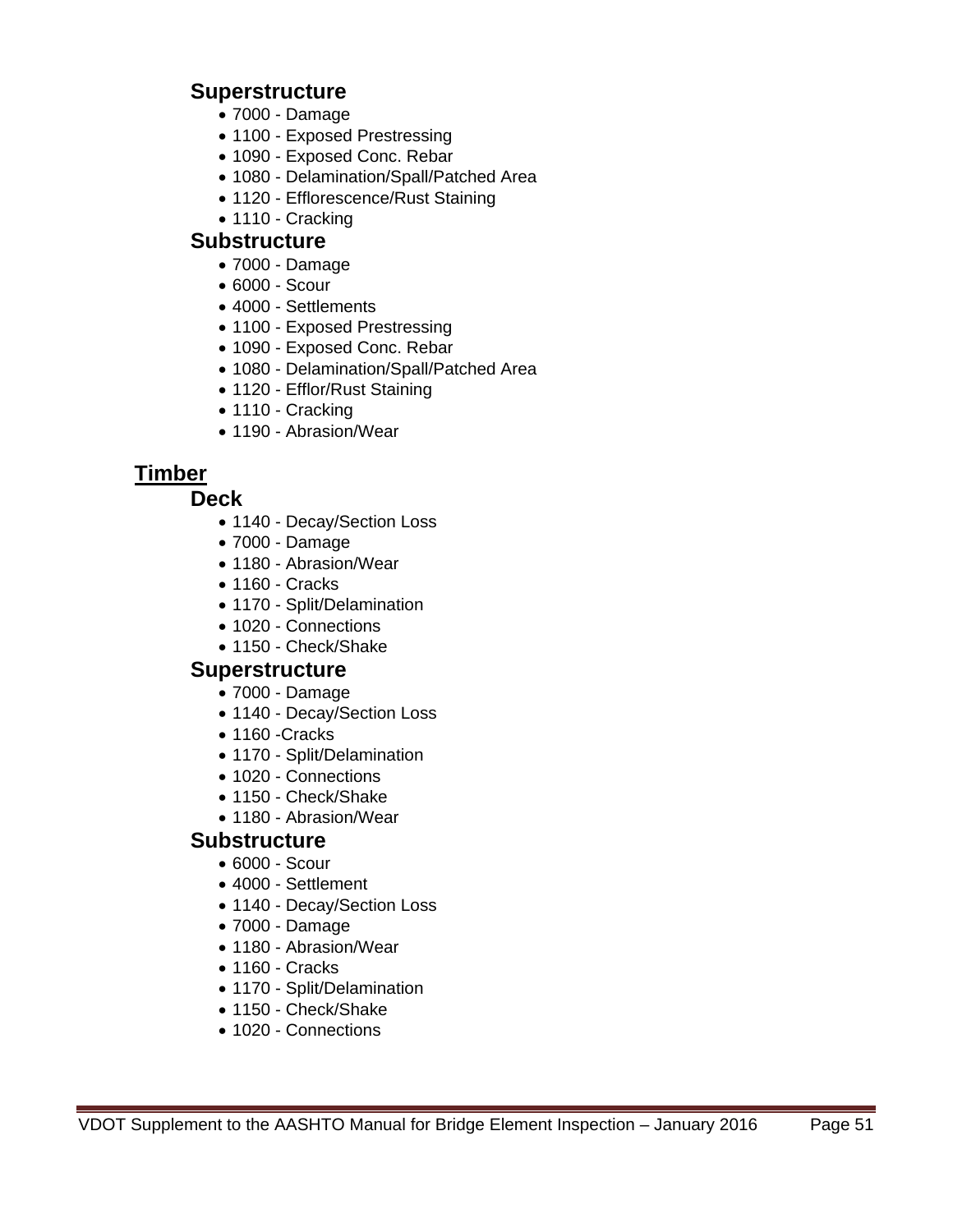# **Joints**

- 2399 Joint Effectiveness (VDOT Defect)
- 2310 Leakage
- 2320 Seal Adhesion
- 2370 Metal Deterioration or Damage
- 2330 Seal Damage
- 2340 Seal Cracking
- 2360 Adjacent Deck or Header
- 7000 Damage
- 2350 Debris Impact

# **Steel (All Elements)**

- 6000 Scour (Substructure Only)
- 4000 Settlement (Substructure Only)
- 1010 Cracking
- 1020 Connection
- 1900 Distortion
- 1000 Corrosion
- 7000 Damage

# **Steel Protective Coating**

- 7000 Damage
- 3440 Effectiveness (Steel Protective Coatings) Beam/Girder End Protective Coating Steel
- 3420 -Peeling/Bubbling/Cracking (Steel Protective Coatings) Beam/Girder End Protective Coating Steel
- 3410 -Chalking (Steel Protective Coatings) Beam/Girder End Protective Coating Steel)
- 3430 -Oxide Film Duration Color/Texture Adherence (Steel Protective Coatings) Beam/Girder End Protective Coating Steel

# **Concrete Protective Coating**

- 7000 Damage
- 3540 Effectiveness (Concrete Protective Coatings Beam/Girder End Protective Coating - Concrete
- 3510 Wear (Concrete Protective Coatings) Beam/Girder End Protective Coating – Concrete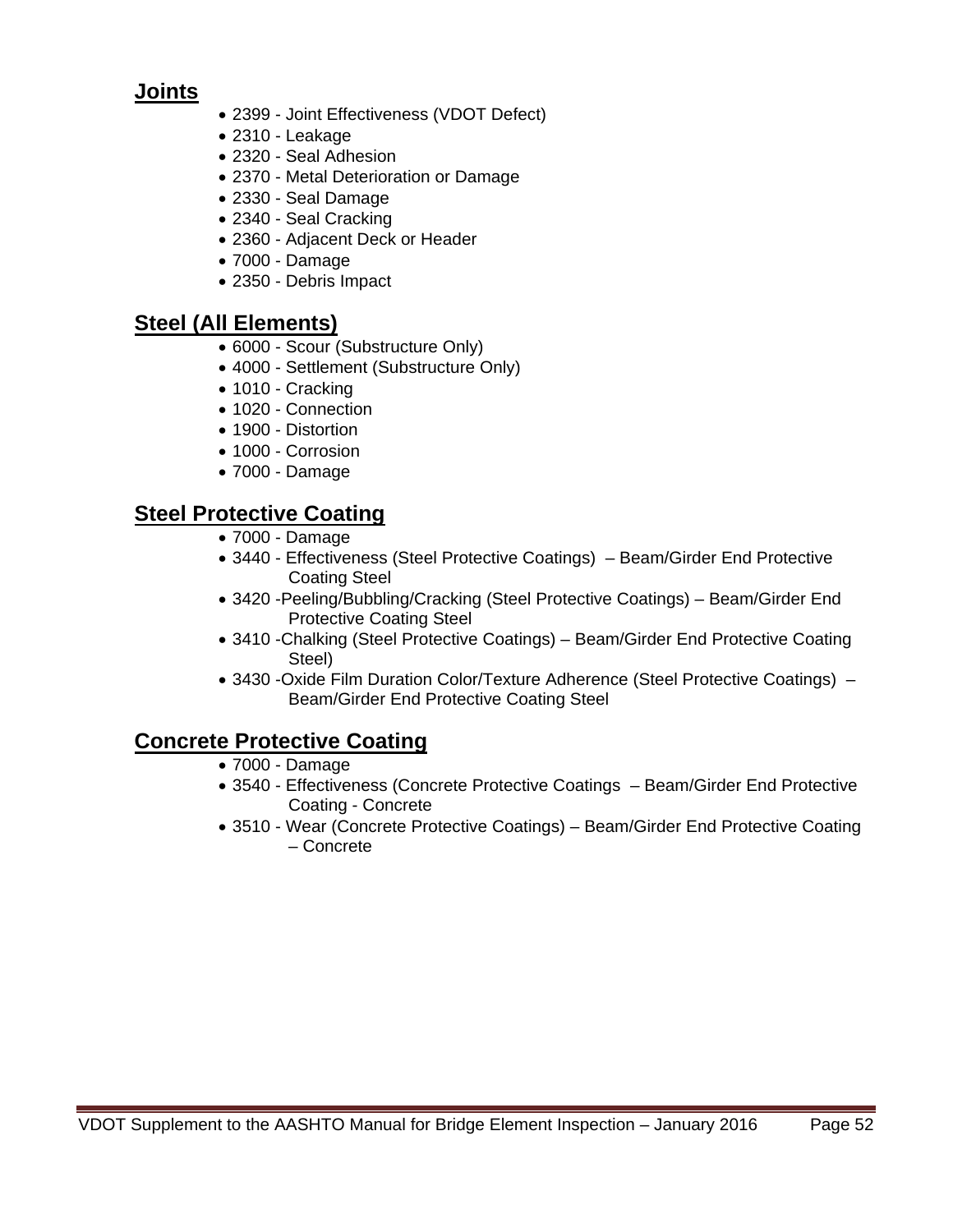# **Masonry (All Elements)**

- 6000 Scour
- 4000 Settlement
- 7000 Damage
- 1640 Masonry Displacement
- 1080 Spalls/Delaminations/Patches
- 1620 Split/Spall
- 1630 Patched Area
- 1610 Mortar Breakdown
- 1900 Distortion
- 1120 Efflorescence/Rust Staining

# **Other (All Elements)**

- 6000 Scour (Substructure Only)
- 4000 Settlement (Substructure Only)
- 1900 Distortion
- 7000 Damage
- 1010 Cracking
- 1020 Connection
- 1220 Deterioration
- 1120 Efflorescence/Rust Staining
- 1080 Spalls/Delaminations/Patches
- 1130 Cracking
- 1000 Corrosion

# **Bearings (All Elements)**

- 7000 Damage
- 2220 Alignment
- 2210 Movement
- 2240 Loss of Bearing Area
- 2230 Bulging, Splitting or Tearing
- 4000 Settlement
- 1020 Connection
- 1000 Corrosion

# **Roadway over Culverts**

- 3210 Delamination/Spalls/Patched Area/Pothole (Roadway)
- 3220 Crack (Roadway)
- 3230 Effectiveness (Wearing Surface)

# **Channel**

- 6500 Debris (Channel) (VDOT Defect)
- 6508 Effectiveness Of Stream Control/Channel Protective Devices (VDOT Defect)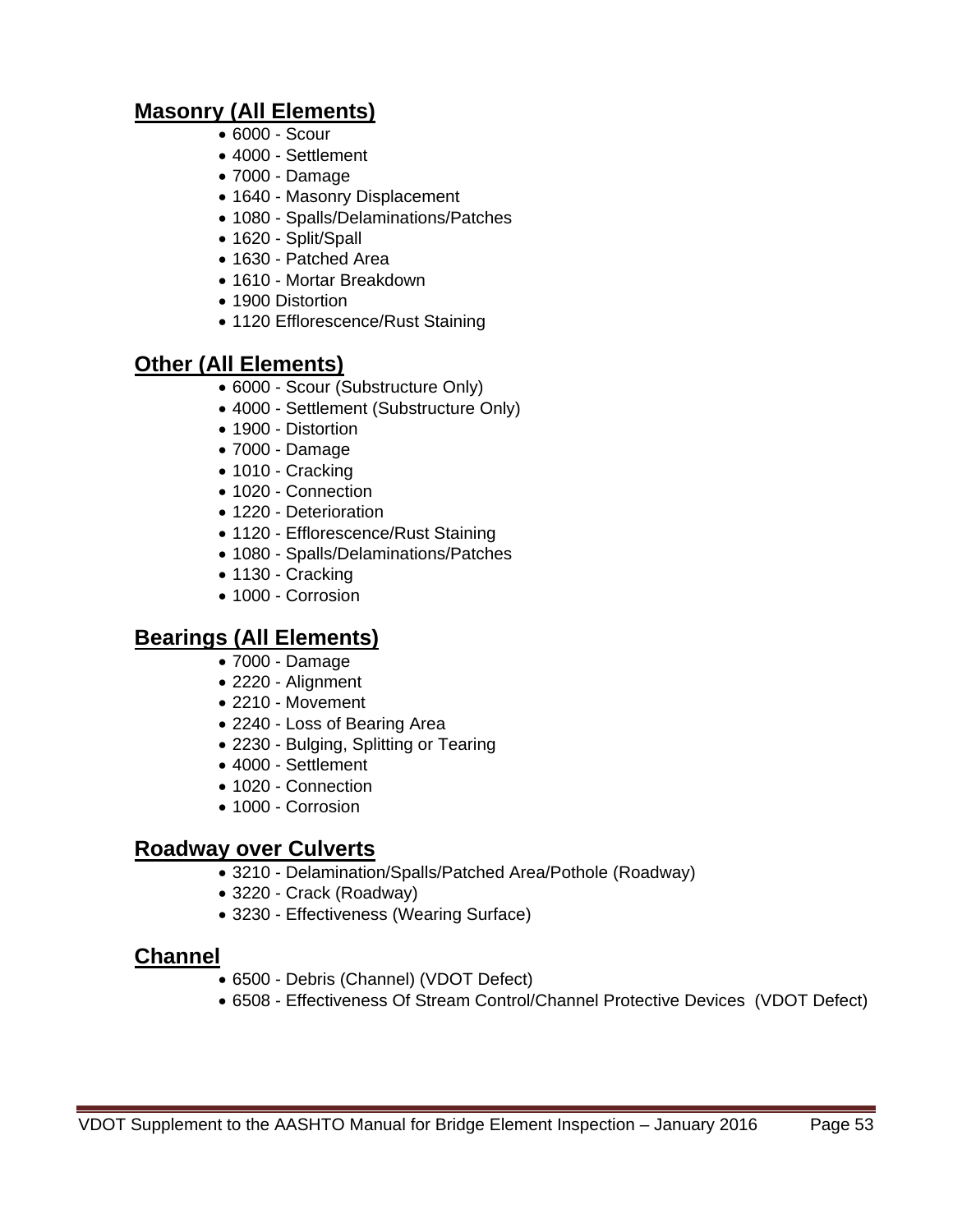# **Slope Protection**

- 6505 Unprotected Slope Effectiveness (VDOT Defect)
- 6506 Paved Slope Effectiveness (VDOT Defect)
- 6507 Loss Of Riprap Stone (VDOT Defect)

# **Wearing Surfaces**

- 3230 Effectiveness (Wearing Surface)
- 3210 Delaminations/Spall/Patched Area/Pothole (Wearing Surface)
- 3220 Crack (Wearing Surface)
- 7000 Damage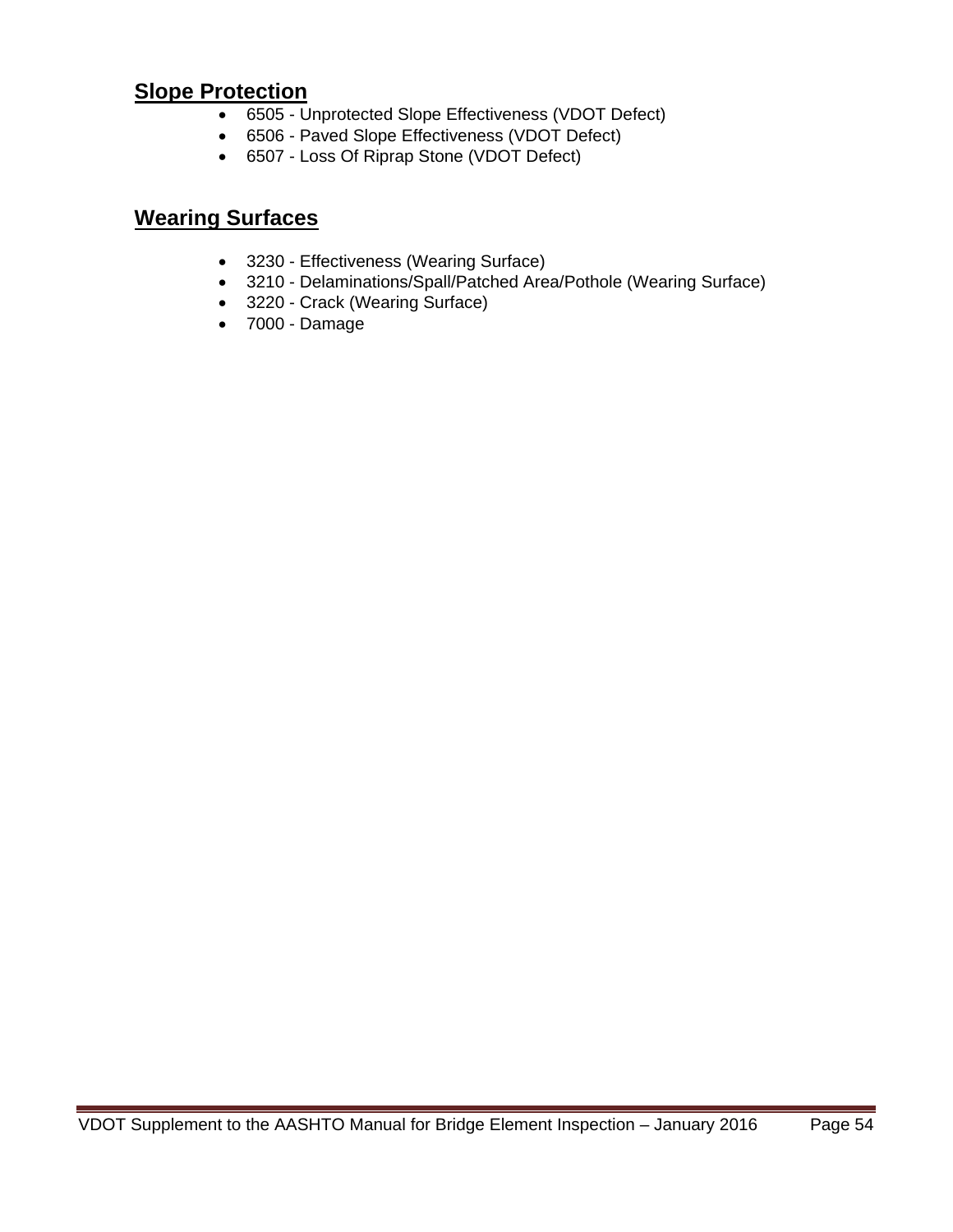# **DEFINITIONS AND GUIDANCE FOR DETERMINING ELEMENTS AND QUANTITIES**

#### GENERAL NOTES

Any item placed to provide support until permanent repairs can be made is not to be entered as a Bridge Element. This includes but is not limited to steel or timber bents.

When backwalls or bearing seats consist of a material different from the primary material of the substructure unit, the condition of the backwall or the bearing seat will not be tracked using a Bridge Element or defect.

The Virginia Division Office of FHWA has advised that the unit of measure for Bridge Management Element 515 (Steel Protective Coating) shall be square feet.

#### FOOTBRIDGES AND PEDESTRIAN BRIDGES

Footbridges and Pedestrian bridges will be placed in the Bridge Management (BrM) System and NBI ratings are required. However, no elements for either type of structure are required. Element Data may be collected if desired by the District.

#### DECK ELEMENTS

#### Deck Area

Deck area shall be calculated based on the out-to-out width of the slab and the total length of the bridge (back-to-back of backwalls or end-to-end of slab)

#### Decks and Slabs

Deck Elements and Slab Elements are defined separately. Care should be taken to define these elements correctly. Slab Elements are stand-alone structures such as slab spans. Primary structural members, such as steel beams or prestressed beams, support Deck Elements.

#### Decks - Multiple

A bridge may be composed of several deck elements i.e. Element 12 – Reinforced Concrete Deck and Element 28 - Steel Deck, Open Grid. For this example, both elements shall be coded.

#### SUPERSTRUCTURE ELEMENTS

#### Determining quantities

This convention applies to all girders, channels, and box girders. The quantity is NOT dependent on the number of visible pairs of girder faces but is determined by the length of the bridge multiplied by the number of girders, beams, channels or box girders.

See example below.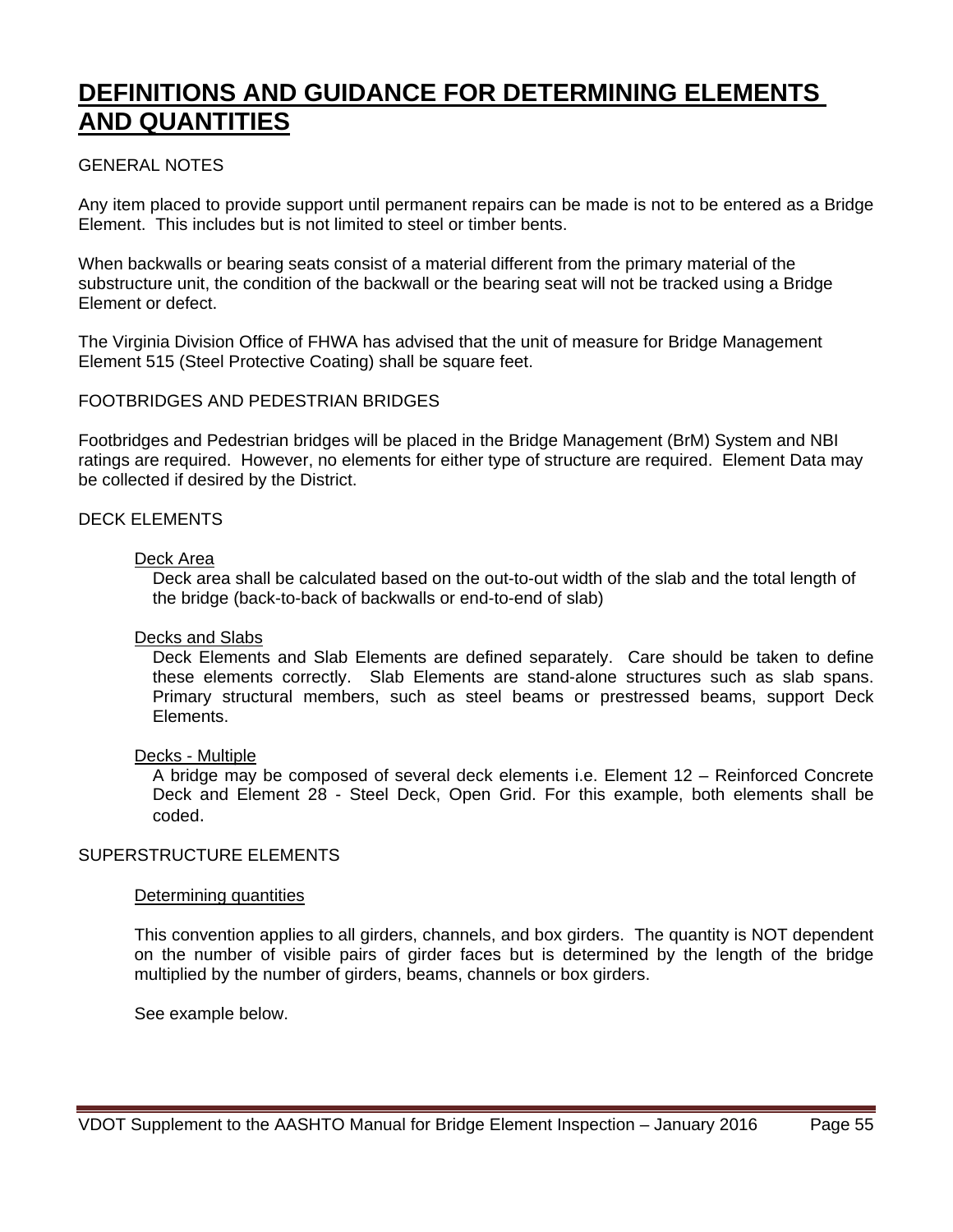## **Example 1: Reinforced Channels (Adjacent)**



Since there are three (3) channel beams, the quantity should be the length of the bridge multiplied by 3. For the above figure a bridge that is 25 feet in length and 30 feet wide, the total girder quantity should be 75 feet.

| Element # | <b>Element Name</b>                    | Quantity         |
|-----------|----------------------------------------|------------------|
| 110       | Reinforced Concrete - Open Girder/Beam | 75 LF (3 X 25)   |
| 12        | <b>Reinforced Concrete Deck</b>        | 750 SF (30 x 25) |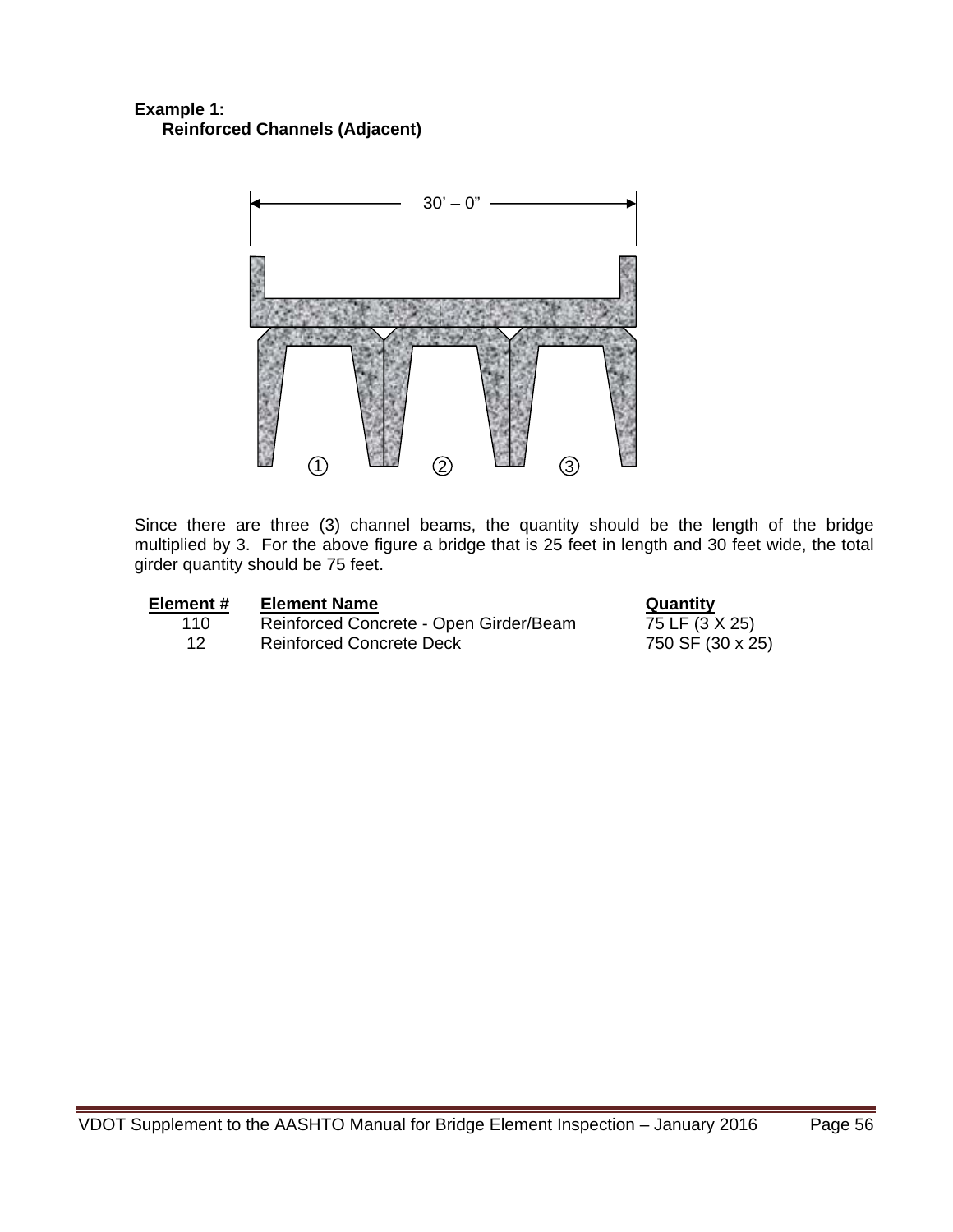## **Example 2: Reinforced Channels (Spread) (No pre-stressing)**



Since there are three (3) channel beams, the quantity should be the length of the bridge multiplied by 3. For the above figure a bridge that is 25 feet in length and 40 feet wide, the total girder quantity should be 75 feet.

| Element # |  |
|-----------|--|
| 110       |  |

**Element # Element Name**<br>110 Reinforced Concrete - Open Girder/Beam <br>75 LF (3 X 25) Reinforced Concrete - Open Girder/Beam 12 Concrete Deck 1000 SF (40 x 25)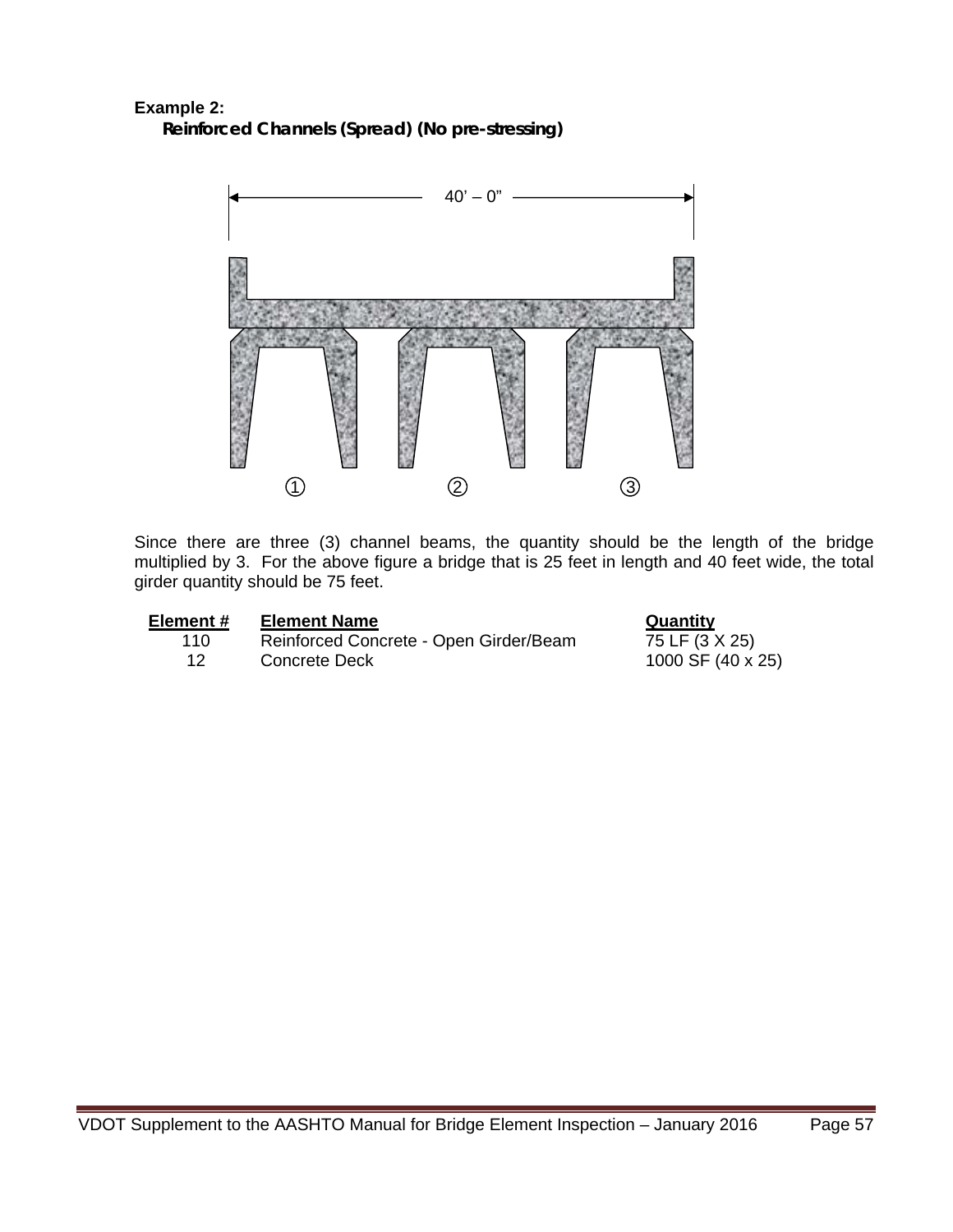**Example 3:** 

 **Cast-in-Place Concrete Multi-cell Box Girders (Reinforced Concrete – Not Pre-Stressed)** 



Elements for both the girder and the deck are necessary, even though the unit is integral. A multi-cell box girder is considered to be one girder. For the above figure a bridge that is 25 feet in length and 30 feet wide, the total girder quantity should be 25 feet.

| Element # |  |  |
|-----------|--|--|
|           |  |  |

**Element Name**<br>Reinforced Concrete Closed Web/Box Girder 25 LF (1 X 25) 105 Reinforced Concrete Closed Web/Box Girder

16 Reinforced Concrete - Top Flange 750 SF (30 x 25)

#### **Note:**

If an additional composite structural deck is placed on the beam/girder then a deck element would also apply and Element 16 would be removed.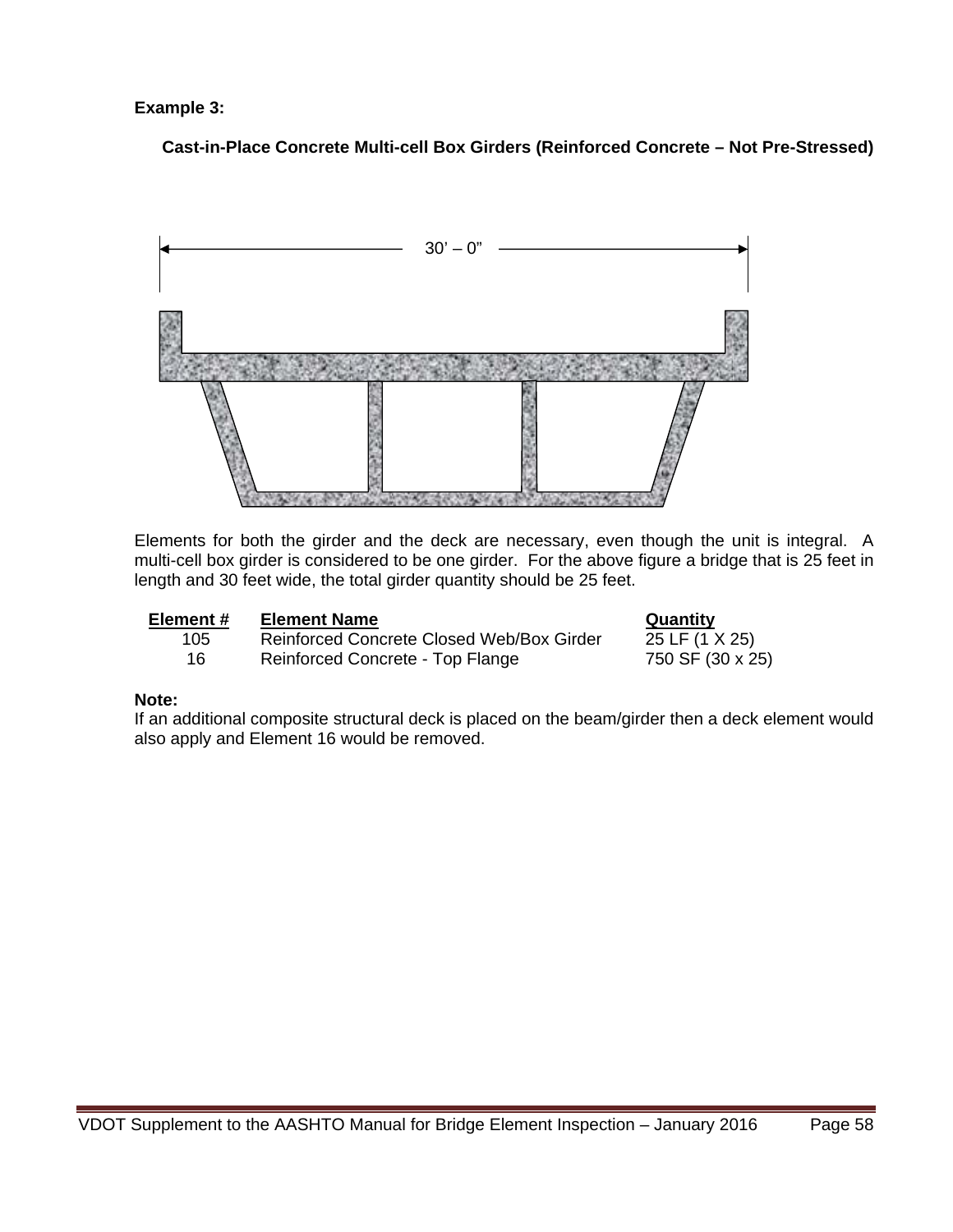## **Example 4: Prestressed Concrete Tee Beam**



Elements for both the girder and the deck are necessary, even though the unit is integral. The quantity is the length of the bridge multiplied by 4. For the above figure a bridge that is 25 feet in length and 30 feet wide, the total girder quantity should be 100 feet.

| Element # | <b>Element Name</b>                         | Quantity         |
|-----------|---------------------------------------------|------------------|
| 109       | Pre-stressed Open Concrete Open Girder/Beam | 100 LF (4 X 25)  |
| 15        | Prestressed Concrete - Top Flange           | 750 SF (30 x 25) |

#### **Note:**

If an additional composite structural deck is placed on the beam/girder then a deck element would also apply and Element 15 would be removed.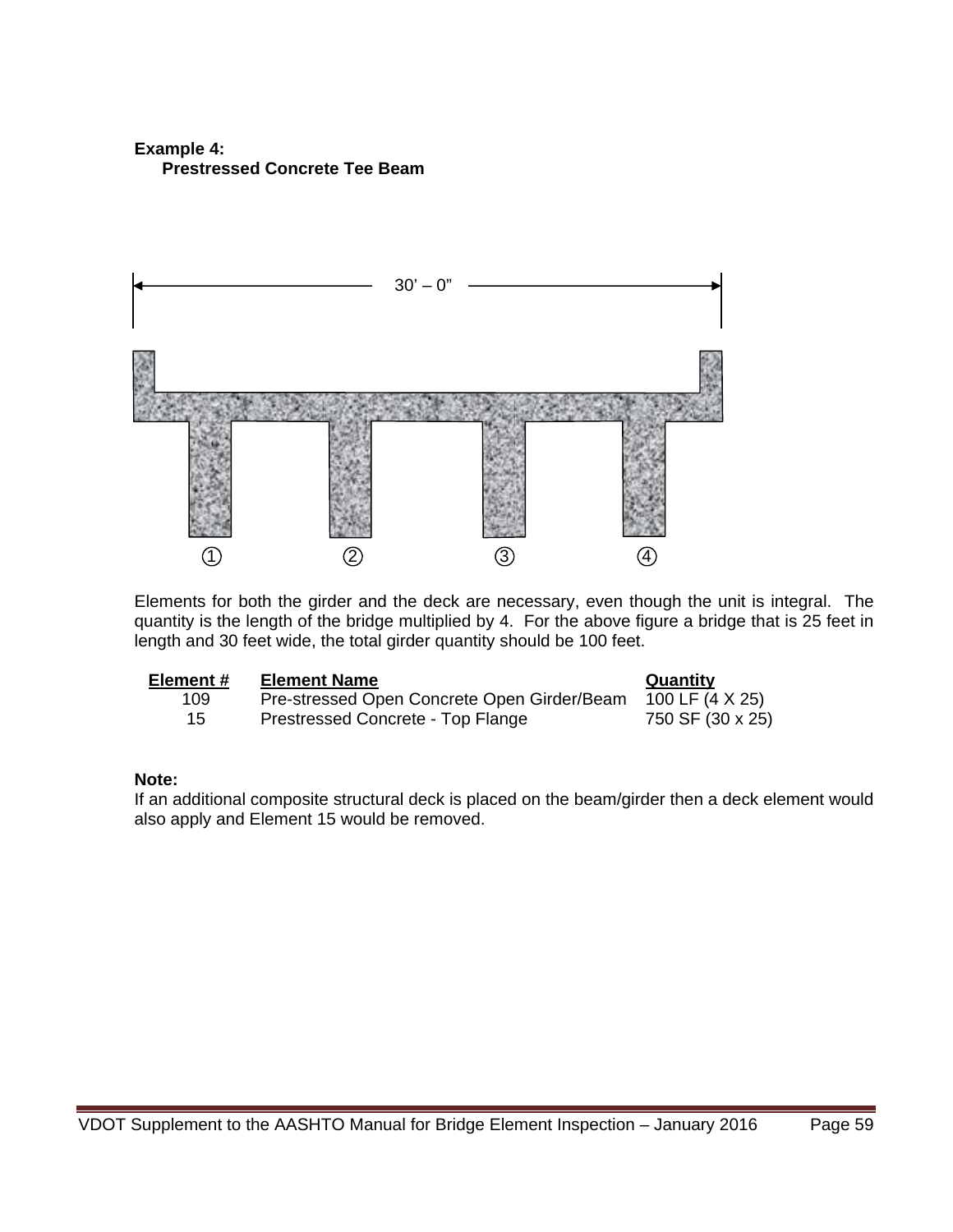#### **Example 5:**

#### **Pre-stressed Concrete Closed Web/Box Girder (Adjacent) (Voided and Un-voided) with reinforced deck with mild steel.**

The quantity for box girders is based on the number of girders. A deck element should also be coded.



For each of the above figures a bridge that is 25 feet in length and 30 feet wide, the total girder quantity should be 125 feet.

> **Quantity**  $125 \text{ LF } (5 \times 25)$ 750 SF (30 x 25)

| Element# | <b>Element Name</b>                        |
|----------|--------------------------------------------|
| 104      | Prestressed Concrete Closed Web/Box Girder |
| 12       | <b>Reinforced Concrete Deck</b>            |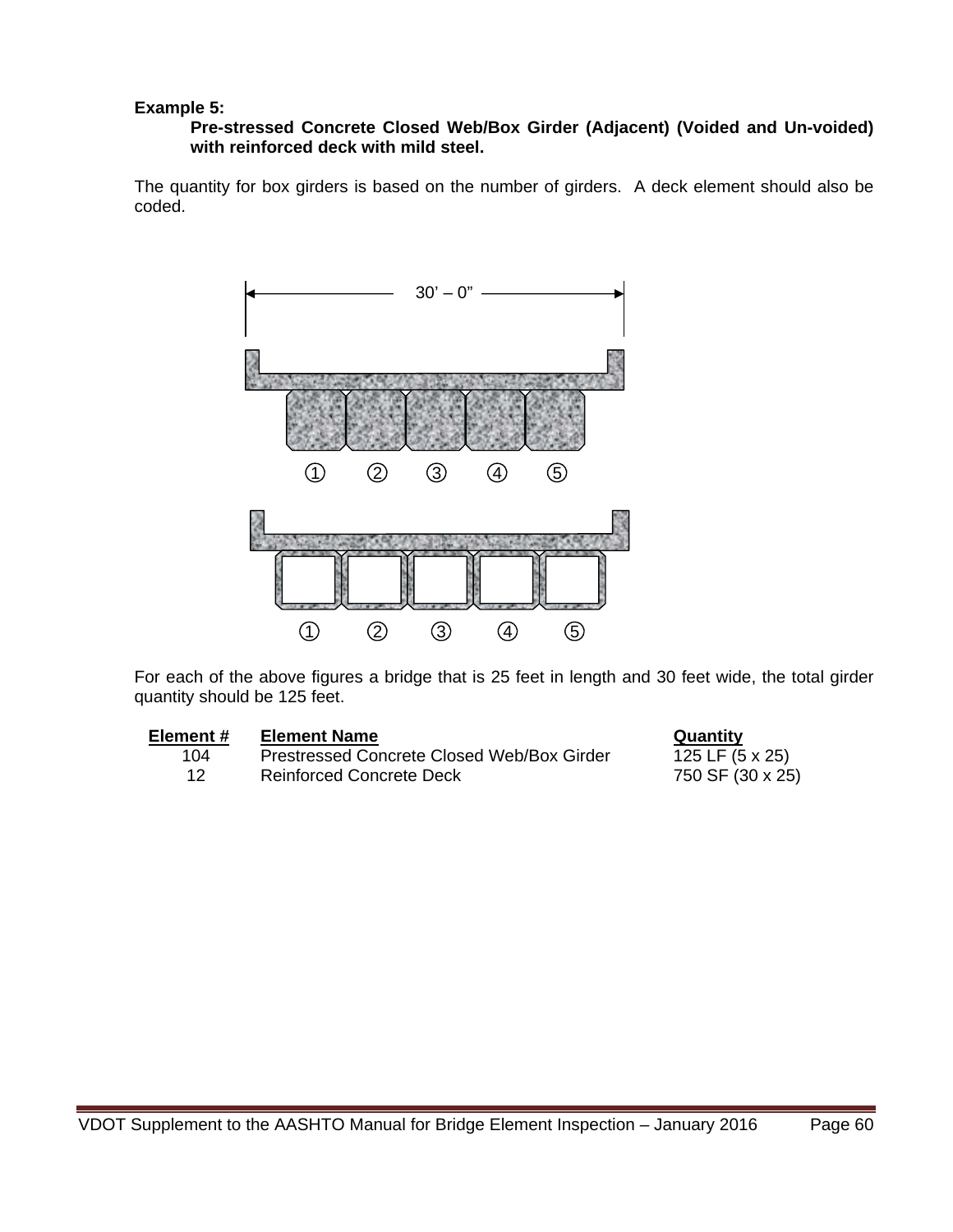**Example 6:** 

**Reinforced Concrete Voided and Unvoided Closed Web/Box Girder (Spread) (NO Prestressing)** 



The quantity should be the length of the bridge multiplied by 3. For the above a bridge that is 25 feet in length and 30 feet wide, the total girder quantity should be 75 feet.

| Element # | <b>Element Name</b>                     | Quantity         |
|-----------|-----------------------------------------|------------------|
| 105       | Reinforced Concrete Voided and Unvoided | 75 LF (3 X 25)   |
|           | Closed Web/Box Girder                   |                  |
| 12        | Reinforced Concrete Deck/Slab           | 750 SF (30 x 25) |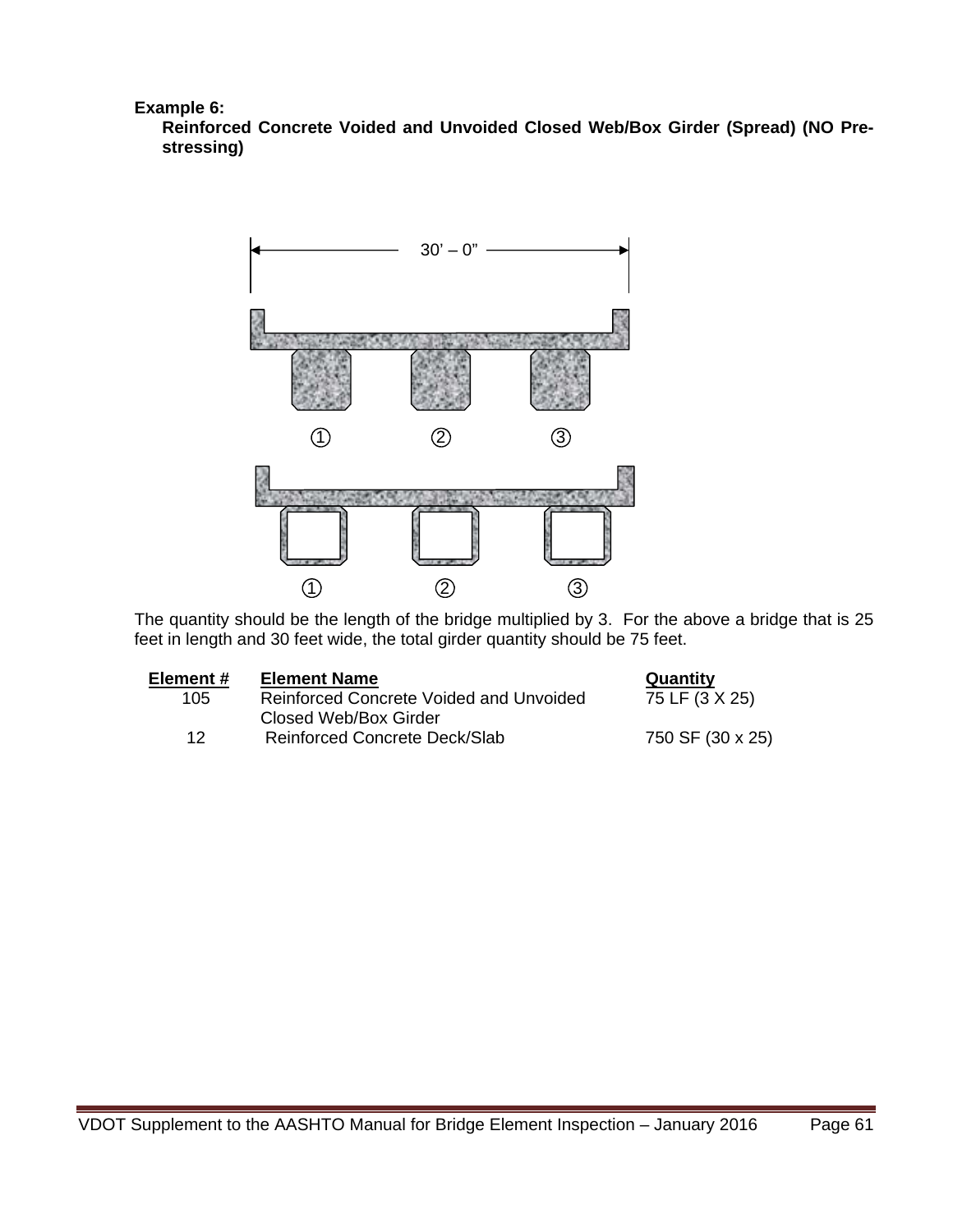## **Example 7: Girders/Stringers/Floor Beams**

The figure below shows a two-girder bridge that is 50 feet long with three floorbeams that are 25 feet long each and five stringers.

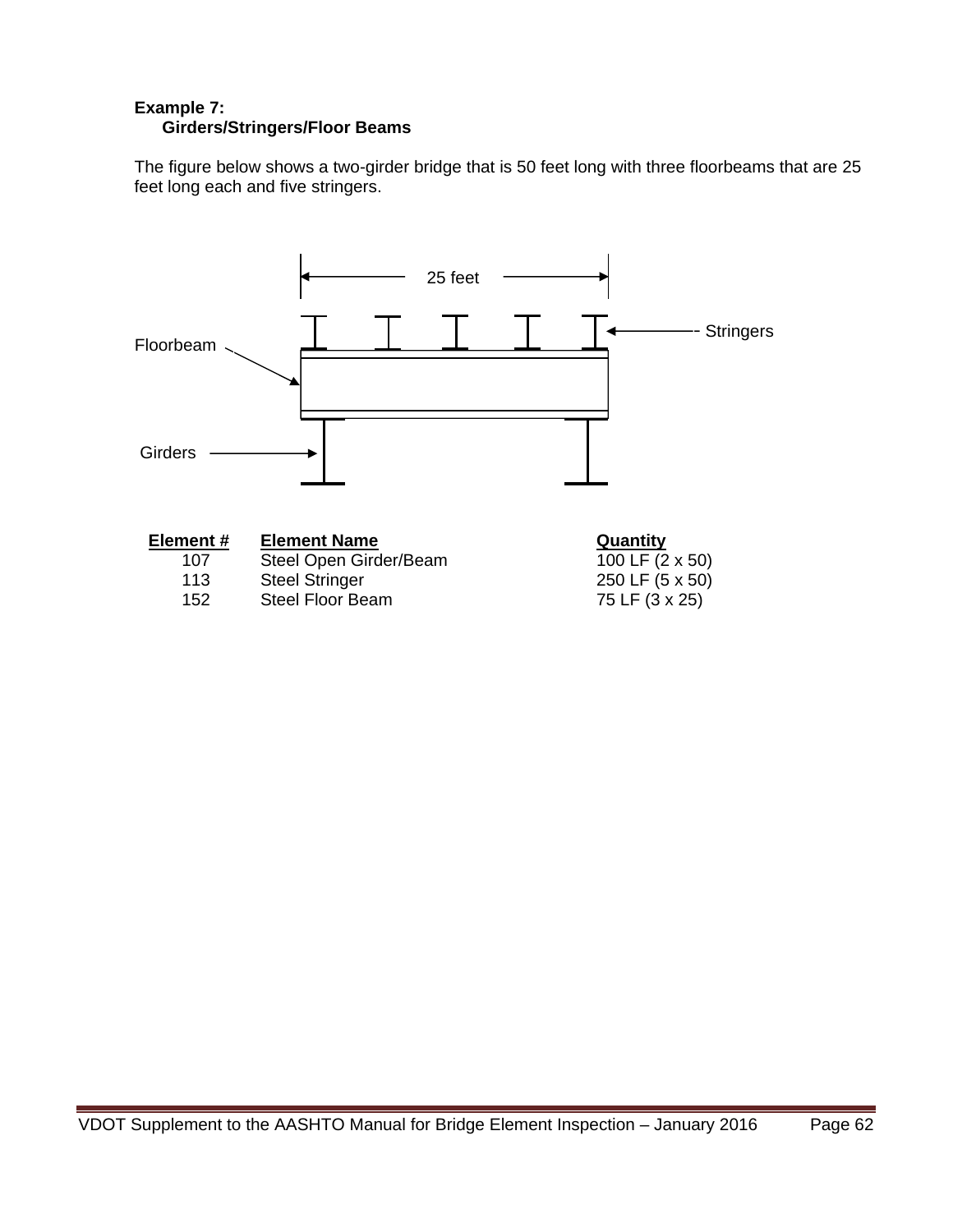#### **Example 8: Steel Diaphragms/Cross Frames for curved girder systems.**

The figure below shows a three girder curved bridge that is 100 feet long with ten diaphragms that are 8 feet long each.





The quantity for Element 813 Steel Diaphragms is independent of the length of the girder.

## **Example 9: Reinforced Concrete Slab**



Looking to Abutment A

For the above structure the bridge is 25 feet long and 30 feet wide, the element quantities are as follows:

| Element # | <b>Element Name</b>                       |
|-----------|-------------------------------------------|
| 12.       | Reinforced Concrete Deck / Slab           |
| 331       | <b>Reinforced Concrete Bridge Railing</b> |

**Quantity**  $\overline{750 \text{ SF } (30 \times 25)}$ 50 LF (2 x 25)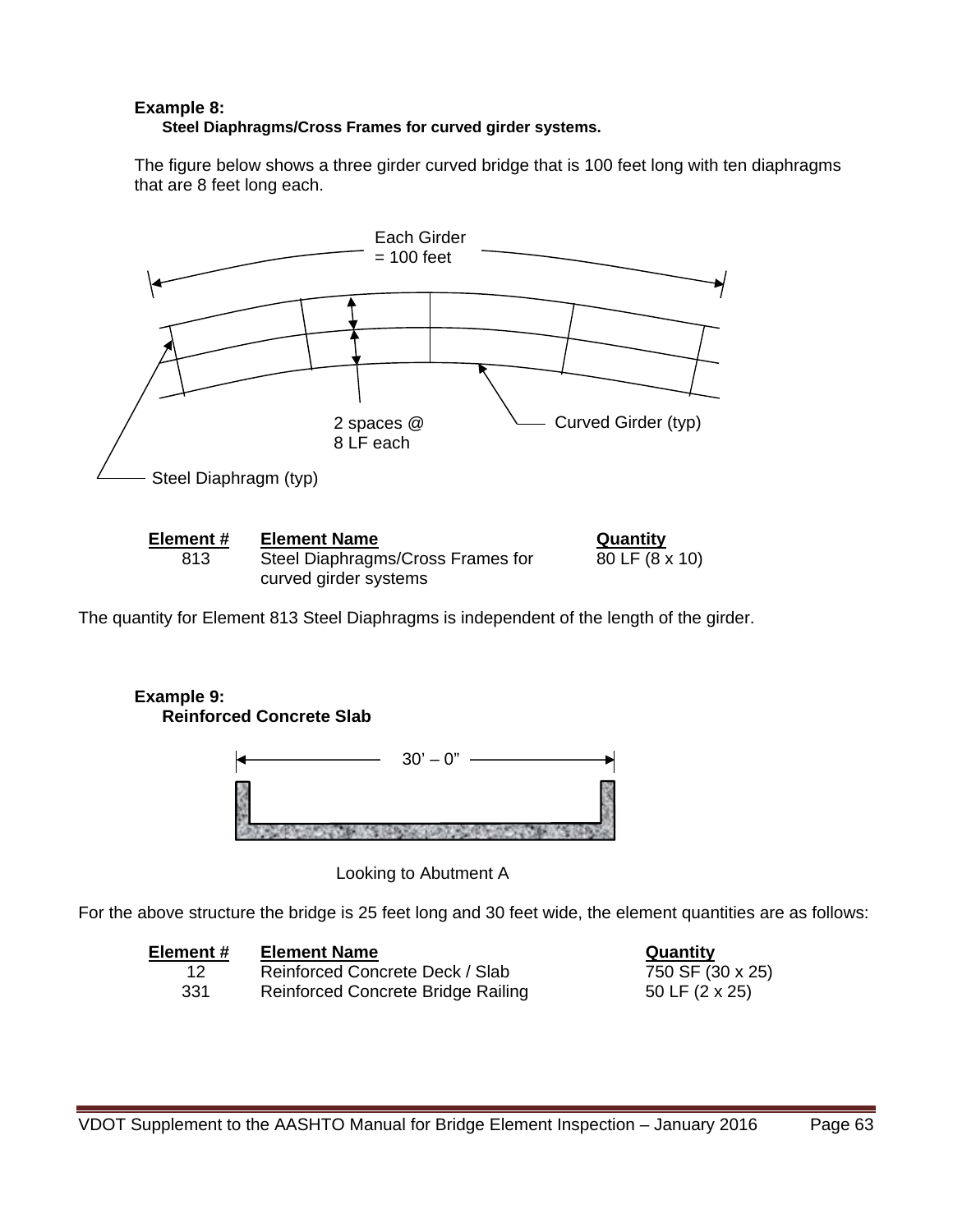#### SUBSTRUCTURE ELEMENTS

#### **Abutments – General**

Abutments will be coded using the AASHTO Elements (including Wings) plus the Virginia Agency Developed Elements for wing walls (each).

For the purposes of element-level inspections, the condition of backwalls, bearing seats, breast wall, weep holes, and footings are to be considered as a part of the abutment.

Gravity abutments should be coded as reinforced concrete abutments.

Wings will be considered to begin at the wing tip and end at one of the following locations:

- first vertical joint adjacent to the substructure/culvert proper
- break of the wing
- edge of the deck slab

In cases where more than one of the above locations is present on a substructure/culvert element the wingwalls shall be considered to begin at the wing tip and end at the first location reached in the order of the locations shown above.

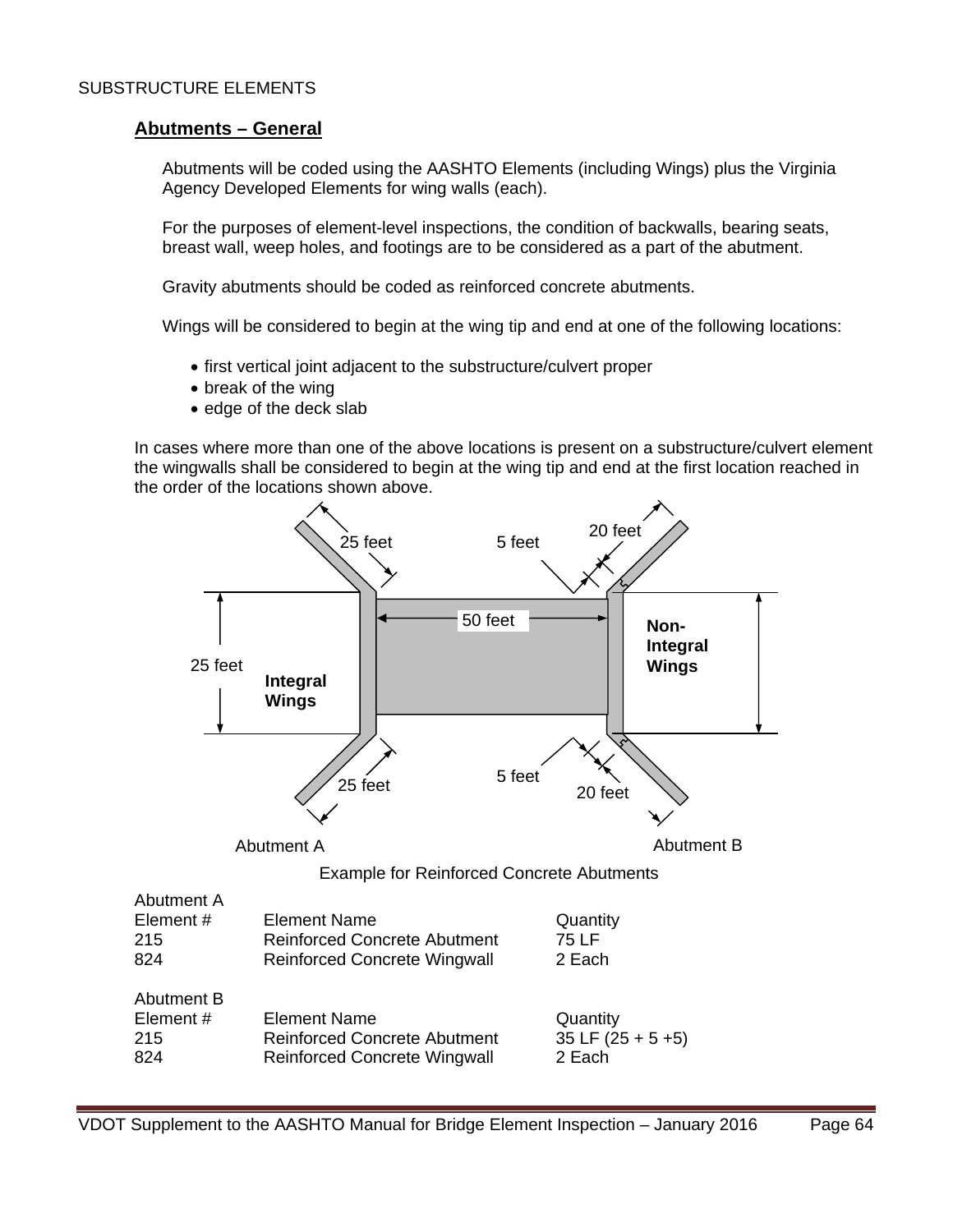## **Timber Abutments/Bents/Piers/Pile Bents, Etc.**

## **General**

The condition of all diagonal/cross bracing on substructure units should be considered in rating the condition of the appropriate substructure unit (columns, piles, etc.). In the event that the bracing is deteriorated, deteriorated section of bracing should be considered to be part of the nearest appropriate substructure unit (columns, piles, etc.). Considering the Timber Bent shown below, if there was no decay of the piles, but there was decay of the cross bracing with no loss of strength or indication of deflection, then the element 'Timber Column or Pile Extension' should be placed in condition state 2.

## **Timber Abutments**

Typically coded as 3 different elements: a timber cap, timber columns, and a timber abutment. The timber abutment in these cases will consist only of the timber lagging of the abutment.



## **Timber Bents/Piers**

Timber mudsills will be considered with the element 'Timber Pier Cap and counted separately. In the example below, if a mudsill existed that was 24 feet wide, the quantity for the element 'Timber Pier Cap' would be 48 feet. See next example.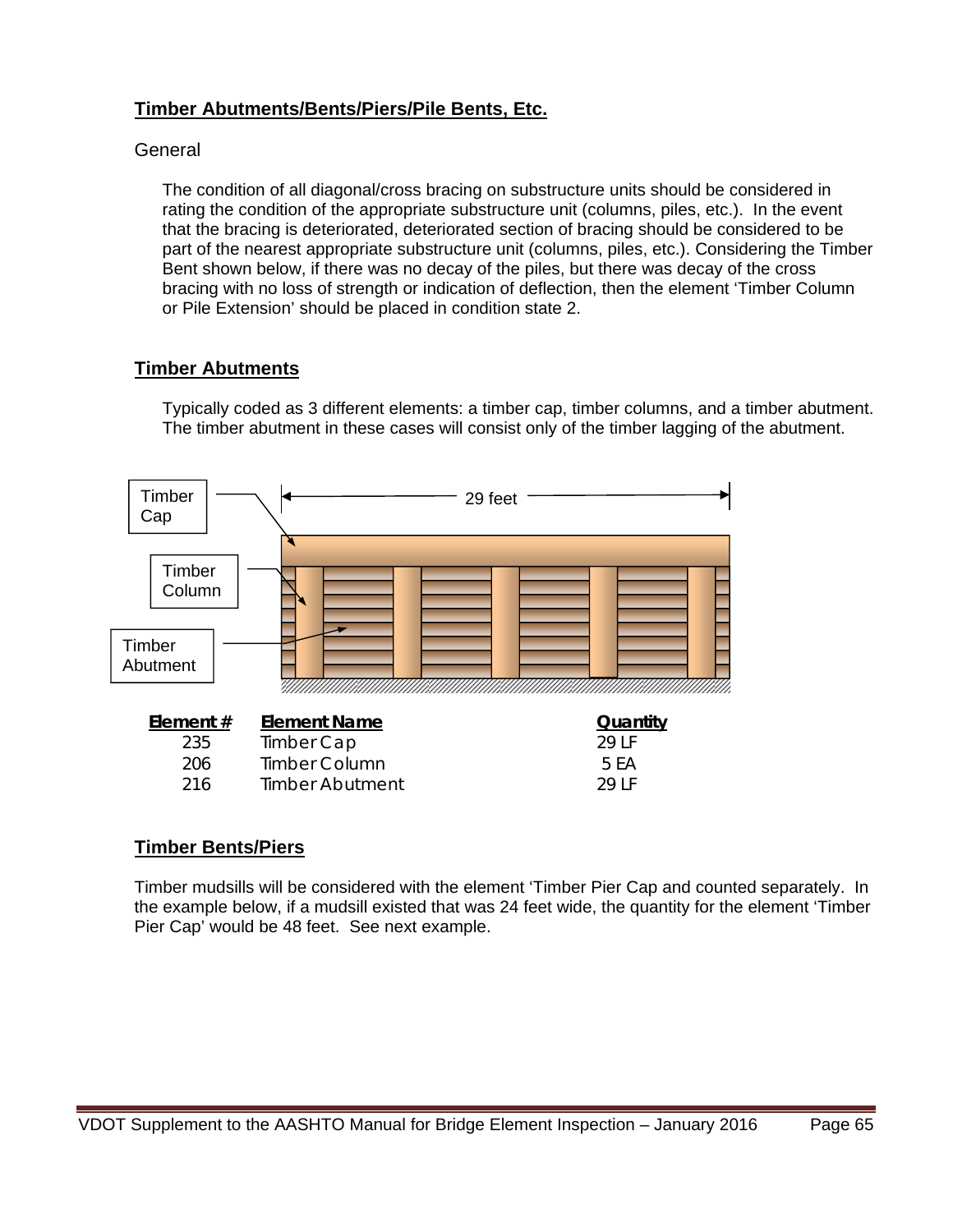





**Element # Element Name**  Quantity 206 Timber Column 5 EA<br>235 Timber Pier Cap (includes Mudsill) 48 FT (2 x 24) Timber Pier Cap (includes Mudsill)

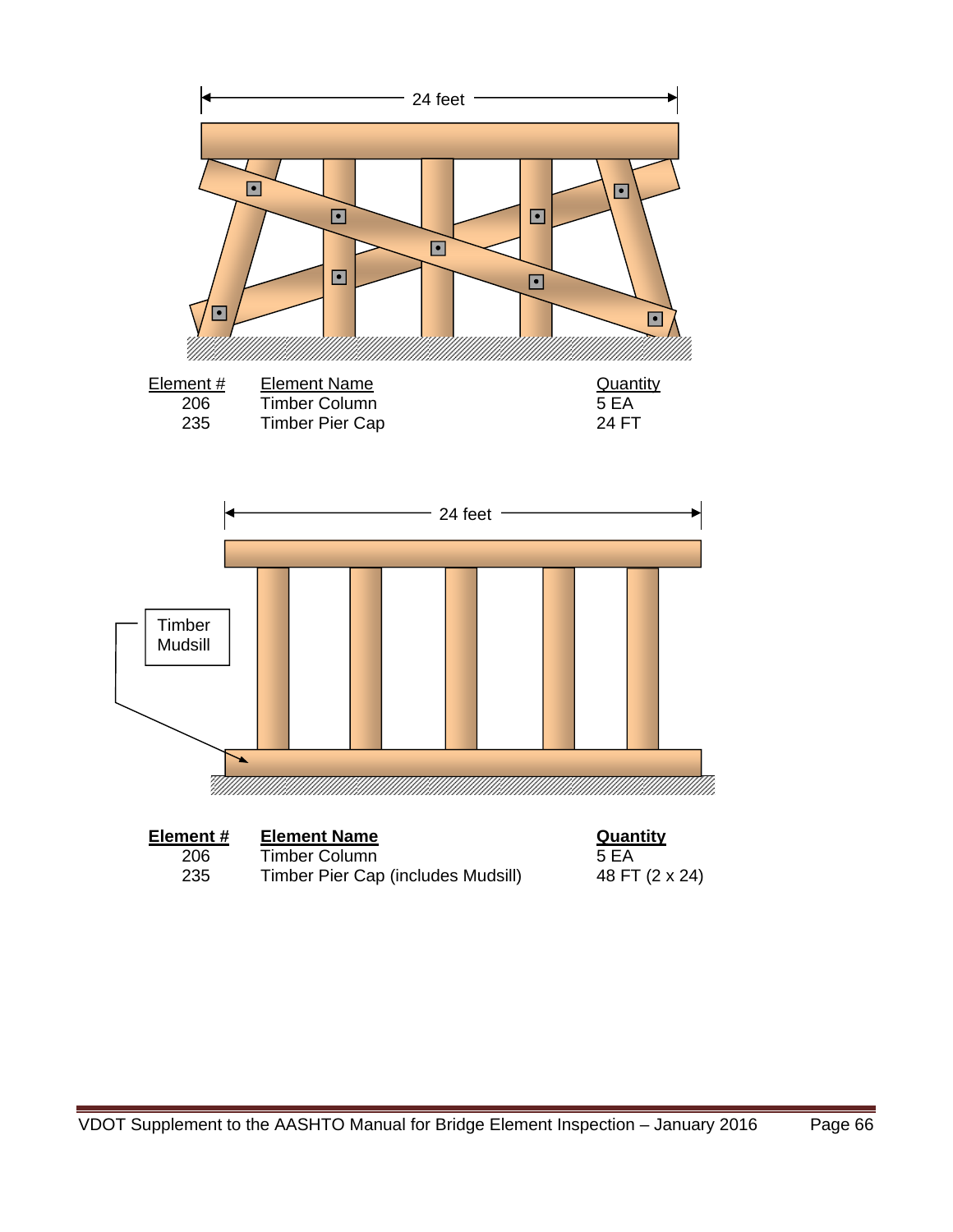## **Spill-Through Abutments**

If the columns are visible, the abutment should be coded as indicated below. If the columns are present but not directly visible, reasonable efforts should be made to observe the columns. If the columns are still not visible the Element should be coded and the condition state should be coded by other criteria. Destructive or non-destructive testing is not necessarily needed.

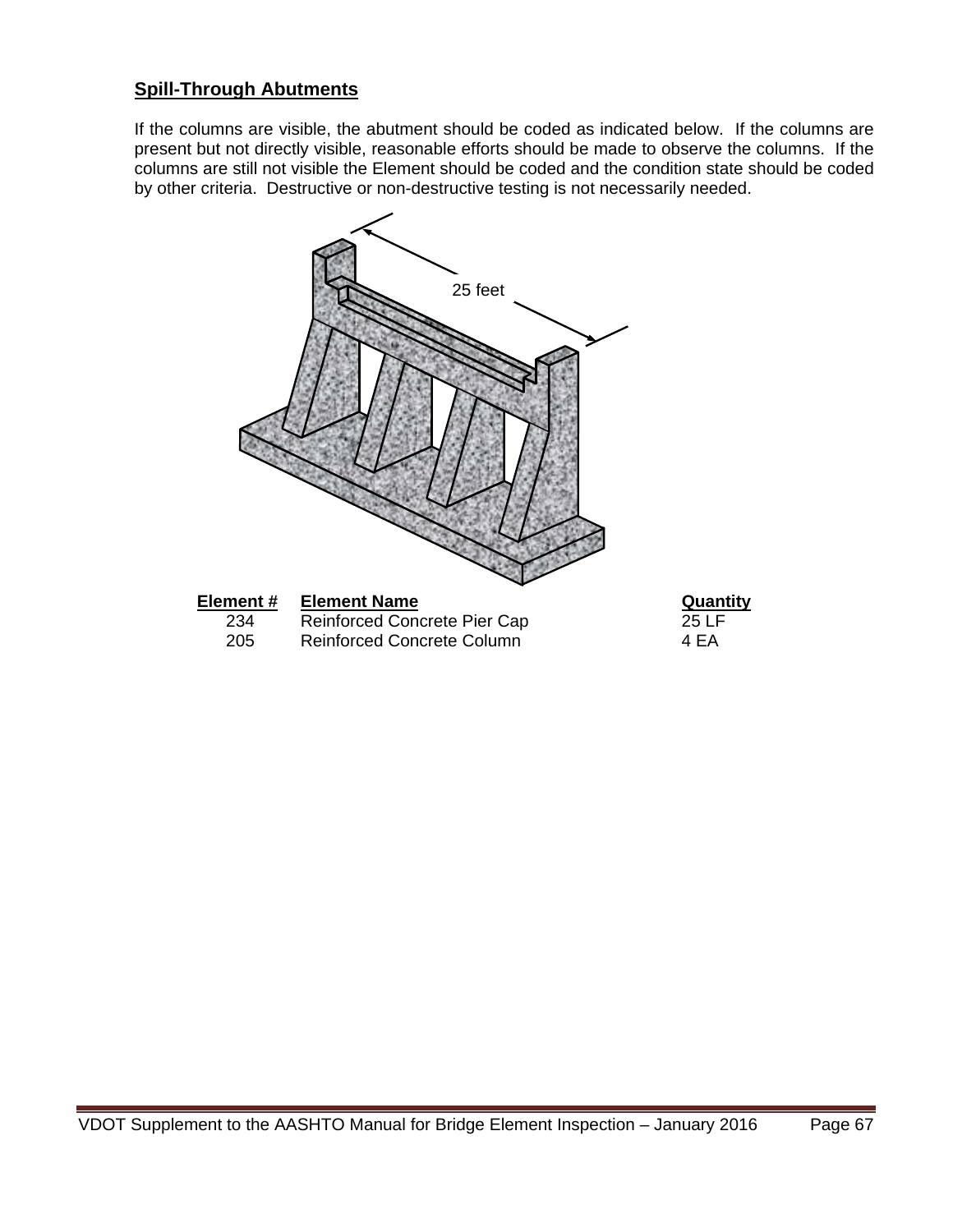## **Piers - General**

The following piers will have two elements consisting of a cap and either columns/piles or pier walls.

Where there is no clear distinction between the column/pier wall and a cap if there is no cap.

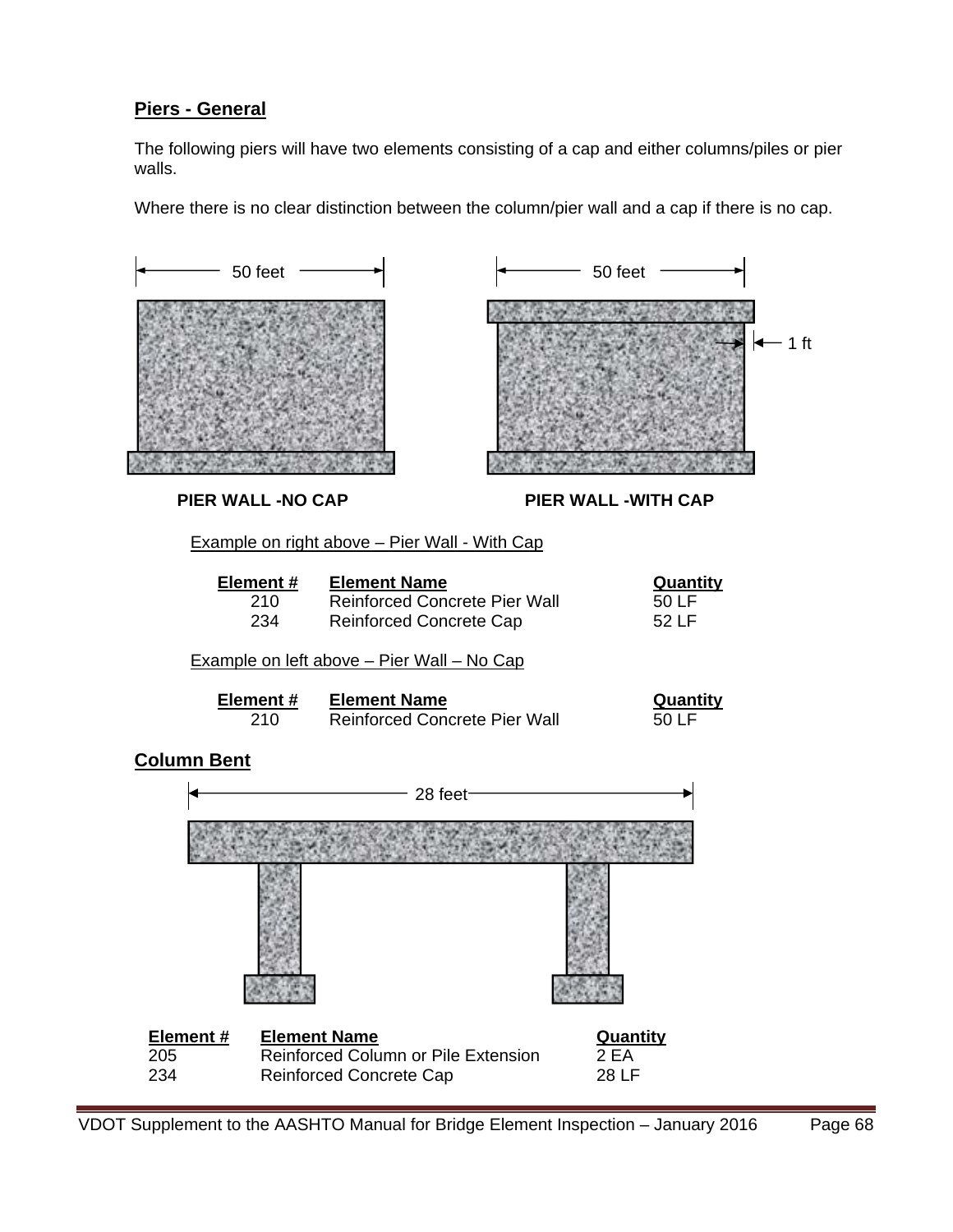## **Hammer Head Pier**



| Element # | <b>Element Name</b>                                                                | Quantity |
|-----------|------------------------------------------------------------------------------------|----------|
| 234       | Reinforced Concrete Pier Cap                                                       | L FT.    |
| 205       | <b>Reinforced Concrete Column</b><br>(If X is less than 10 feet)                   | 1 FA     |
| 210       | <b>Reinforced Concrete Pier Wall</b><br>(If X is equal to or greater than 10 feet) | L ET.    |

**Pile Bent**

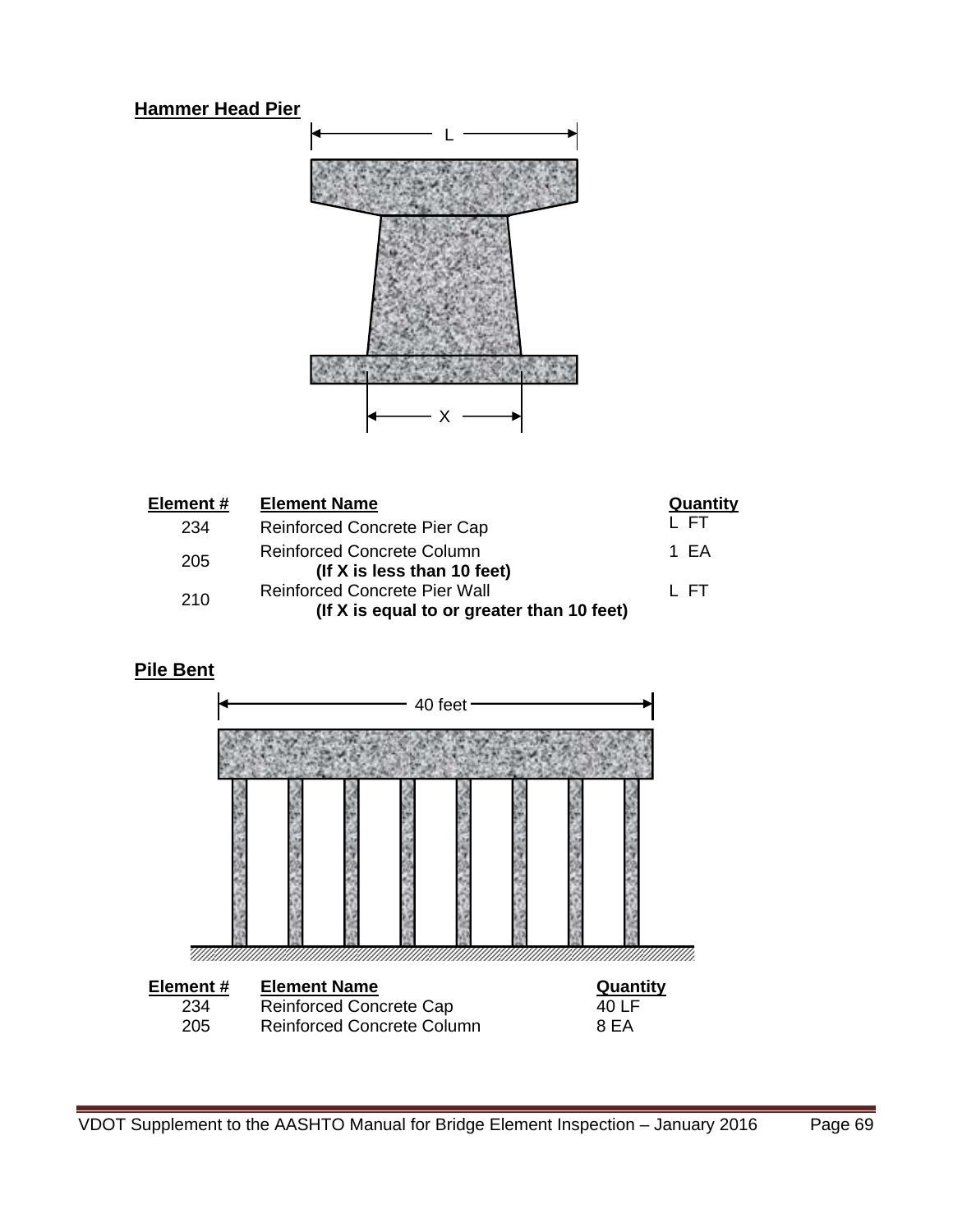## **Column Bent With Submerged Pile Cap**

As shown below there can be cases where reinforced concrete pile caps are submerged. In these cases they should be coded using Element 220.

Where an element is intermittently submerged, code as if it were submerged constantly, 'Intermittently submerged' applies to submersion due to tidal action and does not necessarily apply to submersion caused by an occasional flood.



| Element # | <b>Element Name</b>                  | <b>Quantity</b> |
|-----------|--------------------------------------|-----------------|
| 234       | <b>Reinforced Concrete Cap</b>       | 40 LF           |
| 205       | Reinforced Concrete Column           | 2 FA            |
| 220       | Reinforced Concrete Pile Cap/Footing | 40 LF           |
| 227       | Reinforced Concrete Pile             | 8 FA            |
|           |                                      |                 |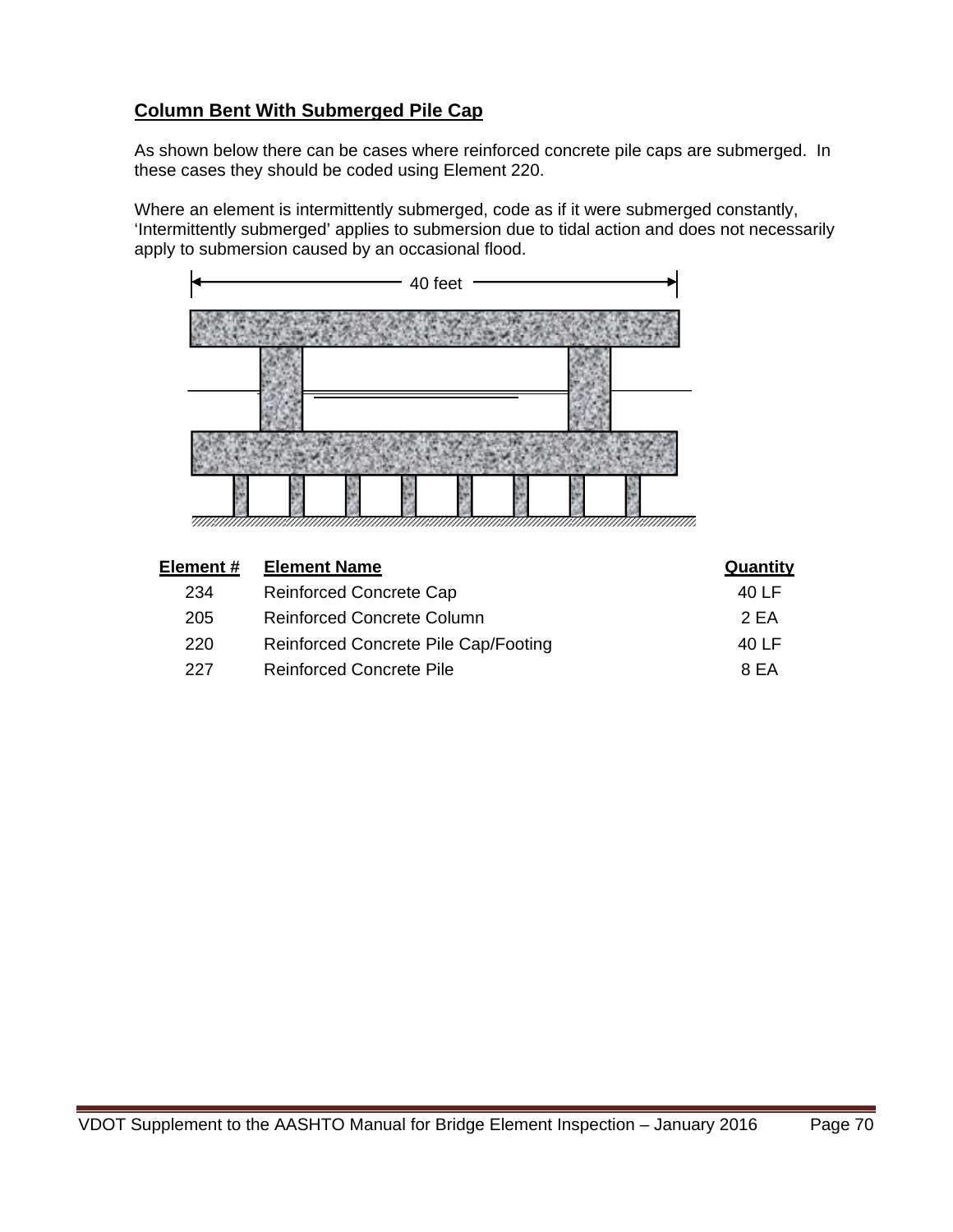## RIGID FRAMES AND THREE SIDED STRUCTURES



The legs of the steel frame in this example are included in the overall length of the element 'Steel Open Girder/Beam'. Any elements located above the bearings are part of the superstructure.

## **Concrete (Frame)**

Concrete frames should be coded using the elements for reinforced concrete abutment and reinforced concrete deck/slab.

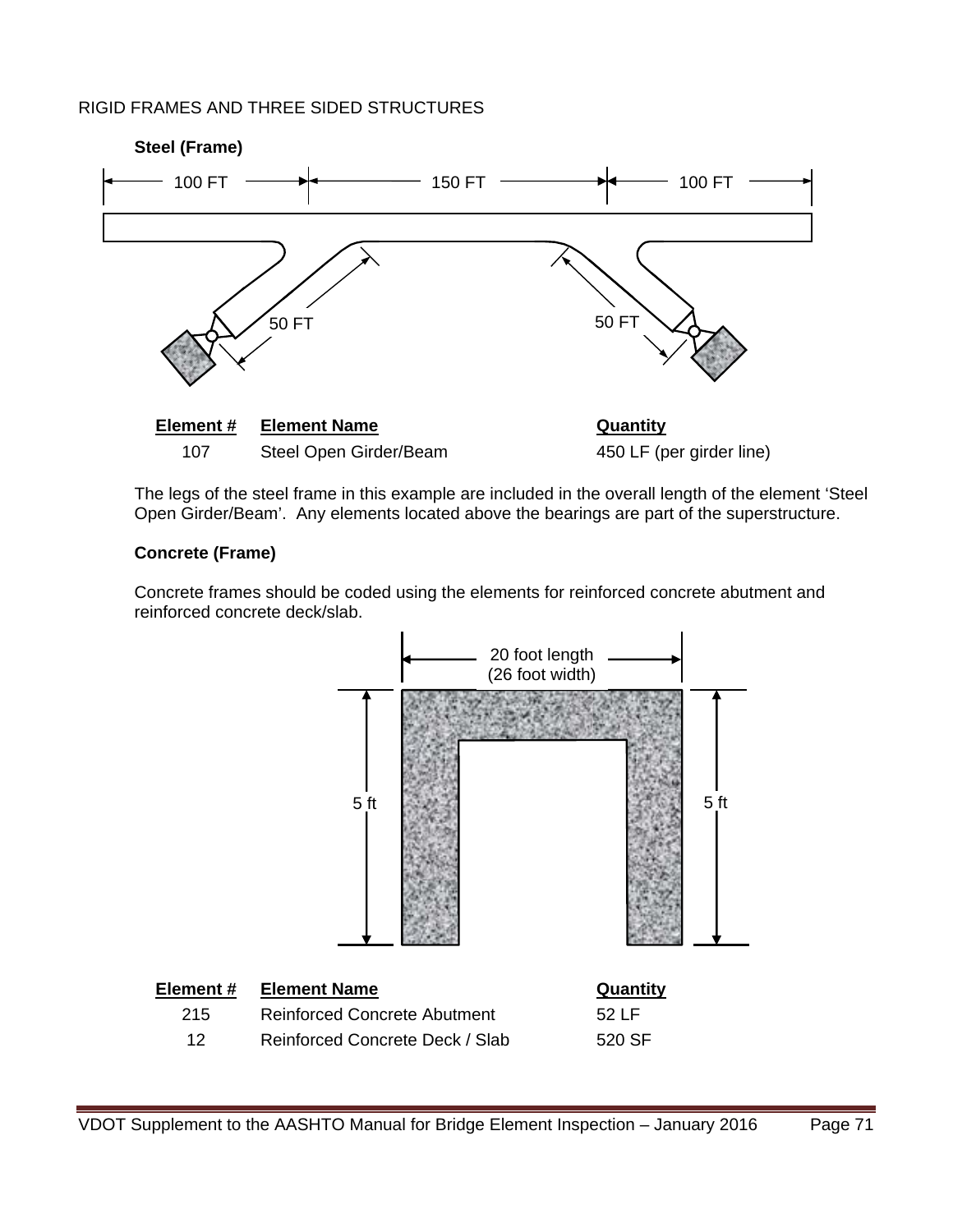#### BRIDGE RAILING, CURBS, SIDEWALKS, MEDIANS AND TERMINAL WALLS

- 1. Element 333 is no longer used for combination or miscellaneous bridge railing. There are other Elements that will more closely allow this Element to be tracked. See example below.
- 2. The quantity for bridge railing, curbing, sidewalks, medians and terminal walls are measured from backwall to backwall. Rail posts are NOT to be included in this quantity.
- 3. If a structure has concrete terminal walls, they should be included in the element 'Concrete Bridge Railing'. Typically, the part of the terminal wall past the backwall is not included in this element. However; in the case of 'U-Back' wings the part of the railing on the 'U-Back will be coded as part of the 'Concrete Bridge Railing'.
- 4. Sidewalks are defined as being 3 feet wide or greater. This dimension distinguishes the sidewalk from the safety curb.
- 5. Sidewalks and medians 3 feet wide or greater should be coded as a sidewalk, and included in the sidewalk element.
- 6. Curbs, sidewalks and medians less than 3 feet in width should be coded as concrete railing and measured in linear feet along the centerline of the bridge.
- 7. Chain link pedestrian fencing used as safety fence on a structure shall be included with the linear feet of any other steel railing in place. If no other steel railing is in place it shall be coded as a separate steel railing. For example, if a 100 foot long structure has steel railing and a chain link pedestrian fence on each side of the structure, 200 linear feet shall be coded for Element 330 (Metal Bridge Railing). If no other steel railing is in place and there is a chain link pedestrian fence and a concrete bridge railing on each side of the structure, 200 linear feet shall be coded for Element 330 and 200 linear feet shall be coded for Element 331 (Reinforced Concrete Bridge Railing).



Assuming the structure being considered is 70 feet long and there is the railing shown above on each side of the structure, the following shall be coded.

| Element # | <b>Element Name</b>                       | Quantity |
|-----------|-------------------------------------------|----------|
| 330       | Metal Bridge Railing                      | 140 LF   |
| 331       | <b>Reinforced Concrete Bridge Railing</b> | 140 LF   |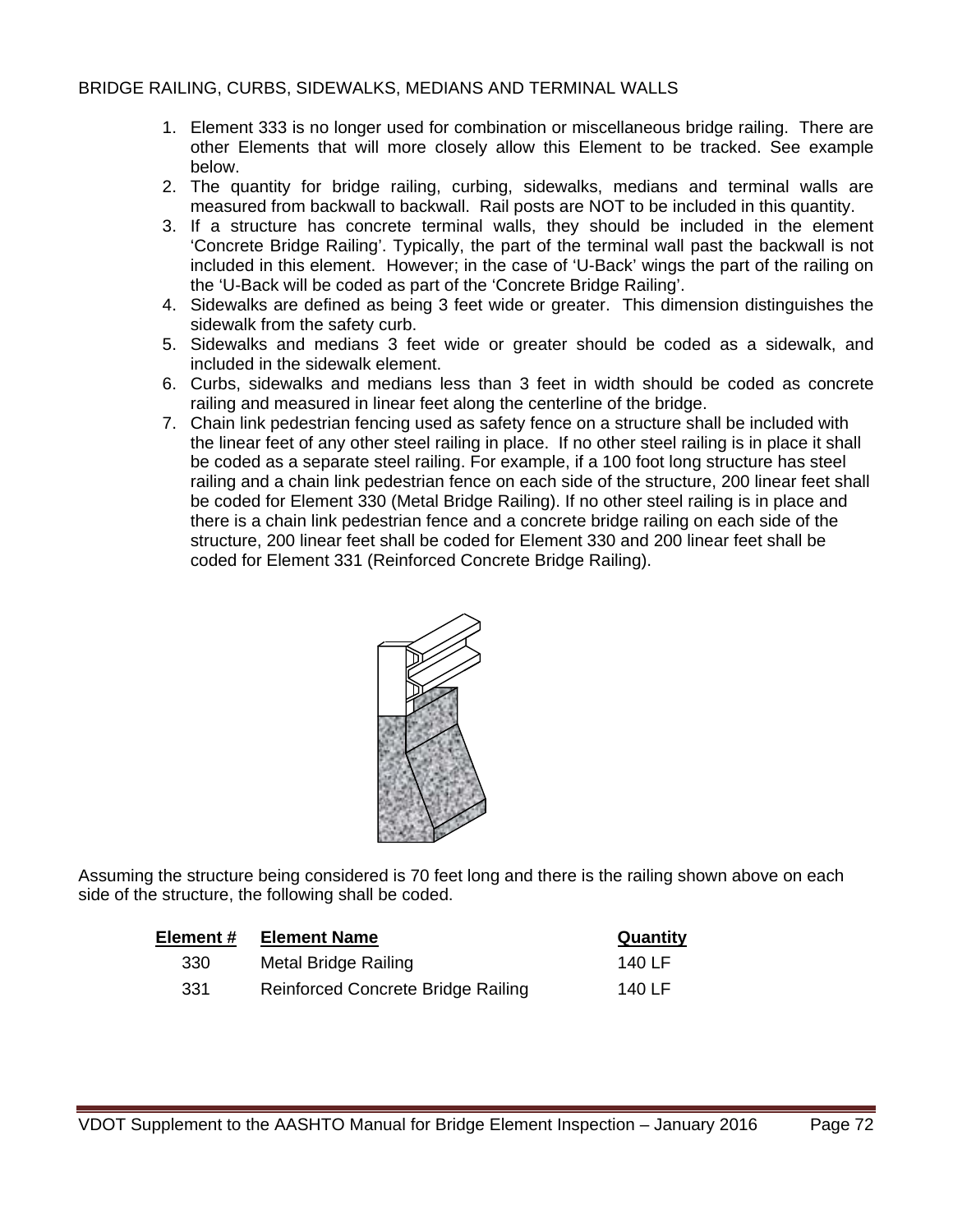## **CULVERTS**

#### **Wingwalls/Endwalls**

Element 831 – Culvert Endwall/Headwall is now to be used for the recording of Culvert Endwalls.

Elements 822, 824, 826, or 828 are now to be used for the recording of Culvert Wingwalls for the appropriate material.

#### **NOTE:**

For the recording of Wingwalls and Endwalls Element 295 and Smart Flag 298 – Endwalls/Headwalls and Smart Flag 299 – Wingwalls are no longer available.



- 831 Culvert Endwall/Headwall **2 Each**
- Reinforced Concrete Wingwall (Use Element Reinforced Concrete Wingwall (Ose Lienfert 4 Each<br>appropriate for the Wingwall material)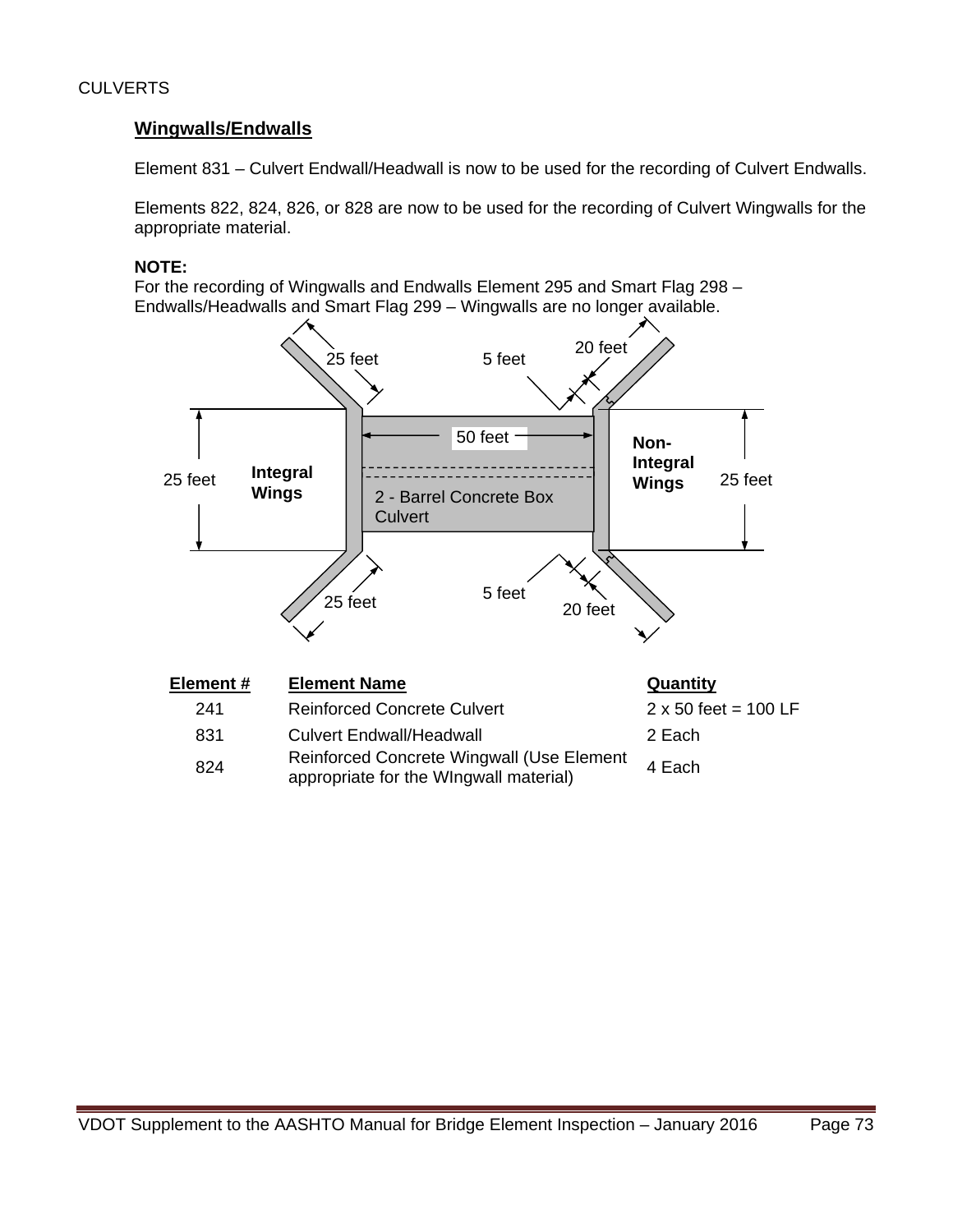



**Metal Pipe Culvert** 

**Reinforced Concrete Box Culvert**

| Element# | <b>Element Name</b>                | Quantity |
|----------|------------------------------------|----------|
| 241      | <b>Reinforced Concrete Culvert</b> | 50 LF    |

## **Multiple Metal Pipe Culverts**

| Element# | <b>Element Name</b> | Quantity              |
|----------|---------------------|-----------------------|
| 240      | Steel Culvert       | $3 \times 30 = 90$ LF |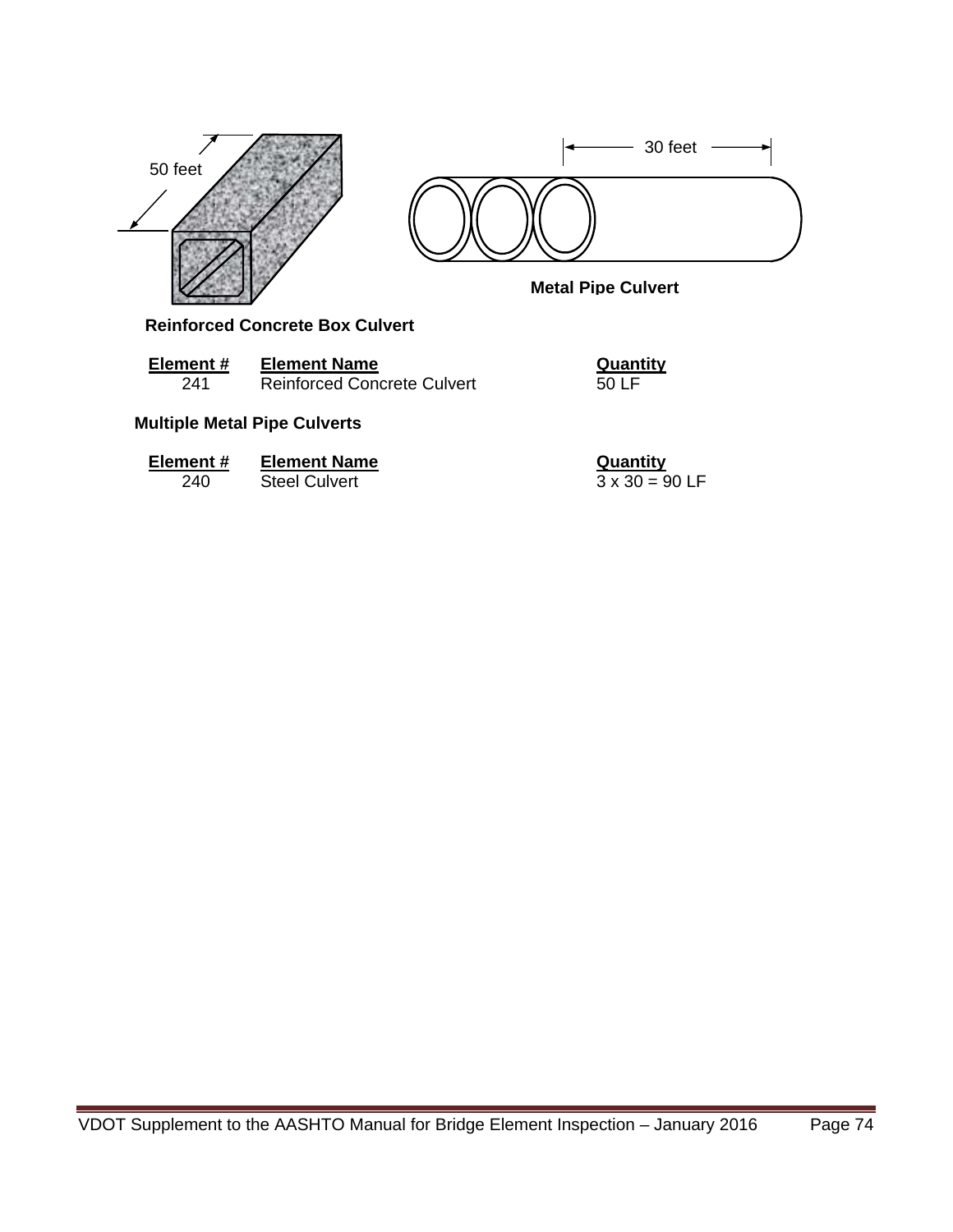#### PRESTRESSED CONCRETE CLOSED WEB/BOX GIRDERS

Element 104 is for both voided and unvoided Prestressed Concrete Girders/Slabs. These slabs should be coded as Element 104 - Prestressed Concrete Closed Web/Box Girders. A top flange Element is also needed. If there is a separate wearing surface it must also be coded so the riding surface can be assessed. Where the girders are not spread and the traffic rides directly on the structural element, regardless of the wearing surface, evaluation of the top flange is considered with element 15- Prestressed Concrete Top Flange or 16-Reinforced Concrete Top Flange. This configuration will NOT typically have a separate deck element.



#### **Element # Element Name Contract According to According the Contract Oriental According Contract Oriental According Contract Oriental According Contract Oriental According Contract Oriental According Contract Oriental Acco**

- 104 Prestressed Concrete Closed Web/Box Girders 140 LF (7 x 20)
- 15 Prestressed Concrete Top Flange 560 SF (20 x 28)
- 801 Sidewalk 20 SF (1 x 20)
- 510 Wearing Surface 560 SF (20 x 28)

## SLAB SPANS COVERED WITH FILL

This element also applies to Concrete Deck Arches covered with fill. Even though these structures are covered with fill, deck, superstructure, and substructure elements should be defined as appropriate. Element 65 should be used to report the condition of the slab.

All or part of the top surface will not be visible for inspection, therefore the Element shall be assessed based on the available visible surface, top and/or bottom of the slab. If both top and bottom surfaces are not visible, the condition shall be assessed based on destructive and/or nondestructive testing or indicators in the materials covering the surfaces. Information from other sources may be helpful in coding this Element.

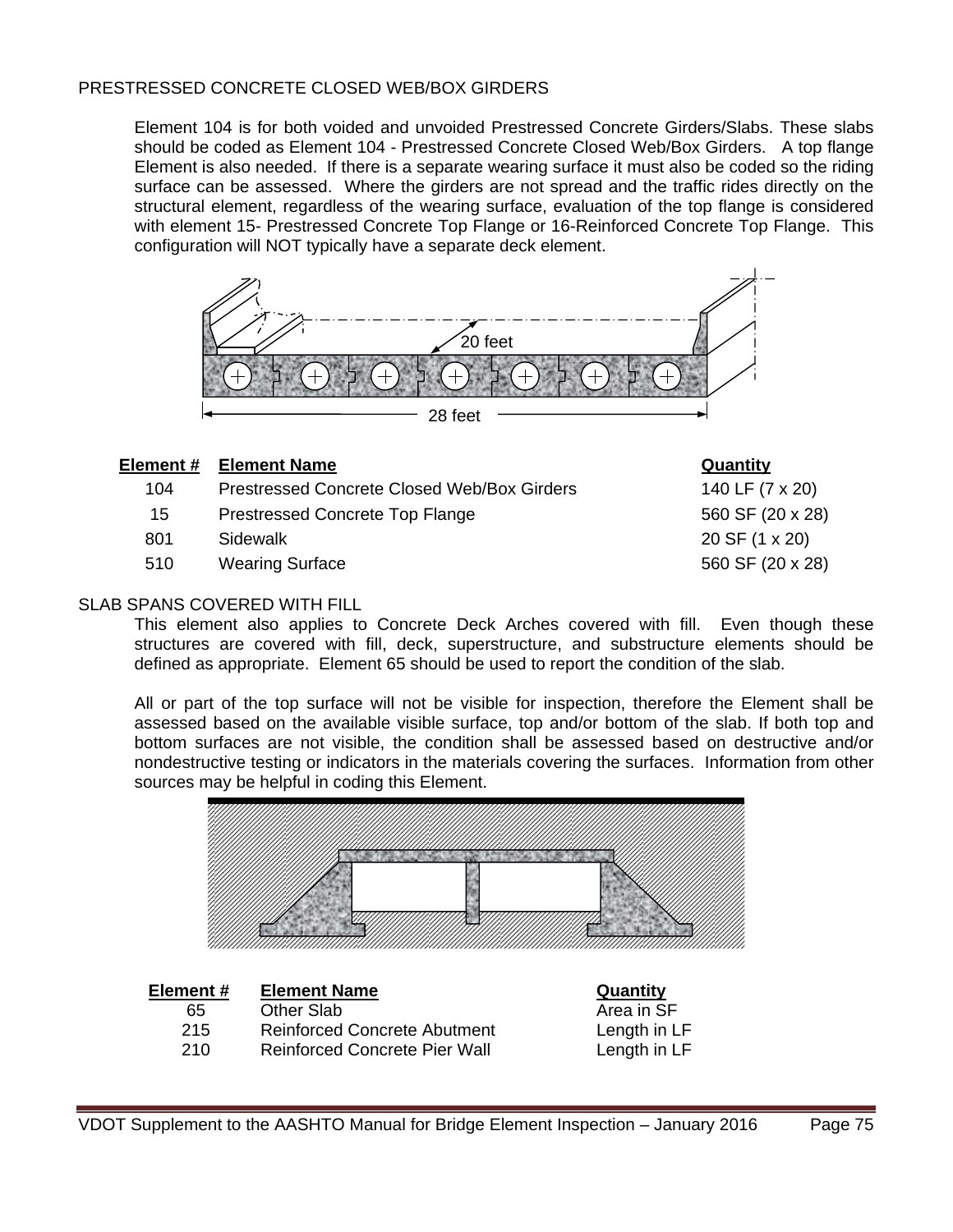#### SLOPE ELEMENTS

The slope at each abutment, as applicable, should be considered as a separate unit. Therefore, the quantity for slope will typically be '2'.

For the example shown below where the stream extends to the substructure there will be no slope element.



#### **TRUSSES**

## **Determining Quantities**

The superstructure of a truss bridge usually consists of two parallel trusses. The quantity is determined by calculating the combined length in linear feet of the parallel trusses. Diagonals, verticals, or cross bracing are not counted as additional quantities.

#### **Total Length**

The overall quantity is determined by the length of the bridge multiplied by the number of trusses in each span. See example below.

#### **Deck Truss**

#### **NOTE**

Both Through and Deck trusses are coded using the same Element depending on the material type. The following example is a steel deck truss. Also note the bottom chords are no longer a separate element for through trusses.

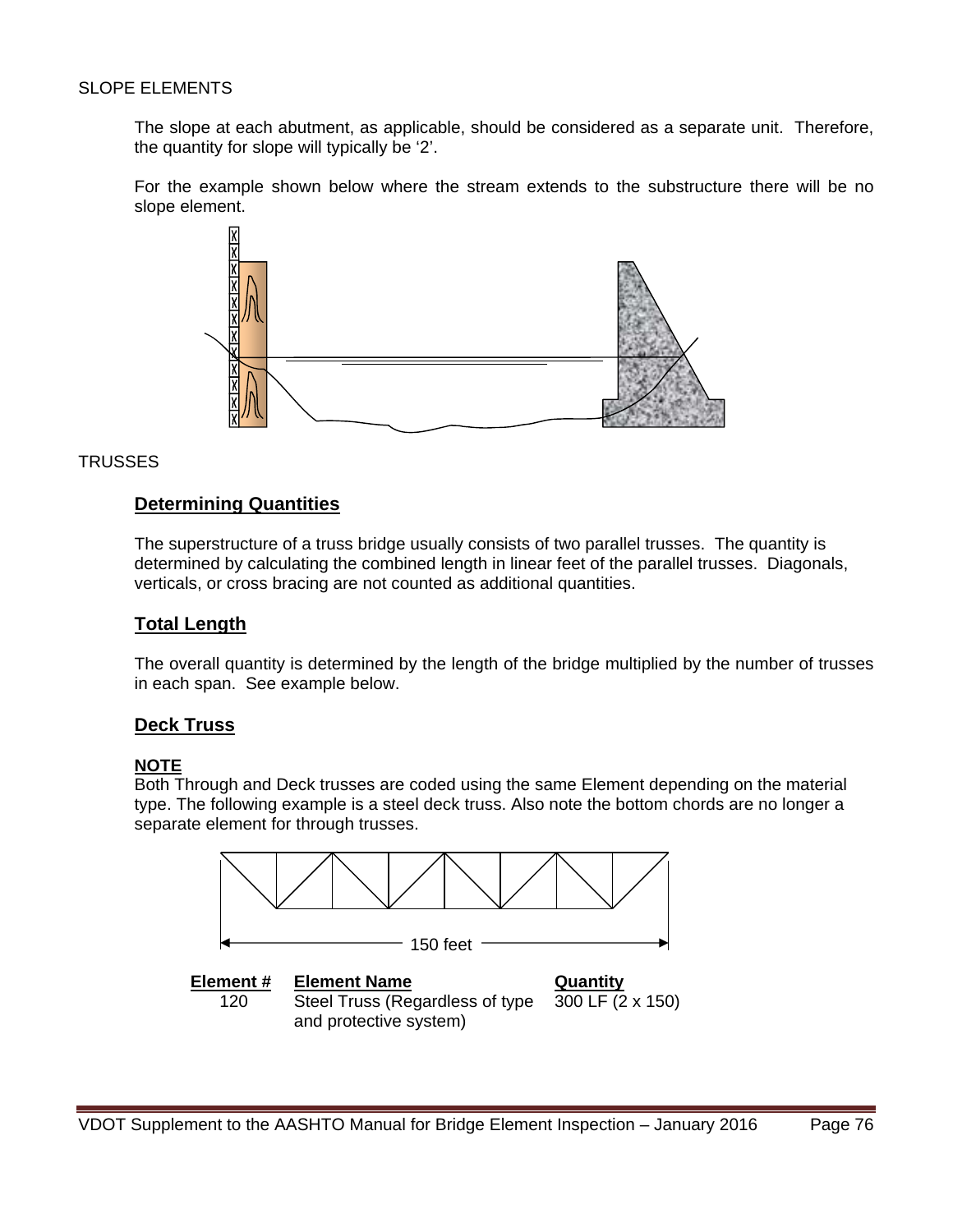# **Through Truss (includes Pony Trusses)**

The following example is for a steel through truss. **NOTE** the bottom chords are no longer a separate element for through trusses.



**Element # Element Name**  Quantity

- 12 Reinforced Concrete Deck 3900 LF (150 x 26) 113 Steel Stringer 1050 LF (7 x 150)
- 
- 162 Steel Gusset Plate
- 152 Steel Floorbeam 182 LF (7 x 26)
- 120 Steel Truss 300 LF (2 x150)<br>162 Steel Gusset Plate 24 EA (2 x 12)

The length of the floor beam shown in this example is for illustration purposes only. The actual length of the floor beam should be measured in the field or determined from the plans.

## **The above is not meant to signify all the Elements required for the structure above.**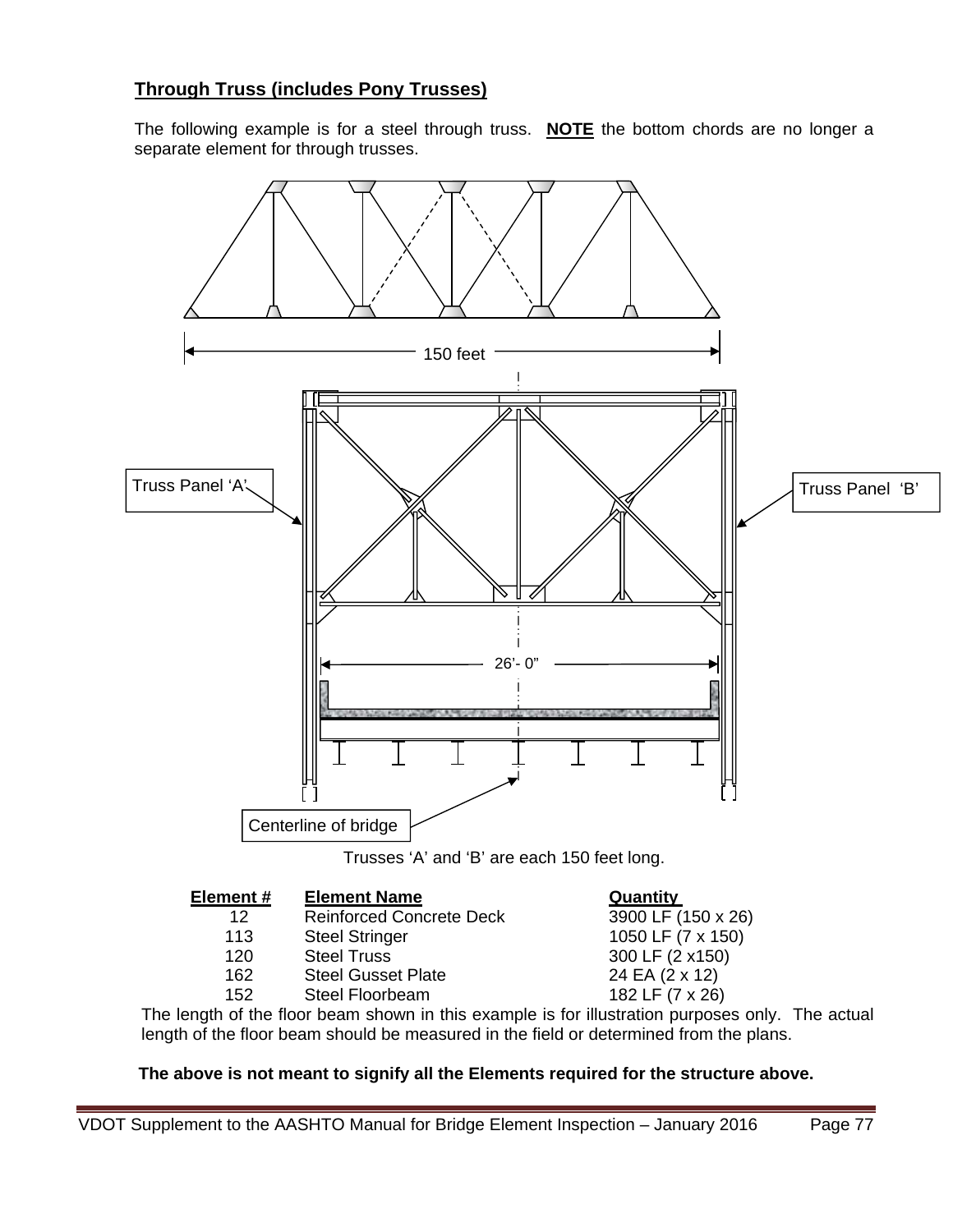## **Deterioration**

All deterioration is measured along the length of the bridge.

## **Diagonals**

Deterioration of a diagonal member is measured along the length of the bridge and not along the diagonal. The quantity of a deteriorated section in diagonals and verticals that overlap deteriorated section(s) in other parts of the truss should not be double-counted. See example below.

## **Portals/Bracing**

The quantities of deterioration of portals/bracing should be counted with the truss element. The quantity of a deteriorated section in portals/bracing that overlaps a deteriorated section(s) in other parts of the truss, with which it has been associated, should not be double-counted. The darkened areas in the sketch below indicate areas of deterioration on a member.

## **Through Truss (includes Pony Trusses)**

The following example is a steel through truss. Quantities of deterioration should include both the left and right side trusses. Note that the deterioration should be measured along the horizontal projection. The severity of the deterioration is indicated by using the appropriate condition state. The quantities listed are the deteriorated portions of the truss.



## WEIGH SCALE PITS

Scale Pits are no longer inspected by VDOT. The Department of Motor Vehicles (DMV) now has responsibility for the Weigh Scale Pits.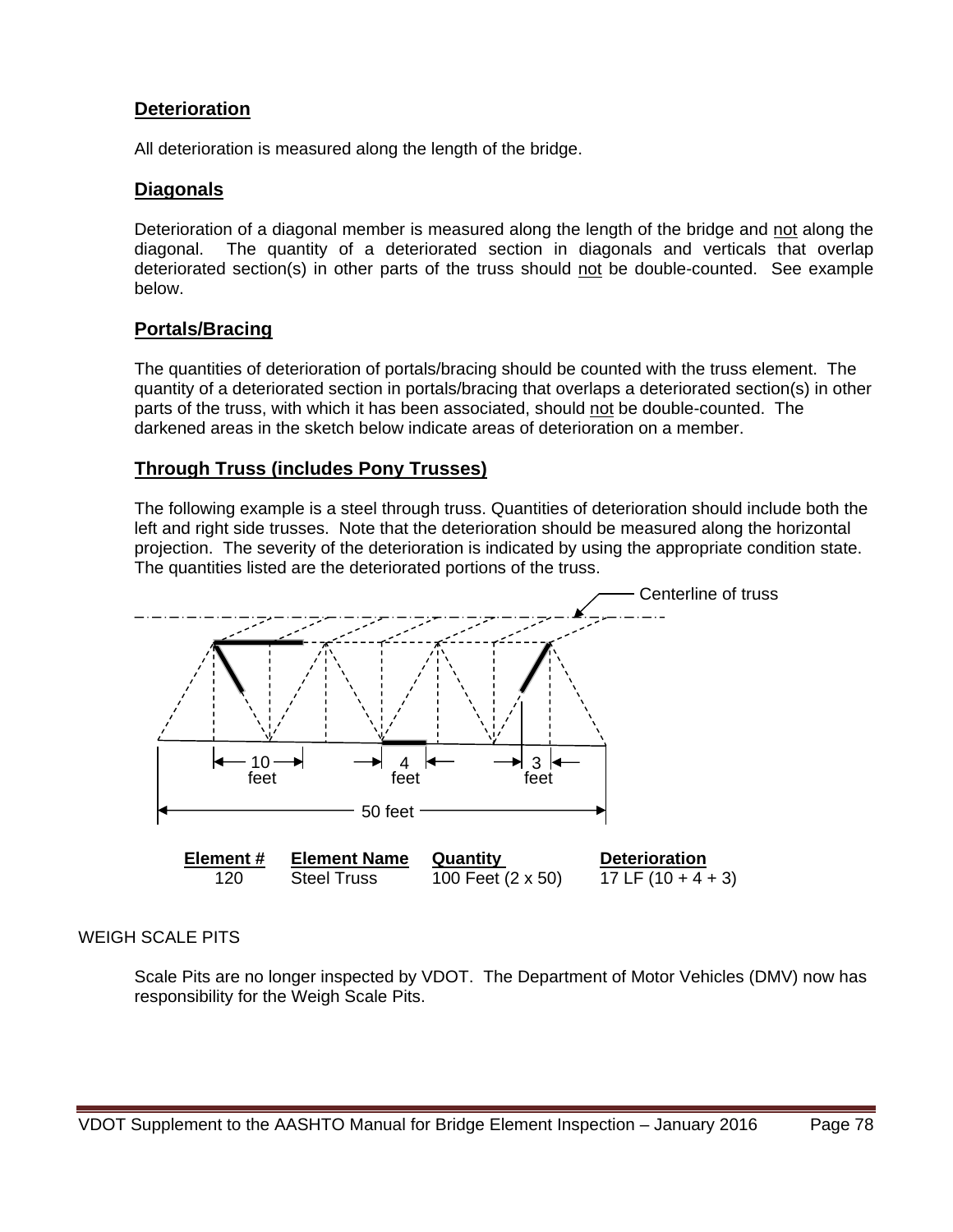#### ARCHES

The quantity for the Arch Elements is the sum of all of the lengths of each arch panel measured longitudinally along the travel way. It is not measured along the length of the barrel. See example below.

For Steel Through Arches, Tied Arches, Deck Arches, etc. there are no separate elements for verticals and diagonals. They shall be included in the arch element i.e. they shall be assessed similar to a truss. Also include other associated steel superstructure elements such as: girders, floor beams, stringers, cables, etc.

For 'Concrete Deck Arches – Covered With Fill' see 'Slab Spans - covered with fill')

In Virginia, arches include 'culverts' with no monolithically poured/constructed bottom.



#### WEARING SURFACE

Wearing Surfaces will be coded using the AASHTO element for Wearing Surfaces (Element 510) to record the condition of the Wearing Surface plus Federal Inventory Item 108 to record the type of Wearing Surface.

For something to be called a wearing surface, it must be placed separately from the time the deck is placed. This is the first and most important test. Therefore, monolithically place concrete (the ½" that designers call a wearing surface) is not a wearing surface. The following are examples of wearing surfaces: asphaltic concrete overlays, cementitious overlays and epoxy overlays. There are others not mentioned here.

EXCEPTIONS - as defined above for something to be called a wearing surface, it must be placed separately from the time the deck is placed. However, if an application is placed separately from the time the deck is placed and if the design engineer or load rating engineer considered it in the capacity (strength) of the structure, it will not be considered an overlay. Therefore, reinforced cementitious overlays, the concrete placed over prestressed deck panels, and other similar applications are not wearing surfaces and are to be considered part of the deck. See previous box girder example.

While this is in conflict with some of the wording of the Bridge Inspector's Reference Manual (BIRM), the above definitions best suit Virginia's need for this information and will reduce or eliminate coding disparities.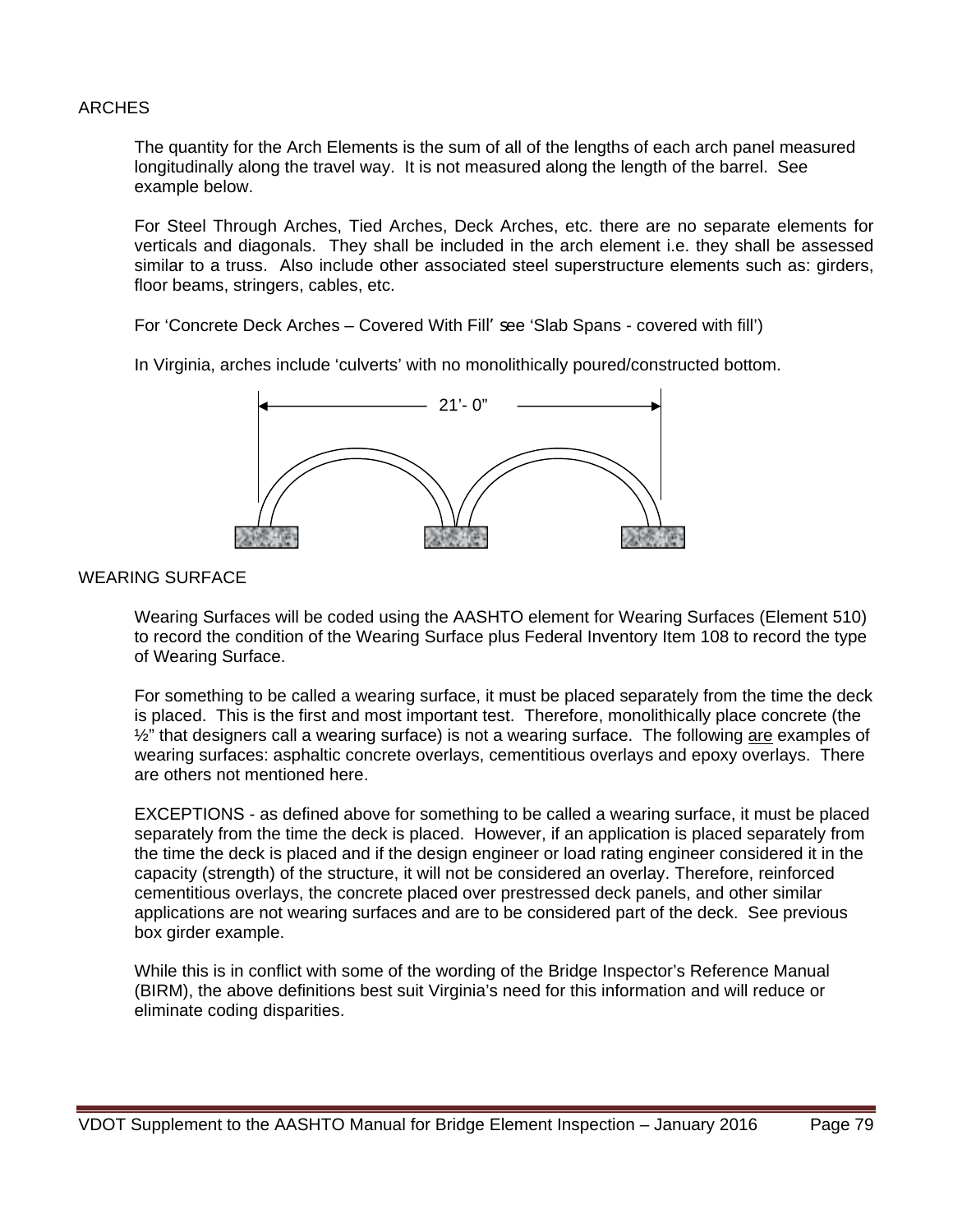# **APPENDICES**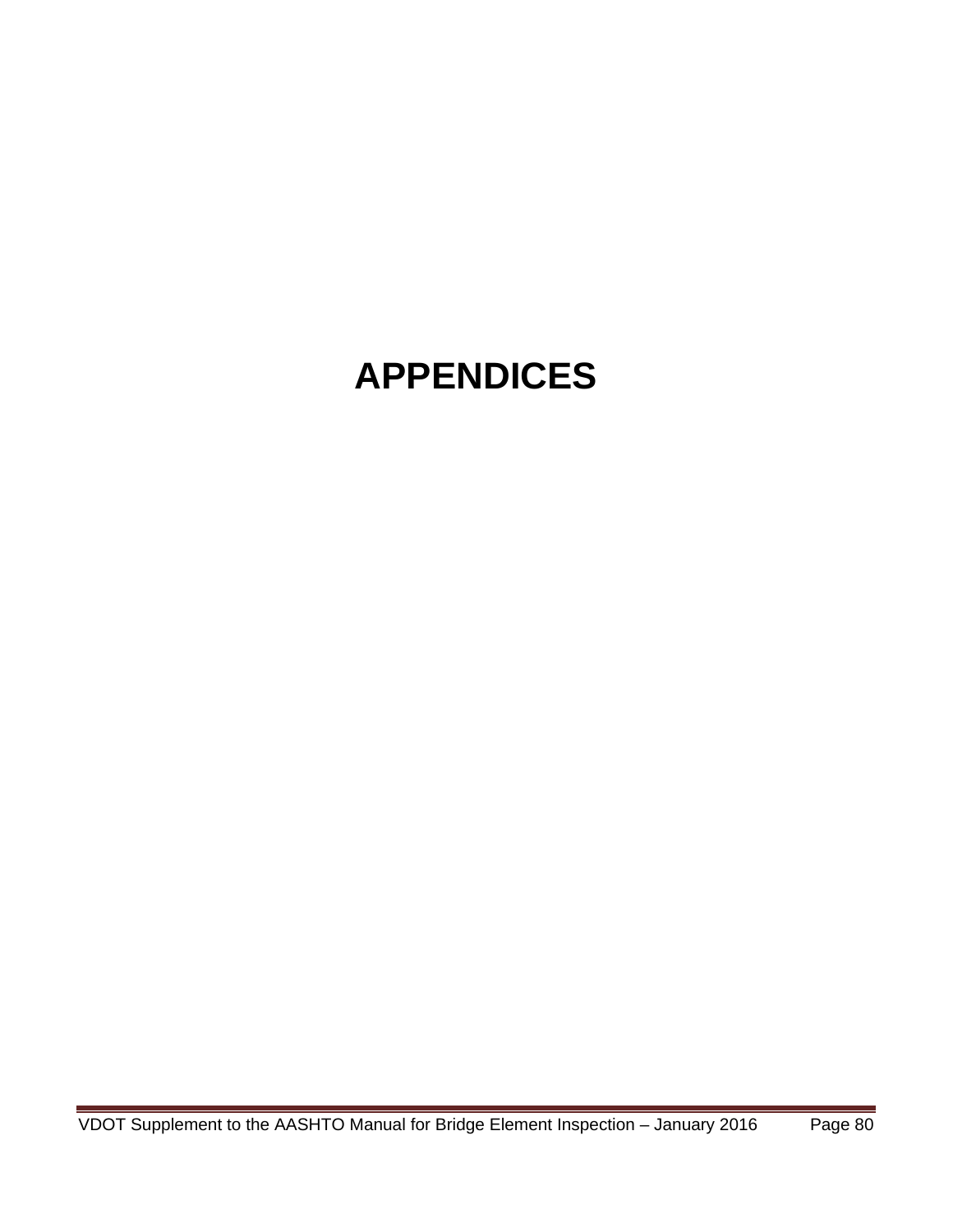# **APPENDIX A**

# **Collection of Element Level Data for National Highway System Bridges**



U.S. Department of **Transportation Federal Highway Administration**

Memorandum

| Subject: Information: Collection of Element Level Data for<br>National Highway System Bridges      |              | Date: March 12, 2013 |  |
|----------------------------------------------------------------------------------------------------|--------------|----------------------|--|
| From: /s/ Original Signed by<br>M. Myint Lwin, P.E., S.E.<br>Director, Office of Bridge Technology | Refer<br>To∶ | In Reply HIBT-30     |  |

To: Federal Lands Highway Division Engineers Director of Technical Services Division Administrators

This memorandum provides initial guidance on the collection of element level data for bridges on the National Highway System (NHS). Section 1111 of the Moving Ahead for Progress in the 21st Century Act (MAP-21) modified 23 U.S.C. 144, which requires each State and appropriate Federal agency to report bridge element level data to the Secretary.

The following are frequently asked questions and answers regarding the collection of element level data for NHS bridges:

## **When does the requirement to collect element level bridge inspection data for NHS bridges take effect?**

In accordance with 23 U.S.C. 144(d)(2), commencing on October 1, 2014, State and Federal agencies that have not already done so are to begin collecting element level data as each NHS highway bridge is field inspected in accordance with 23 CFR 650 Subpart C.

## **When will the element level data for NHS bridges be reported to the Federal Highway Administration (FHWA)?**

As a supplement to the National Bridge Inventory (NBI) data submission due April 1, 2015, and every year thereafter, each State and Federal agency will also provide element level bridge inspection data for bridges on the NHS to the FHWA for inclusion in the NBI.

## **How will the data be submitted?**

Initially, the element level bridge inspection data is to be submitted as an extensible markup language (XML) file separate from the NBI 432 character text file. Both the NBI and the element data files are to be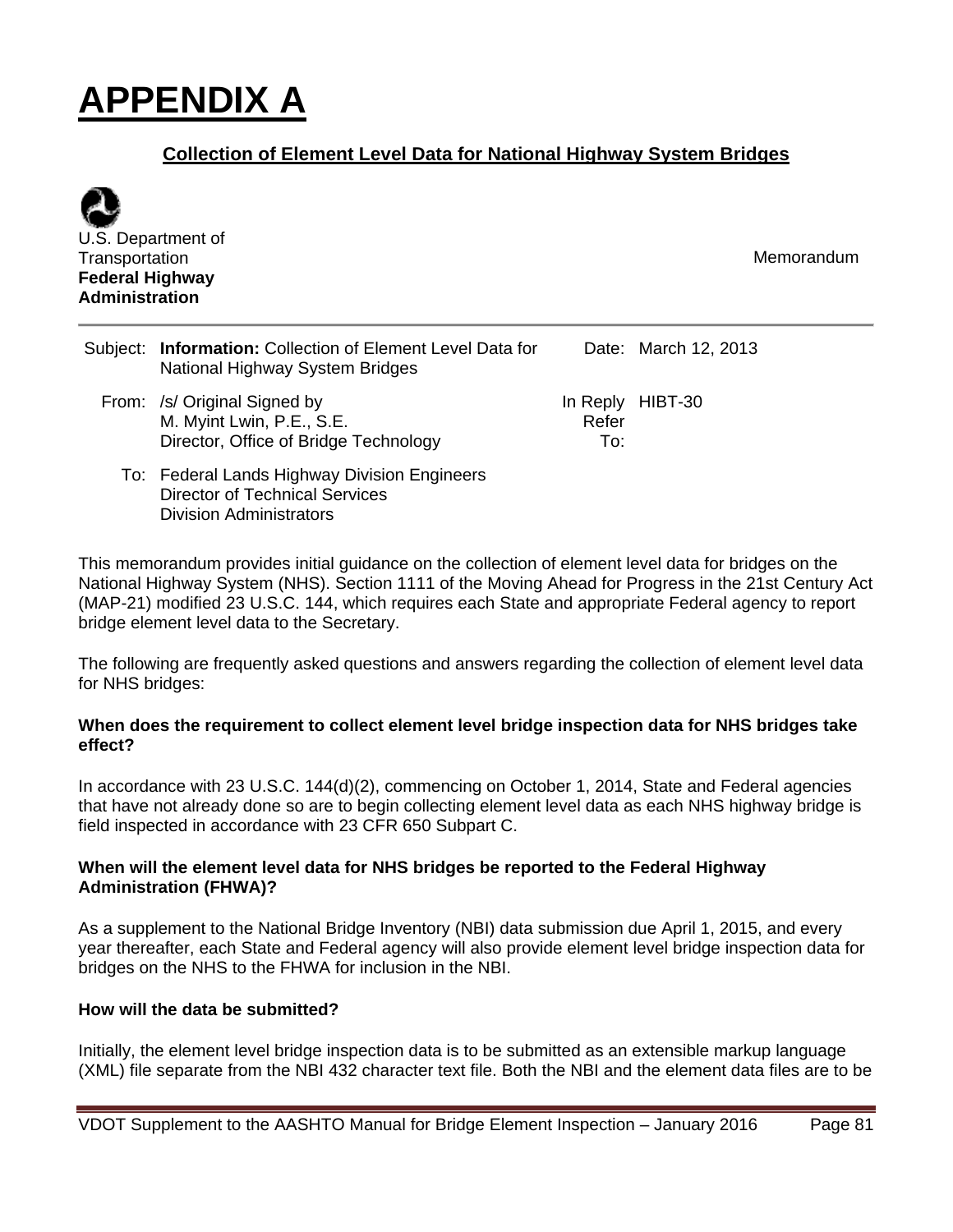fully populated with all appropriate data items. In the future, FHWA intends to establish a process for accepting a single data file containing both NBI and element data.

## **What elements are to be reported for NHS bridges?**

Later in 2013, the Office of Bridge Technology will provide additional information regarding the bridge elements to be reported, along with necessary basic bridge identification and inspection items. An XML Schema will be released at that time. Working in partnership with the American Association of State Highway Transportation Officials (AASHTO), Subcommittee on Bridges and Structures (SCOBS), we intend to refer to the AASHTO Manual for Bridge Element Inspection for element descriptions, quantity calculations and condition state definitions. The AASHTO Manual for Bridge Element Inspection, which is currently being updated, will be a topic of discussion at the June, 2013 SCOBS annual meeting.

## **Does the FHWA intend to mandate element level bridge inspection training?**

The National Bridge Inspection Standards (NBIS) address the training requirements for staff involved in the bridge inspection program. FHWA has modified its suite of National Highway Institute (NHI) bridge inspection training courses to incorporate the latest information available on element level bridge inspection. In addition to ensuring that the minimum training requirements of the NBIS are met, bridge owners should assess any additional needs they may have in the area of element level inspection and seek appropriate training.

## **What can State and Federal Agencies do at this time to prepare?**

The process flow chart in Attachment One delineates the kind of internal and external activities that are part of the NHS element level bridge inspection condition data collection process. As State and Federal agencies prepare for the collection of element level data for NHS bridges they should be made aware of the available training that the FHWA offers.

The FHWA Resource Center has developed training titled "Introduction to Element Level Bridge Inspection (ELBI)" based on material in the AASHTO Guide Manual for Bridge Element Inspection. The target audience is Federal, State, and local highway agency employees, and consultants involved in inspecting bridges or in charge of a bridge inspection unit. ELBI training can be tailored to specific agency needs for either one to two day training sessions. Additionally, the following FHWA NHI courses[1] include element level bridge inspection material:

- FHWA-NHI-130053 Bridge Inspection Refresher Training;
- FHWA-NHI-130054 Engineering Concepts for Bridge Inspectors;
- FHWA-NHI-130055 Safety Inspection of In-service Bridges;
- FHWA-NHI-130101 Introduction to Safety Inspection of In-Service Bridges, web based training.

## **When do State and Federal Agencies need to complete the collection of element level data for all of their NHS bridges?**

The move to collect element level bridge inspection data is a multi-year effort and requires communication, coordination and collaboration among a number of stakeholders. FHWA recognizes that the first NBI data submittal in April 2015 may not include element data for all NHS bridges. Preferably, element level data will be field collected at each NHS bridge during the next scheduled inspection after October 1, 2014, or at the latest, the second scheduled inspection after October 1, 2014. The April 2015 data submittal should reflect that element data collection has commenced for at least some, if not all, NHS bridges.